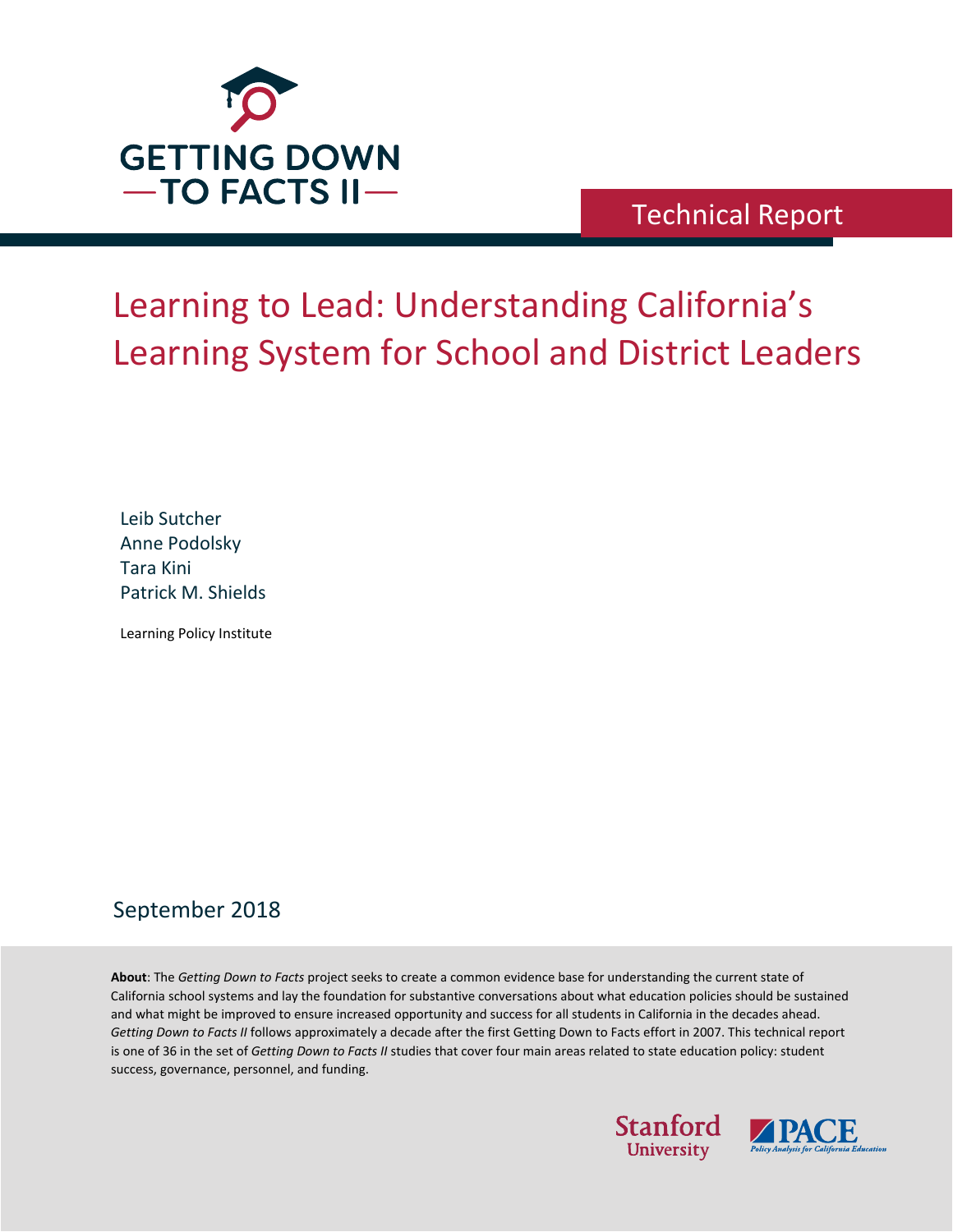#### **Learning to Lead: Understanding California's Learning System for School and District Leaders**

Leib Sutcher Anne Podolsky Tara Kini Patrick M. Shields

Learning Policy Institute

#### **Acknowledgments**

The authors would like to thank the education leaders across California who participated in the survey and focus groups upon which this report is based. We also thank the Association of California School Administrators for co-sponsoring the survey and organizing focus groups of principals and superintendents, and American Institutes for Research for its expertise and assistance in survey design and administration. In addition, we thank our LPI colleagues on the Educator Quality team for their collective insights and feedback; Dion Burns for his careful review; and Linda Darling-Hammond for her guidance, insight, and support. Finally, we thank Aaron Reeves, Bulletproof Services, and Gretchen Wright for their design and editing contributions to this project, and Lisa Gonzales for overseeing the production and editorial process. Without their generosity of time and spirit, this work would not have been possible.

This report was prepared in part for inclusion in the California Getting Down to Facts II (GDTFII) Project. We would like to thank the GDTFII research team for their ideas and feedback that helped strengthen this report.

This research was supported by the S. D. Bechtel, Jr. Foundation and the Stuart Foundation. Core operating support for the Learning Policy Institute is provided by the Ford Foundation, the William and Flora Hewlett Foundation, and the Sandler Foundation.

#### **External Reviewers**

This report benefited from the insights and expertise of three external reviewers: Jacob Grissom, Associate Professor of Public Policy and Education and Director of the Master of Public Policy Program at the Peabody College of Education and Human Development at Vanderbilt University; Robin Tepper Jacob, Associate Research Professor at the Institute for Social Research and the School of Education at the University of Michigan and co-director of the Youth Policy Lab, a partnership between the Survey Research Center and the Gerald R. Ford School of Public Policy; and Karen Kearney, Project Director of the Leadership Initiative at WestEd. We thank them for the care and attention they gave the report; any shortcomings remain our own.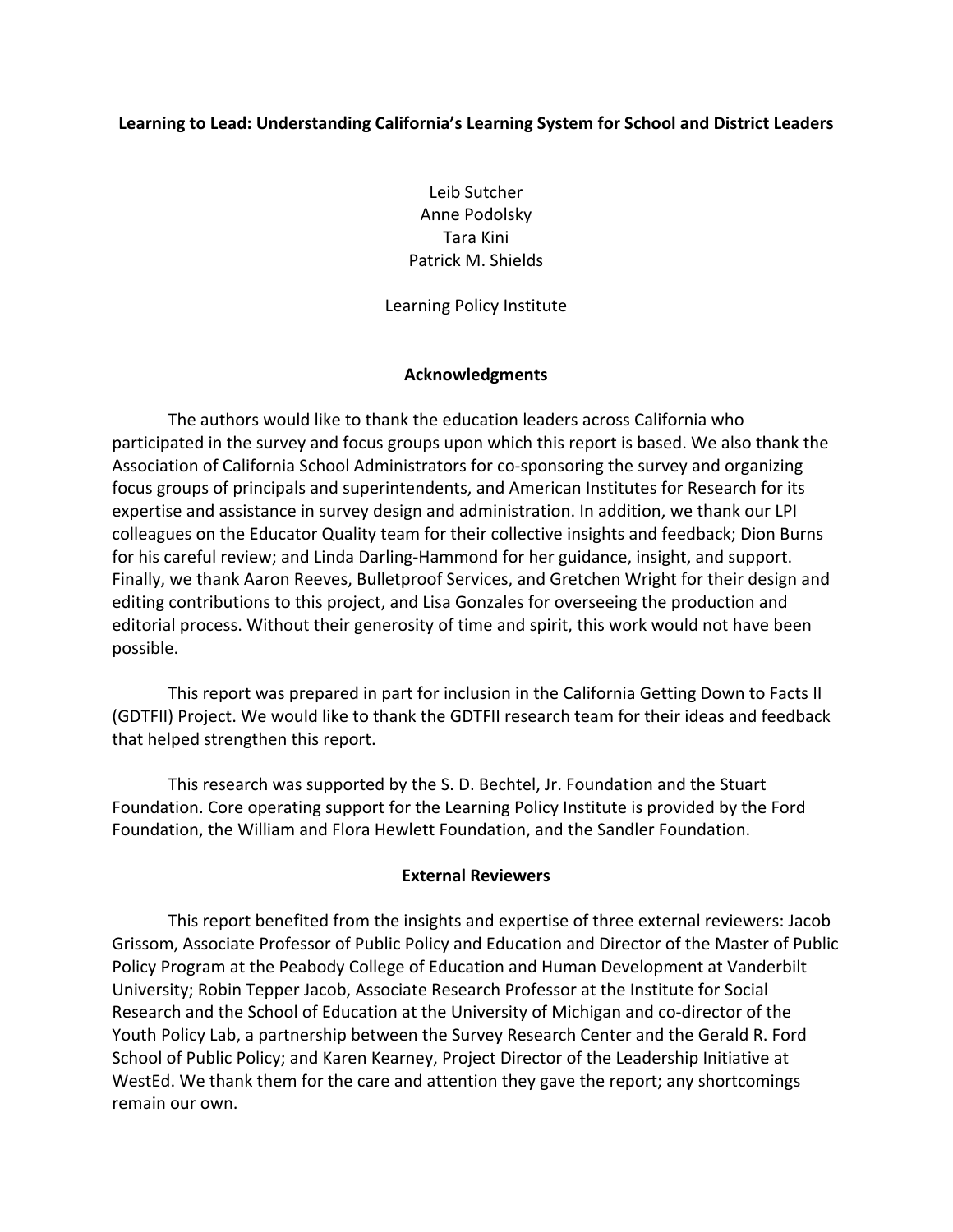| -High-Quality Principals and Superintendents Support Student Achievement  2                                                                                                    |  |
|--------------------------------------------------------------------------------------------------------------------------------------------------------------------------------|--|
|                                                                                                                                                                                |  |
|                                                                                                                                                                                |  |
|                                                                                                                                                                                |  |
|                                                                                                                                                                                |  |
| What Kinds of Preparation and Professional Learning Are Available to California Principals? 10                                                                                 |  |
| -The Building Blocks of High-Quality Principal Preparation and Professional Development  11<br>-California Principals Experience Some Elements of High-Quality Preparation and |  |
| Professional Development but Lack Comprehensive Learning Supports  12<br>-California Has Room to Grow in Key Areas of Principal Professional Learning  20                      |  |
| How Well Prepared Are California Principals to Lead for 21st Century Learning? 24                                                                                              |  |
| -Few California Principals Report Being Well Prepared to Lead for Deeper Learning 24                                                                                           |  |
| -Few California Principals Report Being Well Prepared to Lead Schools That Support                                                                                             |  |
|                                                                                                                                                                                |  |
|                                                                                                                                                                                |  |
|                                                                                                                                                                                |  |
| -The Most Helpful Types of Professional Development Are Not Always the Most Available  29                                                                                      |  |
|                                                                                                                                                                                |  |
| What Are California Superintendents' Experiences With Professional Learning?  34                                                                                               |  |
|                                                                                                                                                                                |  |
| -Superintendents' Reports of the Most Valuable Types of Learning Opportunities  35                                                                                             |  |
| -Few Superintendents Report Being Well Supported to Lead for 21st Century Learning 39                                                                                          |  |
|                                                                                                                                                                                |  |
| Review of Past and Current Policies Supporting California Leaders' Preparation and                                                                                             |  |
|                                                                                                                                                                                |  |
|                                                                                                                                                                                |  |
|                                                                                                                                                                                |  |
|                                                                                                                                                                                |  |
|                                                                                                                                                                                |  |
|                                                                                                                                                                                |  |
|                                                                                                                                                                                |  |
|                                                                                                                                                                                |  |
|                                                                                                                                                                                |  |
|                                                                                                                                                                                |  |
|                                                                                                                                                                                |  |

#### **Table of Contents**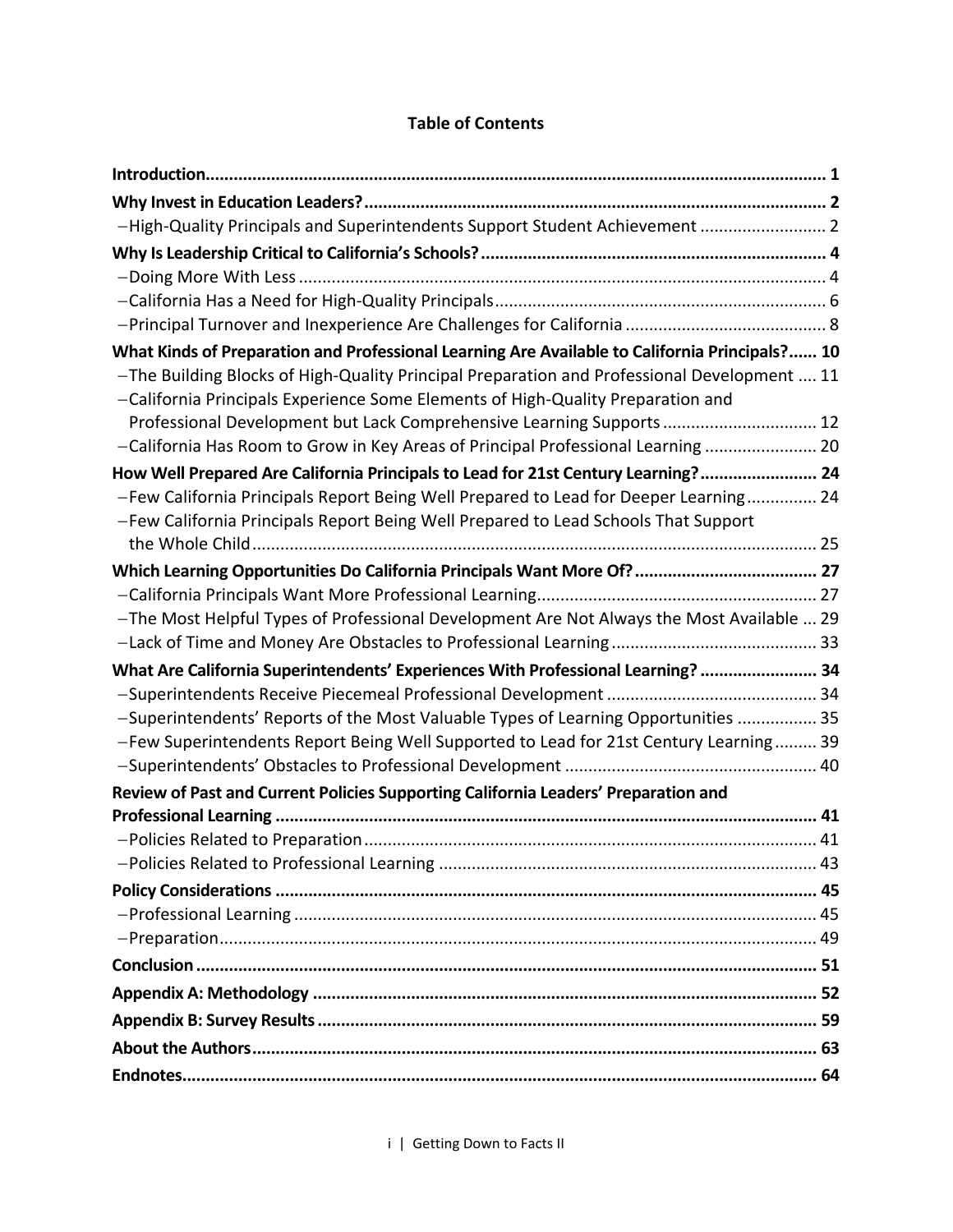### **List of Figures and Tables**

| Figure 1. | Pupil-to-Administrator Ratios Are Decreasing Post-Recession but Still Rank                |  |
|-----------|-------------------------------------------------------------------------------------------|--|
| Figure 2. | Total Number of Certificates of Eligibility and Preliminary Administrative                |  |
| Figure 3. |                                                                                           |  |
| Figure 4. | Building Blocks of High-Quality Preparation and Professional Development 11               |  |
| Figure 5. | Proportion of California Principals Prepared to Lead for Deeper Learning 25               |  |
| Figure 6. | Proportion of California Principals Prepared to Lead Schools That Support                 |  |
|           |                                                                                           |  |
| Figure 7. | Proportion of California Principals Who Report Wanting More Professional                  |  |
|           |                                                                                           |  |
| Figure 8. | California Principals' Reported Obstacles to Participating in Desired Professional        |  |
|           |                                                                                           |  |
| Sidebar:  | Preparation and Professional Development for Principals in Rural Areas 32                 |  |
|           |                                                                                           |  |
| Table 1.  |                                                                                           |  |
| Table 2.  |                                                                                           |  |
| Table 3.  | California Principals' Reports of Preparation and Professional                            |  |
|           |                                                                                           |  |
| Table 4.  | Percentage of Surveyed California Principals Receiving High-Quality Preparation  11       |  |
| Table 5.  | Percentage of Surveyed California Principals Receiving Quality                            |  |
|           |                                                                                           |  |
| Table 6:  | Reported Strengths and Weaknesses of Leadership Professional Development                  |  |
|           |                                                                                           |  |
| Table 7.  | Percentage of Principals Participating in Professional Development and Its                |  |
|           | Helpfulness for Those Who Experience Each Type of Professional Development 30             |  |
|           | Table A1. Percentage of Sampled Schools in Each Category of Sorting Variables for the     |  |
|           |                                                                                           |  |
|           | Table A2. Percentage of Schools by Stratifying and Sorting Variables for the Selected and |  |
|           |                                                                                           |  |
|           | Table A3. Percentage of Schools by Stratifying and Sorting Variables for the Frame and    |  |
|           |                                                                                           |  |
| Table B1. | California Principals' Leadership Preparation Program Experiences  59                     |  |
|           | Table B2. California Principals' Leadership Development Experiences Since August 2015     |  |
|           |                                                                                           |  |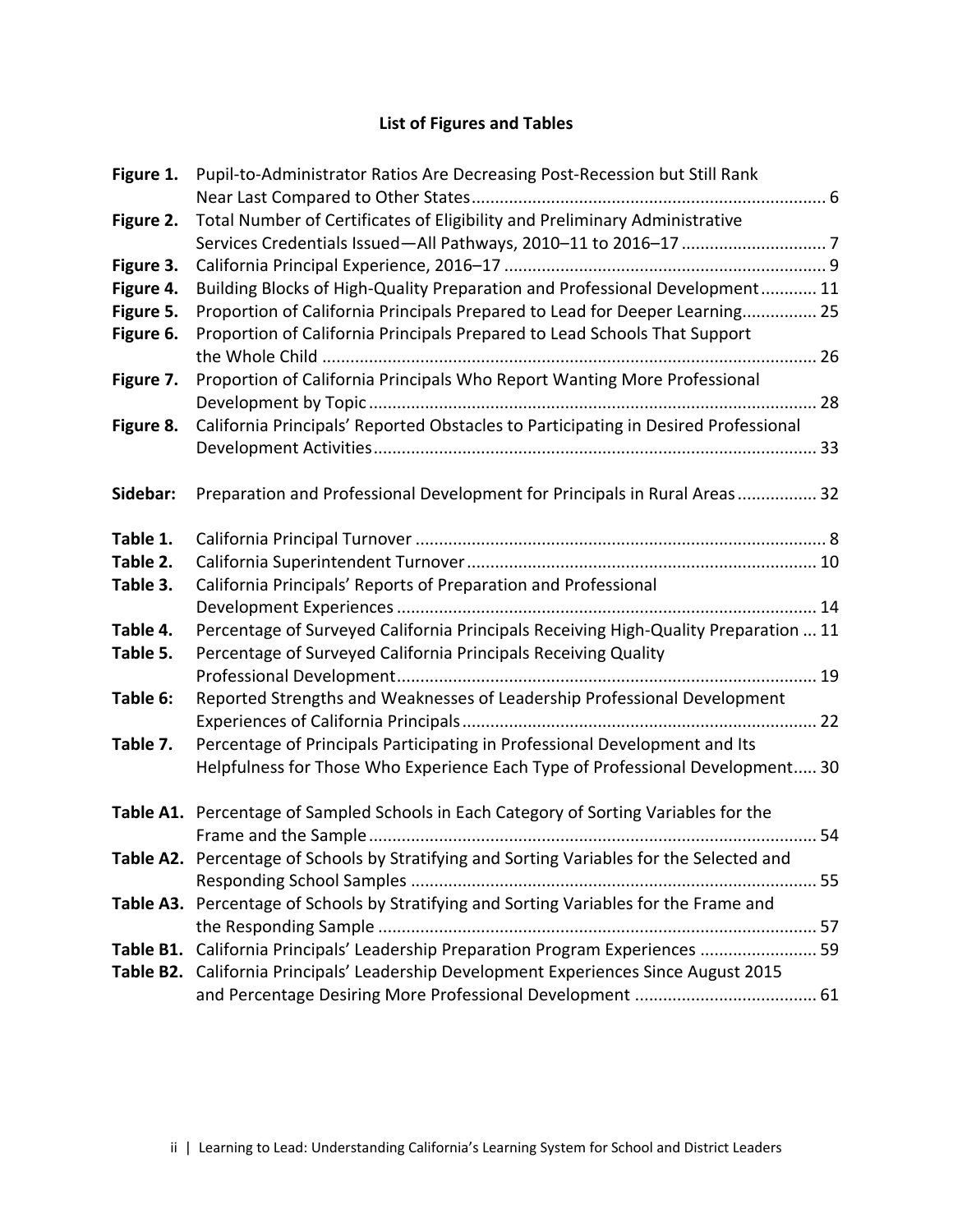#### **Introduction**

California has instituted far-reaching reforms of its TK–12 schooling system designed to advance equity and strengthen teaching and learning. New standards—the Common Core State Standards and Next Generation Science Standards—and aligned assessments focus on critical thinking and problem solving. The redesigned system of financing schools provides increased resources for students with greater needs and significant autonomy for local communities over the allocation of state dollars. This has been accompanied by a new accountability system focused on broader definitions of student and school success, including student achievement, student engagement, parent and family involvement, and school climate.

These advances create both new opportunities and new challenges for teachers and school and district leaders. Teachers need time, support, and resources to hone their practice to align with the new standards and broader definition of student success. School and district leaders must leverage the additional resources and autonomy to ensure that teachers have the supports they need to adapt their practice and improve student outcomes.

And like teachers, in order to be effective in this environment of higher expectations for student learning, principals and superintendents need quality preparation and professional learning. Despite the importance of learning for education leaders, little is known about the preparation and development experiences of California's superintendents and principals—that is, the learning opportunities they receive before taking a job as an administrator, and the onthe-job learning and professional learning opportunities they experience after they begin their job. $<sup>1</sup>$  $<sup>1</sup>$  $<sup>1</sup>$  For example:</sup>

- What proportion of California principals and superintendents receive high-quality preparation and professional development?
- Do California principals and superintendents ensure that professional learning opportunities focus on the needs of the whole child and on engaging students in deep learning?
- What do California principals and superintendents identify as their greatest learning needs going forward?
- How can local, state, and federal policies strengthen the quality and effectiveness of California's principals and superintendents?

To answer these questions, the Learning Policy Institute conducted a study of leadership in the state with the assistance of the Association of California School Administrators (ACSA) and the American Institutes of Research. We administered a representative survey to more than 450 California principals; analyzed the most recent federal data about school leaders in California and across the nation; reviewed available California data; and conducted focus groups and interviews with principals, former principals, and superintendents from across the state. (See Appendix A for details about the methodology used for this study.)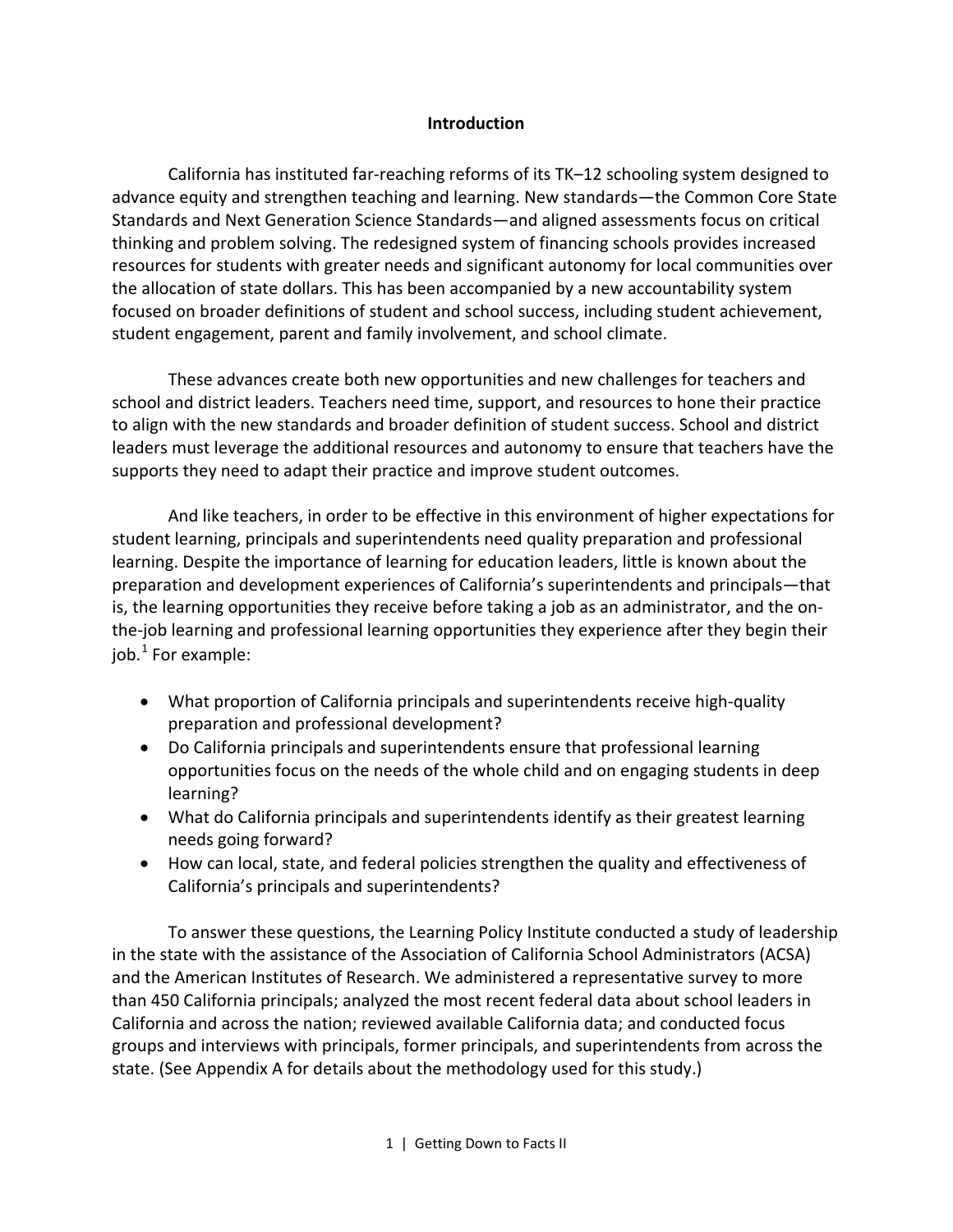In this report, we

- provide an overview of California's leadership context;
- describe the kinds of principal preparation and professional development available in the state;
- report on how principals assess their leadership preparation in light of the new educational demands of deeper learning and social- emotional learning;
- summarize the learning opportunities principals report they want;
- describe superintendents' experiences with professional learning; and
- conclude with policy implications informed by our findings.

Overall, we find that California's education leaders experience elements of high-quality preparation and professional development, especially principals who have more recently completed preparation programs. However, those learning opportunities are piecemeal and often do not include the most valuable elements of quality learning experiences. Limited access to these key professional development activities is particularly an issue for principals serving in rural areas. California principals do not consistently participate in professional learning opportunities that support them in leading schools that develop students' deeper learning and social and emotional competencies. California's principals and superintendents want more of this kind of professional development—especially those principals in schools serving higher proportions of students from low-income families and students of color.

#### **Why Invest in Education Leaders?**

#### **High-Quality Principals and Superintendents Support Student Achievement**

Study after study has found that the quality of school leaders is associated with gains in student achievement, including standardized test scores<sup>[2](#page-67-1)</sup> and graduation rates,<sup>[3](#page-67-2)</sup> even when controlling for student and school characteristics.<sup>[4](#page-67-3)</sup> To measure the effect of principals, researchers generally look at schoolwide student standardized test score gains and control for the multiple inputs into student achievement, such as school, student, teacher, and time factors.[5](#page-67-4) Other studies define *quality* by using surveys of teachers, parents, staff, and principals to identify the leadership characteristics associated with principals in schools that have larger gains in student achievement.<sup>[6](#page-68-0)</sup>

In addition, principals who remain in their schools for longer periods of time are associated with improved schoolwide student achievement. Conversely, principal turnover is associated with lower gains in student achievement,<sup>[7](#page-68-1)</sup> which has a more significant negative effect in high-poverty, low-achieving schools—the schools in which students most rely on education for their future success.<sup>[8](#page-68-2)</sup> The negative effect of principal turnover suggests that high levels of churn are disruptive and that principals need time to make meaningful improvements in their school. $9$ 

Superintendents can also have a meaningful effect on raising student outcomes. To measure the effect of superintendents, researchers generally use the same approach that is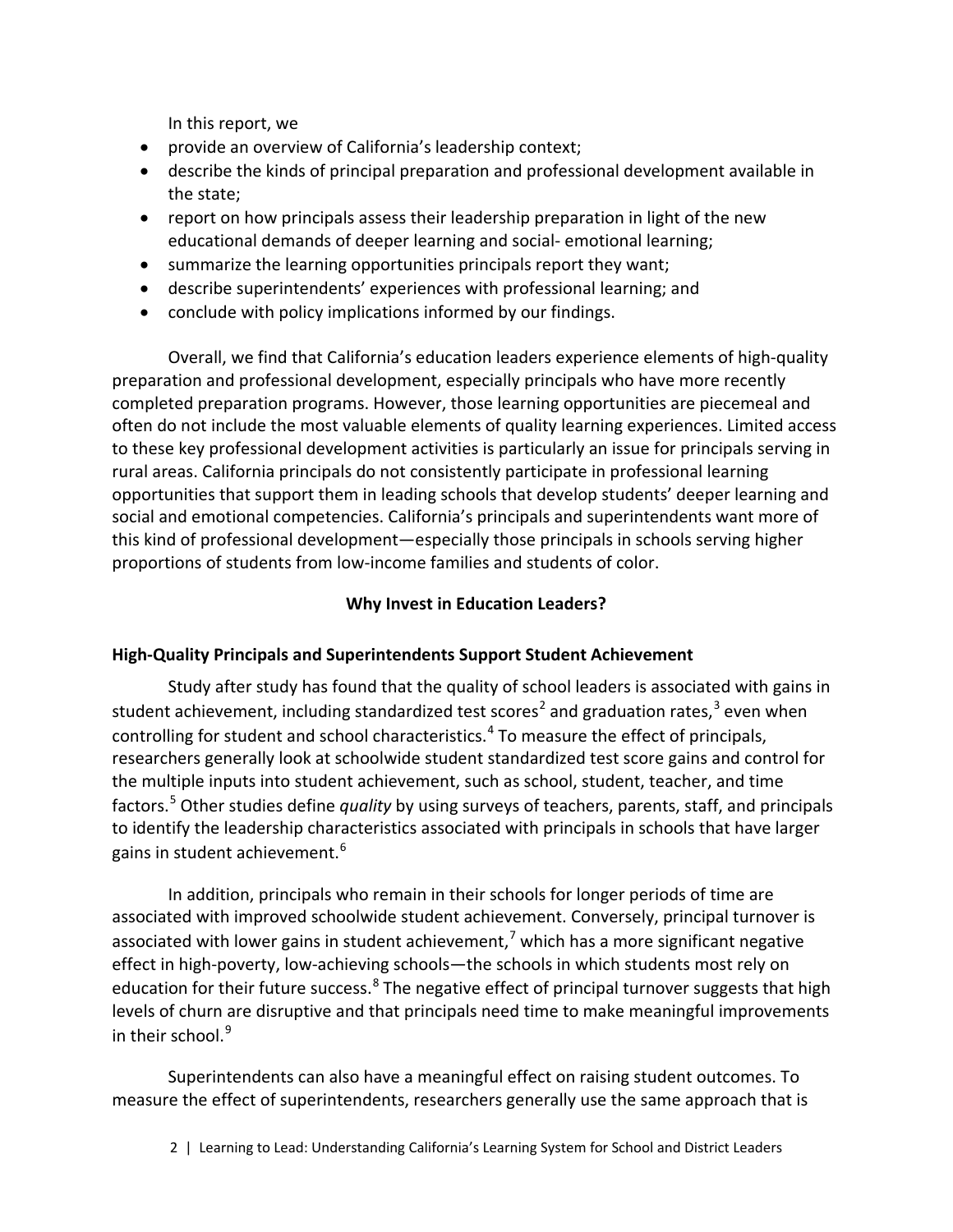used to identify quality principals, as described above. The limited research on this topic generally finds that quality superintendents positively influence student achievement.<sup>[10](#page-68-4)</sup> Superintendents can also positively influence the school climate within their districts. For example, one study found that "having a higher-quality superintendent improves the safety climate in school by lowering the incidence of fights, increasing the safety of students, and lowering their anxiety about attending school." $11$  Similar to principals, superintendents who remain in their districts are generally associated with improved student achievement.<sup>[12](#page-68-6)</sup>

**How leaders support student learning.** Research finds that, across differing school and community contexts, principals associated with improved student and school outcomes positively influence schools by setting an overall direction with clear goals, leading instruction, redesigning the organization to support improved teaching and learning, and investing heavily in staff development.<sup>[13](#page-68-7)</sup> Effective superintendents share a similar set of attributes. In discussing the characteristics of effective principals, one California superintendent said:

I want you to dig into data and know what to do with data. That's so important. I want you to be able to be an employee manager. But I want you to be a learning leader, and that means you're learning alongside [teachers], not telling them what to learn.

*Set direction.* Effective principals who are associated with gains in student and school achievement set direction by establishing a vision for a strong learning environment that encourages teacher growth and retention<sup>[14](#page-68-8)</sup> and drives a culture of continuous improvement.<sup>[15](#page-69-0)</sup> Such a vision is informed by data, empowers staff to share in school decision making, and inspires educators and students to focus on the core work of teaching and learning.<sup>[16](#page-69-1)</sup>

Effective superintendents similarly set direction for their districts. These superintendents engage all education stakeholders—from principals to parents to the school board—to establish universal goals for their districts that all staff members commit to furthering. Effective superintendents also collaborate with education stakeholders to develop these goals around student achievement and classroom instruction, and work with their school boards to ensure that the boards are aligned with and supportive of the district goals. Additionally, superintendents monitor their district's progress in meeting the goals.<sup>[17](#page-69-2)</sup>

*Lead instruction.* Effective principals and superintendents improve schools by focusing on improving instruction.<sup>[18](#page-69-3)</sup> Effective superintendents align district resources (e.g., time, money, and personnel) to accomplish the district's instructional goals.<sup>[19](#page-69-4)</sup> Effective principals create structures and opportunities for teachers to critique, learn from, and collaborate with each other; analyze multiple forms of student data with the aim of improving instruction; and set high expectations for teachers and students.<sup>[20](#page-69-5)</sup> They also establish clear learning objectives, high expectations, and a focused learning environment.

In the current California context, school and district leaders are key to supporting teachers in making the necessary instructional shifts for 21st century learning. Leaders need to rethink scheduling, resource allocation, staff and student assignments, and the time and support teachers and students need to learn. Given the broader definition of student and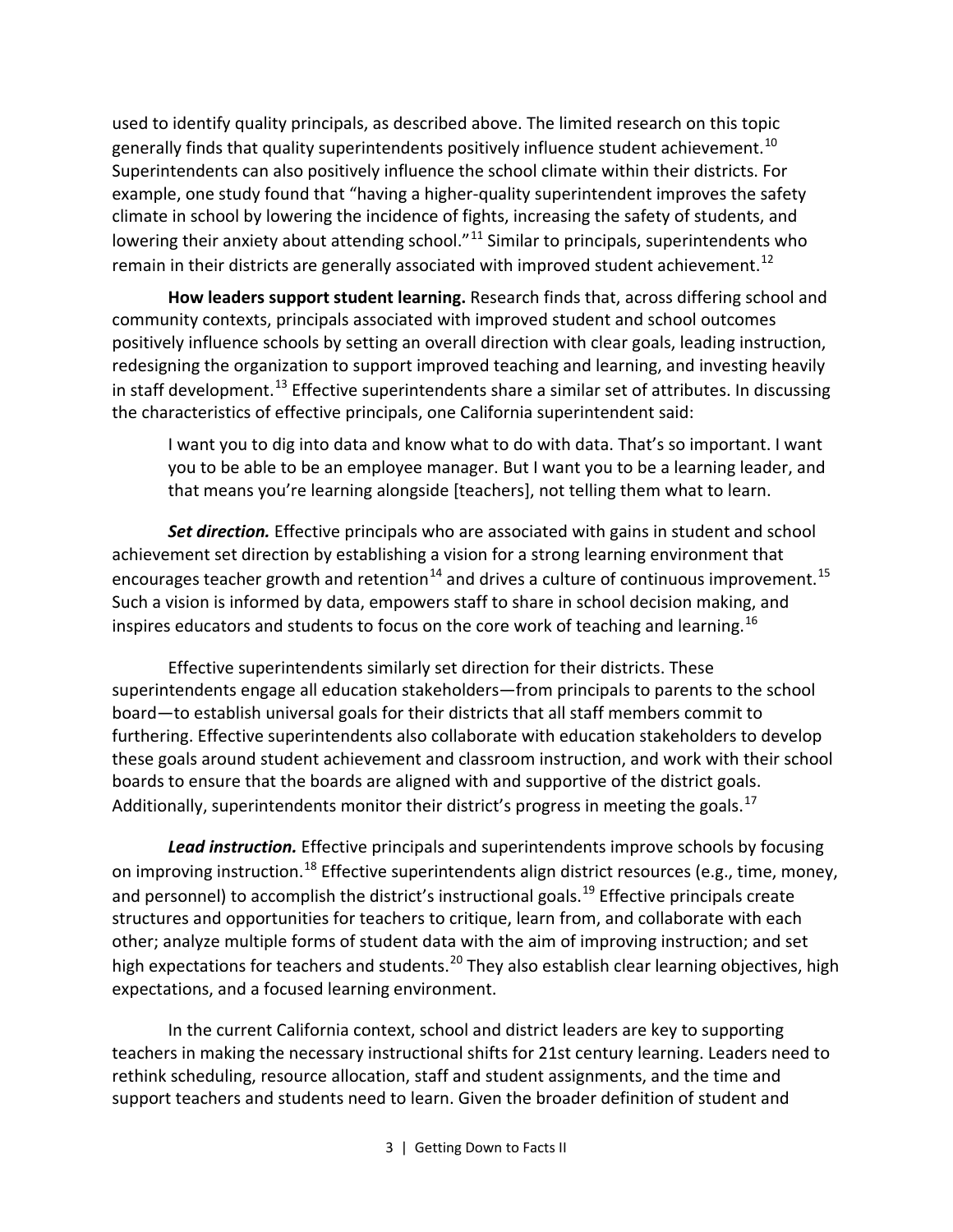school success within California's new school accountability system, school and district leaders must also learn how to go beyond just students' academic needs and support the "whole child," including social and emotional development. Leaders do this by ensuring that instruction is engaging, that students can be healthy and safe in their classrooms, and that students feel connected to and rewarded by their learning. As one California principal described it:

I'm responsible for not just educating the child, but for teaching them how to cope and be resilient and overcome traumatic experiences, so that then they can access the instructional academic needs or meet these accomplished academic goals so that they can escape poverty.

*Redesign organizations and develop people.* Strong principals and superintendents redesign organizations by shaping the teaching and learning conditions that help all students learn and succeed, and by developing school staff. Redesigning organizations involves principals establishing class sizes, staff assignments, school climate and culture, and governance. $^{21}$  $^{21}$  $^{21}$ Principals who leverage such redesign to improve student achievement and reduce teacher turnover further these efforts by ensuring that teachers have the necessary resources, communication channels, and funds to address the learning needs of all their students.<sup>[22](#page-69-7)</sup>

Principals and superintendents also develop people, in part through their influence on the quality of teachers that a school or district attracts and retains.<sup>[23](#page-69-8)</sup> Strong principals and superintendents strategically hire teachers and staff, provide regular and fair evaluations and feedback, and help their personnel to continually improve.<sup>[24](#page-69-9)</sup> Quality leaders also focus on providing opportunities and resources for teachers and administrators to grow and become more effective.<sup>[25](#page-69-10)</sup>

The ability of leaders to create organizations with positive working conditions and to develop a strong teaching staff is crucial because administrative support is one of the most important factors teachers cite in their decisions about whether to stay in a school or in the profession.<sup>[26](#page-70-0)</sup> Thus, principals and superintendents play a critical role in addressing California's widespread shortages of teachers.<sup>[27](#page-70-1)</sup> Leadership quality impacts teacher attrition even more in high-need schools.<sup>[28](#page-70-2)</sup>

#### **Why Is Leadership Critical to California's Schools?**

#### **Doing More With Less**

Quality preparation and development for principals and superintendents is especially important in California, where educational leaders face myriad challenges. California's student population comes to school with great needs. California public schools educate 1.3 million English learners, which is more than 1 in 5 students in the state.<sup>[29](#page-70-3)</sup> This is roughly equal to the combined number of English learners in the next three most populous states—Texas, Florida, and New York—even though these three states together have nearly twice as many students as California.[30](#page-70-4) California also has an increasing percentage of students from low-income families, with more than half (58.7%) qualifying for free and reduced-price meals—compared to an average of approximately 51.8% in the country as a whole.<sup>[31](#page-70-5)</sup>

As one California principal said:

<sup>4 |</sup> Learning to Lead: Understanding California's Learning System for School and District Leaders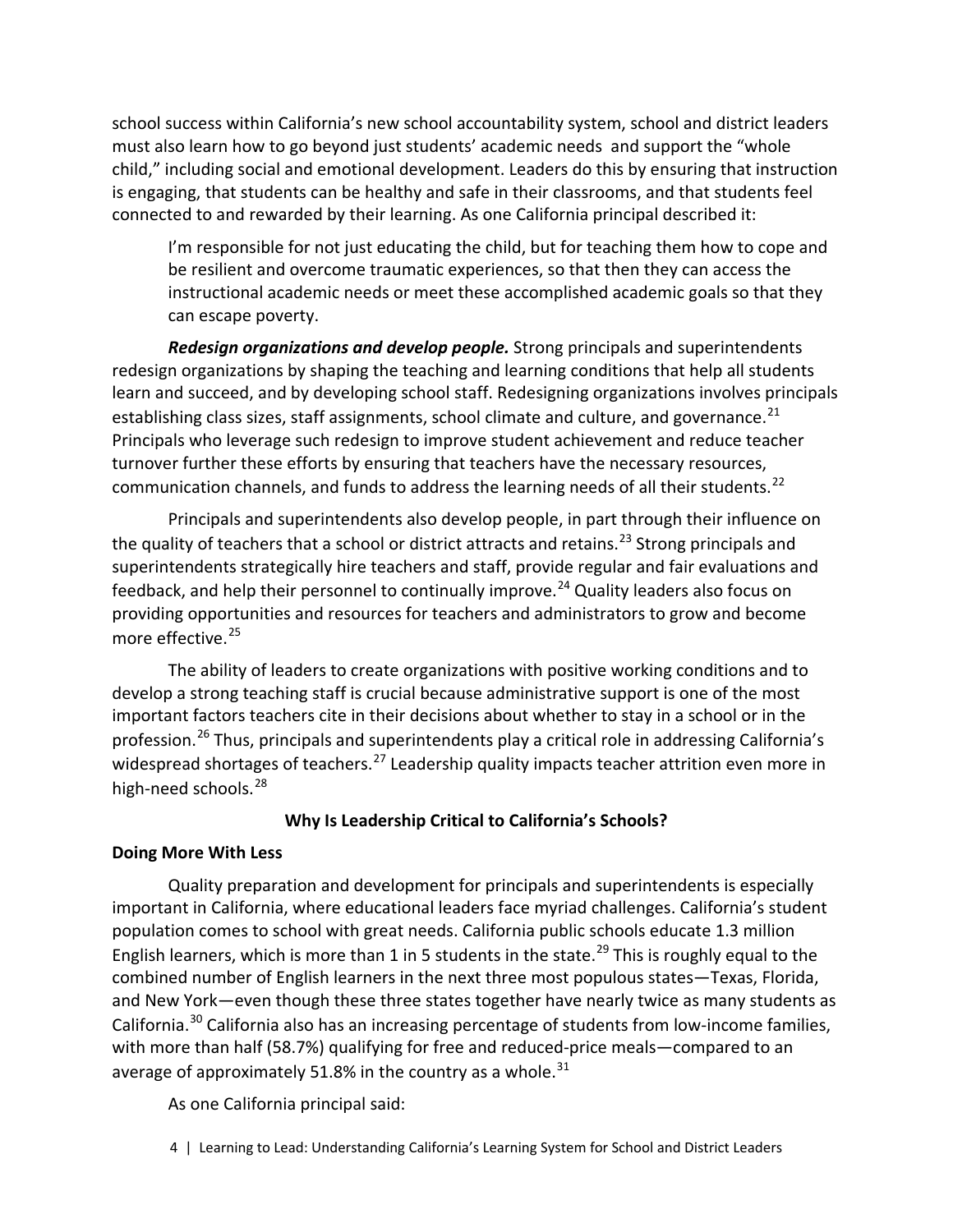Students are coming to us now with many more challenges than they did before. … There used to be the old adage of … "You bus them in the morning, you feed them breakfast, you educate them, [you] feed them lunch." We're now also feeding them dinner. Now, we also have school programs … an extended school year, this, that, and the other. … It just keeps adding more as things go by … because there are deficiencies in our society that the schools are expected to somehow pick up then miraculously change. And over the past 20 years, I just keep seeing that it just keeps adding more and more to that.

Despite these high student needs, California's educational leaders are working with less per-pupil funding than most other states. In 2015–16, California ranked 41st among all states in spending per k–12 student (after adjusting for differences in the cost of living in each state).  $^{32}$  $^{32}$  $^{32}$ California schools also have fewer teachers, librarians, and guidance counselors per student than any other state. During the Great Recession, budget cuts forced schools to reduce the number of administrators, including assistant principals.<sup>[33](#page-70-7)</sup> Between 2007–08 and 2011–12, there was a 19% reduction in administrators.<sup>[34](#page-70-8)</sup> In 2011–12, California ranked 47th out of all states in the number of pupils per administrator.<sup>[35](#page-71-0)</sup> As the economy has recovered, districts are returning to pre-recession administrative staffing levels (see Figure 1). But even in 2016, California still ranked 47th in the nation in students per administrator.<sup>[36](#page-71-1)</sup>

The relative lack of adequate resources and the high ratio of students to administrators is especially challenging in light of the new funding formula, which places greater responsibility for the use of funds on local leaders. The reform requires that each district create a Local Control and Accountability Plan (LCAP) in which the district outlines how it will allocate funding to support all students, from transitional kindergarten through high school. School and district leaders are expected to engage with educators, students, parents, and the broader community to develop their LCAP—a new responsibility on top of their normal duties.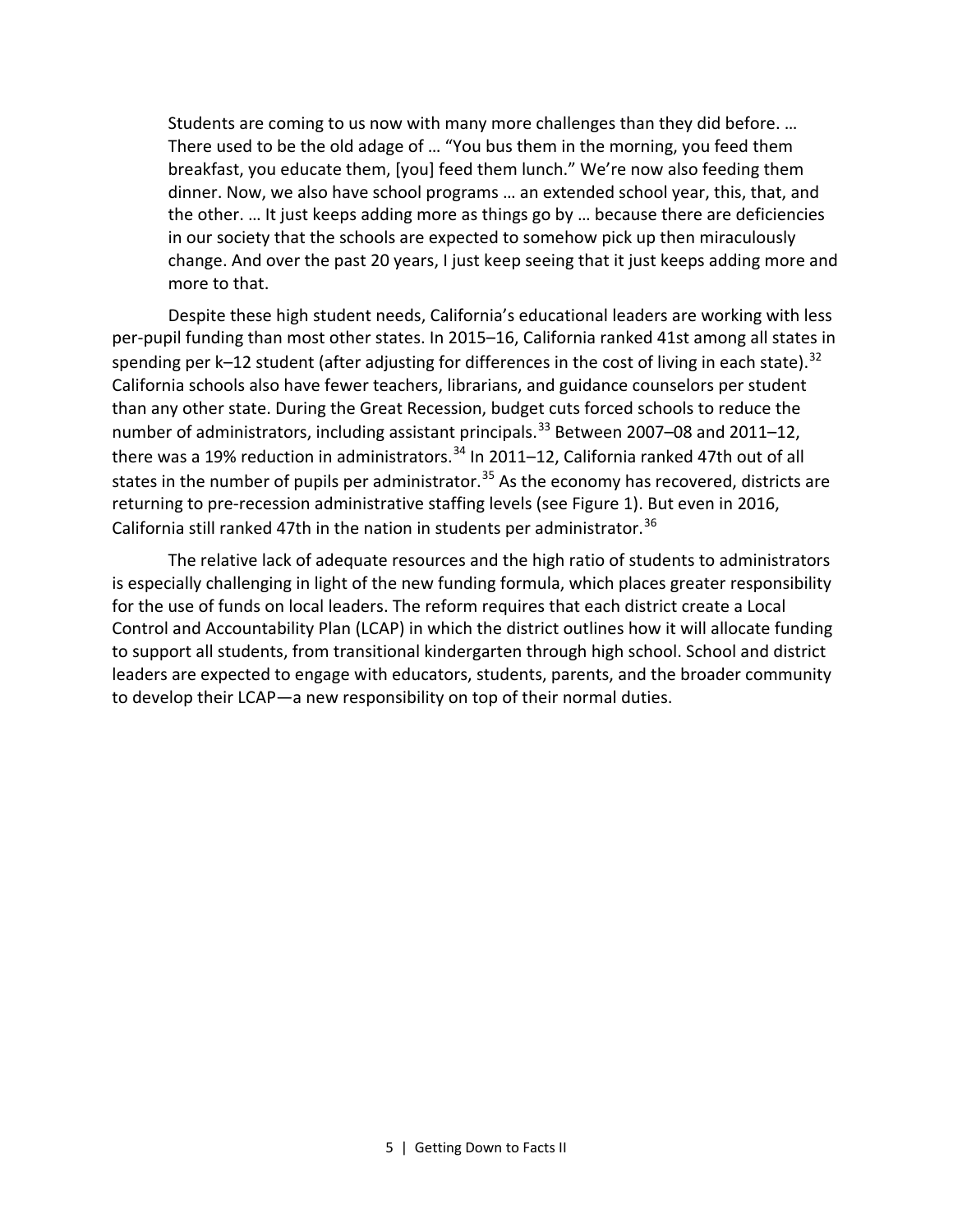



Source: California Department of Education, annual CBEDs reporting available through Dataquest.

#### **California Has a Need for High-Quality Principals**

California does not have a shortage of individuals with the proper credentials to become principals, but many of them do not intend to do so, and many districts report not being able to find high-quality applicants who can meet the demands of the job in the current state context. In 2016–17, California issued more than 3,100 new administrative services credentials (see Figure 2).<sup>[37](#page-71-2)</sup> Of these, the vast majority (72%) are "certificates of eligibility," meaning the individual is not employed as an administrator. Preliminary administrative credentials (28%) are issued to individuals who have offers of employment as administrators at the time they earn their credential. The California Commission on Teacher Credentialing (CTC) estimates that half of the individuals who earned certificates of eligibility in 2010–11 did not convert them to preliminary credentials within 5 years, meaning they never obtained employment as administrators.<sup>[38](#page-71-3)</sup> An administrative credential is required for most jobs in district and county educational offices, and a survey of individuals completing their Administrative Services Credential Program<sup>[39](#page-71-4)</sup> in 2016–17 reported that only 68% of individuals receiving a credential did so in order to get a position as a school administrator. Other reasons included wanting a district or county office position (33%), wanting a master's degree (30%), and wanting to earn units for the salary schedule  $(18\%)$ .<sup>[40](#page-71-5)</sup>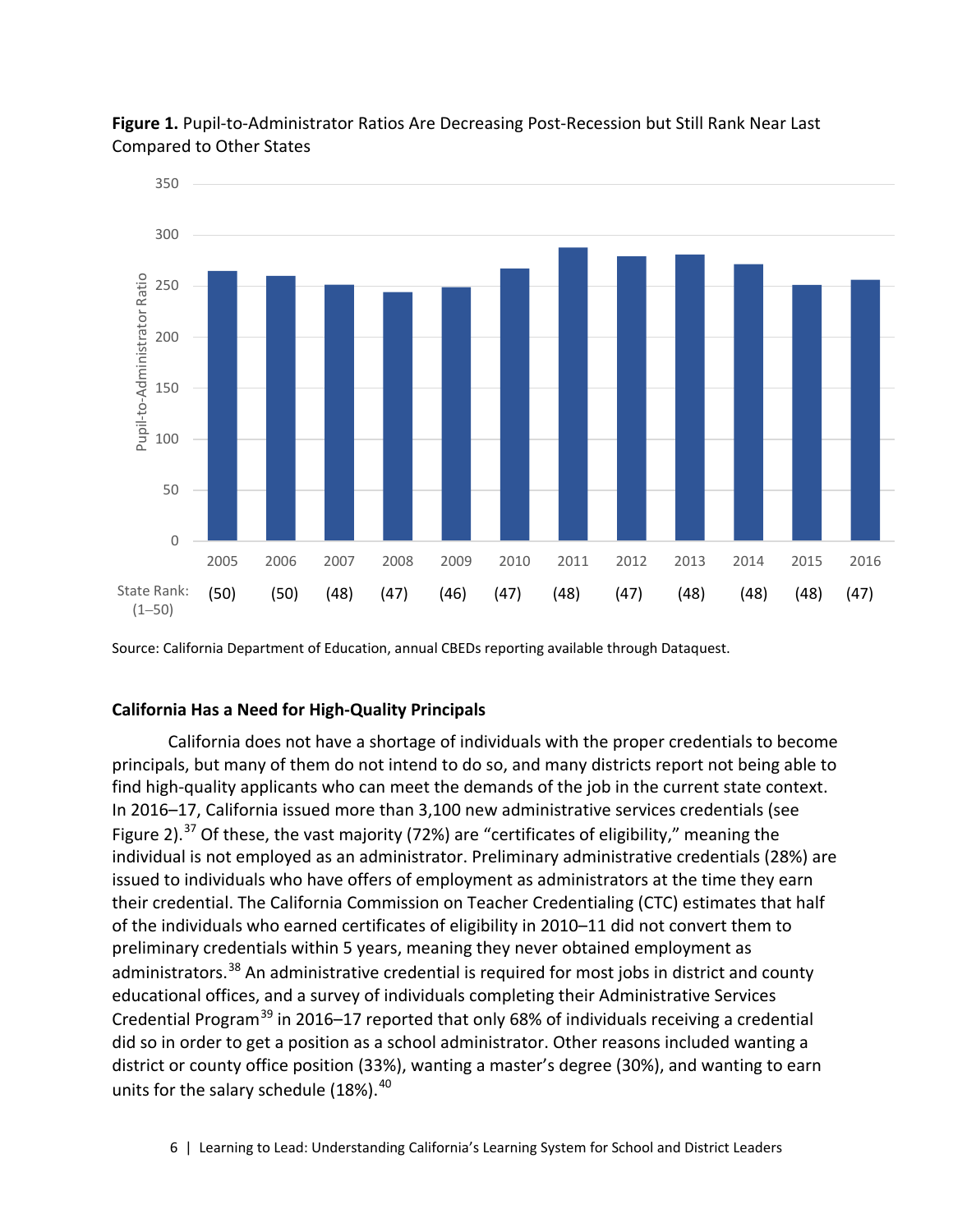

**Figure 2.** Total Number of Certificates of Eligibility and Preliminary Administrative Services Credentials Issued—All Pathways, 2010–11 to 2016–17

Note: Data include new credentials only; they do not include renewals. Data include new administrative credentials issued to individuals who came through the Commission-approved program pathway, exam pathway, and out-of-state prepared pathway.

Source: Chart from Commission on Teacher Credentialing. (2016). Report of Services Credentials Issued in California, 2010–2011 to 2014–15. [http://www.ctc.ca.gov/reports/services-cred-10-11-to-14-15.pdf.](http://www.ctc.ca.gov/reports/services-cred-10-11-to-14-15.pdf) Additional data for 2015–16 and 2016–17 were provided to LPI by the CTC through a special request.

Beyond the issue of quantity is that of quality. In a fall 2017 survey of 25 California school districts, nearly half of districts surveyed (45%) reported difficulty hiring principals due to an insufficient number of quality applicants. $41$  (See Appendix A for more details on the superintendent focus groups.) These districts represent a combination of urban, suburban, and rural districts that together serve a quarter of the students in the state. In addition, every one of the 15 superintendents interviewed in our focus groups reported experiencing a shortage of quality school leaders in their districts. When referring to quality principals, the California superintendents we surveyed most frequently reported the following three qualities as the top qualities they look for when hiring principals:

- 1. A focus on instructional leadership (93% of respondents)
- 2. Emotional intelligence (66% of respondents)
- 3. A clear vision for improving a school (60% of respondents)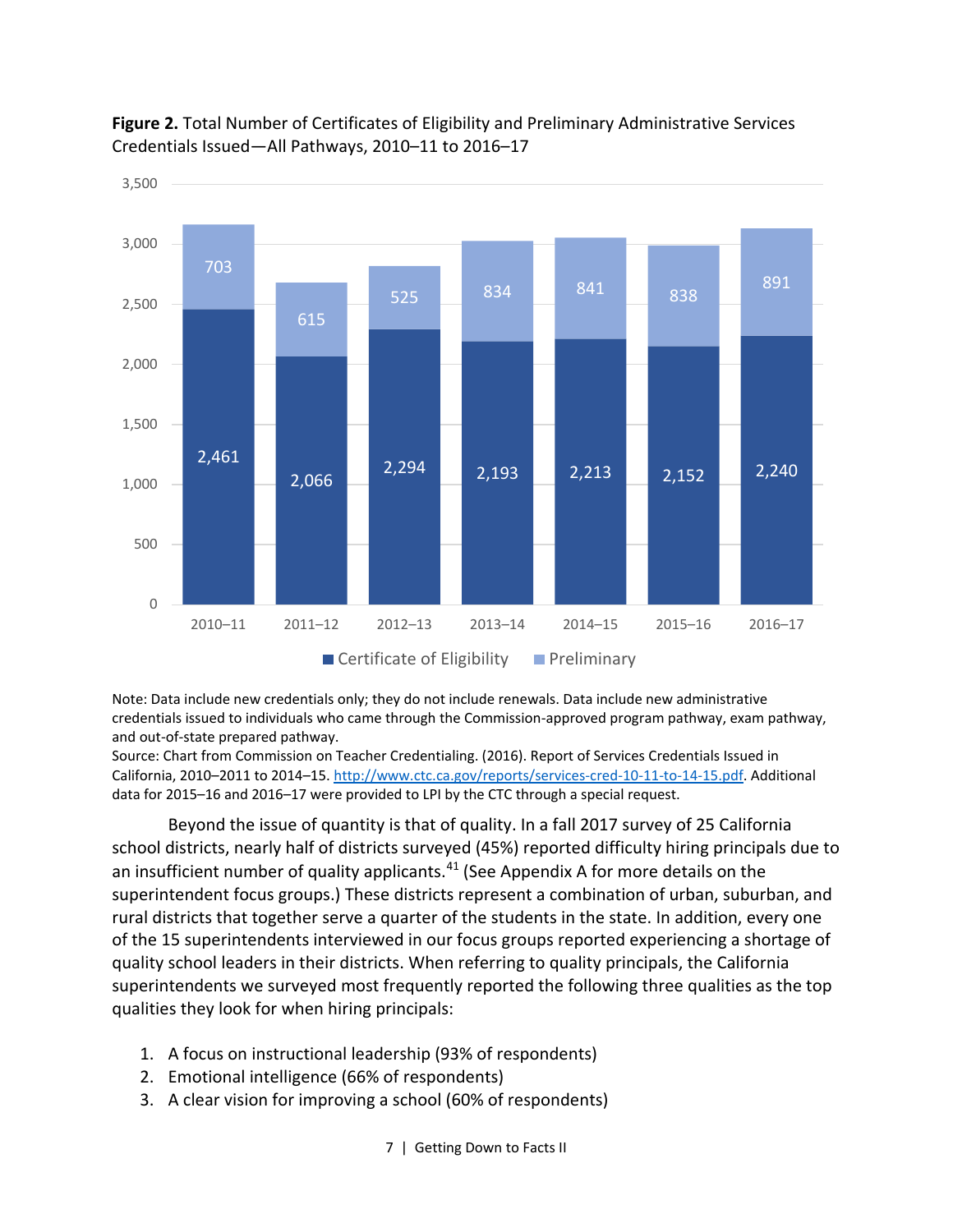One California superintendent said, "I've hired a principal every year for the past 4 years, and I probably have 30 to 50 applicants, but very few (are) really highly qualified."

Another superintendent said,

The number of applicants that we're seeing for principals, it has diminished significantly. ... There are fewer applications to begin with, and then the number of qualified applicants within that pool are significantly lower.

While the 2017 district survey and focus groups draw from nonrandom samples, the consistent results suggest that many districts are experiencing a shortage of quality school leaders.

#### **Principal Turnover and Inexperience Are Challenges for California**

Based on our analysis of California staffing data that includes the vast majority of principals in the state, $^{42}$  $^{42}$  $^{42}$  we found that between 15% and 17% of principals left the profession or California after both the 2014–15 and 2015–16 school years (see Table 1). Moreover, another 7% of principals switched schools each year, meaning that nearly a quarter of California principals left their schools either because they left the profession or the state, or because they moved to become a principal in a different school. Compared to available evidence from other states, principal turnover in California is relatively high. For example, in other states with recent turnover data, such as Washington and Tennessee, only 20%<sup>[43](#page-71-8)</sup> and 15%<sup>[44](#page-71-9)</sup> of principals turn over each year, respectively.<sup>[45](#page-72-0)</sup>

|                                                                 | 2010-11 | $2011 - 12$ | $2012 - 13$ | $2013 - 14$ | $2014 - 15$ | $2015 - 16$ |
|-----------------------------------------------------------------|---------|-------------|-------------|-------------|-------------|-------------|
| <b>Leavers</b> – Principals who<br>left the profession or state | 16.1%   | 14.0%       | 16.0%       | 16.4%       | 16.5%       | 15.3%       |
| <b>Movers</b> – Principals who<br>moved schools                 | 10.1%   | 8.4%        | 9.3%        | 8.8%        | 7.3%        | 7.4%        |
| • Within-district movers                                        | 8.2%    | 6.4%        | 6.2%        | 6.1%        | 5.0%        | 5.4%        |
| • Between-district movers                                       | 1.9%    | 2.0%        | 3.0%        | 2.7%        | 2.3%        | 2.0%        |
| <b>Total Turnover</b>                                           | 26.1%   | 22.4%       | 25.3%       | 25.3%       | 23.8%       | 22.8%       |
| N                                                               | 7.942   | 7,871       | 7,938       | 8,556       | 8,637       | 8,734       |

#### **Table 1.** California Principal Turnover

Note: Calculations may vary due to rounding.

Source: California Staffing Data File provided to LPI by the California Department of Education through a special request.

California's principals also tend to have less experience than those in many other states, with the modal (most common) principal in their first year at their current school accounting for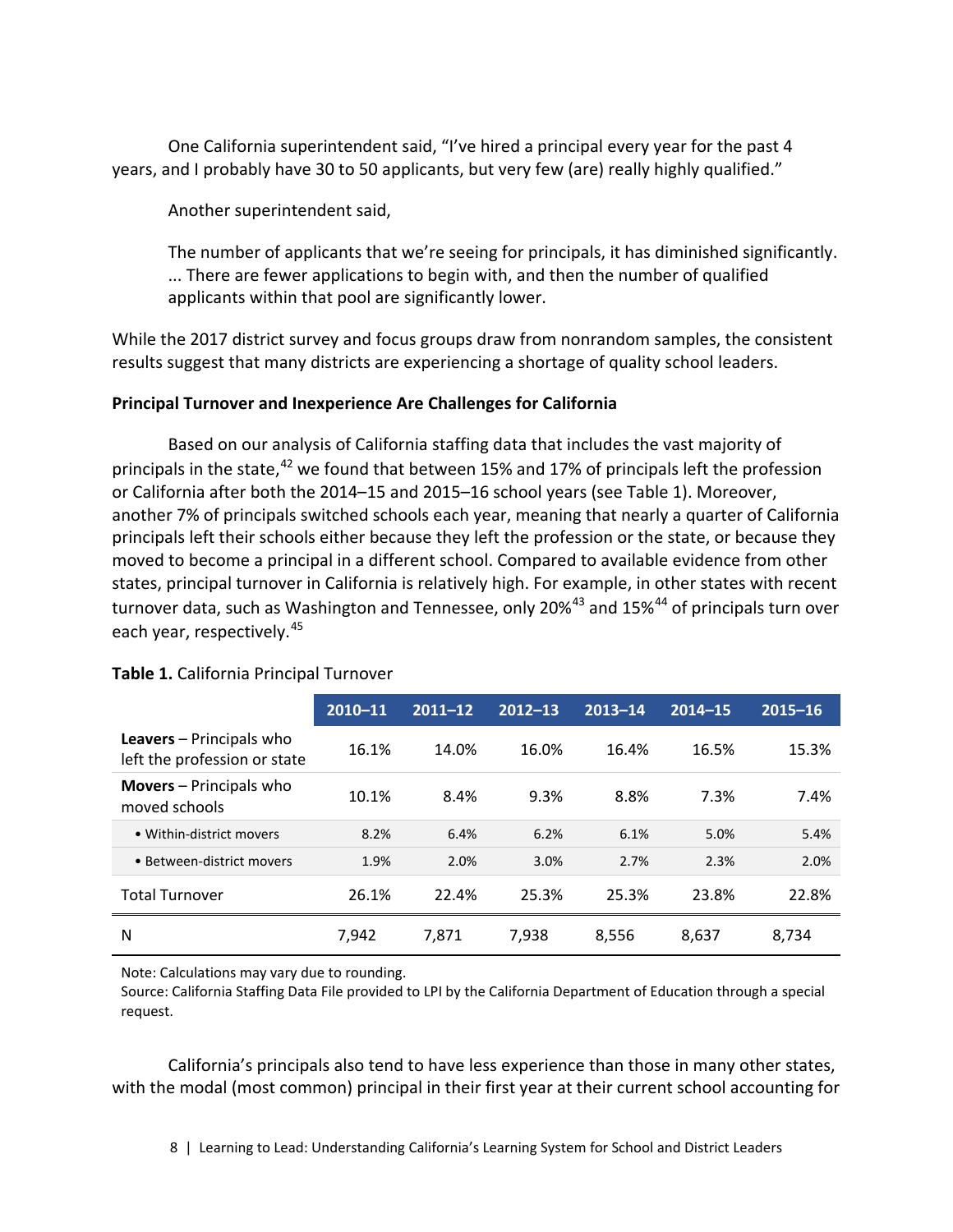over 1 in 5 principals (see Figure 3).<sup>46</sup>In California, the lowest achieving schools and schools serving a high proportion of students from low-income families and students of color are more likely to have an inexperienced principal than high achieving schools and schools with a low concentration of students from low-income families and students of color. For more information on the inequitable distribution of principals in California, see Grissom & Bartanen's (2018) Getting Down to Facts II paper.  $47$ 

Principals have become more mobile in the last decade. In 2004–05, the typical California principal had been the principal at their current school for almost 10 years, compared to only 4 years in 2016–17. $48$  The high rates of principal turnover and inexperience are concerning because it can take time for principals to make a meaningful improvement in their schools. For example, one study found that, on average, student achievement falls after a principal leaves a school and takes 5 years after a new principal is hired to fully rebound back to that level.<sup>[49](#page-72-4)</sup>



**Figure 3.** California Principal Experience, 2016–17

Source: Learning Policy Institute. (2017). Survey of California Principals.

Superintendency is often referred to as "largely a short-term job."<sup>[50](#page-72-5)</sup> A survey of more than 1,000 superintendents across the United States found that most had been in their current position for between 1 and 5 years.<sup>[51](#page-72-6)</sup> One study of 215 California superintendents found that 45% left their position after 3 years.<sup>[52](#page-72-7)</sup> In our analysis of California staffing data that includes the majority of superintendents in the state,  $53$  we found similarly high superintendent turnover rates (see Table 2). Approximately 21% of superintendents left the profession or the state after the 2014–15 school year, and 13% left after the 2015–16 school year. Moreover, another 3% to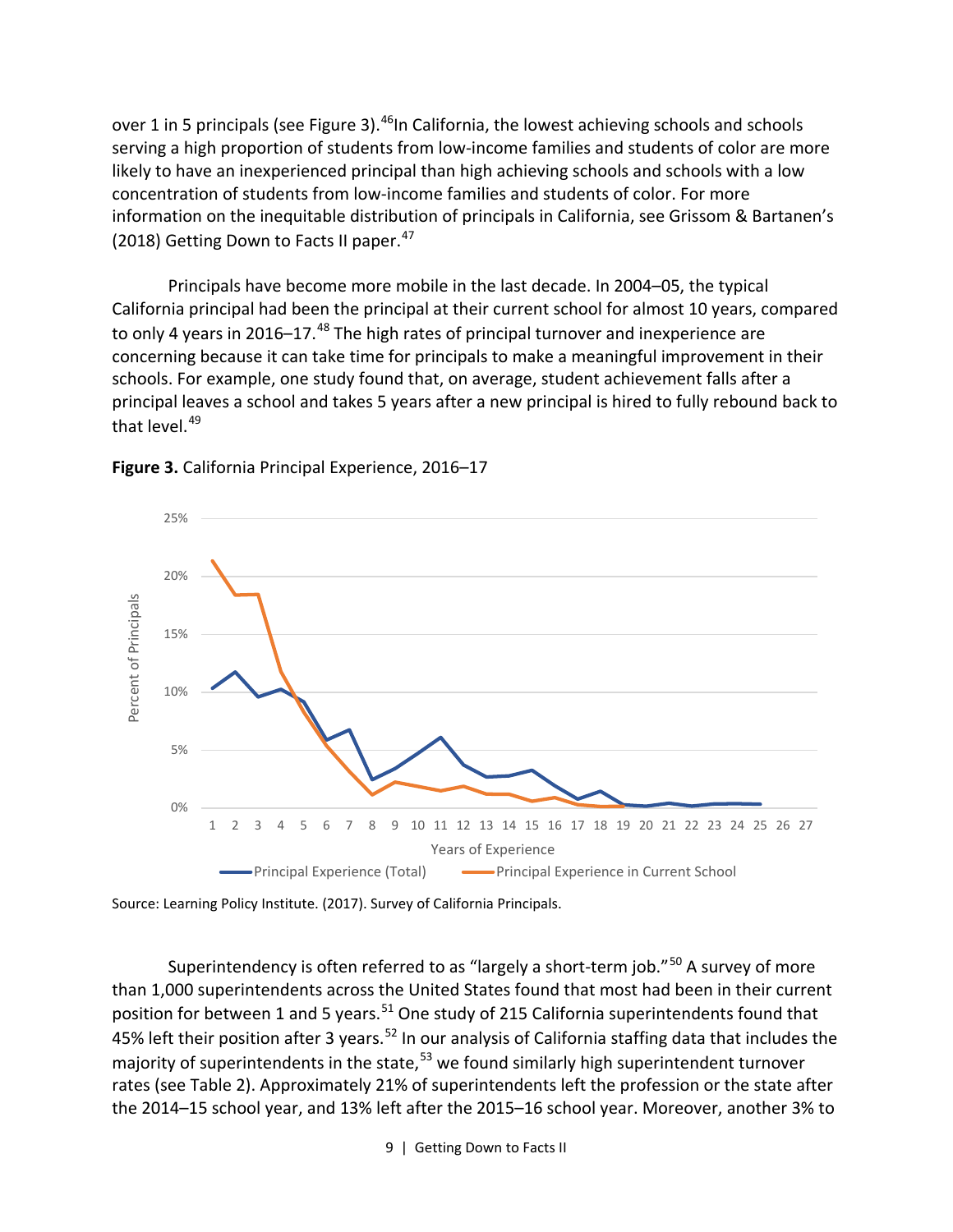5% of superintendents switched districts each year, meaning that nearly 1 in 5 to 1 in 4 California superintendents left their districts because they left the profession or the state, or they moved to a different district. Given the research showing that it can take several years for superintendents to make significant improvements in their districts—a minimum of at least 2 years—high levels of superintendent turnover can negatively impact student achievement.<sup>[54](#page-73-0)</sup>

|                                                                     | $2013 - 14$ | $2014 - 15$ | $2015 - 16$ |
|---------------------------------------------------------------------|-------------|-------------|-------------|
| Movers: Superintendents who moved to a<br>different school district | 2.1%        | 2.5%        | 5.0%        |
| Leavers: Superintendents who left the profession<br>or state        | 20.8%       | 21.1%       | 13.2%       |
| Total superintendent turnover                                       | 22.9%       | 23.6%       | 18.2%       |
| Ν                                                                   | 754         | 734         | 737         |

#### **Table 2.** California Superintendent Turnover

Source: California Staffing Data File provided to LPI by the California Department of Education through a special request.

Stability among school and district leaders is particularly important in California, where continuous improvement is central to the state's educational strategy. A recent study on California's continuous improvement efforts published by Policy Analysis for California Education (PACE) found that staff turnover is undermining the ability of districts to build system capacity, which is a fundamental component of continuous improvement. Specifically, high leadership turnover "makes it extremely difficult for support providers to build relationships and, in turn, to build capacity with district staff. Moreover, if individual capacity is the key to organizational transformation, turnover presents a substantial challenge to sustaining progress." Furthermore, as previously discussed, strong school leadership plays an important role in mitigating teacher turnover. District leaders interviewed for the PACE study identified the inability to attract and retain teachers as a substantial barrier to continuous improvement efforts in California.[55](#page-73-1)

Educational leaders are important for student success, teacher quality, and leading instructional shifts. Leaders are particularly important in California, where school and district leaders with fewer resources than those in most states serve students with greater needs. Despite the importance of educational leaders and their critical role in supporting students, California districts are struggling to find high-quality principals and failing to keep and grow quality leaders.

#### **What Kinds of Preparation and Professional Learning Are Available to California Principals?**

High-quality preparation and professional learning are critical to cultivating and developing strong school leaders. In this section, we discuss the attributes of high-quality principal preparation and professional development, and we analyze California principals' experiences to determine the quality and comprehensiveness of learning available to school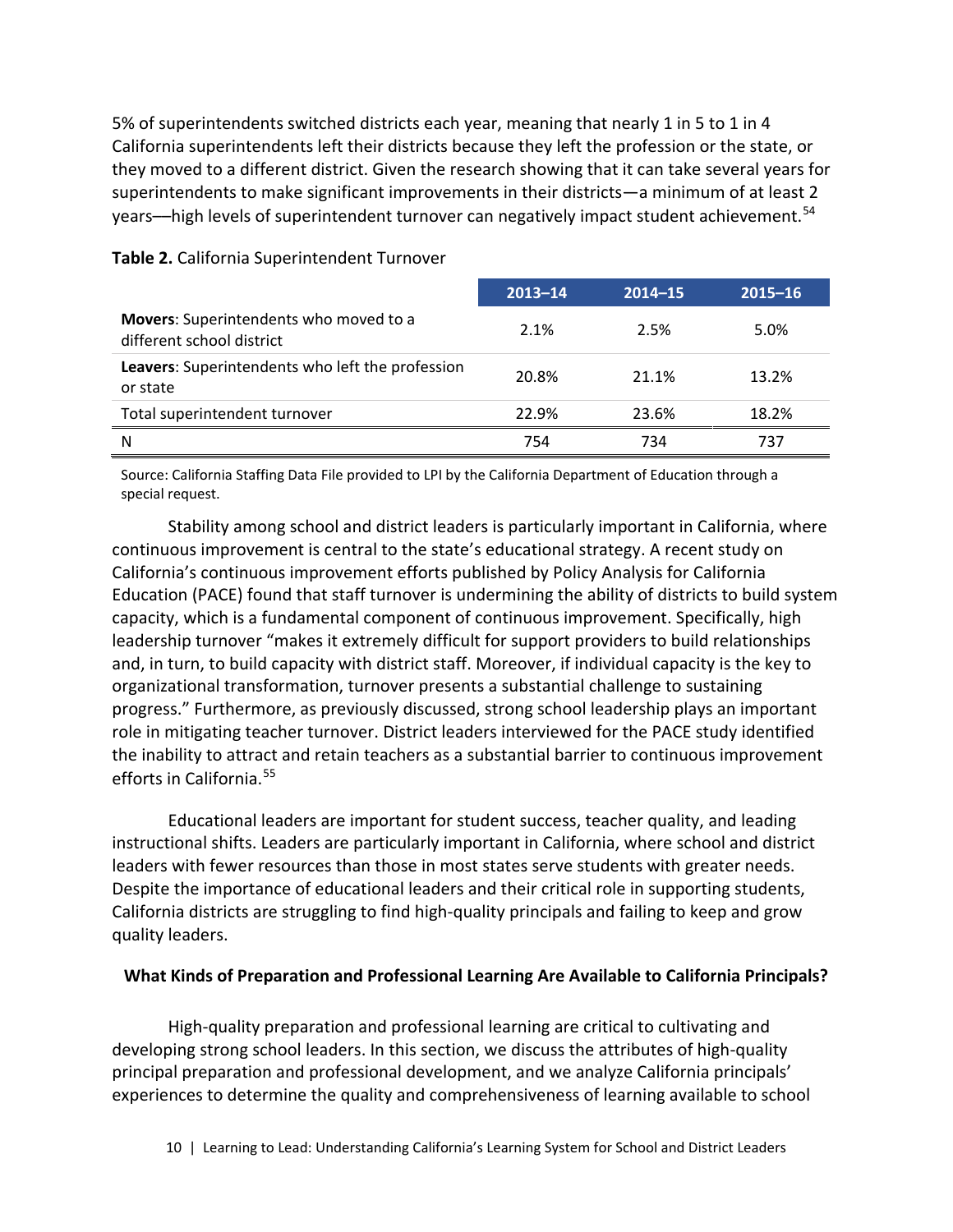leaders. Although many principals––especially principals who have prepared in the last 5 years– –received various elements of strong preparation and professional development, few principals received a cohesive set of features associated with high-quality learning experiences. The piecemeal nature of California's learning system leaves principals without some of the most valuable elements of quality learning experiences, including a robust internship. California can build on areas in which principals feel the most prepared and work on the areas in which they report feeling the least prepared.

#### **The Building Blocks of High-Quality Principal Preparation and Professional Development**

There is a great deal for school leaders to learn in order to manage their range of responsibilities, from setting direction to developing people to redesigning their schools to leading instruction. Fortunately, in recent years, researchers have learned more about how to construct principal preparation and professional development programs that are effective at enabling principals to improve both student learning and teacher effectiveness and retention. Research points to several key building blocks of such high-quality programs<sup>[56](#page-73-2)</sup> (see Figure 4).

**Figure 4**. Building Blocks of High-Quality Preparation and Professional Development

![](_page_14_Figure_4.jpeg)

Source: Sutcher, L., Podolsky, A., & Espinoza, D. (2017). *Supporting principals' learning: Key features of effective programs.* Palo Alto, CA: Learning Policy Institute.

High-quality programs require **strong partnerships between the district and the principal preparation and/or development program**. These partnerships involve close collaboration between the district and program and targeted, joint recruitment of program participants. They provide the foundation for effective programs.

High-quality programs recognize that learning is a social activity and include **collaborative structures to train and support principals, such as cohorts and networks** of program participants. Having principals learn together reflects the collegial and collaborative school environments that they will work within and foster. It also helps to curb the feelings of isolation that principals frequently report.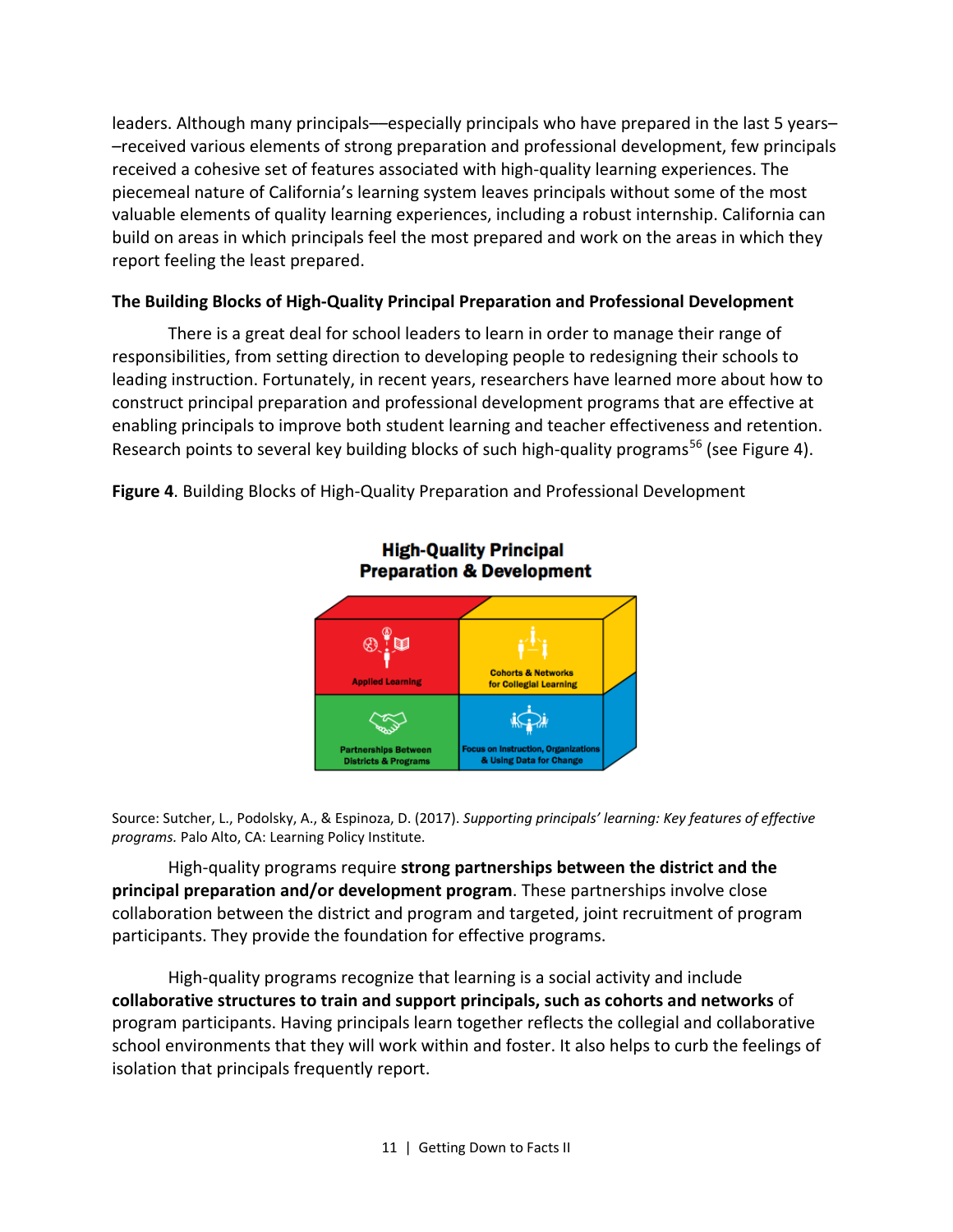High-quality programs incorporate **applied, problem-based learning methods; fieldbased internships; and on-the-job coaching** by an expert principal. Research demonstrates that people of all ages learn and transfer their knowledge and skills best in contexts that are similar to real-world situations, thereby grounding learning in authentic experiences while broadening problem-framing skills for future situations.

High-quality programs focus on **supporting principals in learning how to improve schoolwide instruction, establish collegial teaching and learning environments, and analyze and act on data**. Principals need to know how to lead instruction and continuous school improvement to meet the increasingly rigorous academic standards and dynamic demands of students. Consequently, high-quality programs include content that focuses on preparing leaders to implement an instructional vision through collective leadership and by improving instruction through the use of data.

Next, we describe California principals' preparation and professional development, and compare those experiences to these building blocks of high-quality learning.

#### **California Principals Experience Some Elements of High-Quality Preparation and Professional Development but Lack Comprehensive Learning Supports**

The results from our 2017 survey of more than 450 principals provide insight into California principals' preparation and professional development experiences. Significantly, more than half of California's principals report preparation and professional development that focuses on the kind of content that research suggests is central to effective leadership. Table 3 shows the proportion of principals who reported that their preparation and professional development has emphasized specific content areas to *a moderate or great extent*. Because examining the experiences of recent preparation-program completers is most relevant for understanding current access to high-quality preparation in California, Table 3 shows preparation experiences for all principals as well as for principals who completed their preparation program in 2013 or later. These same comparisons to investigate recent trends are not made for professional learning because the survey asks principals to only consider professional learning that occurred in the last 2 years.<sup>[57](#page-73-3)</sup> (See Appendix B for a full list of the programmatic features we inquired about and the survey results.)

To summarize, these are some of our key findings:

• California principals who have completed a preparation program recently (2013 or later) are significantly more likely to have received the most high-quality features highlighted in the literature.<sup>[58](#page-73-4)</sup> Recently prepared principals were more likely to have engaged in learning on certain leadership topics and to have experienced high-quality preparation, as defined in the research literature, including problem-based learning (78%) and fieldbased projects (85%). This may be due in part to the major changes in licensure and accreditation requirements at the CTC.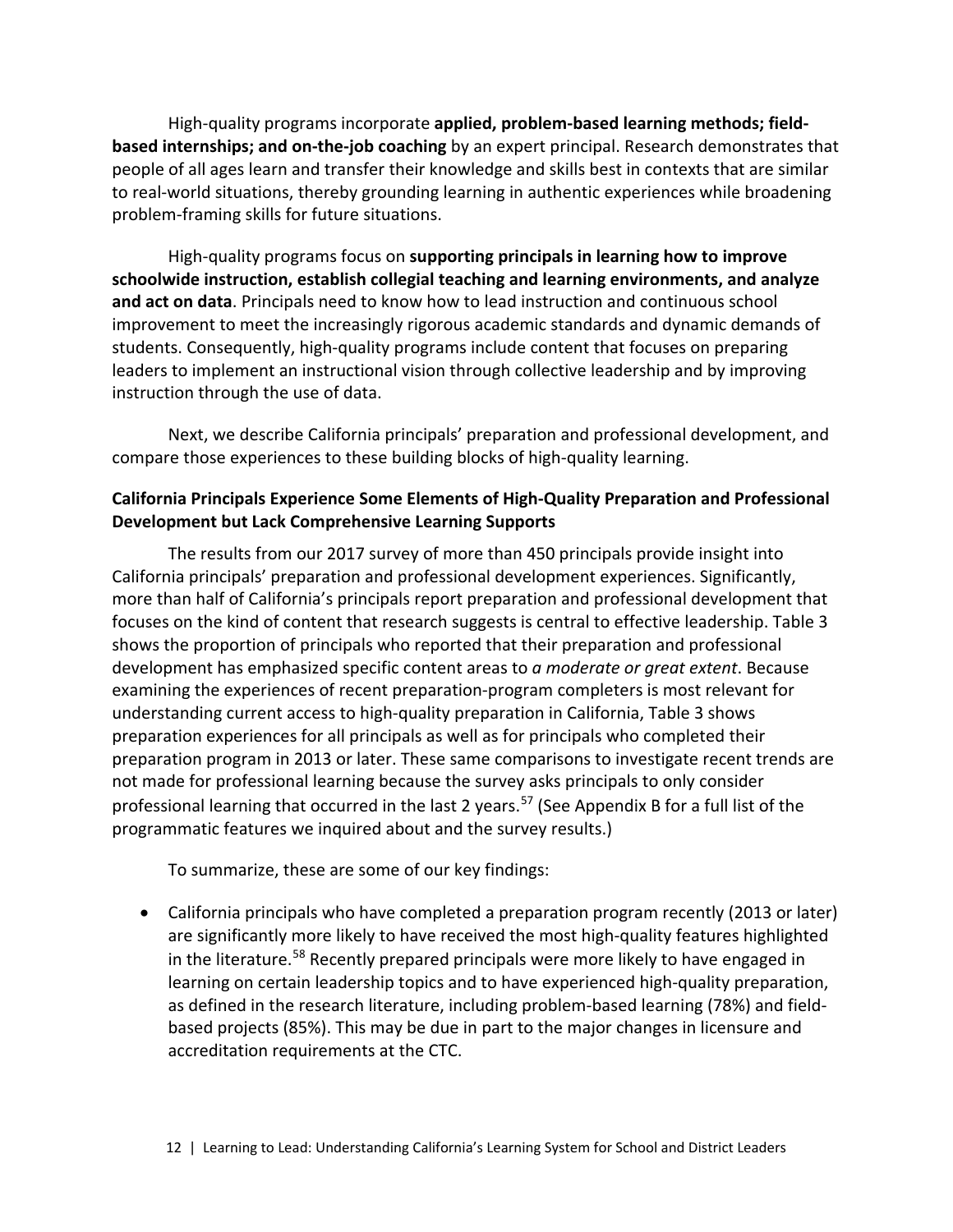- $\circ$  In the last 6 years, the CTC has overhauled standards for administrator programs, requiring them to align with the Common Core State Standards and focusing more attention on instructional leadership, support for teacher development, social-emotional and academic learning, restorative justice practices, and student and family supports; boosted standards for clinical preparation, including a 2-year induction program after initial licensure; and developed a new administrator performance assessment that examines ability to evaluate teaching practice, offer productive feedback and developmental support, and use data to plan school improvement.
- Over three quarters of California principals reported that their professional development emphasized learning how to lead instruction that supports the implementation of the new California state standards, including the Common Core State Standards and Next Generation Science Standards.<sup>[59](#page-73-5)</sup> Moreover, recent program completers are significantly more likely to have experienced preparation related to California's new state standards compared to principals more generally (64% vs. 47%).
- In addition, over two thirds (69%) of California principals reported that their professional development has emphasized instructional leadership focused on how to develop students' higher order thinking skills, and just over half (54%) of California principals and nearly three quarters (73%) of recent program completers reported that their preparation programs emphasized this type of instructional leadership.
- About half of California principals reported that their preparation and professional development experiences emphasized learning how to design professional learning opportunities for teachers, as well as learning how to help teachers improve through a cycle of observation and feedback. This percentage is even higher for principals who recently completed their preparation––more than three quarters (78%) of these principals experienced learning focused on providing this type of feedback for teachers.
- Around half of California principals reported that they participated in professional development in the last 2 years that emphasized working with education stakeholders, and nearly three quarters (73%) of principals reported that their preparation emphasized this work. Recent completers were even more likely to have experienced this type of learning (86%).
- Seventy-five percent of California principals reported participating in professional development in the last 2 years that emphasized using student and school data to inform continuous school improvement. About 80% of recent completers experienced preparation on this topic to a moderate or great extent.
- Less than half of all principals reported that their preparation focused to a moderate or great extent on discipline for restorative purposes (48%) or supporting students' physical and mental health (47%). However, recent completers again signal positive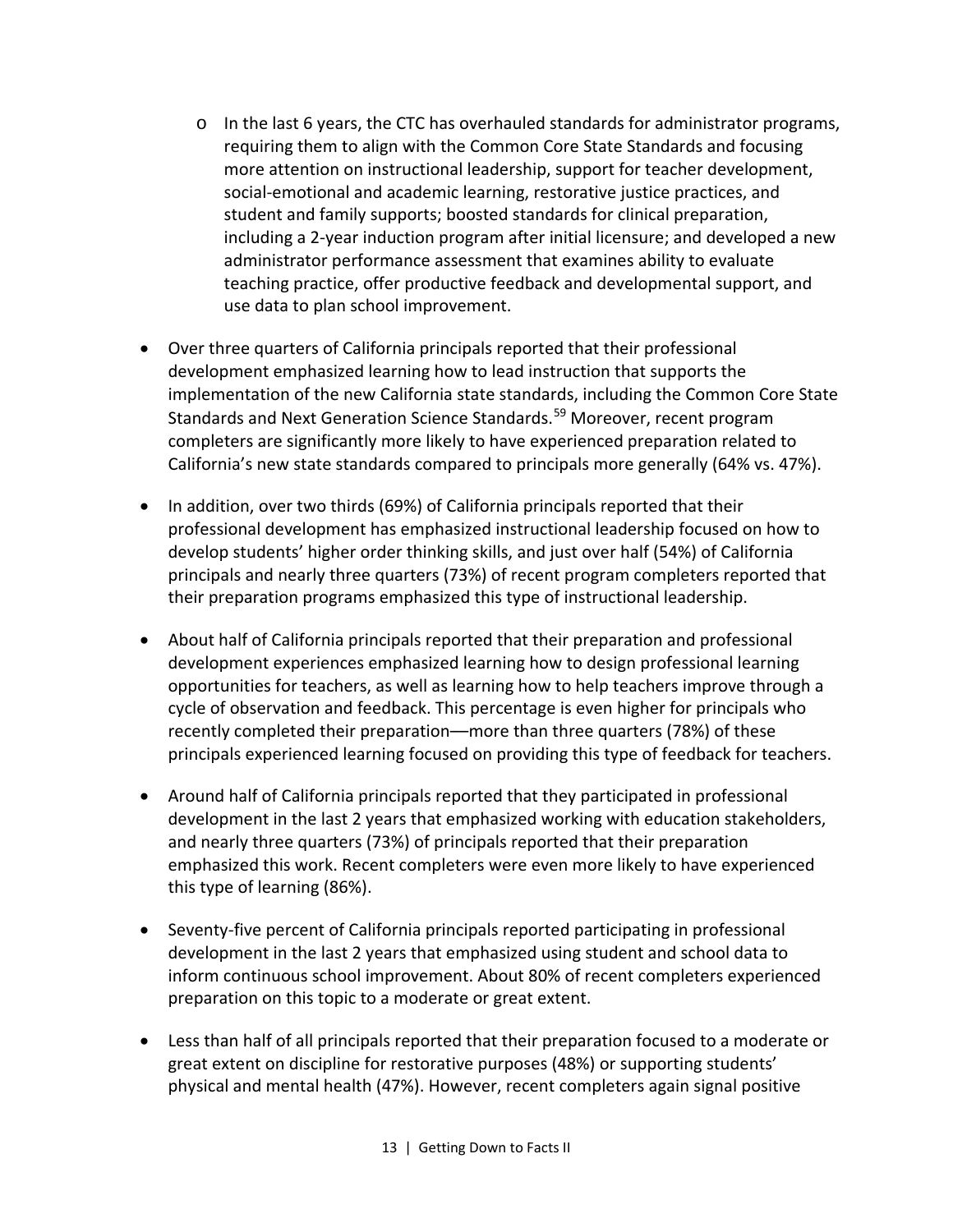shifts in California principals' preparation experiences, with 70% and 61%, respectively, receiving learning on these topics to a moderate or great extent. Slightly fewer principals received these elements of learning in their professional development (57% and 51%, respectively). Principals serving higher concentrations of students from lowincome families and students of color reported receiving these professional development topics more often. This pattern also holds true for principals serving in urban areas. $60$ 

• Fewer than one third (30%) of California principals reported that their preparation emphasized learning how to recruit and retain teachers and other staff. This remains a weakness for recent completers, who are no more likely to receive learning on the topic. Similarly, just over one third (38%) reported their professional development addressed this topic. Considering the widespread teacher shortages, this is a key area to improve.

#### **Table 3.** California Principals' Reports of Preparation and Professional Development Experiences

**Preparation:** The proportion of California principals whose leadership preparation program emphasized the following to *a moderate or great extent.*

**Preparation (Recent Completers):** The proportion of California principals (who completed their program in 2013 or later) whose leadership preparation program emphasized the following to *a moderate or great extent.*

**Professional Development:** The proportion of California principals whose professional development in the last 2 years emphasized the following to *a moderate or great extent.*

| <b>Characteristic</b>                                                                                                             | <b>Preparation</b> | <b>Preparation</b><br>(Recent<br><b>Completers)</b> | <b>Professional</b><br><b>Development</b> |
|-----------------------------------------------------------------------------------------------------------------------------------|--------------------|-----------------------------------------------------|-------------------------------------------|
| <b>Program Characteristics</b>                                                                                                    |                    |                                                     |                                           |
| Problem-based learning approaches, such as action<br>research or inquiry projects                                                 | 69%                | 78%*                                                |                                           |
| Field-based projects in which you applied ideas from<br>your coursework to your experience in the field                           | 76%                | 85%**                                               |                                           |
| A student cohort-a defined group of individuals<br>who began the program together and stayed<br>together throughout their courses | 73%                | 80%                                                 |                                           |
| <b>Instructional Leadership</b>                                                                                                   |                    |                                                     |                                           |
| Instructional leadership focused on how to develop<br>students' higher order thinking skills                                      | 54%                | 73%***                                              | 69%                                       |
| Instructional leadership focused on raising<br>schoolwide achievement on standardized tests                                       | 56%                | 74%***                                              | 71%                                       |
| Select effective curriculum strategies and materials                                                                              | 49%                | 58%                                                 | 59%                                       |
| Lead instruction that supports implementation of<br>new California state standards                                                | 47%                | $64%***$                                            | 76%                                       |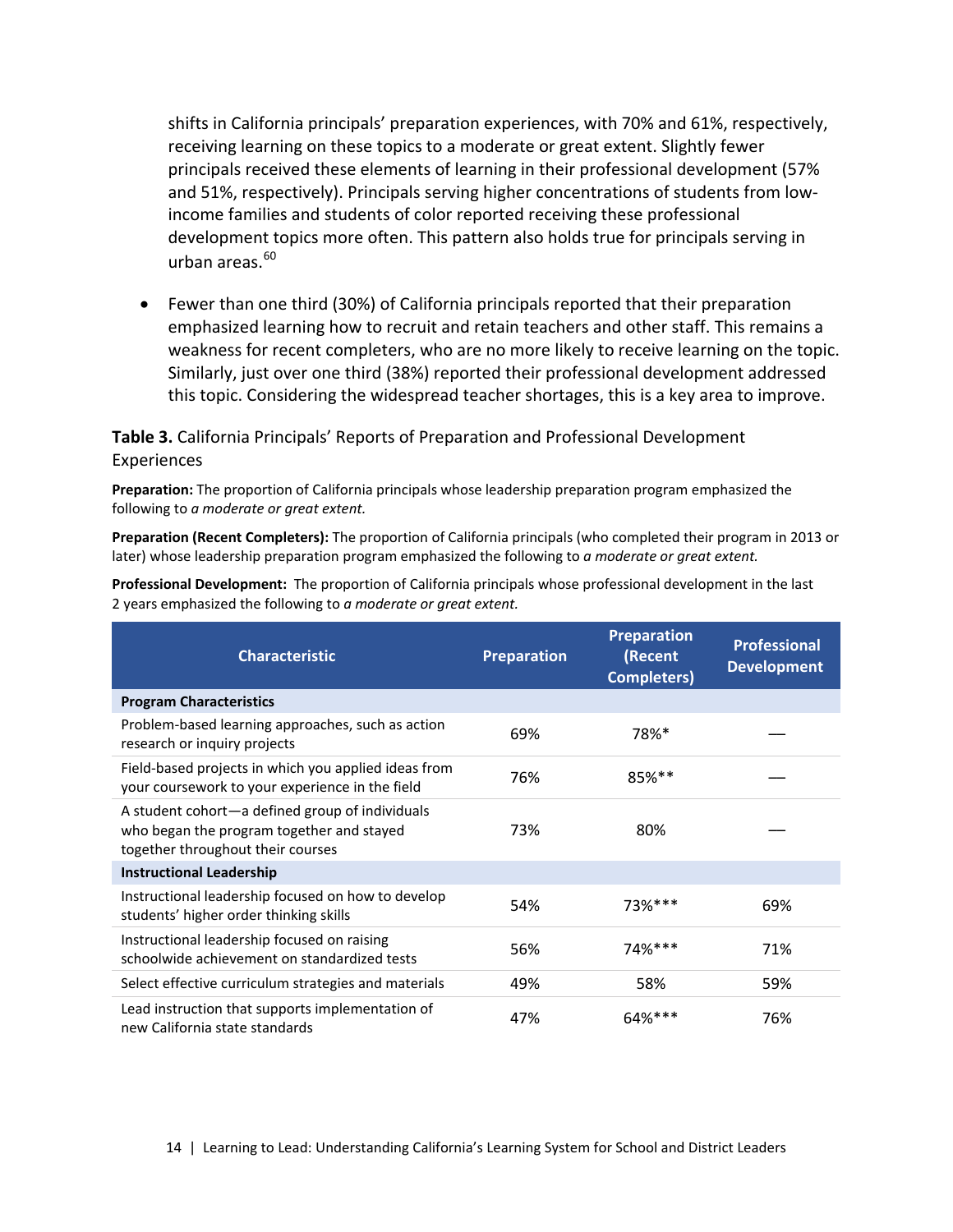| <b>Characteristic</b>                                                                                                                         | <b>Preparation</b> | <b>Preparation</b><br>(Recent<br><b>Completers)</b> | <b>Professional</b><br><b>Development</b> |
|-----------------------------------------------------------------------------------------------------------------------------------------------|--------------------|-----------------------------------------------------|-------------------------------------------|
| <b>Leading and Managing School Improvement</b>                                                                                                |                    |                                                     |                                           |
| Use student and school data to inform continuous<br>school improvement                                                                        | 64%                | 80%***                                              | 75%                                       |
| Lead a schoolwide change process to improve<br>student achievement                                                                            | 69%                | 85% ***                                             | 72%                                       |
| Engage in self-improvement and your own<br>continuous learning                                                                                | 71%                | 87%***                                              | 70%                                       |
| <b>Shaping Teaching and Learning Conditions</b>                                                                                               |                    |                                                     |                                           |
| Create collegial and collaborative work<br>environments                                                                                       | 71%                | 83%**                                               | 57%                                       |
| Work with the school community, parents,<br>educators, and other stakeholders                                                                 | 73%                | 86%**                                               | 51%                                       |
| Lead schools that support students from diverse<br>ethnic, racial, linguistic, and cultural backgrounds                                       | 70%                | 82%**                                               | 62%                                       |
| Lead schools that support students' social and<br>emotional development                                                                       | 53%                | 69%***                                              | 61%                                       |
| Develop systems that meet children's needs and<br>support their development in terms of physical and<br>mental health                         | 47%                | 61%**                                               | 51%                                       |
| Create a school environment that develops<br>personally and socially responsible young people<br>and uses discipline for restorative purposes | 48%                | 70%***                                              | 57%                                       |
| Redesign a school's organization and structure to<br>support deeper learning for teachers and students                                        | 63%                | 72%                                                 | 54%                                       |
| <b>Developing People</b>                                                                                                                      |                    |                                                     |                                           |
| Design professional learning opportunities for<br>teachers and other staff                                                                    | 57%                | 65%                                                 | 50%                                       |
| Help teachers improve through a cycle of<br>observation and feedback                                                                          | 64%                | 78%***                                              | 56%                                       |
| Recruit and retain teachers and other staff                                                                                                   | 38%                | 40%                                                 | 30%                                       |
| Manage school operations efficiently                                                                                                          | 63%                | 60%                                                 | 42%                                       |
| Invest resources to support improvements in school<br>performance                                                                             | 51%                | 60%                                                 | 37%                                       |
| <b>Meeting the Needs of All Learners</b>                                                                                                      |                    |                                                     |                                           |
| Meet the needs of English learners                                                                                                            | 54%                | 68%**                                               | 67%                                       |
| Meet the needs of students with disabilities                                                                                                  | 53%                | 75% ***                                             | 56%                                       |
| Equitably serve all children                                                                                                                  | 62%                | 79%***                                              | 68%                                       |

Note: Statistical differences denoted by: \*\*\* p<0.01, \*\* p<0.05, and \* p<0.1; Comparisons are made between principals who reported completing their preparation since at least 2013 and principals who completed their program before 2013.

Source: Learning Policy Institute. (2017). Survey of California Principals.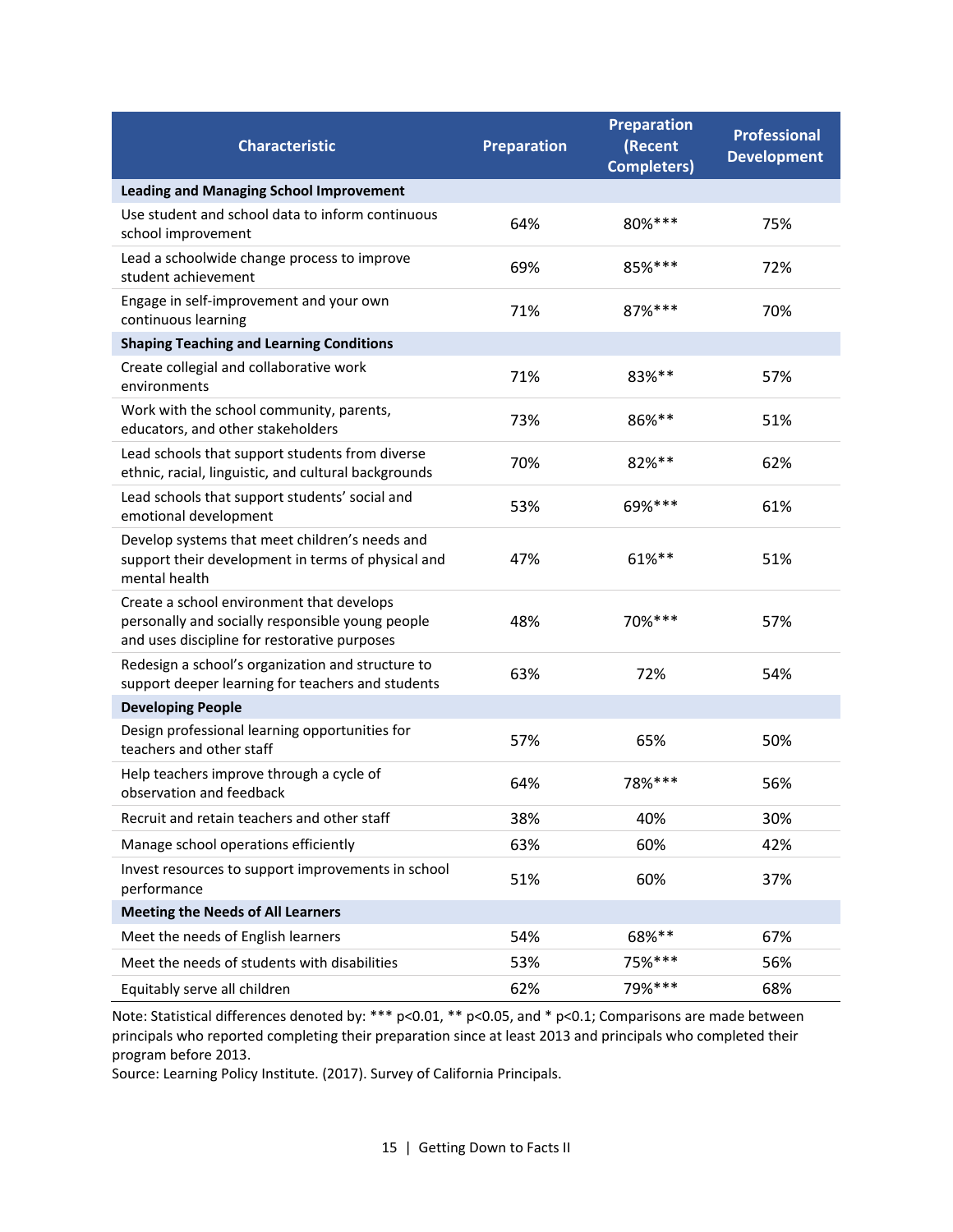As outlined in Table 3, many principals have experienced individual elements of highquality preparation and professional development. Principals who completed their preparation program in 2013 or later have been exposed to these elements to an even greater extent, suggesting positive trends in California's administrator preparation system. However, as we discuss below, few California principals have experienced the full complement of programmatic elements associated with developing strong principals.

**Initial preparation.** While individual programmatic elements are important, a minority of California principals have experienced the combination of several learning structures and topics that are associated with positive school outcomes.<sup>[61](#page-73-7)</sup> In Table 4, we identify the percentage of California principals who received the comprehensive elements of high-quality initial preparation reviewed at the beginning of this section. Specifically, we created three different "bundles" of preparation, with Bundle 1 representing *piecemeal* preparation because participants did not experience this collection of elements at least *to a minimal extent* and also were not encouraged to apply to the program and did not participate in an internship longer than 20 hours. In contrast, Bundle 3 represents *comprehensive* preparation because it includes elements from each of the four building blocks of high-quality preparation, with participants agreeing that the program included the characteristics at least *to a moderate extent*.

Only 1 in 20 California principals received comprehensive preparation that incorporated several of the elements associated with the development of effective principals. These elements of principals' preparation included

- being formally or informally encouraged to apply, which often reflects a close collaboration between preparation programs and school districts that support principals' learning;
- learning among a cohort of peers;
- participating in authentic learning opportunities, such as an internship of longer than 20 weeks with a mentor; and
- engaging, at least to a moderate extent, in problem-based learning approaches; fieldbased projects; and learning focused on instructional leadership, creating collaborative work environments, and using data for continuous school improvement.

So while the vast majority of California principals have experienced some features of high-quality preparation, as noted in Table 3, few received a comprehensive package including all of the core learning opportunities and structures.

When looking at recent preparation program completers (2013 or later), only slightly more principals received the most comprehensive bundle of preparation (and the difference is not statistically significant). However, more than twice as many recent completers (37% vs. 16%) experienced the basic preparation bundle. Again, this is evidence that California's principals who recently completed their preparation program are receiving more elements of high-quality preparation in the last 5 or so years—a promising trend. However, the majority of recent completers (56%) still received piecemeal preparation.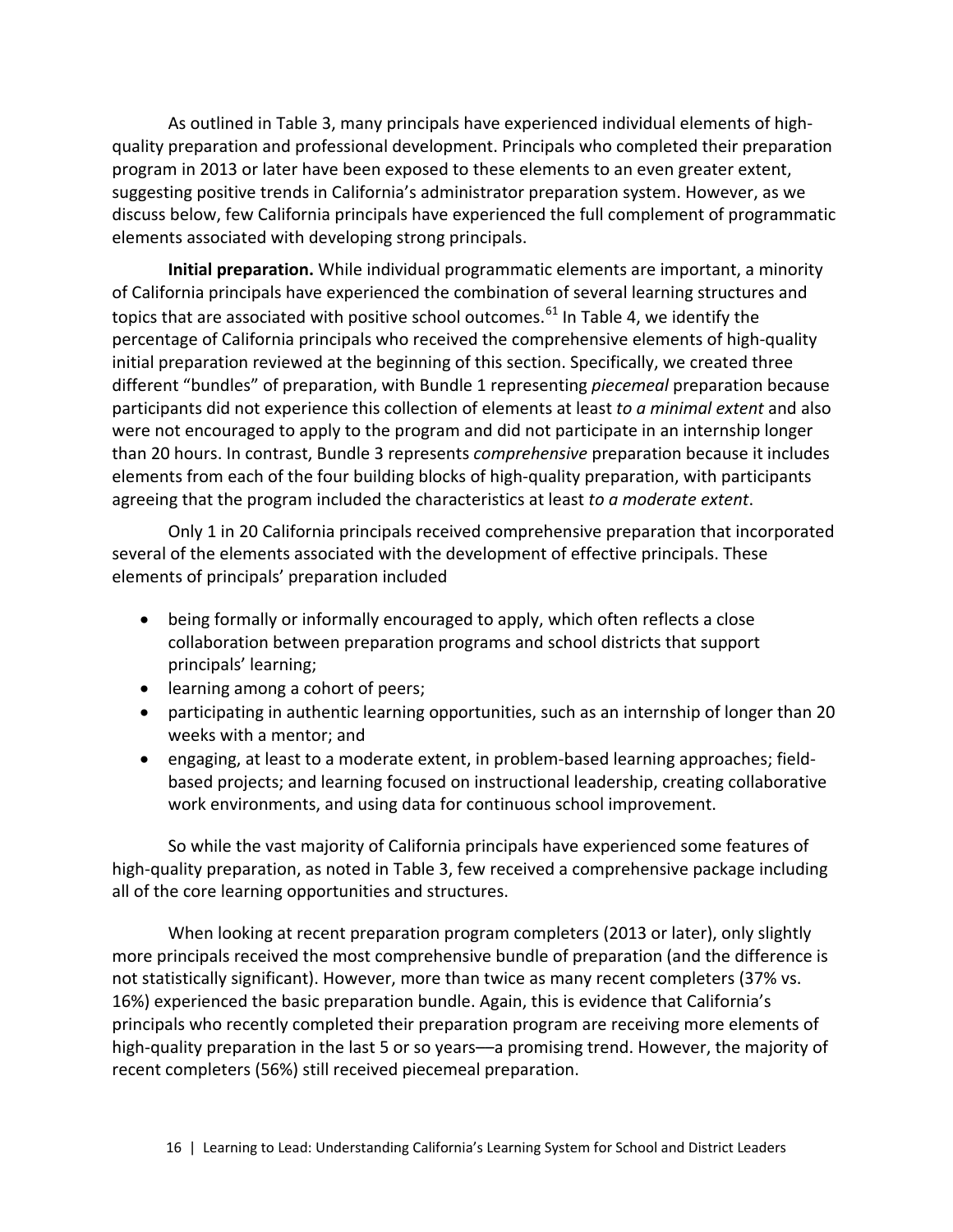| <b>Building Blocks</b>                                                                                     | <b>Bundle 1-</b><br><b>Piecemeal</b><br><b>Preparation</b> | <b>Bundle 2-</b><br><b>Basic</b><br><b>Preparation</b> | <b>Bundle 3-</b><br><b>Comprehensive</b><br><b>Preparation</b> |
|------------------------------------------------------------------------------------------------------------|------------------------------------------------------------|--------------------------------------------------------|----------------------------------------------------------------|
| Partnerships between districts and programs                                                                |                                                            |                                                        |                                                                |
| Formally or informally encouraged to apply                                                                 |                                                            |                                                        | $\checkmark$                                                   |
| <b>Cohorts and networks for collegial learning</b>                                                         |                                                            |                                                        |                                                                |
| In a cohort                                                                                                | Some or none                                               | At least to a<br>minimal extent                        | At least to a<br>moderate extent                               |
| <b>Applied learning</b>                                                                                    |                                                            |                                                        |                                                                |
| Internship longer than 20 weeks with<br>mentor                                                             |                                                            | $\checkmark$                                           | ✓                                                              |
| Problem-based learning approaches, such as<br>action research or inquiry projects                          | Some or none                                               | At least to a<br>minimal extent                        | At least to a<br>moderate extent                               |
| Field-based projects in which you applied<br>ideas from your coursework to your<br>experience in the field | Some or none                                               | At least to a<br>minimal extent                        | At least to a<br>moderate extent                               |
| Focus on instruction, organizations, and using data for change                                             |                                                            |                                                        |                                                                |
| Instructional leadership focused on how to<br>develop students' higher order thinking<br>skills            | Some or none                                               | At least to a<br>minimal extent                        | At least to a<br>moderate extent                               |
| Emphasized how to create collegial and<br>collaborative work environments                                  | Some or none                                               | At least to a<br>minimal extent                        | At least to a<br>moderate extent                               |
| Emphasized how to use student and school<br>data to inform continuous school<br>improvement                | Some or none                                               | At least to a<br>minimal extent                        | At least to a<br>moderate extent                               |
| Percentage of all principals                                                                               | 79%                                                        | 16%                                                    | 5%                                                             |
| Percentage of principals (recent completers<br>only)                                                       | 56%                                                        | 37%***                                                 | 7%                                                             |

#### **Table 4.** Percentage of Surveyed California Principals Receiving High-Quality Preparation

Source: Learning Policy Institute. (2017). Survey of California Principals.

Notes: "Bundle" definitions are mutually exclusive and add up to 100%; Statistical differences denoted by: \*\*\* p<0.01, \*\* p<0.05, and \* p<0.1; Comparisons are made between principals who reported completing their preparation since at least 2013 and principals who completed their program before 2013.

Part of this difference could be due to the fact that all recent program completers completed a leadership preparation program. The same is not true of all principals. California is the only state with an "exam-only" route to a credential in which candidates can earn an administrative credential without completing an administrator preparation program.<sup>[62](#page-74-0)</sup> In recent years, fewer California principals are entering the profession having earned their preliminary administrative services credential via the exam-only route. Prior to 2011, this exam had a high pass rate, and about one third of entering principals took the exam-only route; thus, many certified principals were not trained, and this was especially true in high-minority schools. However, this exam-only route into principalship has been strengthened. In 2011, California adopted the California Preliminary Administrative Credential Examination (CPACE), an exam aligned specifically to California standards, replacing the prior standardized national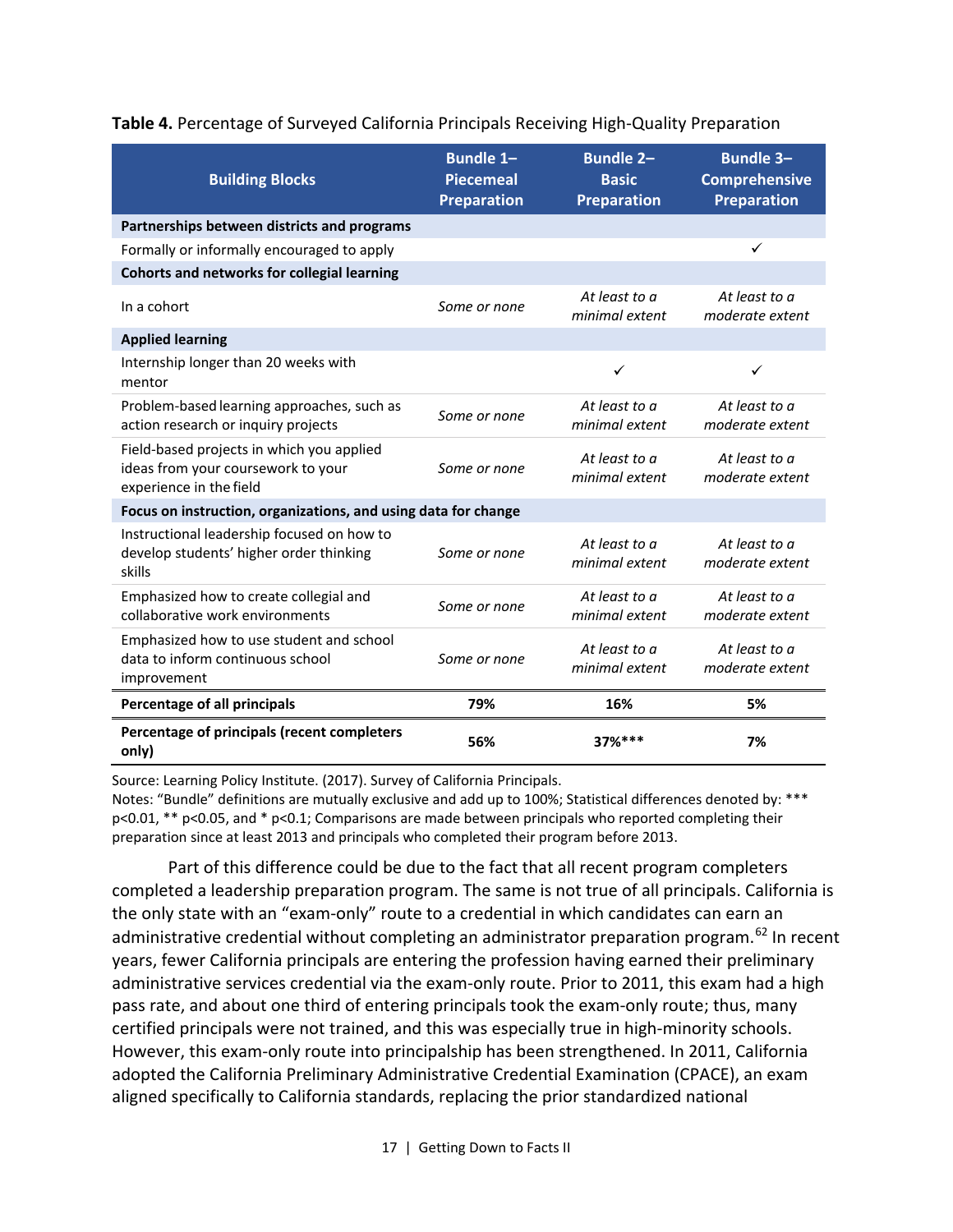examination, the School Leaders Licensure Assessment (SLLA). In 2015, the CPACE was revised to incorporate a performance assessment component. Both changes have resulted in lower pass rates on the examination.<sup>[63](#page-74-1)</sup> In 2013, the CTC increased from 3 to 5 the minimum number of years of teaching experience necessary to be eligible for the administrative credential.<sup>[64](#page-74-2)</sup> These policy changes have likely affected the numbers of new principals earning an administrative credential through the examination-only route. Our 2016–17 survey estimates that roughly 9% of all principals in California entered the principalship without attending a preparation program. Therefore, when comparing recent program completers to all principals, higher rates of basic preparation can be explained in part by the fact that recent completers at the very least finished a program.

High-quality preparation programs provide participants with the opportunity to engage in an internship and field experience—defined as working directly with a mentor principal and engaging in administrative tasks under the mentor's supervision—in which they can practice the leadership activities they will engage in as principals. Only 61% of California principals reported receiving a supervised internship or field experience before becoming a principal, and a much smaller proportion of California principals (24%) reported that they participated in an internship of a sufficient duration and frequency (i.e., more than 20 weeks with mentoring from an expert at least once a month). Although a similar proportion of recent completers report receiving a supervised internship, almost twice as many (47% vs. 24%) experienced a highquality internship experience as described above. Of the California principals who participated in an internship, three quarters (74%) said it was an excellent learning experience for becoming a principal. Principals serving in schools with a high proportion of students of color particularly found these learning opportunities helpful.<sup>[65](#page-74-3)</sup> Providing quality internship experiences to aspiring principals appears to be an area for continued improvement in the state.

**Professional development.** As with preparation, the majority of California principals have experienced some of the components of high-quality professional development. However, it is the combination of learning structures and topics within professional development that produce principals associated with improved school outcomes—and few principals have experienced this type of high-quality professional development within the last 2 years. In Table 5, we created three different bundles of professional development, with Bundle 1 representing *piecemeal* development because participants did not experience certain learning opportunities at least *to a minimal extent,* did not participate in a professional development network, or did not have a formal on-the-job mentor or coach. In contrast, Bundle 3 represents the most robust, high-quality professional development because it includes the comprehensive set of each of the key elements of quality professional learning as described in the building blocks, with participants agreeing that they engaged in these learning structures and topics at least *to a moderate extent*.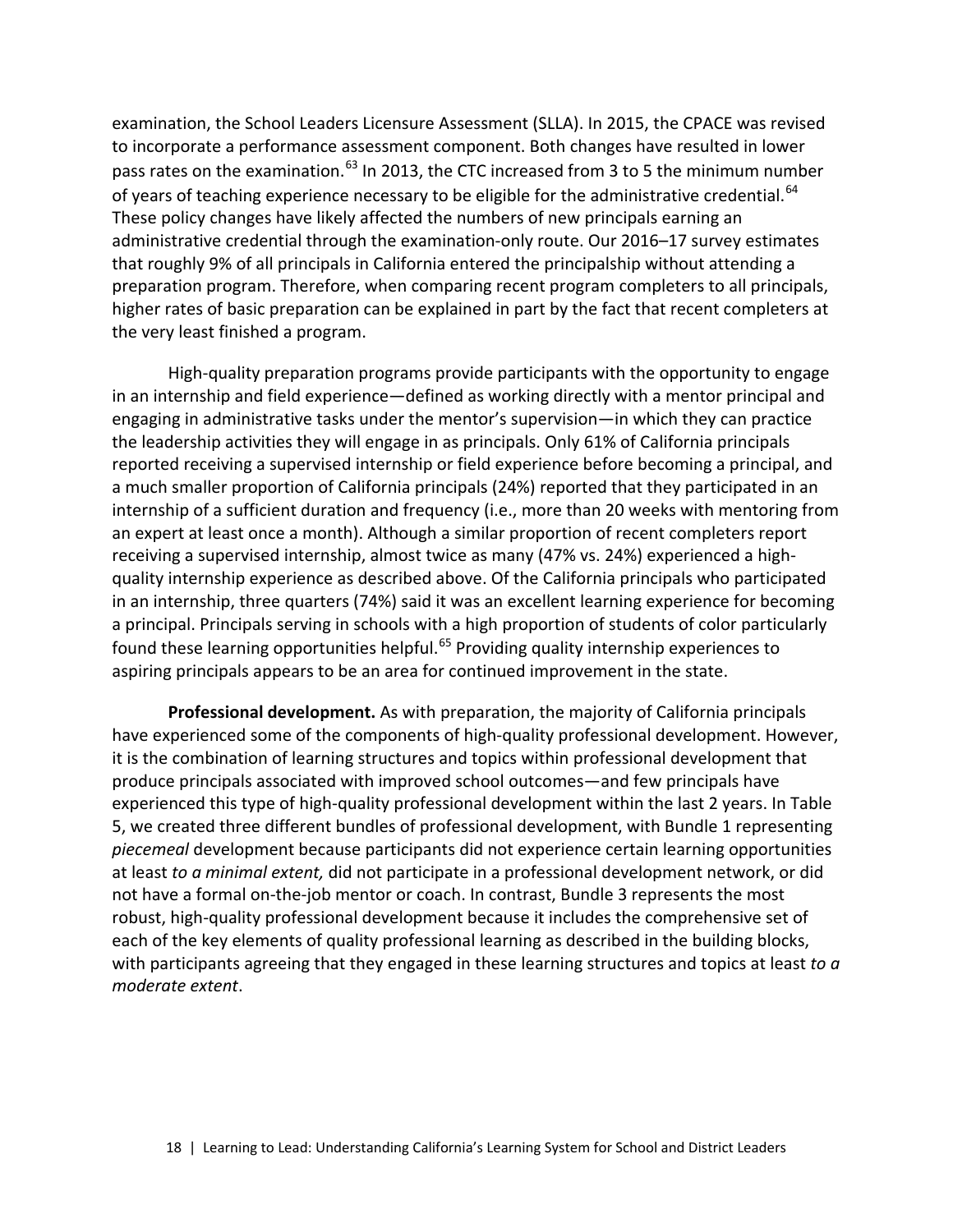#### **Table 5.** Percentage of Surveyed California Principals Receiving Quality Professional Development

| <b>Building Blocks</b>                                                                       | <b>Bundle 1-</b><br><b>Piecemeal</b><br><b>Preparation</b> | <b>Bundle 2-</b><br><b>Basic</b><br><b>Preparation</b> | <b>Bundle 3-</b><br><b>Comprehensive</b><br><b>Preparation</b> |
|----------------------------------------------------------------------------------------------|------------------------------------------------------------|--------------------------------------------------------|----------------------------------------------------------------|
| Programs structured to support learning                                                      |                                                            |                                                        |                                                                |
| In a professional development network                                                        |                                                            |                                                        | ✓                                                              |
| Meaningful and authentic learning opportunities                                              |                                                            |                                                        |                                                                |
| Formal on-the-job mentor or coach                                                            |                                                            | $\checkmark$                                           |                                                                |
| Mentoring occurred once or twice a month<br>or more                                          |                                                            |                                                        | ✓                                                              |
| Learning opportunities focused on what matters                                               |                                                            |                                                        |                                                                |
| Instructional leadership focused on how to<br>develop students' higher order thinking skills | Some or none                                               | At least to a<br>minimal extent                        | At least to a<br>moderate extent                               |
| Emphasized how to create collegial and<br>collaborative work environments                    | Some or none                                               | At least to a<br>minimal extent                        | At least to a<br>moderate extent                               |
| Emphasized how to use student and school<br>data to inform continuous school<br>improvement  | Some or none                                               | At least to a<br>minimal extent                        | At least to a<br>moderate extent                               |
| <b>Percentage of principals</b>                                                              | 65%                                                        | 22%                                                    | 13%                                                            |

Source: Learning Policy Institute. (2017). Survey of California Principals. Note: "Bundle" definitions are mutually exclusive and add up to 100%.

Only 13% of principals received what we define as comprehensive professional development that includes

- learning within a principal network;
- formal on-the-job coaching; and
- engaging in professional learning that covered, at least *to a moderate* or *great extent*, instructional leadership, creating collaborate work environments, and using data to drive school improvement.

Principals serving in urban districts were nearly 4 times more likely to receive the most comprehensive bundle of professional development than those serving in rural districts (15% vs. 4%).<sup>[66](#page-74-4)</sup> Superintendents confirmed the challenges in delivering professional development in geographically isolated rural school districts. One superintendent explained:

And then [there are] rural [schools] up north, for example, that are so spread out. And they're serving a community that's 30, 40 square miles. And … [principal] training becomes an issue.

In addition, first-year principals were more likely to experience the comprehensive bundle of professional development than seasoned principals who had more than 10 years of experience (23% vs. 7%, respectively)<sup>[67](#page-74-5)</sup> and were also more likely to experience the basic bundle of professional development compared to both principals with between 5 and 10 years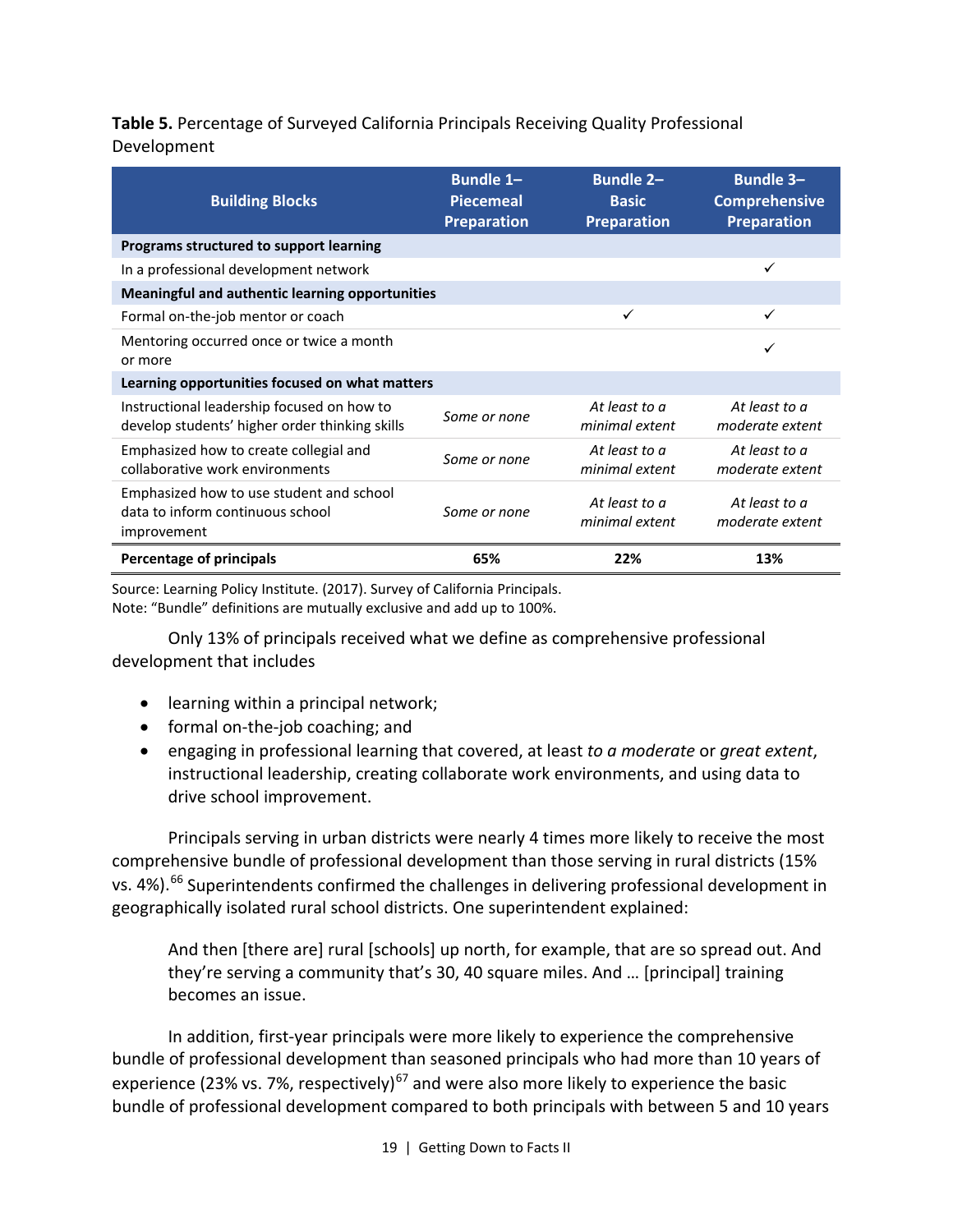of experience and those with more than 10 years of experience (39% vs. 17%, and 39% vs. 9%, respectively).<sup>[68](#page-74-6)</sup> While the increased support for novice principals is both promising and unsurprising, the proportion receiving quality on-the-job support is still low. About three quarters of first-year principals could benefit from expanded professional learning. Moreover, given the significant instructional shifts in the last few years in the state, even experienced principals need ongoing learning to understand how best to support these changes. However, the vast majority of experienced principals are not receiving this type of support. California can do a better job of supporting the professional learning of principals from all experience levels, with pressing attention needed for the principals in rural areas, who currently have the least access to this type of support.

#### **California Has Room to Grow in Key Areas of Principal Professional Learning**

We turn now to the extent to which California principals perceive their preparation and professional development as having adequately prepared them for the challenges of leading their schools effectively.<sup>[69](#page-74-7)</sup> We describe California principals' reports of the areas in which they feel *most* and *least prepared* by their preparation and professional development experiences. Although some California principals report that their experiences left them feeling well prepared, our results indicate that a significant proportion of California principals have not received the support that would help them address the numerous shifts in education policy and practice. (See Appendix B for a full list of the content features we inquired about and the survey results.)

**Strengths.** The three areas in which principals received the strongest preparation––that is, principals considered themselves to be well prepared—include:

- 1. Engaging in self-improvement (65% felt *well* or *very well* prepared)
- 2. Creating collegial working environments (60% felt *well* or *very well* prepared)
- 3. Working with parents and communities (60% felt *well* or *very well* prepared)

Recent program completers, who reveal more about the current trends in the preparation of California's principals, report the same three areas of strength, albeit to a higher extent. Of principals who completed their preparation program in 2013 or later, 82% report feeling *well* or *very well* prepared by the program to engage in self-improvement, 77% report the same level of preparedness to work with parents and communities, and 75% report feeling well prepared to create collegial working environments.

These strengths reflect critical elements of effective leadership. Research, as well as our interviews with principals and superintendents, stressed the importance of principals learning how to reflect on themselves and develop processes for becoming more effective. For example, one principal described how his preparation helped him develop these self-improvement skills:

I can tell you that the type of [leader] I was prior to the [principal preparation] program to what I am now is completely different. And I think it's because it's a very unique program where you learn about yourself at first, what kind of person you are, and what kind of leader you are. And then you learn about others and how they work … so when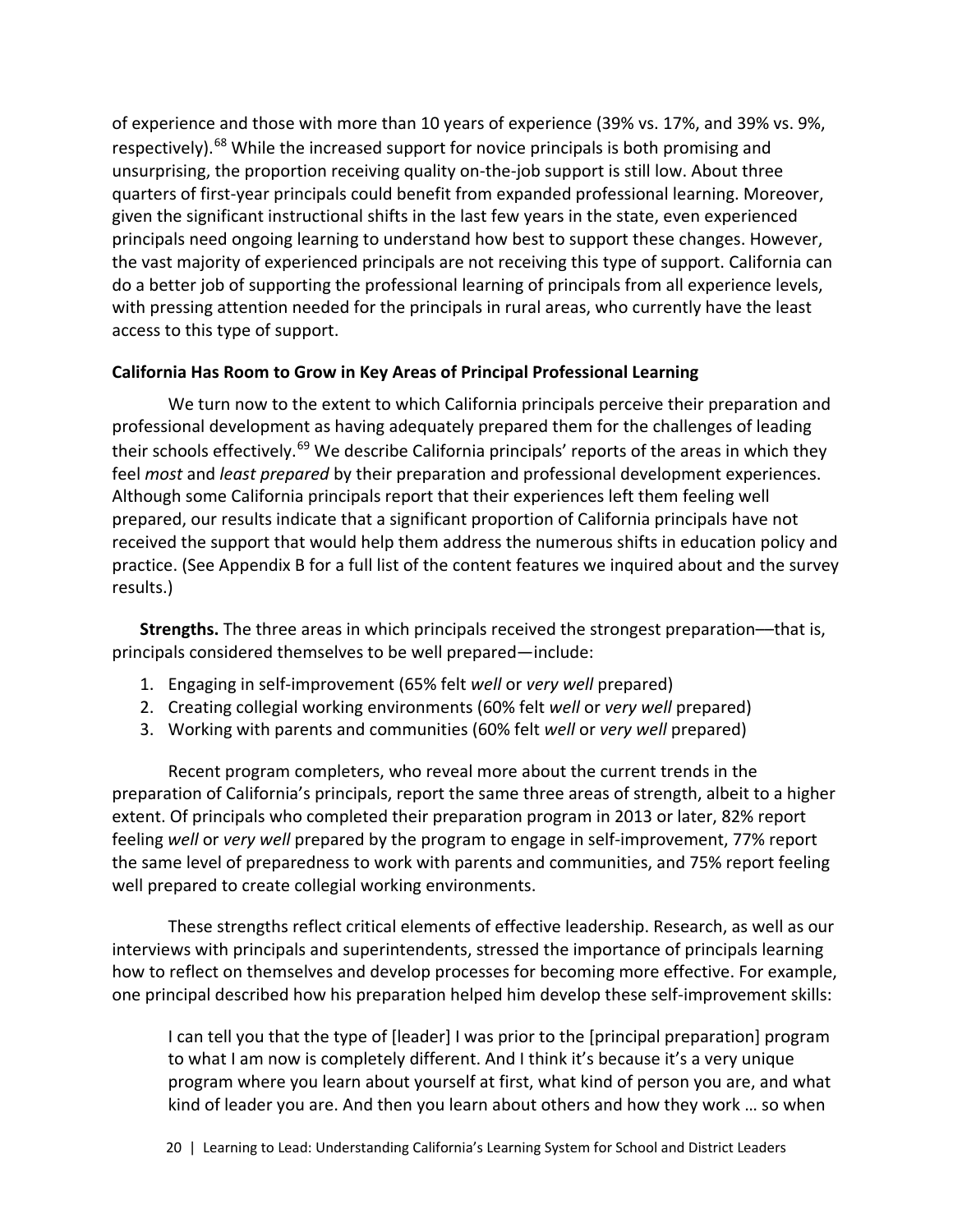you work within organizations, then you can deal with those adult behaviors differently. … I know where that person's coming from because that's who they are, where in the past, I was just like, "Either do it my way or get the hell out of the way."

Creating collegial environments and working with parents and communities are two key responsibilities for principals, especially under California's LCAP in which principals must engage with many educational stakeholders to develop goals that support student achievement. In addition, research shows that key factors in teachers' decisions about whether to remain in a school or in the profession include having time to collaborate and build collegial relationships areas in which principals play a central role.

In terms of professional development, the five areas in which principals report feeling the most prepared include (see Table 6):

- 1. Using data to inform continuous improvement
- 2. Creating collegial and collaborative work environments
- 3. Supporting Common Core instruction
- 4. Engaging in self-improvement and their own continuous learning
- 5. Leading a schoolwide change process

Over half of principals feel *well* or *very well* prepared in these areas. These five areas of strength reflect several state educational priorities. Specifically, shifting to Common Core standards has required schools and districts to understand the instructional changes needed for students to succeed under the more rigorous standards. In addition, the implementation of the LCAP has encouraged districts to use data to inform how to best serve the needs of all students.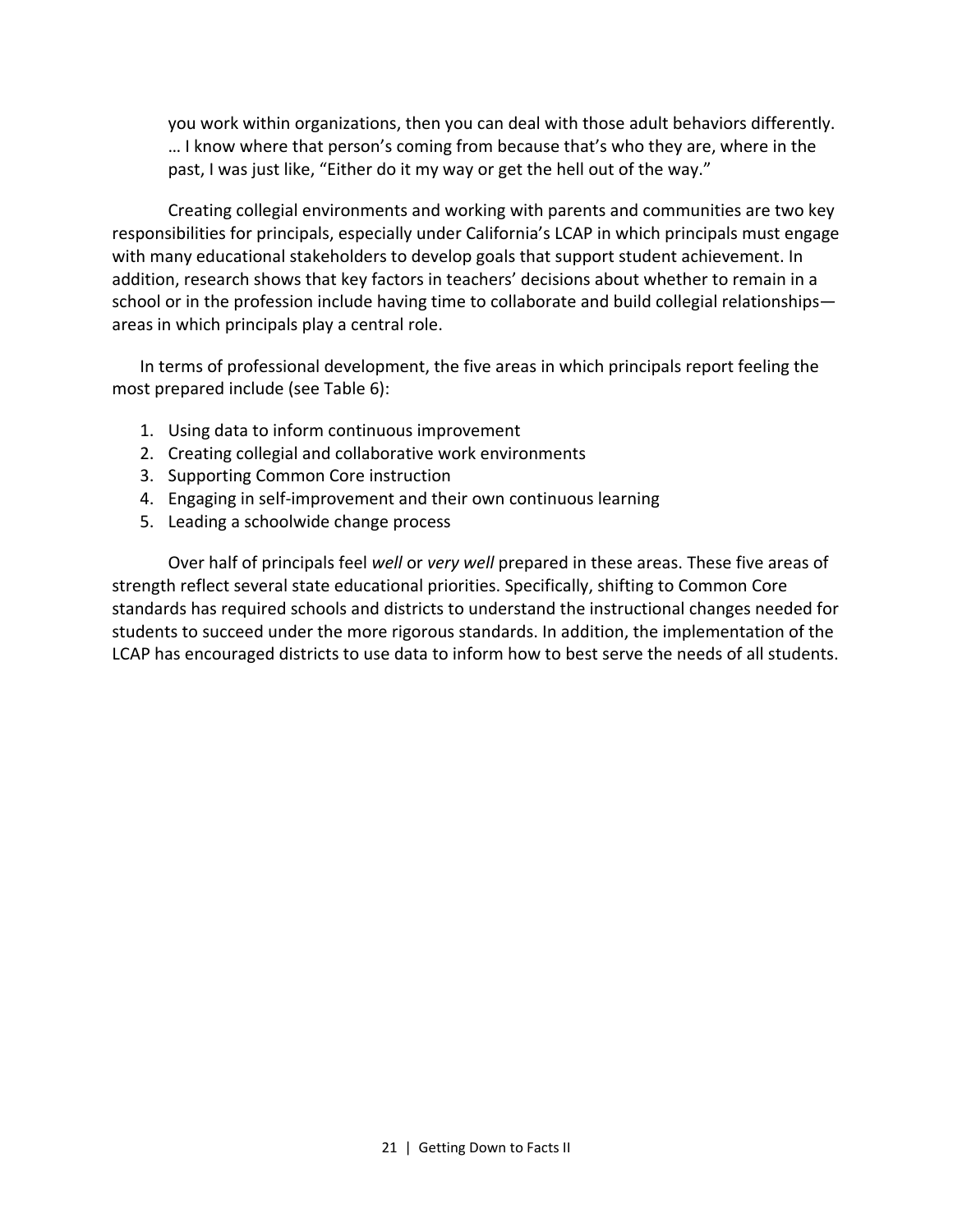**Table 6:** Reported Strengths and Weaknesses of Leadership Professional Development Experiences of California Principals

|                                                                                          | <b>Felt very</b><br>poorly or<br>poorly<br>prepared | <b>Felt</b><br>adequately<br>prepared | <b>Felt well or</b><br>very well<br>prepared |
|------------------------------------------------------------------------------------------|-----------------------------------------------------|---------------------------------------|----------------------------------------------|
| Areas in which principals felt most prepared:                                            |                                                     |                                       |                                              |
| Using student and school data to inform<br>continuous school improvement                 | 10%                                                 | 35%                                   | 55%                                          |
| Creating collegial and collaborative work<br>environments                                | 9%                                                  | 37%                                   | 55%                                          |
| Leading instruction that supports<br>implementation of new California state<br>standards | 13%                                                 | 33%                                   | 54%                                          |
| Engaging in self-improvement and their own<br>continuous learning                        | 11%                                                 | 35%                                   | 54%                                          |
| Leading a schoolwide change process                                                      | 12%                                                 | 35%                                   | 53%                                          |
| Areas in which principals felt least prepared:                                           |                                                     |                                       |                                              |
| Recruiting and retaining teachers and other<br>staff                                     | 31%                                                 | 39%                                   | 30%                                          |
| Knowing how to invest resources to support<br>improvements in school performance         | 25%                                                 | 39%                                   | 36%                                          |
| Managing school operations efficiently                                                   | 19%                                                 | 42%                                   | 39%                                          |

Source: Learning Policy Institute. (2017). Survey of California Principals.

California principals' reports of preparedness vary by experience, location, and school characteristics. More-experienced principals feel their professional development has better prepared them to lead instruction that supports implementation of new California state standards.<sup>[70](#page-74-8)</sup> More-experienced principals also feel more prepared to implement a schoolwide change process. $71$  In addition, principals in rural schools and schools serving higher concentrations of students from low-income families report feeling less well prepared to create collegial work environments and engage in self-improvement, respectively.<sup>[72](#page-75-0)</sup> With only about half of principals reporting feeling prepared to implement the new state standards, and an even smaller proportion of new principals prepared to do so, more professional development is needed to make progress on Common Core achievement.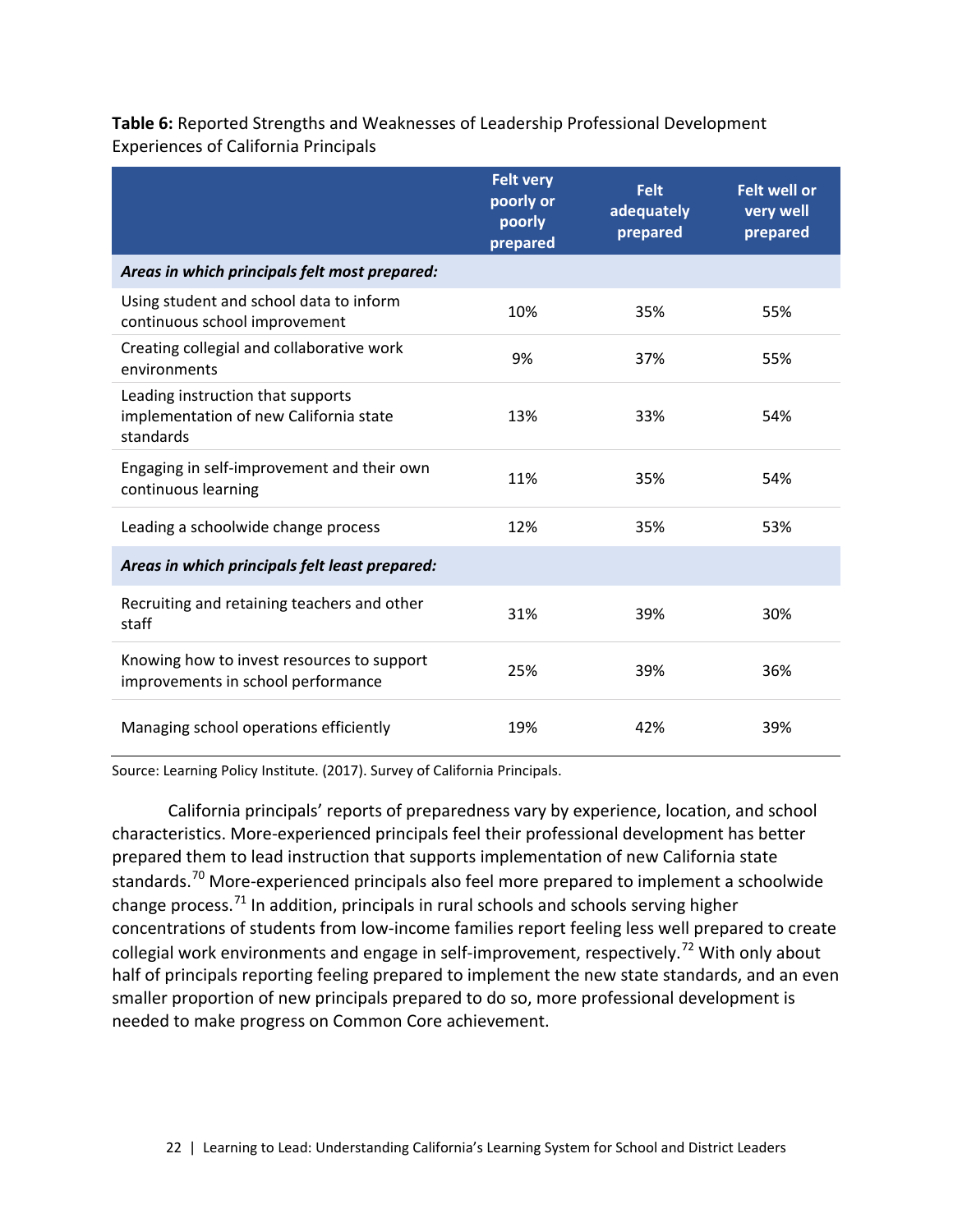**Weaknesses.** A significant majority of California principals also report feeling unprepared in several areas. The three areas in which principals received the least professional development and in which they report feeling the least prepared include:

- 1. Recruiting and retaining teachers
- 2. Managing school operations
- 3. Investing resources

From a fifth to nearly a third of principals report that their professional learning *poorly*  or *very poorly* prepared them to lead in these three areas. As mentioned earlier, principals' unpreparedness to recruit and retain teachers is alarming given the importance of teachers for student learning, as well as the shortages of teachers across the state. The school and district leaders in our focus groups similarly reported that principals are less prepared to manage school operations and invest resources. A former California principal described how his feelings of unpreparedness in these areas contributed to his decision to leave the profession after just 2 years:

I felt well prepared instructionally, with a deep understanding of standards-based instruction and shifts at that time. I felt unprepared in human relations, site management, and the day-to-day management of a large facility, with 80 employees and 500 kids. … I felt least prepared in facilities management. Not knowing how to go about managing a site and facility—really the nuts and bolts.

Novice principals report feeling less prepared by their professional development experiences in these topic areas. About 42% of principals with 10 or more years of experience feel their professional development in managing school operations prepared them *well* or *very well*, compared to only 20% of principals in their first year.<sup>[73](#page-75-1)</sup> In addition, principals with more than 10 years of experience more frequently report feeling *well* or *very well* prepared by their professional development in investing resources to improve school performance than principals in their first year (39% vs. 23%).<sup>[74](#page-75-2)</sup>

While almost every principal in California has experienced some professional learning, a lot more support and learning opportunities are needed to ensure that the vast majority of principals experience a high-quality system of learning. One bright spot is the positive trend and relative strength in the preparation experiences of recent program completers. Overall, our results suggest that the state's preparation and professional development programs generally need to incorporate more of the evidence-based elements of high-quality learning that will help California's principals support the more rigorous state standards and meet the needs of the state's increasingly diverse learners. In addition, more California principals could benefit from internships and mentoring that allow aspiring principals to experience the daily demands of school leadership with the support of an expert school leader who can provide coaching and model leadership strategies.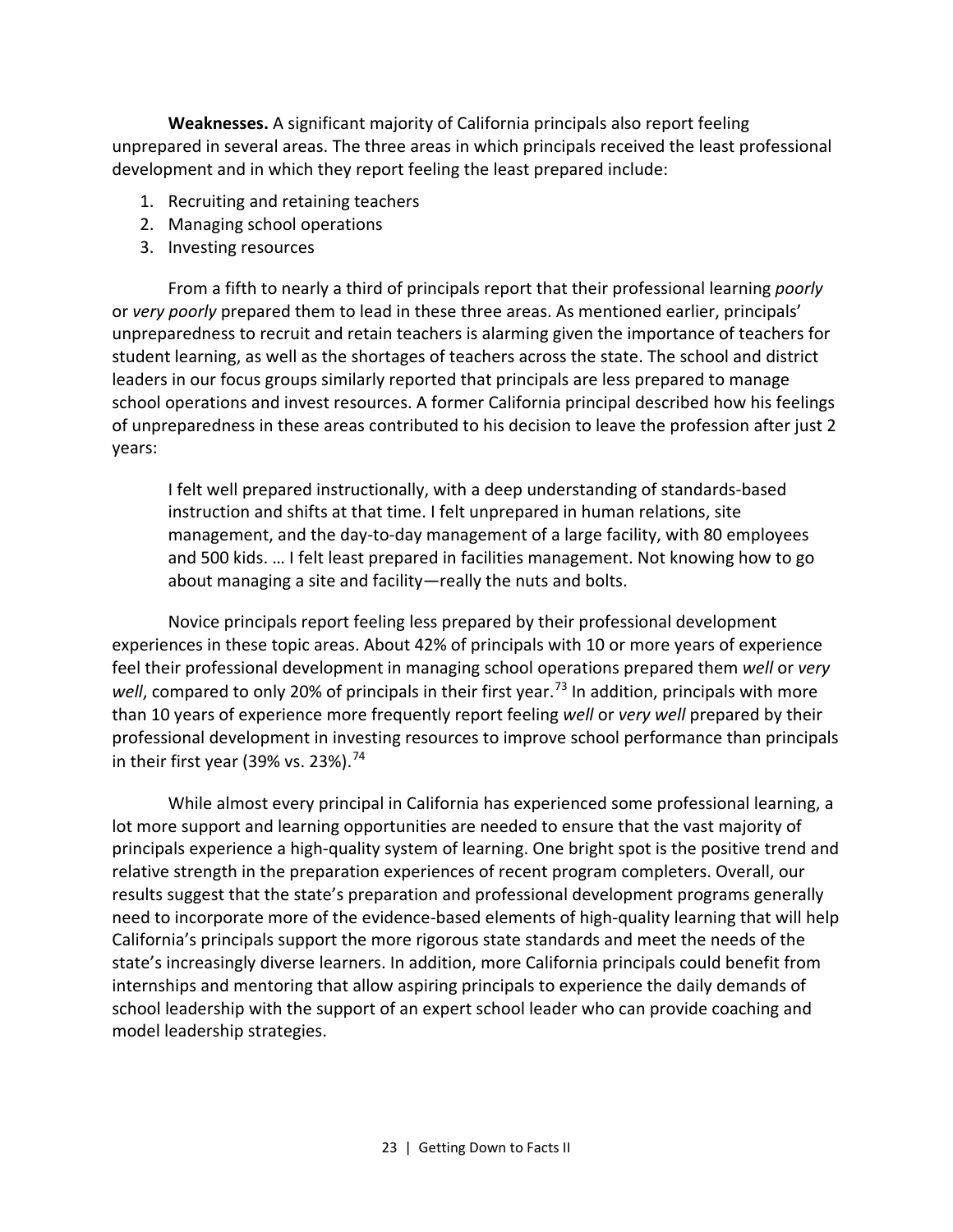#### **How Well Prepared Are California Principals to Lead for 21st Century Learning?**

California is making educational shifts to prepare the next generation for a dynamic, knowledge-driven economy. Successfully making these educational changes, which we refer to as "deeper learning" and "whole child learning," requires substantial expertise on the part of principals. Deeper learning involves the application of knowledge to novel, interdisciplinary problems and rigorous, self-directed inquiry. In our survey, we created a deeper learning construct using the following survey items:

- developing students' higher order thinking skills;
- creating collegial and collaborative work environments; and
- organizing schools to support deeper learning for teachers and students.

Whole child learning includes supporting students' physical needs as well as their socialemotional learning. Social-emotional learning emphasizes skills, such as the ability to collaborate or make responsible decisions; mindsets, such as thinking constructively about how to handle challenges; and effective habits, such as coming to class prepared.<sup>[75](#page-75-3)</sup> In our survey, we created a whole child construct using the following items:

- supporting students from diverse ethnic, racial, linguistic, and cultural backgrounds;
- supporting students' social and emotional development;
- meeting children's needs and supporting their physical development and mental health; and
- developing personally and socially responsible young people and using restorative practices for discipline.

#### **Few California Principals Report Being Well Prepared to Lead for Deeper Learning**

Less than half of California principals have experienced preparation and development opportunities that address deeper learning. Not surprisingly, the majority of principals (71%) did not experience preparation that prepared them *well* or *very well* to lead for deeper learning (see Figure 5).

Principals' learning experiences related to deeper learning competencies varied across contexts. Compared to principals serving in schools with low proportions of students of color, principals serving in schools with high proportions of students of color were more likely to participate in professional development that covered deeper learning (42% vs. 28%)<sup>[76](#page-75-4)</sup> and feel their professional development prepared them *well* or *very well* to lead for deeper learning (36% vs. 22%). [77](#page-75-5)

Although relatively few California principals have received support in this area, the state could be trending in the right direction with its newer principals. Principals who completed their program in 2013 or later were significantly more likely to experience deeper learning competencies in their preparation to a moderate or great extent (62% vs. 37%) and more likely to feel well or very well prepared to lead for deeper learning by their preparation (53% vs. 29%)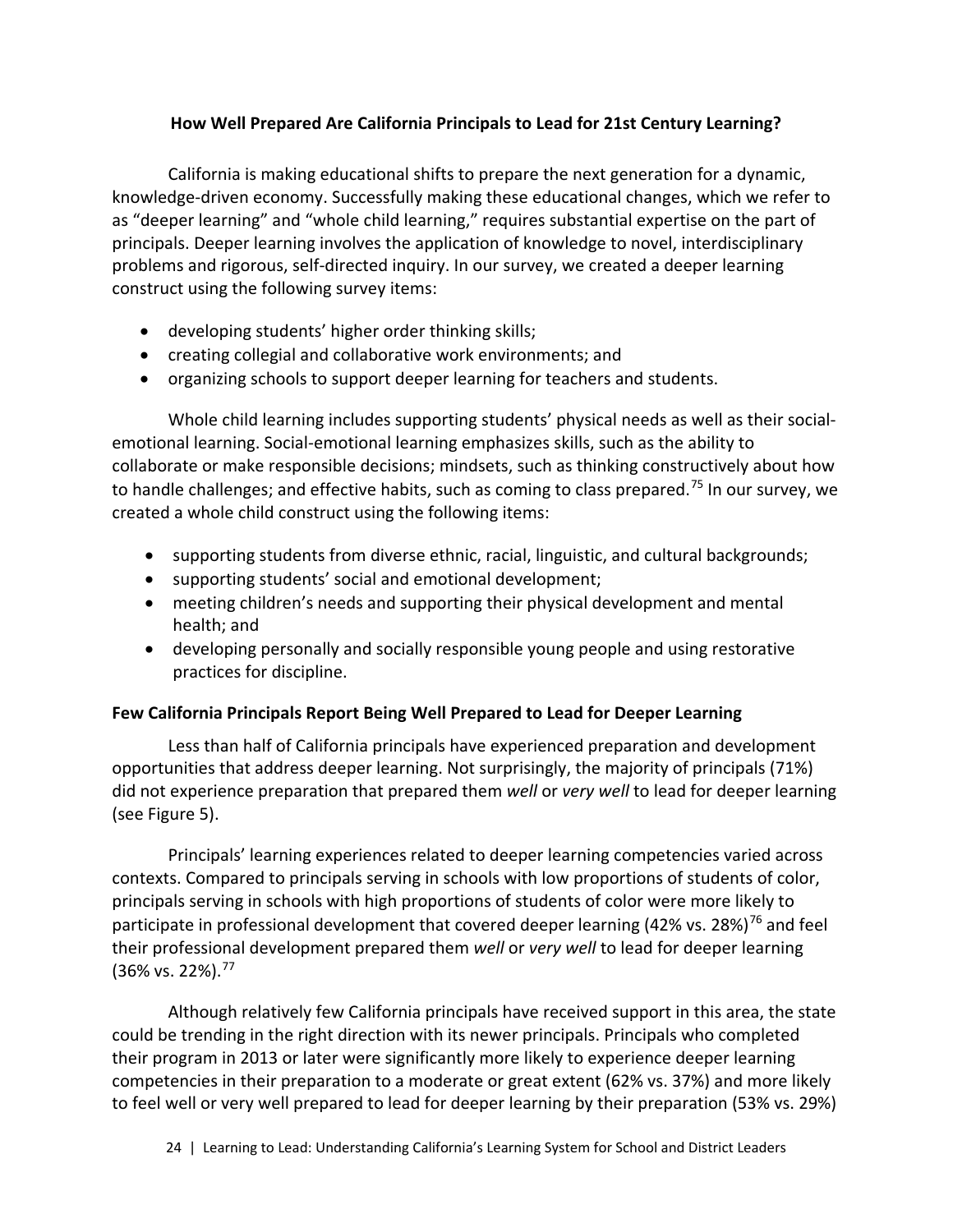than California principals as a whole. Nonetheless, with 75% of principals in our survey reporting they want more professional development related to these three deeper learning competencies, this is clearly an area for improvement for California's principals.

![](_page_28_Figure_1.jpeg)

![](_page_28_Figure_2.jpeg)

Source: Learning Policy Institute. (2017). Survey of California Principals.

#### **Few California Principals Report Being Well Prepared to Lead Schools That Support the Whole Child**

A small proportion of California principals have learned about whole child practices in their preparation and professional development opportunities. Fewer than one third of principals feel *well* or *very well* prepared to lead schools that address the needs of the whole child (see Figure 6). The same figure also shows the proportion of California principals who received preparation and professional development to a *moderate* or *great extent* on all four of the topic areas related to whole child practices, as well as the proportion who feel that the learning experiences on these topics prepared them *well* or *very well*. It is more common for California principals to report receiving training on supporting the whole child in professional development than in their preparation.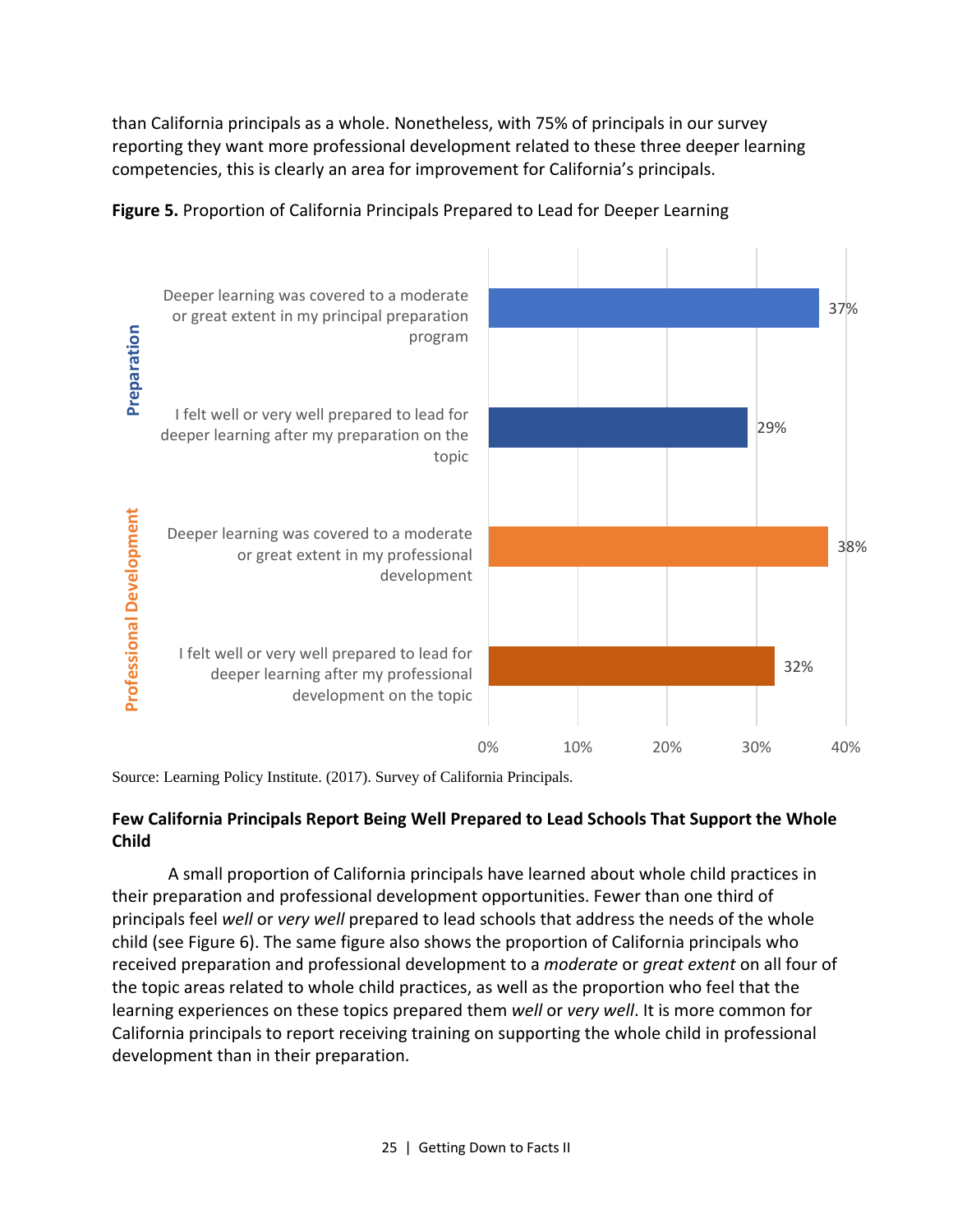#### **Figure 6.** Proportion of California Principals Prepared to Lead Schools That Support the Whole Child

![](_page_29_Figure_1.jpeg)

Principals' learning experiences related to whole child competencies also varied. A larger proportion of principals serving in schools with high concentrations of students of color were exposed to whole child practices in their preparation program than principals serving in schools with a smaller proportion of students of color (39% vs. 25%, respectively).<sup>[78](#page-75-6)</sup> The same pattern holds true for principal professional development, with principals serving in schools with high concentrations of students of color being exposed to whole child practices more often than their peers in schools with a smaller proportion of such students.<sup>[79](#page-75-7)</sup> Furthermore, principals serving in urban schools feel better prepared by their recent professional development related to supporting the whole child than principals serving rural schools (34% vs. 18%).<sup>[80](#page-75-8)</sup> These results suggest that principals in rural schools need additional support in accessing quality professional learning opportunities. Principals who completed their preparation program in 2013 or later were significantly more likely to experience learning related to whole child practices to a *moderate* or *great extent* (56% vs. 32%) and more likely to feel *well* or *very well* prepared by their preparation (60% vs. 29%) than California principals as a whole. Moreover, California principals from all types of schools report wanting more professional development in addressing the needs of the whole child, with almost 75% of principals desiring additional learning in this area.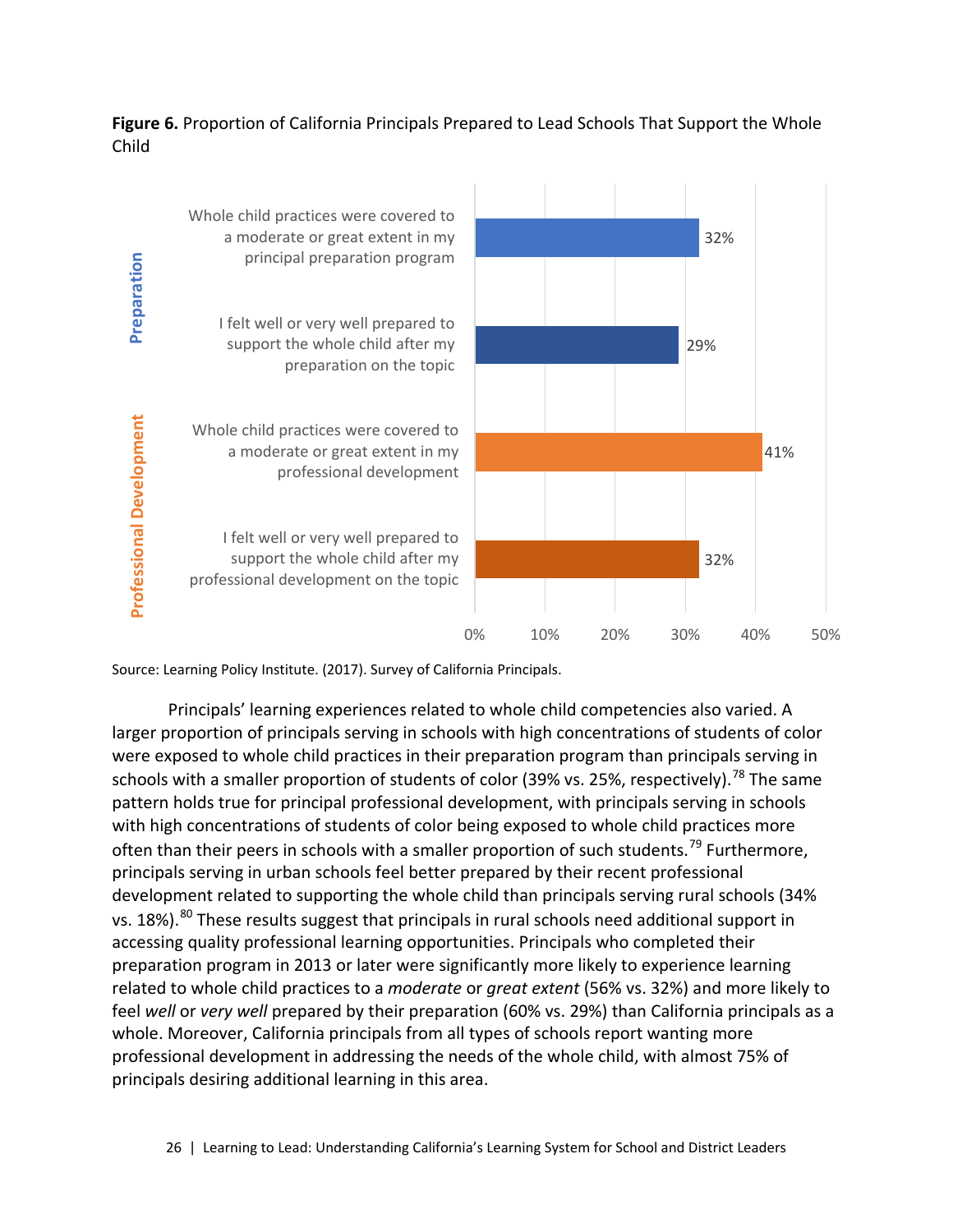#### **Which Learning Opportunities Do California Principals Want More Of?**

The vast majority of California principals want additional professional development in several leadership topics. Using data from our survey, focus groups, and interviews with current and former California principals, we summarize the most pressing learning needs. In summary, we found that principals' preferred methods for engaging in professional development are often the least available, such as coaching and networking. The major obstacles to obtaining professional development are lack of time and money. These firsthand reports from the state's school leaders can guide investments into designing and supporting quality learning opportunities that hold the most promise for raising student achievement.

#### **California Principals Want More Professional Learning**

Nearly all (98%) of the state's principals would like to receive more professional development on at least one topic. Figure 7 shows the top areas in which principals report wanting professional development, based on the results from our survey (see Appendix B for a full list).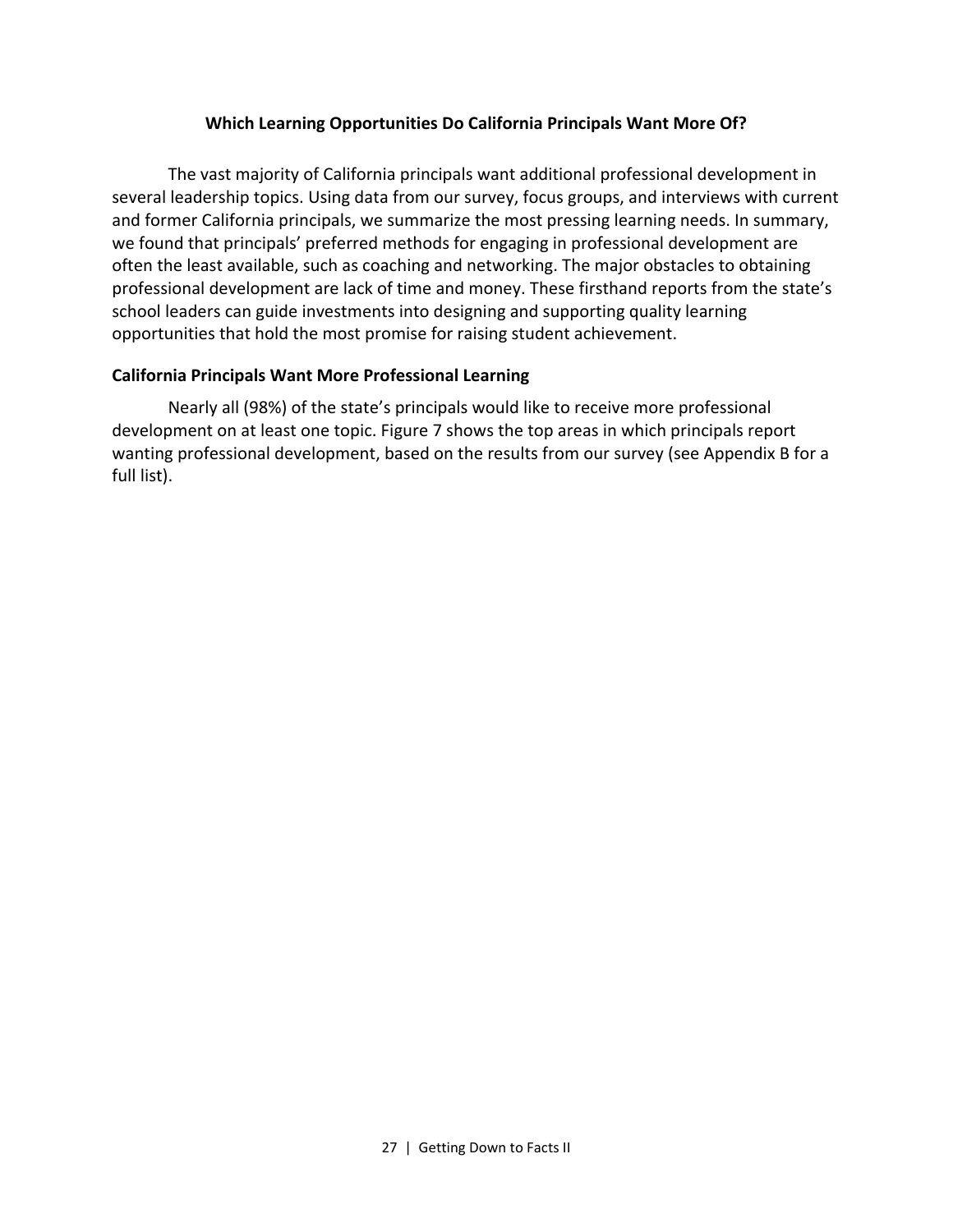#### **Figure 7.** Proportion of California Principals Who Report Wanting More Professional Development by Topic

![](_page_31_Figure_1.jpeg)

Source: Learning Policy Institute. (2017). Survey of California Principals.

The top three topics of professional development that California principals want more of are related to their role in shaping the teaching and learning conditions to better support deeper learning and whole child practices, including students' social and emotional development. Specifically, principals want more professional learning focused on understanding how to create school environments that develop personally and socially responsible young people and use discipline for restorative purposes (91%), how to redesign schools to support deeper learning (90%), and how to lead schools that support students' social and emotional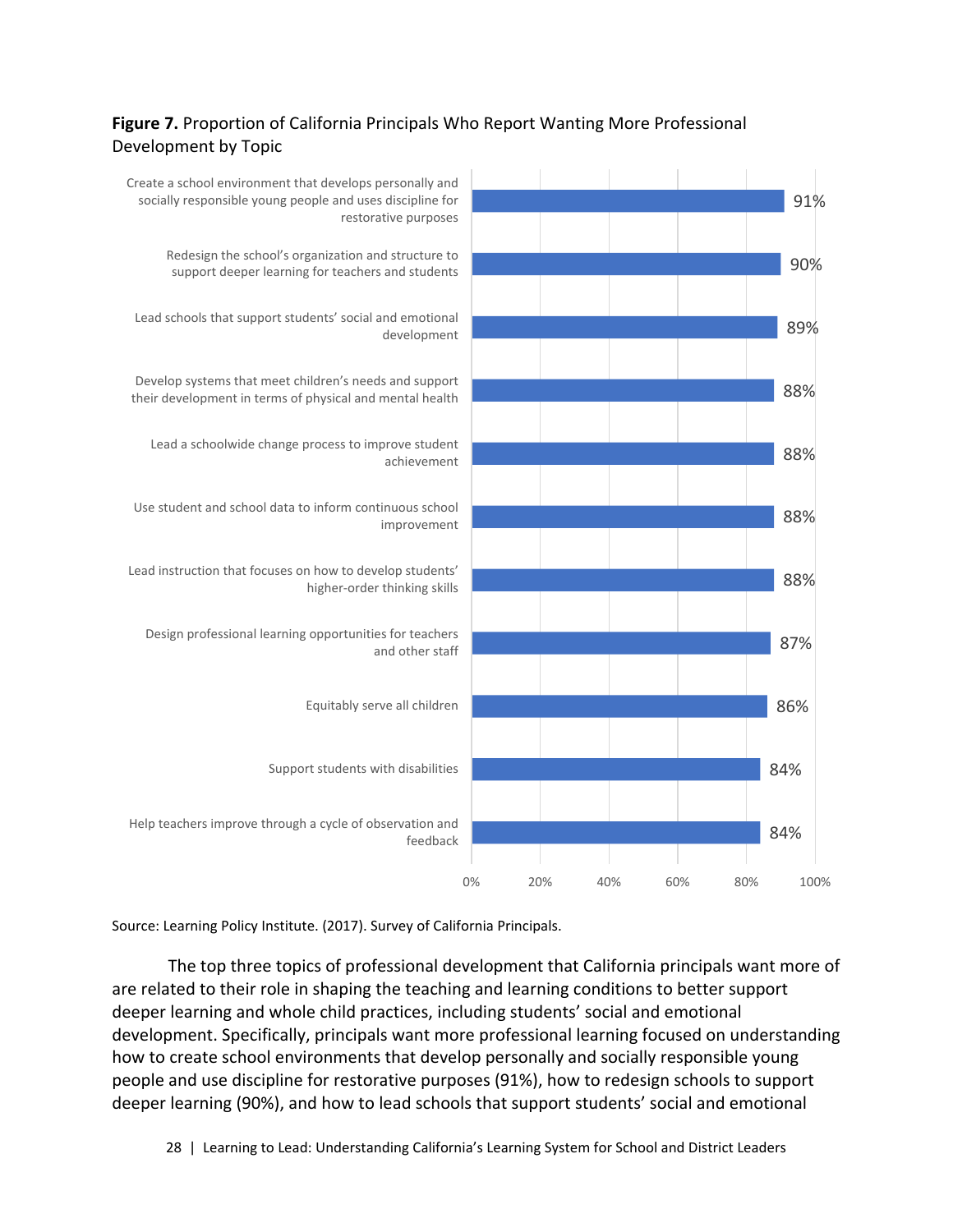development (89%). In addition, principals report wanting to learn how to develop systems that address students' physical and mental health needs (88%). These top results are consistent across respondents, based on both school characteristics and principal characteristics. In other words, principals across schools serving high and low concentrations of students of color and students experiencing poverty, principals serving urban and rural schools, principals new to the principalship, and principals who have been in the job for a long time share a relatively equal desire for additional professional learning opportunities in these areas.

Eighty-eight percent of principals want more professional learning about how to lead schoolwide processes to improve student achievement, as well as about how to use student and school data to inform continuous school improvement. Furthermore, principals in schools serving higher proportions of students from low-income families $^{81}$  $^{81}$  $^{81}$  and students of color $^{82}$  $^{82}$  $^{82}$  are more likely to report wanting professional development about leading a schoolwide change and using data for continuous improvement.<sup>[83](#page-75-11)</sup>

In addition, California principals report wanting more professional learning on instructional leadership (88%) as well as in developing people. Principals in schools serving higher proportions of students of color<sup>[84](#page-75-12)</sup> are more likely to report wanting professional development in leading instruction focused on students' higher order thinking skills.<sup>[85](#page-76-0)</sup> With regard to developing people, 87% of principals report wanting more professional learning about designing professional development for teachers and staff. And 84% of principals report wanting more opportunities to learn how to help teachers improve through observation and feedback.

Another notable area in which California principals want more support is in their ability to meet the needs of all students. Eighty-four percent of principals report that they would like more professional development on how to support students with disabilities, as well as about how to equitably serve all children. Moreover, principals in schools serving higher proportions of students from low-income families<sup>[86](#page-76-1)</sup> and students of color<sup>[87](#page-76-2)</sup> are more likely to report wanting professional development in serving the needs of students with disabilities.<sup>[88](#page-76-3)</sup>

These results suggest that principals in nearly all California schools, especially those in the state's underserved communities, are in need of professional learning resources in several areas. While this finding is unsurprising, it underscores the importance of ensuring that we provide our school leaders with the necessary preparation and on-the-job training to help them lead schools that better address the persistent achievement gaps in the state.

#### **The Most Helpful Types of Professional Development Are Not Always the Most Available**

California principals generally find their professional development worthwhile. Between 70% and 80% of principals find most types of professional development they participated in *very* or *extremely helpful* (see Table 7). Consistent with the literature on effective professional development, the three highest rated types of professional development are:

1. Peer observation and/or coaching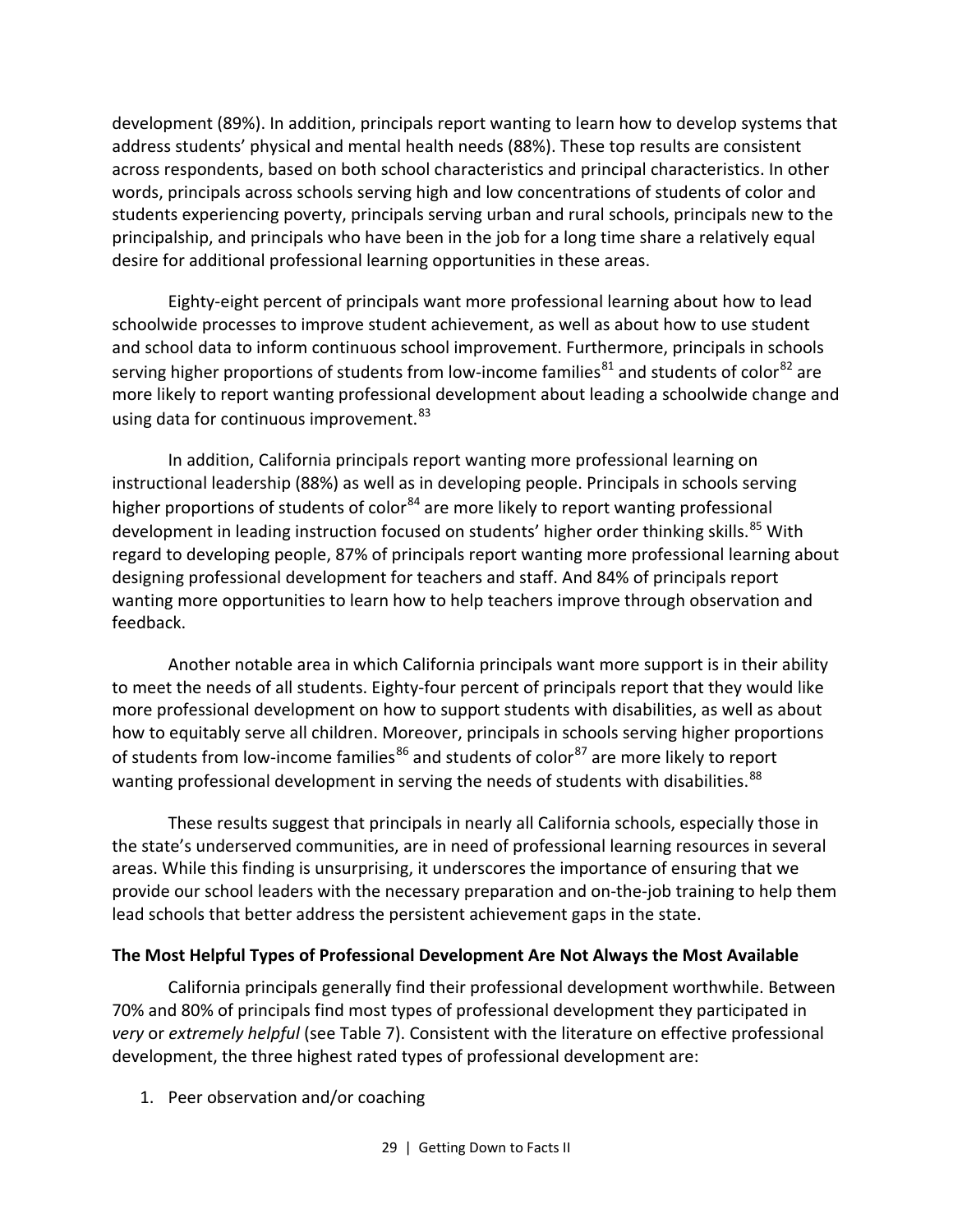- 2. Participating in a principal network
- 3. Mentoring and coaching

**Table 7.** Percentage of Principals Participating in Professional Development and Its Helpfulness for Those Who Experience Each Type of Professional Development

|                                                                                                                            | Participation |                  | <b>Helpfulness</b>        |                                      |                     |                                 |
|----------------------------------------------------------------------------------------------------------------------------|---------------|------------------|---------------------------|--------------------------------------|---------------------|---------------------------------|
| <b>Type of Professional</b><br><b>Development</b>                                                                          | Not at<br>all | Once or<br>twice | Three or<br>more<br>times | Not at all<br>or slightly<br>helpful | Somewhat<br>helpful | Very or<br>extremely<br>helpful |
| Peer observation/coaching<br>in which you have an<br>opportunity to visit with<br>other principals for sharing<br>practice | 29%           | 28%              | 43%                       | 3%                                   | 17%                 | 80%                             |
| Participating in a principal<br>network                                                                                    | 14%           | 23%              | 64%                       | 4%                                   | 17%                 | 79%                             |
| Mentoring or coaching by<br>an experienced principal as<br>part of a formal<br>arrangement                                 | 43%           | 20%              | 37%                       | 5%                                   | 17%                 | 78%                             |
| Workshop provided by a<br>professional association,<br>such as ACSA                                                        | 24%           | 44%              | 32%                       | 3%                                   | 20%                 | 77%                             |
| Individual or collaborative<br>research on a topic of<br>interest                                                          | 21%           | 39%              | 40%                       | 3%                                   | 21%                 | 77%                             |
| Workshops, conferences, or<br>trainings                                                                                    | 1%            | 18%              | 80%                       | 3%                                   | 23%                 | 75%                             |
| University course(s) related<br>to your role as principal                                                                  | 68%           | 13%              | 20%                       | 6%                                   | 21%                 | 73%                             |
| Reading professional books<br>or articles                                                                                  | 2%            | 18%              | 80%                       | 4%                                   | 24%                 | 72%                             |
| Workshops, conferences, or<br>training in which a principal<br>presented                                                   | 43%           | 34%              | 22%                       | 5%                                   | 31%                 | 63%                             |

Note: Due to rounding, percentages do not always add up to 100%.

Source: Learning Policy Institute. (2017). Survey of California Principals.

Even though principals report that these learning opportunities are most helpful, not all principals receive this type of professional development. In fact, the learning opportunities that principals most frequently report as being *very or extremely helpful* are some of the least available. For example, 43% of principals report not receiving formal mentoring or coaching, and nearly 1 in 3 principals report not participating in peer observation. In addition, only 37% of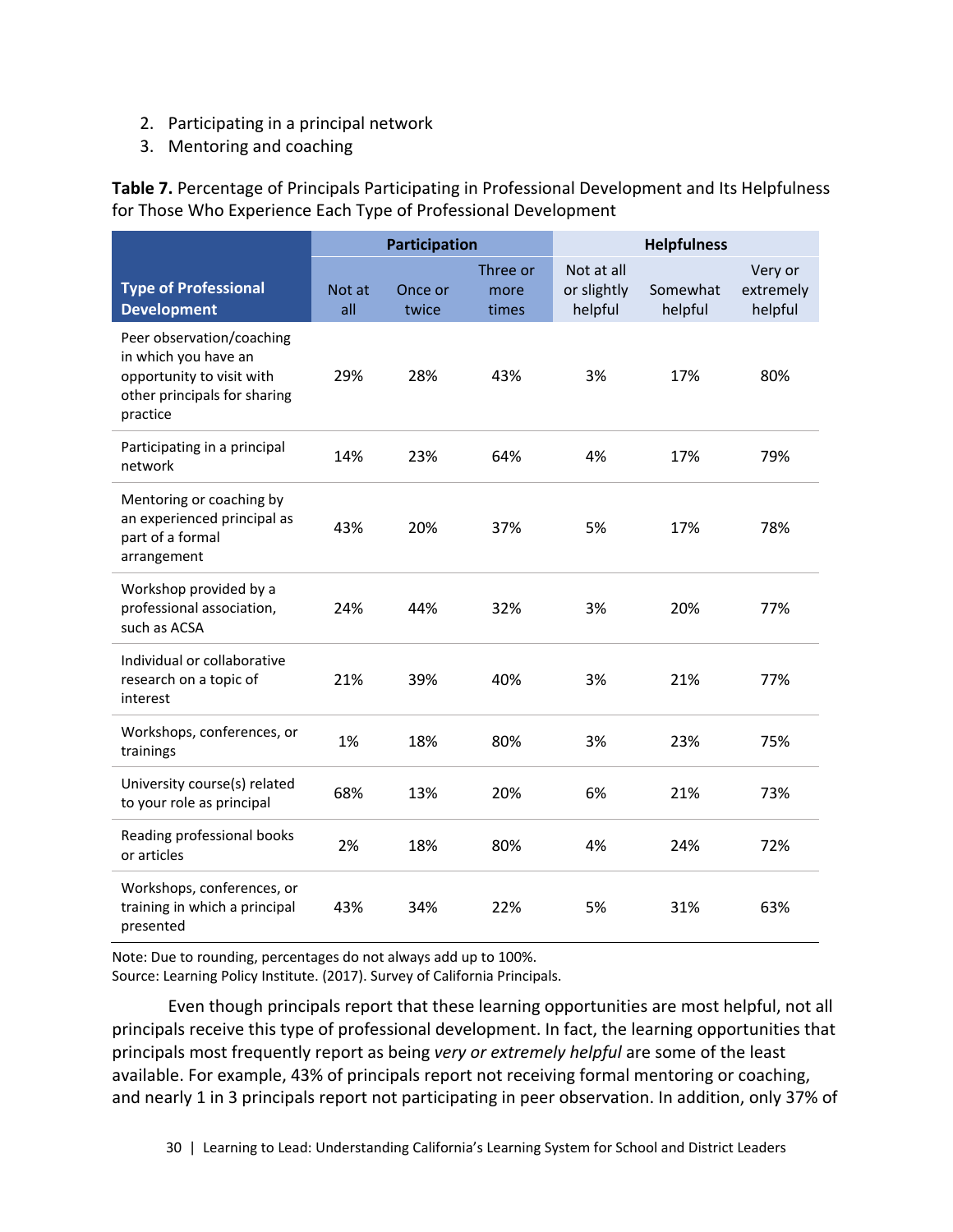California principals have had a formal on-the-job mentor or coach in the past 2 years (other than the mentor or coach in their leadership preparation program). However, nearly all firstyear principals (95%) who received mentoring or coaching by an experienced principal report it was *very or extremely helpful*. Even 58% of principals with more than 10 years of experience found mentoring or coaching *very or extremely helpful*.

Three quarters of first- and second-year California principals (77%) received mentoring and coaching. The quality of these arrangements varied, and only 43% of first- and second-year principals reported having a formal on-the-job mentor or coach with whom they met at least once a month.

One reason for the infrequency of certain types of professional development may be that principals in geographically remote districts may not have access to nearby principals whom they can observe and with whom they can collaborate within a network. Not surprisingly, principals in urban districts are much more likely to participate in principal networks than principals currently serving in rural districts (74% vs. 50%, respectively).<sup>[89](#page-76-4)</sup> In addition, principals currently serving in urban schools are more likely to receive coaching than principals serving in rural schools (41% vs. 26%, respectively).<sup>[90](#page-76-5)</sup> Principals in urban areas are twice as likely to have the opportunity to visit with other principals for sharing practice as their peers working in rural schools (49% vs. 24%). $^{91}$  $^{91}$  $^{91}$  However, principals in rural areas were more likely to rely on professional development offered by professional associations: Only 17% of principals in rural districts report not participating in workshops provided by professional associations, such as the Association of California School Administrators (ACSA), compared to 30% of those in urban districts.<sup>[92](#page-76-7)</sup>

Considering that principals have limited time and resources to engage in professional learning, it is crucial to increase the availability of the most helpful types of professional development and invest in a set of strategic high-quality supports.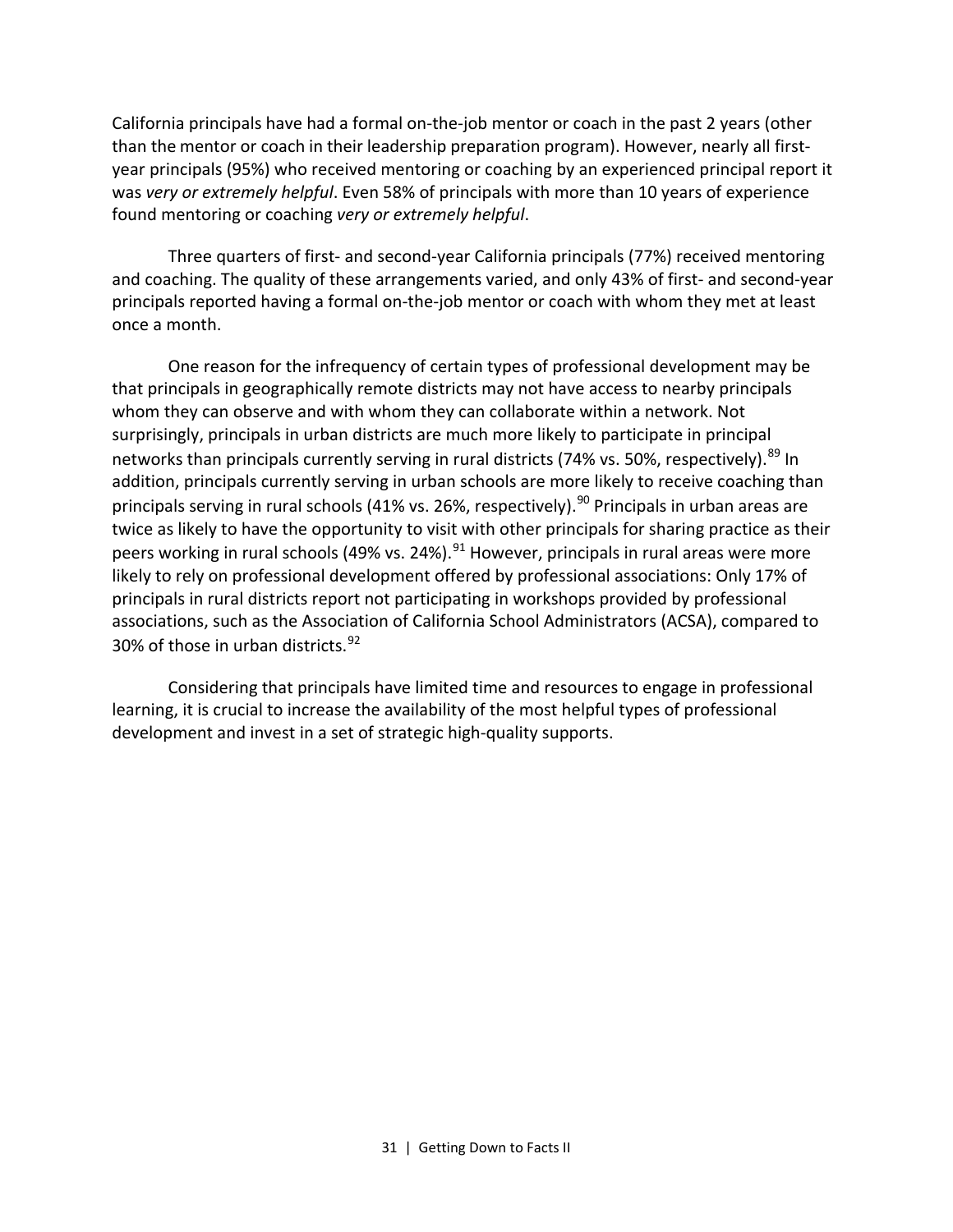#### **Preparation and Professional Development for Principals in Rural Areas**

Many of the strategies used to support principals in urban and suburban areas are not feasible for principals in rural areas because of the profound ways in which rural schools and districts differ. For example, because rural schools and districts are geographically remote, establishing principal networks requires rethinking the time and space—and in some cases, technology—needed to facilitate this learning.

In California, almost one third of school districts are located in rural areas.<sup>[93](#page-76-8)</sup> As noted throughout the report, we found significant differences in the learning experiences of principals in rural California compared to their peers across the state. Specifically, principals in rural areas consistently report participating in preparation development less frequently than principals in non-rural schools. We found that:

- Principals in rural districts are less likely to participate in principal networks and to receive coaching than urban principals. Relatedly, principals in rural areas are half as likely to have the opportunity to visit with other principals to share their leadership practices than their peers working in urban districts.
- Principals in rural districts are 4 times less likely to receive the most comprehensive bundle of professional development, compared to principals in urban districts.

Moreover, principals in rural areas consistently report feeling less prepared than principals in non-rural schools. We found that:

- Principals in rural districts feel less prepared by their recent professional development related to supporting the whole child than principals serving in urban schools (18% vs. 34%).
- Principals in rural schools also report feeling less well prepared to create collegial work environments than their urban counterparts (40% vs. 55%).

Our findings suggest that the state should target resources to identify how to best support the learning of principals in rural areas, including ways to break down isolation or perhaps create virtual ways to participate in a learning community.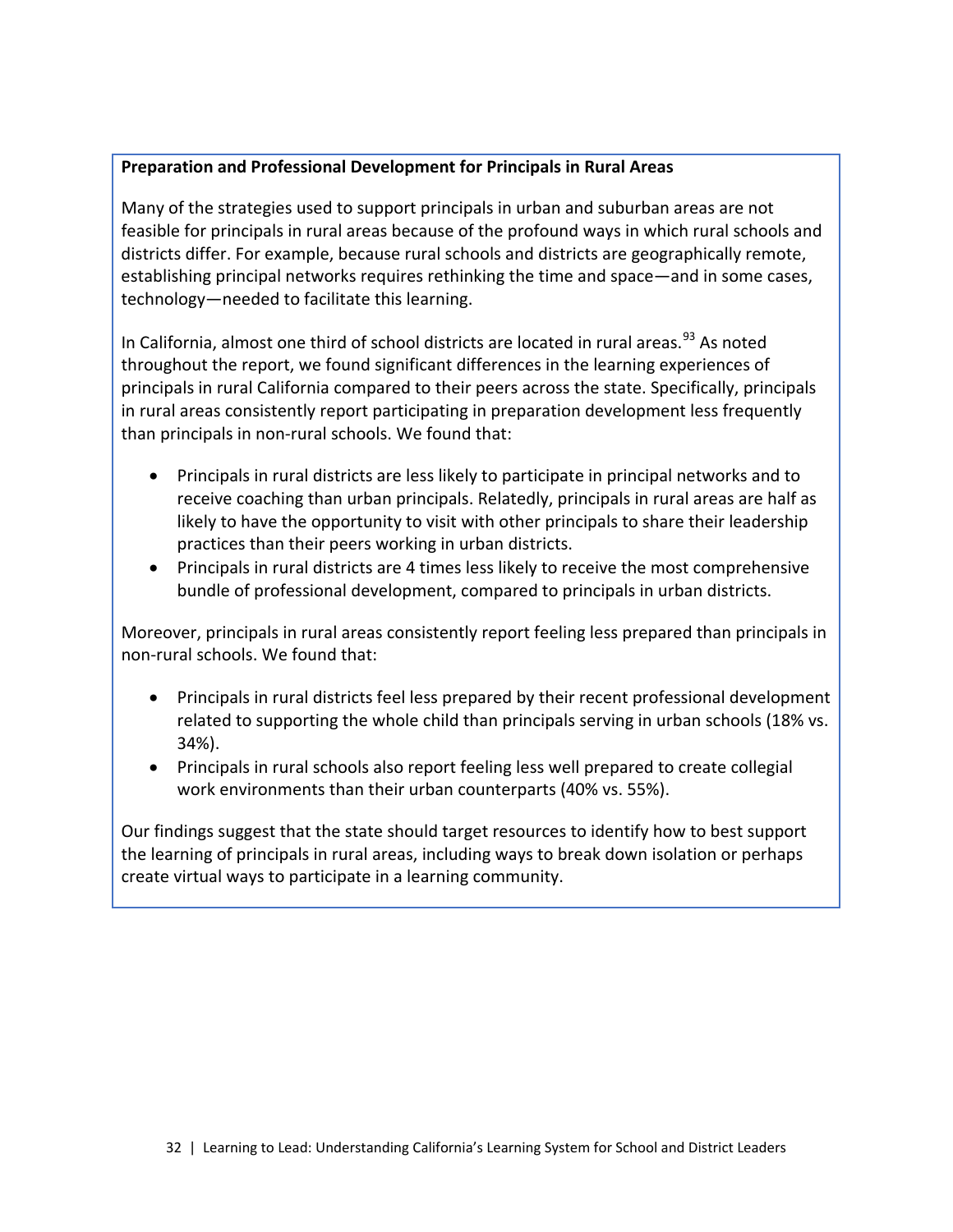#### **Lack of Time and Money Are Obstacles to Professional Learning**

The challenges principals report related to their inability to access professional development in areas in which they would like to grow are predictable: time and money. Figure 8 shows the obstacles California principals most frequently cite that prevent them from participating in desired professional development activities. One reason why principals identify time as an obstacle is because they feel they are penalized for the time when they are not present in their schools. One California principal explained:

If we're off-site, we're not supposed to be off-site. We're supposed to be on-site. And a lot of the [professional development] is off-site. ... It's not valued ... that we are learning. We are professionals, and we don't have to be on-site to be able to impact what's going on at our school sites. … We have to justify [going to professional development] not only to our supervisors, but also to our staff and our parents.





Source: Learning Policy Institute. (2017). Survey of California Principals.

Cost is also frequently reported by principals as an obstacle to participating in beneficial professional development. Almost half of California principals pay at least part of their professional learning costs. In fact, one third of California principals report paying for all of the costs associated with their professional learning, and 15% of principals paid part of their costs. About half (53%) of principals paid no cost for their professional development.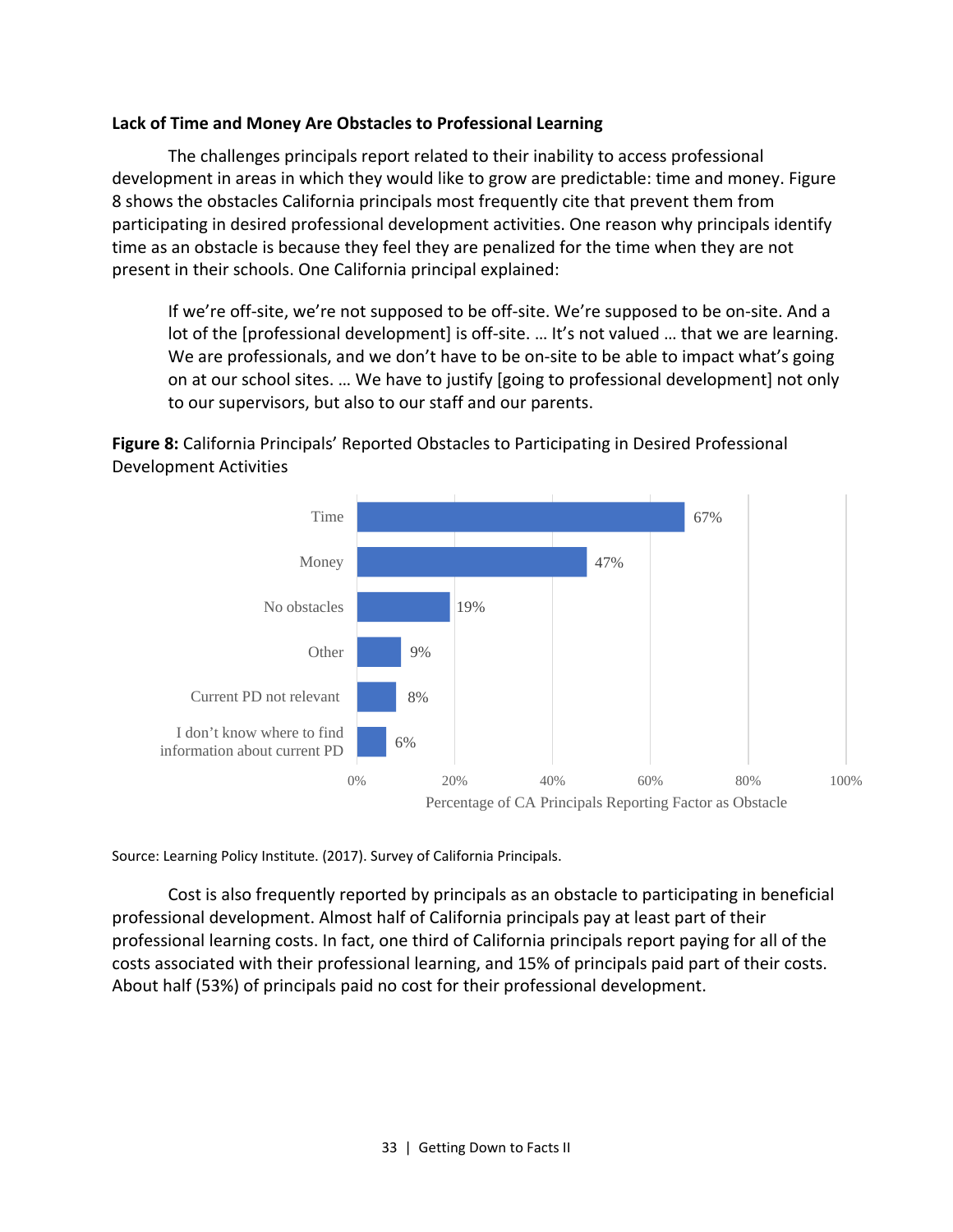## **What Are California Superintendents' Experiences With Professional Learning?**

High-quality professional learning opportunities are critical to cultivating and developing strong district leaders. Our review of the available research and our focus groups provide insight into the relatively unexplored area of superintendents' professional learning experiences. In this section, we summarize our findings about California superintendents' professional development experiences, including the types of professional learning they find most helpful and the obstacles they face to accessing quality learning opportunities.

## **Superintendents Receive Piecemeal Professional Development**

In terms of on-the-job learning, our interviews with California superintendents and review of national studies provide insight into the most valuable professional learning experiences. The vast majority (83%) of superintendents across the nation have reported that their professional learning experiences have been *useful* or *very useful*. [94](#page-76-0) Despite the value of professional learning, all the California superintendents in our focus groups report that it is largely up to them to seek professional development experiences. As one superintendent put it:

The most highly successful people in this job are people who are not waiting for help to come to them. … They are reading, thinking, calling, pushing, asking, going, and are just a machine. And they are so internally driven that then they become the leaders of the pack of other people.

Another California superintendent elaborated:

I feel well prepared, but the preparation is of my own doing. … You have to seek out the learning. … What is unique is that at a district level, the superintendent and team provide the learning for principals and provide learning for directors and provide learning for teachers and classified staff and so forth. But there isn't anybody above the superintendent in terms of providing that learning for us. … There are opportunities for us to seek that learning and lots of professional reading and networks among each other. But if you do not seek it out yourself, it does not come to you.

Another California superintendent described how the autonomy superintendents have allows them to identify the learning that best suits their district context:

[It's] up to the superintendent to take an active role in seeking professional development opportunities. Then I think that we just take a really active role in seeking the kinds of professional development that we need and want depending on what the focus is for the district. In creating opportunities for my staff, I participate with them. It's more of a learning journey together than having some external agency that we go to or bring to us.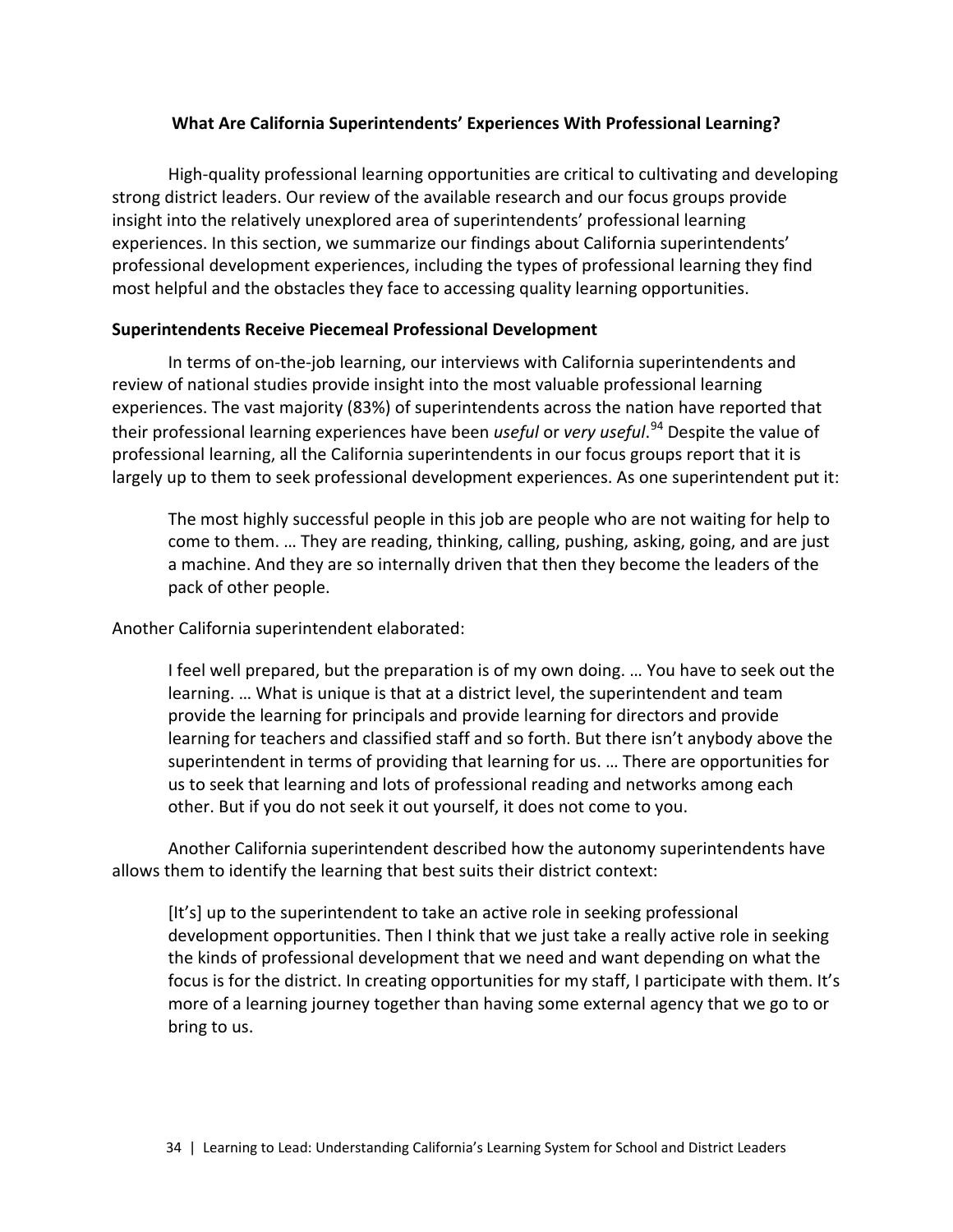## **Superintendents' Reports of the Most Valuable Types of Learning Opportunities**

California superintendents in our focus groups most frequently reported the following four types of professional development as most important to their continued growth.

- 1. Formal and informal networks with peer superintendents
- 2. Coaching and mentoring from seasoned superintendents
- 3. Partnerships and coursework from institutions of higher education
- 4. Professional literature and research

**Networks.** California superintendents described the important role of formal and informal networks of superintendents in their learning. This is consistent with studies across the United States in which superintendents have reported that "the most important source for informing elements of their practice is peer superintendents."<sup>[95](#page-76-1)</sup> Every California superintendent in our focus groups emphasized the importance of collaborating with fellow superintendents in formal and informal networks. One California superintendent described how interactions with other superintendents help her grow:

I think the more we interact with one another, [the more] you learn … because you're making meaning of it in your own brain as you're interacting with somebody. Then they're adding new perspectives to it. Anytime we've had opportunities to collaborate, that's been the most valuable.

Many superintendents echoed this sentiment and emphasized how peer superintendents help them strategize and problem-solve. One superintendent described how this can occur in more formal settings:

Usually there's about four or five of us and a facilitator. We meet four times a year. And we have reading materials, and we bring a problem of practice. Then we do sort of a fishbowl activity or critical friends or whatever we're doing and go through that problem of practice. … [We] go around the room and say, "What's something you're struggling with?" I can't tell you how valuable that's been.

Several California superintendents described the importance of engaging in formal networks of superintendents at professional association meetings, such as the National Superintendents Roundtable and the ACSA meetings. Some superintendents also said that their county offices were effective at convening formal networks of superintendents. Superintendents in one county described how they value their monthly meetings with other superintendents in the county, which the superintendents get to plan themselves. As one superintendent shared:

We purposefully schedule time for us to interact around different topics. …We invite other superintendents to take a chunk [of the planning], and we really co-constructed this meeting. We want them to be really powerful and meaningful. We really drive the agenda and ... we have a … team that's leading the content development for those meetings.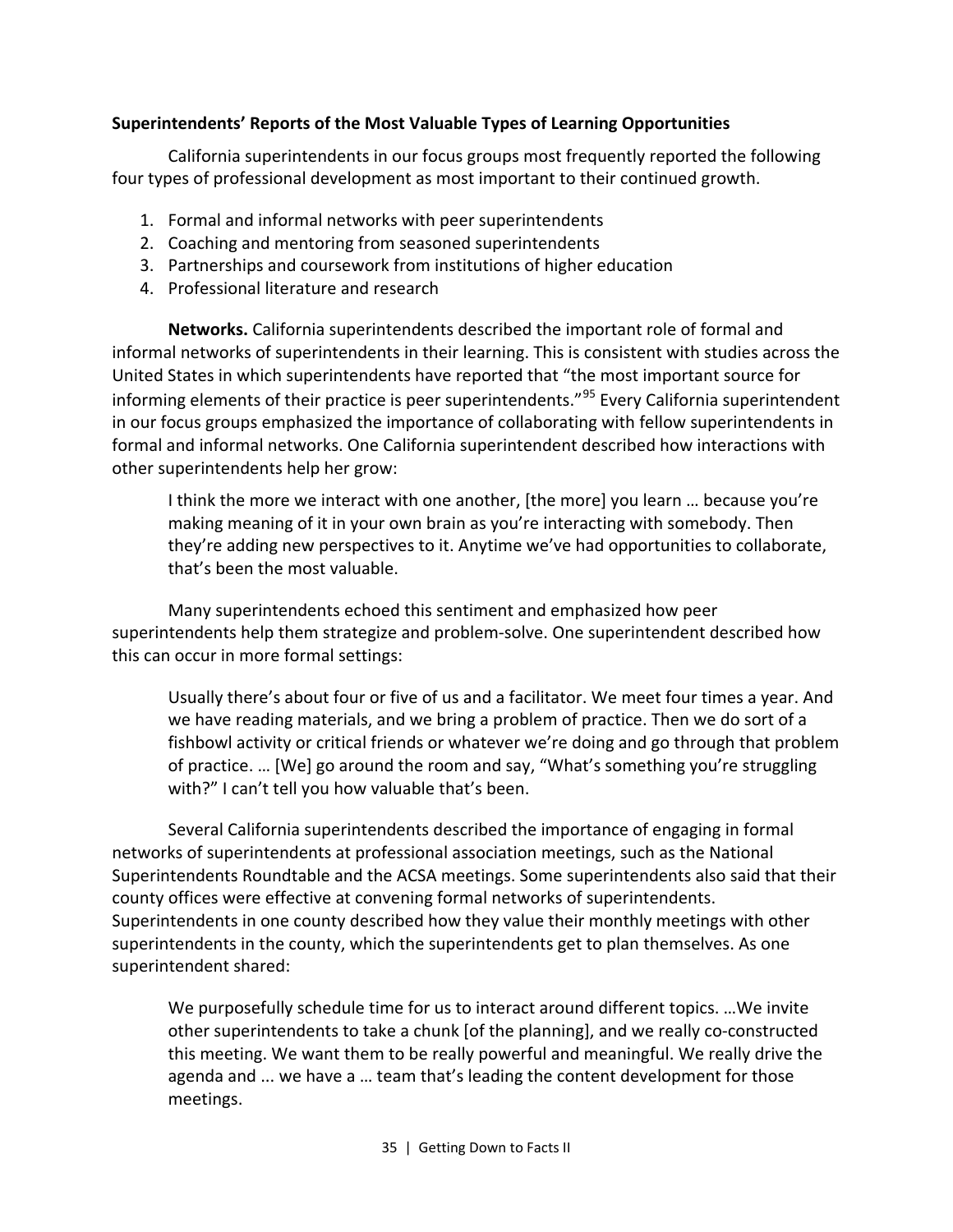In addition, some superintendents said that informal networks best support their development. All superintendents agreed that developing trusting relationships within their networks is critical in order for the networks to be most productive. As multiple superintendents explained, without trust, they can be "burned" by peers who do not hold conversations in confidence. One superintendent explained that informal networks help to support more candid conversations between superintendents:

We had one superintendent who was going through some baloney through no fault of his own … so we started asking him, "How are you doing with that?" And then he really started sharing honestly, and then someone else said, "Oh, yeah, I went through that, too."

Networks of superintendents can also materialize through online channels. Superintendents in our focus groups referred to their online networks as personal learning networks (PLNs). One superintendent said:

My personal learning network has changed my life. It's all about my PLN, social media, Twitter, and it's mostly Twitter. That's where I see that the educators that I want to grab ideas from are there. … I can feel connected and find solutions in 140 characters or less and maybe an embedded attachment, but that absolutely is working for me.

Some superintendents explained how professional associations support their development of a professional network. For example, one superintendent described how informal networking at a conference helped her better understand how she could support her own professional growth:

The value at a lot of the conferences is the informal networking. … The session rooms are relatively empty. And the lobby and the bars ... [and] restaurants are relatively full because it's just informal networking. We had the best conversation around a high-top bar table last year, just about contracts. And all just sharing little things that we have in our contracts. … And so taking little ideas that different people have in their contracts to allow them [opportunities for] professional growth. … Because it's just not something that's often discussed.

The superintendents in our focus groups said that they find the resources to participate in networks through a variety of channels. One superintendent said:

One of the requests when I negotiated my contract was the ability to engage in these professional networks and for the district to pay for it.

Other superintendents said that they worked with professional networks to have those networks pay for their participation. For example, one superintendent said that the National Superintendents Roundtable covered the approximately \$2,500 fee to participate because the network wanted the superintendent to partner in the work. A survey of more than 1,000 superintendents across the United States revealed that approximately 94% of superintendents'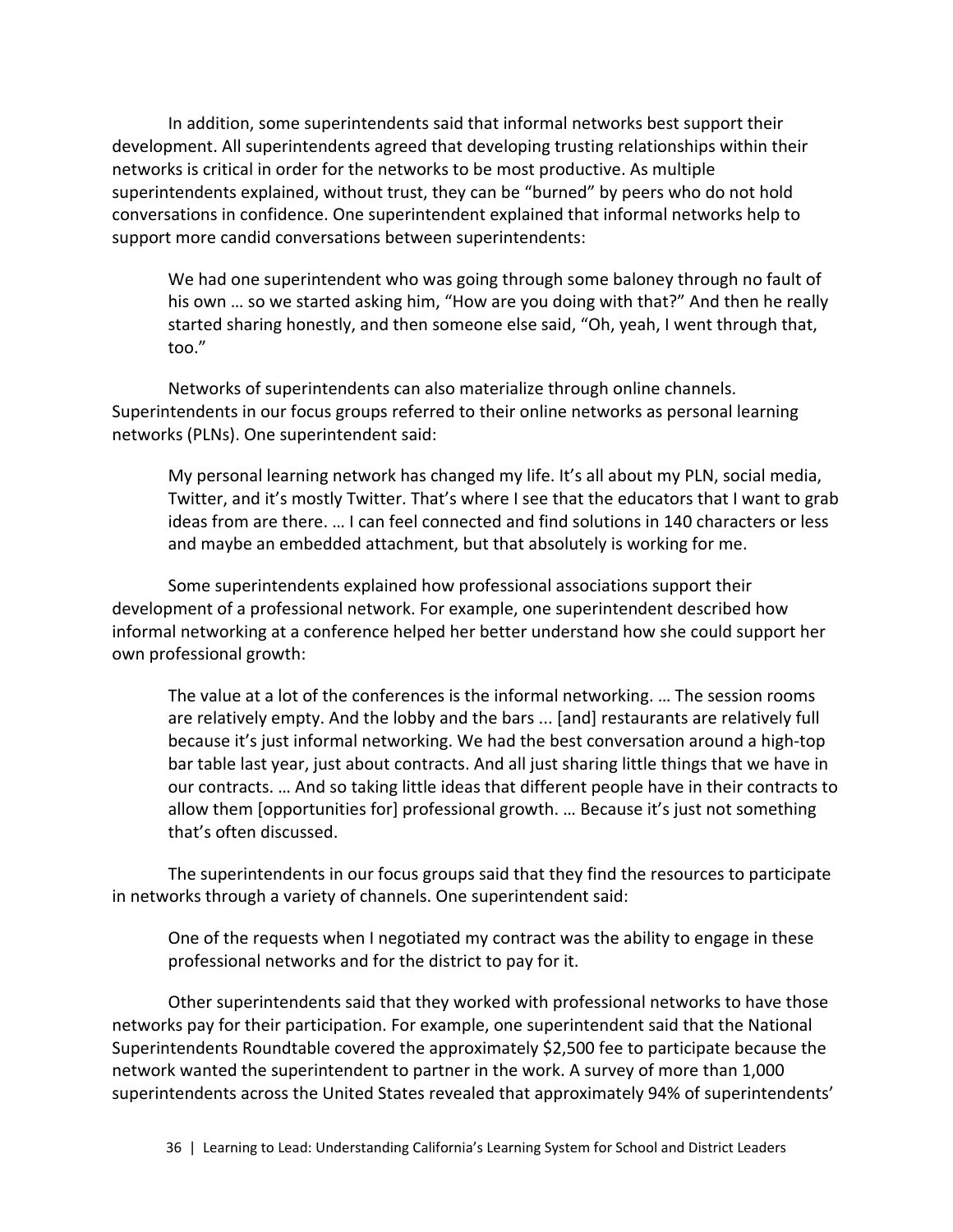contracts cover their membership dues to regional professional organizations, and 73% cover their membership to national professional organizations.<sup>[96](#page-76-2)</sup> In addition, 86% of superintendents' employment contracts require that the costs of their attendance at professional conferences be paid for by the district.<sup>[97](#page-76-3)</sup> Accordingly, covering the costs of superintendents to participate in networks is an important first step to supporting this helpful form of professional learning.

**Mentoring and coaching.** All the California superintendents in our focus group who had a mentor or coach underscored their value. A seasoned California superintendent described the usefulness of her coach:

This is my eighth year. I mean, every year, okay, I feel good, but still there's so much more to learn. Having a coach, and for me … it was just somebody that I knew and who encouraged me. I think it's really critical. A lot of times we in education have been shy about asking for a coach, where you look at everybody in any executive position, the CEO of GM and Ford and Coca-Cola, and they all have coaches.

Another superintendent echoed that sentiment:

For me personally, having an executive coach, somebody who I can have absolute trust in, who's going to tell me the truth even when I don't want to hear it, has been very powerful.

Superintendents report finding coaches and mentors through informal and formal channels. One superintendent explained that she "begged" an acquaintance to be her coach. Sometimes a coach is someone a superintendent already knows or someone the district already has a relationship with. Others explained that there are firms that provide superintendents with a list of potential coaches.

Despite the value of coaches and mentors, in a national survey of superintendents, less than 8% reported that their employment contract provided financial support for a coach or mentor.<sup>[98](#page-76-4)</sup> Some California superintendents in our focus groups described how their school board has provided financial support for coaching. For example, one superintendent shared:

I have a coach. … I have a person on retainer that I can call. And so the board knows that there are times that I'm going to need to reach out to somebody and is very supportive in that piece. And so I just have an open contract with someone who actually was a mentor to me. And so not knowing, there are times that it might just be a quick call. But there are other times you might get yourself in a really deep issue. We've had a couple of those over the years. … and so I do have a contract with someone that I can call anytime for that coaching piece.

Some county offices paid for or provided coaching to superintendents. However, some in our focus groups described situations in which superintendents in districts with limited funding often paid for coaches out of their own pockets. Other superintendents in similar circumstances try to find informal mentoring and coaching relationships but found that not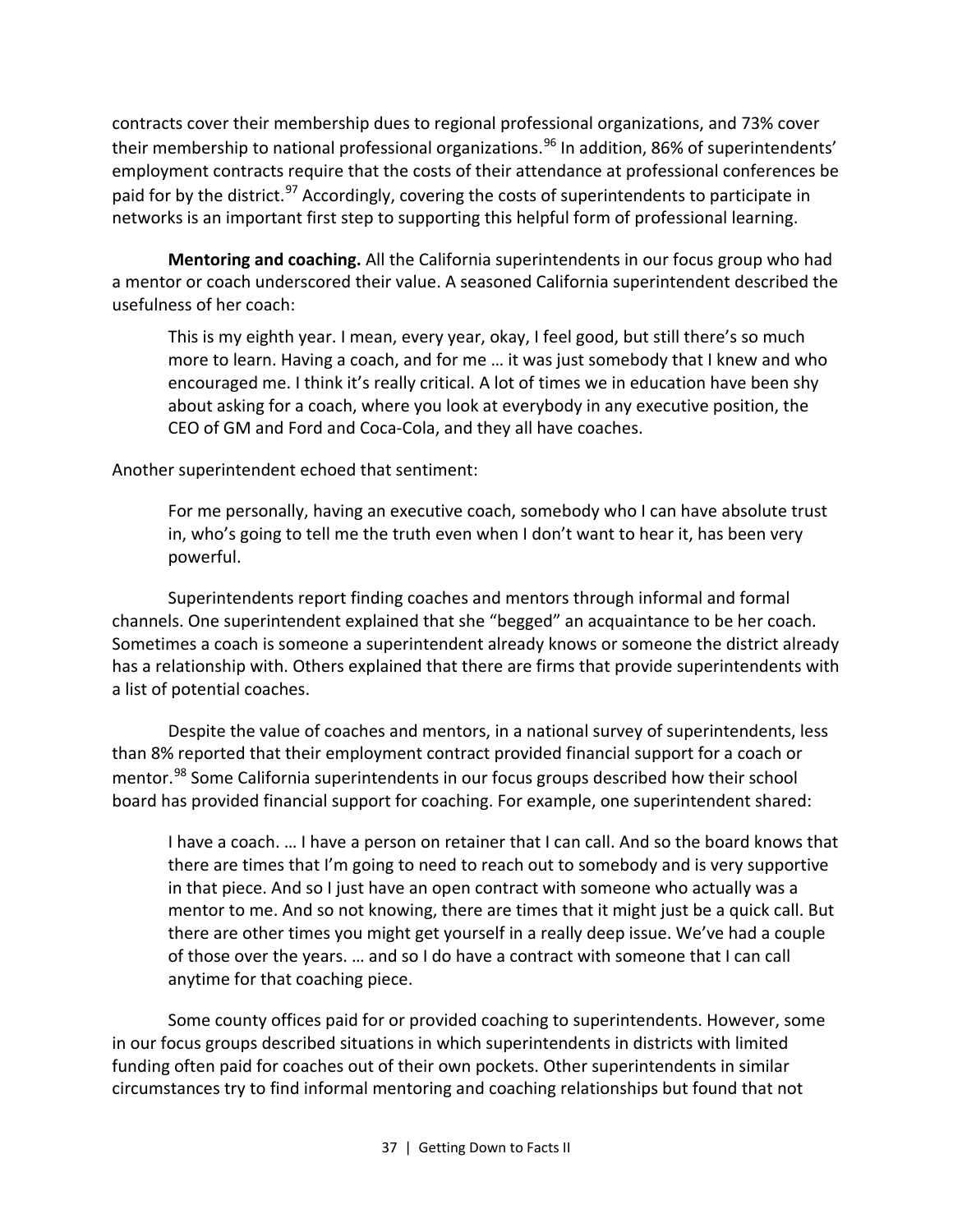paying for this guidance sometimes limits their use of this valuable relationship. As one superintendent explained:

When you are paying for somebody's time, you don't feel guilty at all about picking up the phone and saying, "I need you." … When you know this person's doing it out of the goodness of their heart, then maybe you hesitate.

One superintendent suggested that the benefits from her coach far outweighed the costs:

The whole [coaching] contract is a couple thousand dollars. ... The mistake I might make would be far more costly than the contract is.

**Partnerships.** Several superintendents described how partnerships with and coursework at institutions of higher education have supported their professional development. Superintendents located near esteemed public and private research universities described collaborations that support the professional learning of the district and school leaders and its teachers. One superintendent described a 2-year program at UC Davis, the Superintendent Executive Leadership Forum:

That was really, really helpful. … That was amazing. For 2 years, we would go for like a whole day and a half. … We had all these different people come in and actually spend quite a bit of time. Then we were a cohort, so we stayed together as superintendents for 2 years. This program required that someone had to recommend you to participate in the program. And then the program participants recommend others.

A superintendent in the Bay Area described an informal group supported at Stanford University:

One of our superintendents has a connection with Stanford's Graduate School of Education. And we created this little, like, book study. And it's just the superintendents in our county, and we do research on somebody who works at Stanford … who is doing some interesting work. And then you read all of their materials and you prep for it. Then we spend a day with that individual at Stanford. We all pitch in like \$35 bucks or something. We get lunch at the faculty club, but you spend the whole day really delving in deeply to a topic like diversity intolerance that is so important right now.

Superintendents in the most well-resourced districts described the value in attending leadership development courses during the summer at more remote universities, such as Harvard and Columbia Teachers College.

Superintendents also described how nearby institutions of higher education facilitated their district's relationships with community leaders. For example, a superintendent in Southern California explained the value of partnerships with private sector leaders: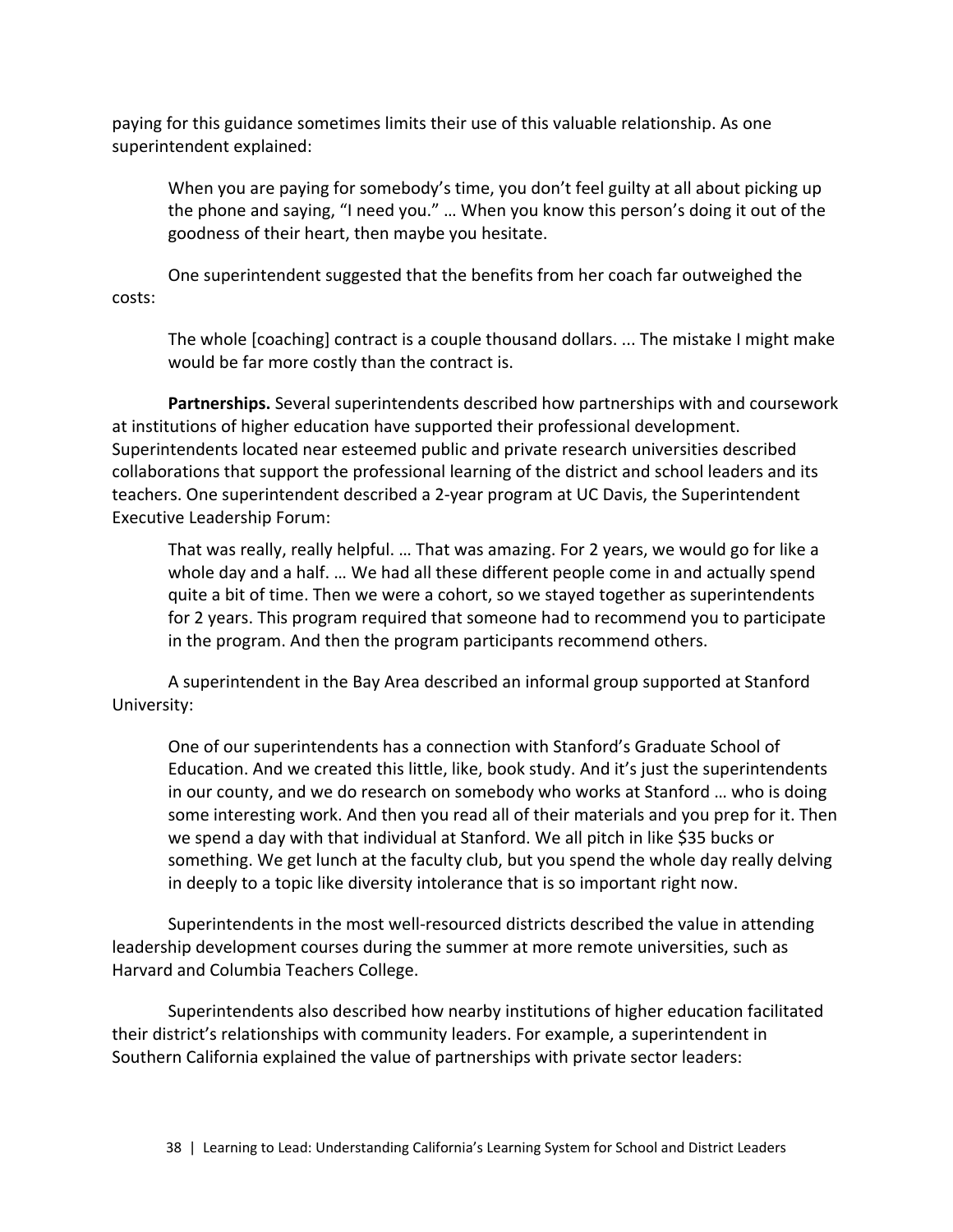I think what really helps is going beyond the whole educational sphere. And we've had great relationships [with institutions of higher education, in] which they tried to pair business and education. Many of us have had just amazing positive encounters with a company like Qualcomm. Or many of us have taken our leadership teams to their facilities and learned how they look at strengths from their leaders' perspectives.

The superintendent went on to elaborate on how interactions with private sector leaders provide insight into how to better address education challenges:

We've been able to actually utilize some of their techniques with our leaders, and [that] has helped me tremendously because I think we can be very isolated in education. And you know, if we're meant to prepare our students for the business world, and we're not connected to the business world, you know there's a disconnect there.

**Readings.** Nearly all California superintendents we interviewed said that they regularly engaged in reading research and other professional literature. One California superintendent said:

The superintendents that I know are always looking for good stuff to read. … Then they tell each other. I feel guilty if a week has gone by and I haven't been reading a really good article about something or looked at some research.

Superintendents across the United States similarly express being frequent readers of professional literature.<sup>[99](#page-76-5)</sup> A survey of almost 2,000 superintendents across the United States found that the following topics were of the greatest value to them: law and legal issues, finance, personnel management, school reform and improvement, superintendent–board relations, and school–community relations.<sup>[100](#page-76-6)</sup>

## **Few Superintendents Report Being Well Supported to Lead for 21st-Century Learning**

Despite superintendents' important role in creating the conditions that help address the needs of the whole child and in fostering students' social and emotional development, as well as providing opportunities for students to engage in deep learning, California superintendents in our focus groups reported that they have received little to no support in these areas. However, all the superintendents stressed the importance of supporting students in these ways. For example, one superintendent said:

I also think [fostering social-emotional learning] is the most difficult thing we do. How do you teach a student that needs fast gratification to persevere for 13 years in the public school? You have to teach self-efficacy, and I think it comes through things like sports and some of our programs that really are probably a lot more important than even the academics.

A few superintendents said that they seek out nearby resources to educate themselves and their staff about these educational shifts. To learn how to support students socially and emotionally, one Bay Area superintendent said, "You kind of fill in your holes with SEL." This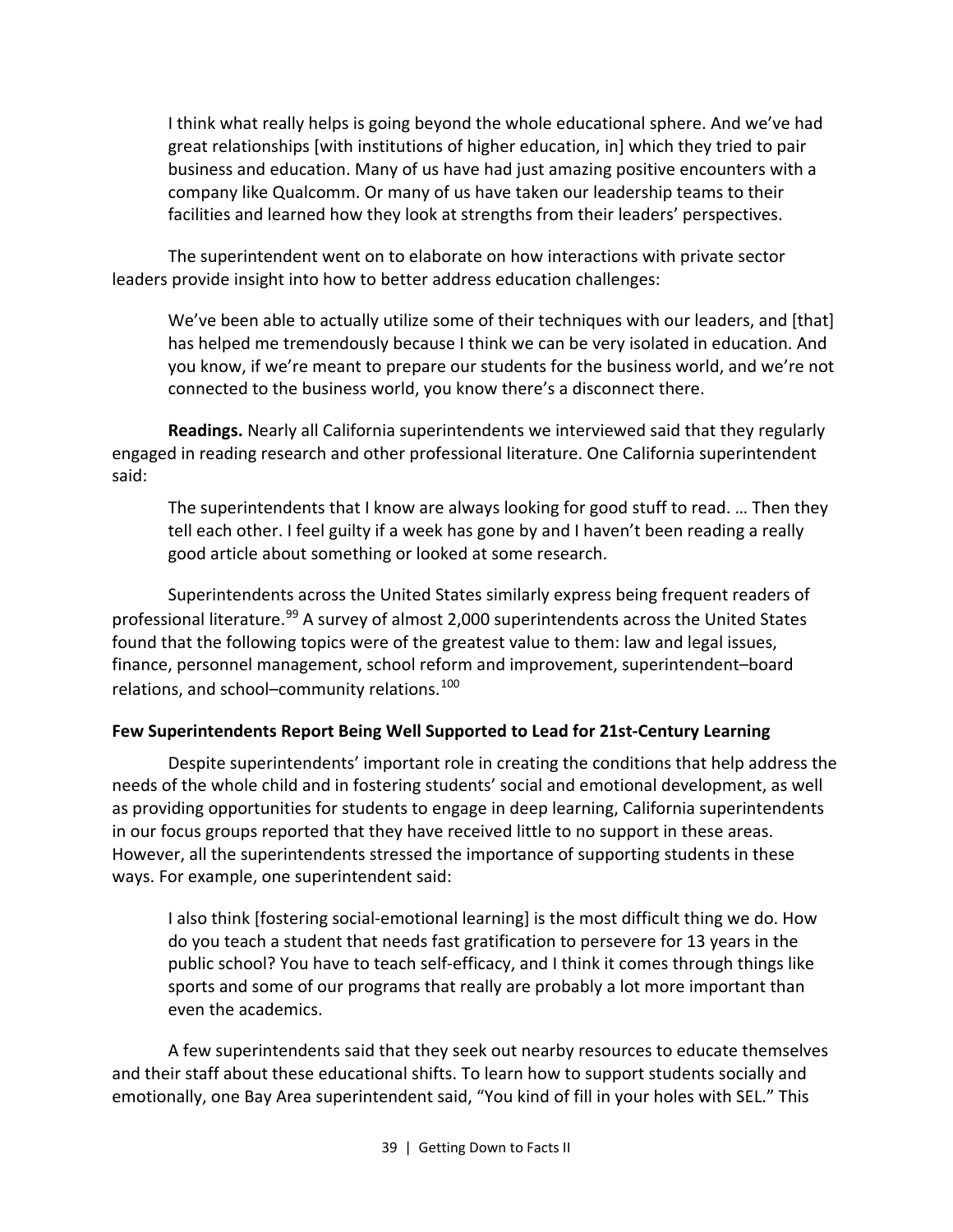superintendent sought out locally available experts and resources from nearby institutions of higher education.

However, because many superintendents rely on their local resources, superintendents in areas with less access to education scholars, experts, and other organizations reported that this contributes to significant regional variation in educators' understanding of how to support students in developing deeper learning and in social, emotional, and whole child competencies. A superintendent located in a rural school district described the variation in educators' understanding of deeper learning and social and emotional learning:

So we went to [a professional learning program for teachers and leaders]. It was all deep learning and social-emotional learning. And the fascinating thing around our table was [there were] people at the table who had never heard the term. And I'm new to the district, kind of, at that point that we went to the training. And so ... well, all right, so they haven't been staff developed in this, the teachers really don't understand, and I have an administrator who says, "In our district, we've never used those exact words." So that just shows you the differences in levels in communities, and we're a little bit more isolated.

A superintendent who moved from a Bay Area district to a school district located in the desert said:

I came from a place where we did have mindfulness throughout our district, and we had it in PE in middle schools, where every PE class was doing mindful practices every day. I mean, so you have those level of districts … where they have real mindfulness curriculum and real social and emotional curriculum, to a community in the desert that, we're not even using those terms.

District leaders across California understand the importance of preparing students academically, socially, and emotionally; however, they reported often lacking the resources to educate themselves and their staff about teaching and learning in this way. These findings suggest that better equipping superintendents with resources and training in these areas might allow both principals and superintendents to better support California students' achievement.

## **Superintendents' Obstacles to Professional Development**

Like principals, superintendents most frequently reported that the biggest obstacle to pursuing professional development is lack of time. Superintendents reported that their district's expectations and culture generally discourage them from taking the time to leave their district to invest in their own growth and effectiveness. One superintendent sarcastically explained:

My board, they don't want me out, because if I'm out, I'm not attending to the dog that's running loose. I'm not making sure the two-ply toilet paper arrived, that sort of thing.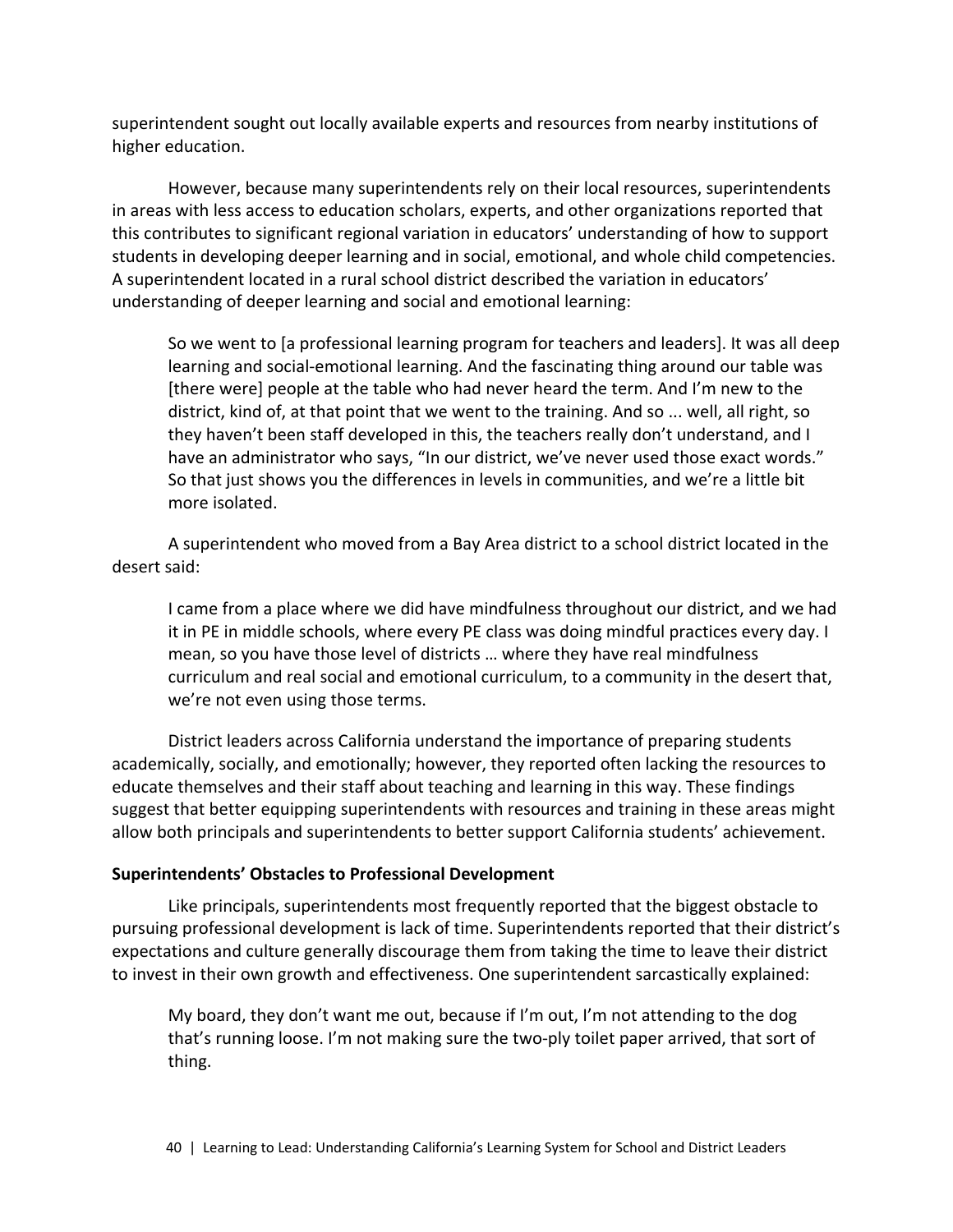Superintendents also described the haphazard nature of the most beneficial professional development opportunities. Some superintendents said that their county offices do not convene superintendents in the district. Consequently, superintendents with inactive county offices shared that they need to participate in other professional organizations and meetings to actively identify valuable professional learning opportunities. Several superintendents said there are few formalized structures to establish mentors and coaches.

Superintendents also said that the increasing number of services offered in their districts means that they need more types of professional learning. For example, one California superintendent said she has a medical clinic, dental clinic, and food pantry in her district; however, she does not know anything about running a comprehensive health clinic. And she does not know where to go to learn about leading these services.

In the next section we review California's past and current policies that support school and district leaders' preparation and professional learning. Understanding the current and historical context in the state will be key for identifying next steps to strengthen the system of learning for California's educational leaders.

# **Review of Past and Current Policies Supporting California Leaders' Preparation and Professional Learning**

In the past, California made significant investments in professional learning for the state's education leaders; however, these investments have been largely eroded over time, and for many years there was no state investment in leaders' professional learning. Recently, the state has taken significant action to improve the quality of principal preparation. Some modest investment in principals' professional learning has also occurred, but it represents a fraction of what it once was. In this section, we review prior and current state policies influencing California school and district leaders' preparation and professional learning.

# **Policies Related to Preparation**

California's system of school leader preparation is a two-tiered pathway. Individuals earn their preliminary administrative services credential through one of three pathways: traditional, intern, or exam—or they enter California from out of state. Novice administrators must then complete a 2-year induction program in order to earn the clear administrative services credential, which provides intensive coaching and job-embedded professional development. Over the past several years, the CTC has made significant changes to the standards, assessment, and accreditation policies that govern the preparation and credentialing of California's school administrators.

Beginning in 2013, the CTC updated and substantially revised the standards that guide the preparation, induction, and professional learning of California's education leaders. These include the California Administrator Performance Expectations (CAPE), which apply to candidates for the preliminary administrative services credential, and the California Professional Standards for Education Leaders (CPSEL), which apply to practicing administrators,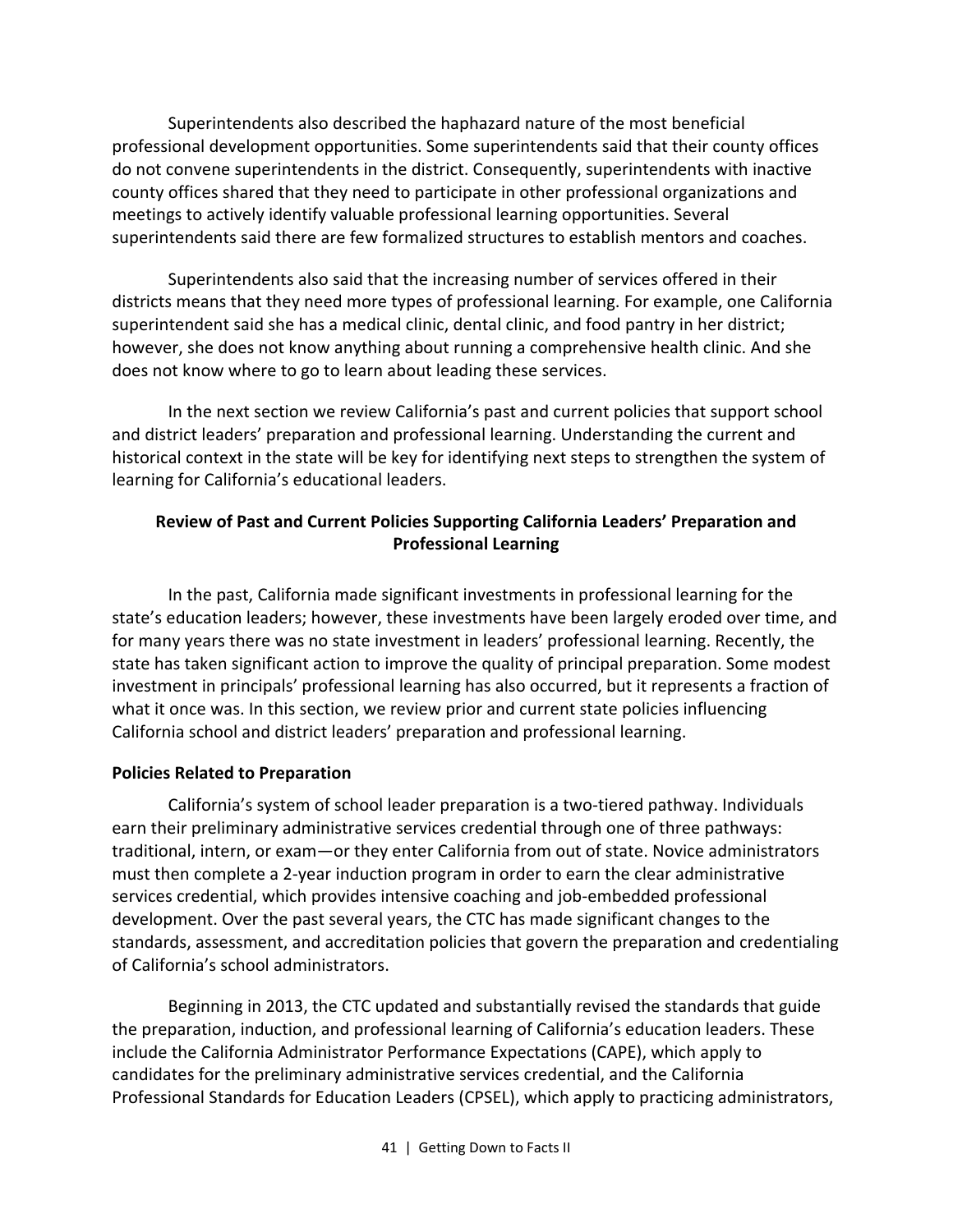including those earning their clear administrative services credential. The standards define what California has said school leaders should know and be able to do. The revised standards are more aligned to the evolving role of school leaders, including a focus on whole child/whole school. For example, the CPSEL include six standards for California's school leaders:

- 1. Development and Implementation of a Shared Vision
- 2. Instructional Leadership
- 3. Management and Learning Environment
- 4. Family and Community Engagement
- 5. Ethics and Integrity
- 6. External Context and Policy

Beginning in fall 2018, California will fully implement a new administrator performance assessment, the CalAPA.<sup>[101](#page-76-7)</sup> All preliminary administrative services credential candidates completing a preparation program will be required to pass the CalAPA to earn their preliminary administrative services credential. Only two other states—Connecticut and Massachusetts have anything similar. This assessment requires administrative credential candidates to demonstrate their leadership knowledge and skills through an authentic task-based structure completed at three different times during the candidate's school site placement during their administrator preparation program. Candidates must complete and pass three separate leadership cycles:

- **Cycle 1:** Developing a Culture of Professional Learning for Improved Student Learning in which candidates must facilitate collaborative learning among a small team of teachers
- **Cycle 2:** Using Data Collaboratively to Inform School Improvement—in which candidates must collect and analyze multiple sources of data, engage staff and other stakeholders in a strengths and needs analysis, and develop a plan for student learning informed by the data
- **Cycle 3:** Supporting Individual Teachers Through Observation and Coaching—in which candidates must coach at least one teacher through at least two observations, with preand post-conferences

The CalAPA was piloted in the 2016–17 school year (with more than 40 programs participating) and field-tested in 2017–18 (with approximately 25 programs). It will be administered across all California programs in 2018–19 during a phase-in year of nonconsequential administration, and it is set to be fully implemented in 2019–20. The CalAPA will be centrally scored, and results will be reported on the CTC's data dashboards and used as an outcome measure for preparation program accreditation processes.<sup>[102](#page-76-8)</sup>

The CTC has also revised its program accreditation system to streamline and strengthen the state's processes for holding both teacher and administrator preparation programs accountable for meeting the state's standards.<sup>[103](#page-76-9)</sup> This includes increasing the use of reliable candidate and program outcomes data from a variety of sources, including performance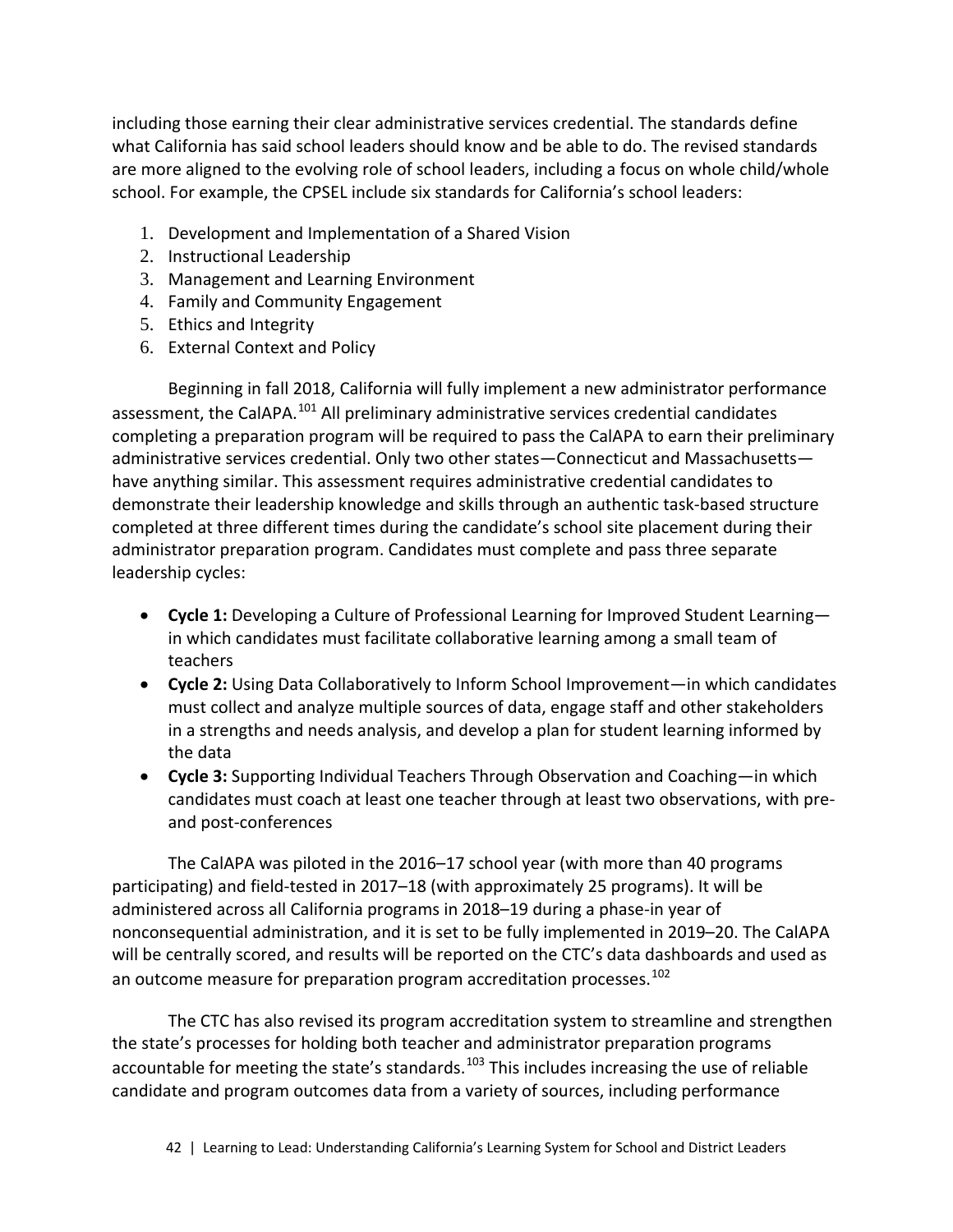assessment scores and surveys of candidates, employers, and a variety of other stakeholders. The new system also increases the amount and scope of publicly available information about the quality and outcomes of preparation programs in order to provide increased transparency, including through the use of data dashboards.

The newest cohort of individuals who completed a California administrator preparation program report high levels of preparedness across many indicators. In fact, more than 95% of program completers who were recommended for a credential between September 1, 2016, and August 31, 2017, reported their preparation program was effective or very effective in helping them develop the skills and tools needed to become a school leader.<sup>[104](#page-77-0)</sup> Although unlike the respondents in our survey, these program completers have not yet entered principal positions, but the overwhelmingly strong responses indicate that some of the state's advances in its preparation policies may be taking hold.

## **Policies Related to Professional Learning**

In the past, California has made significant investments in statewide programs to support the professional learning of school leaders. For nearly 20 years, the state sponsored and funded the California School Leadership Academy (CSLA), which was launched in 1983 under Senator Gary Hart's SB 813. CSLA's mission was to "develop leadership focused on teaching and learning so that each student meets or exceeds standards." Twelve county offices of education received grants to host the CSLA School Leadership Centers regionally, and these centers served the entire state. In 1992, CSLA, in collaboration with the ACSA, began to offer professional development for superintendents through an Executive Leadership Center. More than 25,000 school leaders, including at least 600 school superintendents, participated in these programs, which offered intensive, long-term training (for example, 10 to 15 multiday sessions annually for 1 to 3 years) for both individual leaders and leadership teams.<sup>[105](#page-77-1)</sup>

The CSLA was recognized nationally as a source of high-quality professional development. For example, a study of the practices of 44 graduates of its 3-year training academy identified it as a highly effective model of instructional leadership development.<sup>[106](#page-77-2)</sup> Other accounts of the training and its outcomes reinforce these findings.<sup>[107](#page-77-3)</sup> One researcher with extensive experience in studying educational leadership development programs observed:

Overall, CSLA offers some of the most carefully designed, conceptually integrated, locally sequenced, and reform-focused programs in the country. Its set of training modules, regional structure, attention to developing leaders for a standardsbased setting, and efforts to produce a coherent and powerful collegial culture make it a well-developed professional development package. The program's ability to build a strong network and cohesive professional culture across the state is unique among programs.[108](#page-77-4)

Aspects of CSLA's work were adopted in Alabama, Arizona, Louisiana, Mississippi, New Mexico, New York, and Texas; the Department of Defense Schools; and Australia, Kuwait, the Netherlands, and Sweden. Before it was discontinued in 2003 as a result of statewide budget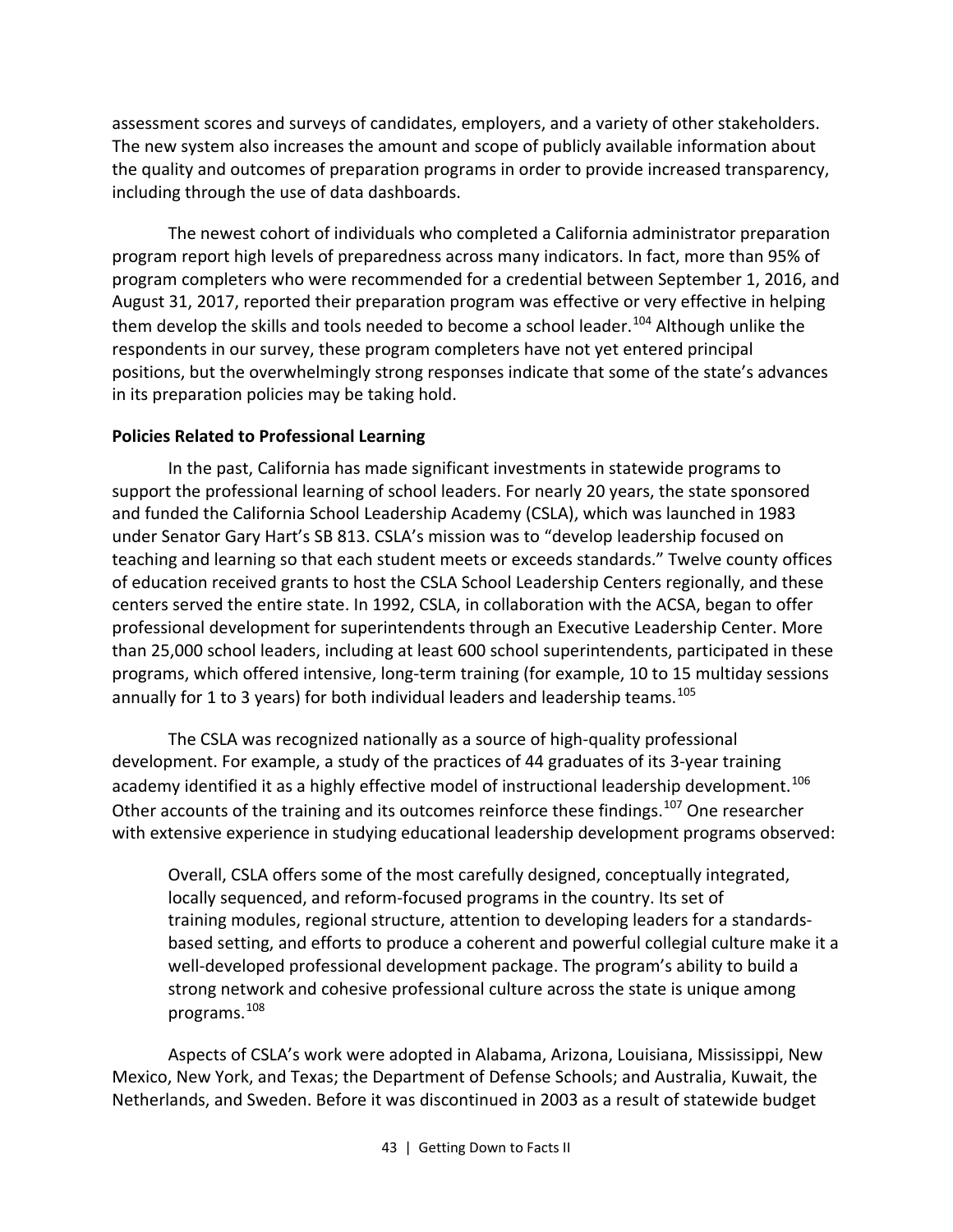cuts, the California Legislature appropriated \$1.5 million annually for the ongoing program development and administration of the overall program and \$4.1 million for grants to the regional centers. Some of the CSLA work continues as a "leadership initiative" project within WestEd, supported on a fee-for-service basis. However, the full mission of the Academy has been difficult to sustain without state funding.

In 2001, the state authorized a Principal Training Program under Assembly Bill 75 (Chapter 697, AB 75, 2001), later reauthorized as Assembly Bill 430 (AB 430, 2006) and renamed the Administrator Training Program. Now defunct, the program provided incentive funding for local educational agencies (LEAs) to train school-site administrators—mostly principals and vice principals—primarily to administer the state-approved curriculum. The total appropriation for the program was \$27.5 million when it was authorized, or about \$5 million per year. In 2005−06, \$1.5 million in federal funds augmented the program. Until February 2006, the Bill and Melinda Gates Foundation supported some of the costs of program implementation through an \$18 million grant.

For each participating administrator, the state allocated \$3,000 to the LEA to underwrite the cost of training. For each \$3,000 received, LEAs were required to provide \$1,000 in matching funds for training-related costs. Training was offered by providers approved by the State Board of Education. Each principal had to complete a minimum of 160 hours of training (an 80-hour institute and 80 hours of individualized support), and LEAs could negotiate with the training providers to offer up to 10 more hours of training to their administrators. In 2009, the program became subject to categorical flexibility and is now no longer funded. Until 2013, completion of the Administrator Training Program satisfied the program requirement for the clear administrative services credential.<sup>[109](#page-77-5)</sup>

In 2013, the state superintendent of public instruction endorsed the Quality Professional Learning Standards (QPLS), which establish a set of research-based standards about professional learning for educators—both teachers and administrators. The QPLS "identify essential elements of quality professional learning that cut across specific content knowledge, pedagogical skills, and dispositions."[110](#page-77-6) Specifically, the QPLS focus on the following: data, content and pedagogy, equity, design and structure, collaboration and shared accountability, resources, and alignment and coherence. The goal of the standards is to create a shared understanding of the elements of high-quality professional learning so that education stakeholders can be better united to support it.

In 2015, the California Legislature provided \$490 million in one-time funds to LEAs that could be used in a variety of ways to enhance educators' effectiveness, one of which was administrator induction and/or professional learning. LEAs had until July 1, 2018, to report on how they spent these funds. Consequently, at the time of this report's publication, it is unclear how much of the educator effectiveness funding has been used to support administrators versus how much has been used to support teachers.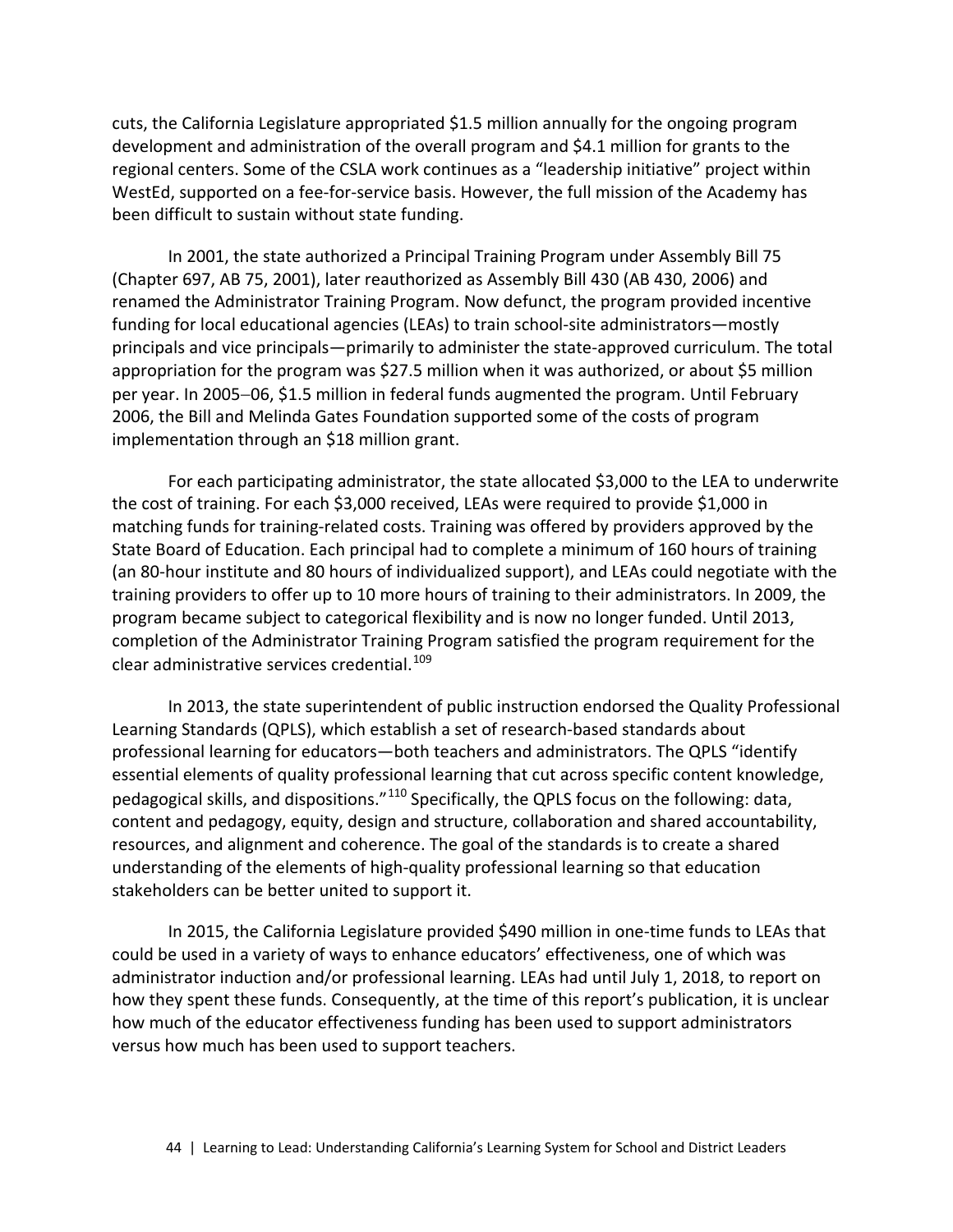In 2017, the Legislature created a new competitive grant program to support teacher and leader recruitment and retention: the California Educator Development Program (CalEd). Funded at approximately \$9.2 million—with \$6.5 million of that targeted to support professional learning for principals and other school leaders—the program repurposed federal Title II funds pursuant to the Elementary and Secondary Education Act of 1965. In 2018, 26 LEAs received grants ranging from approximately \$100,000 to \$1 million, with grant recipients required to provide matching resources. The program is administered by the California Center on Teaching Careers, under Tulare County Office of Education.

While the state has made significant improvements in principals' preparation, it has not made similar advances in principals' and superintendents' access to high-quality professional learning. Although California's recent investment in professional learning for school and district leaders is a step in the right direction, there remains significant need statewide for increased attention to and state investment in the ongoing learning of its educational leaders. In the next section we discuss policy considerations.

## **Policy Considerations**

Because of the importance of California's principals and superintendents to student achievement and teacher quality, policymakers have good reason to invest in the preparation, training, and professional learning of education leaders. Although high-quality preparation and development for school and district leaders requires financial investments, the benefits can be substantial when considering principals' and superintendents' influence on school culture, teacher quality<sup>[111](#page-77-7)</sup> and retention,<sup>[112](#page-77-8)</sup> and, consequently, student outcomes. Moreover, there is an emerging body of research suggesting that participants in high-quality programs are associated with leading schools with increased gains in student achievement as well as teacher satisfaction and quality.<sup>[113](#page-77-9)</sup> For example, one effective professional learning program estimated that the \$4,000-per-candidate cost of the program equated to approximately \$117 per additional student achieving proficiency.<sup>[114](#page-77-10)</sup> In contrast, other policies that have had a similar influence on student learning are more expensive, such as whole school reform and class-size reduction.<sup>[115](#page-77-11)</sup> For example, the median cost of comprehensive school reform efforts is approximately \$85,000 per school. $^{116}$  $^{116}$  $^{116}$ 

Our research suggests several ways in which state and local policies can support the preparation and development of education leaders so that they are better equipped to support strong student outcomes as well as teacher quality and retention.

## **Professional Learning**

**1. Ensure that California's emerging statewide system of support targets the professional learning of school and district leaders.** California is in the midst of a fundamental overhaul of its school accountability and continuous improvement system, with the architecture of a system of support for districts and schools just beginning to emerge. During the 2017–18 school year, LEAs were, for the first time, identified for differentiated assistance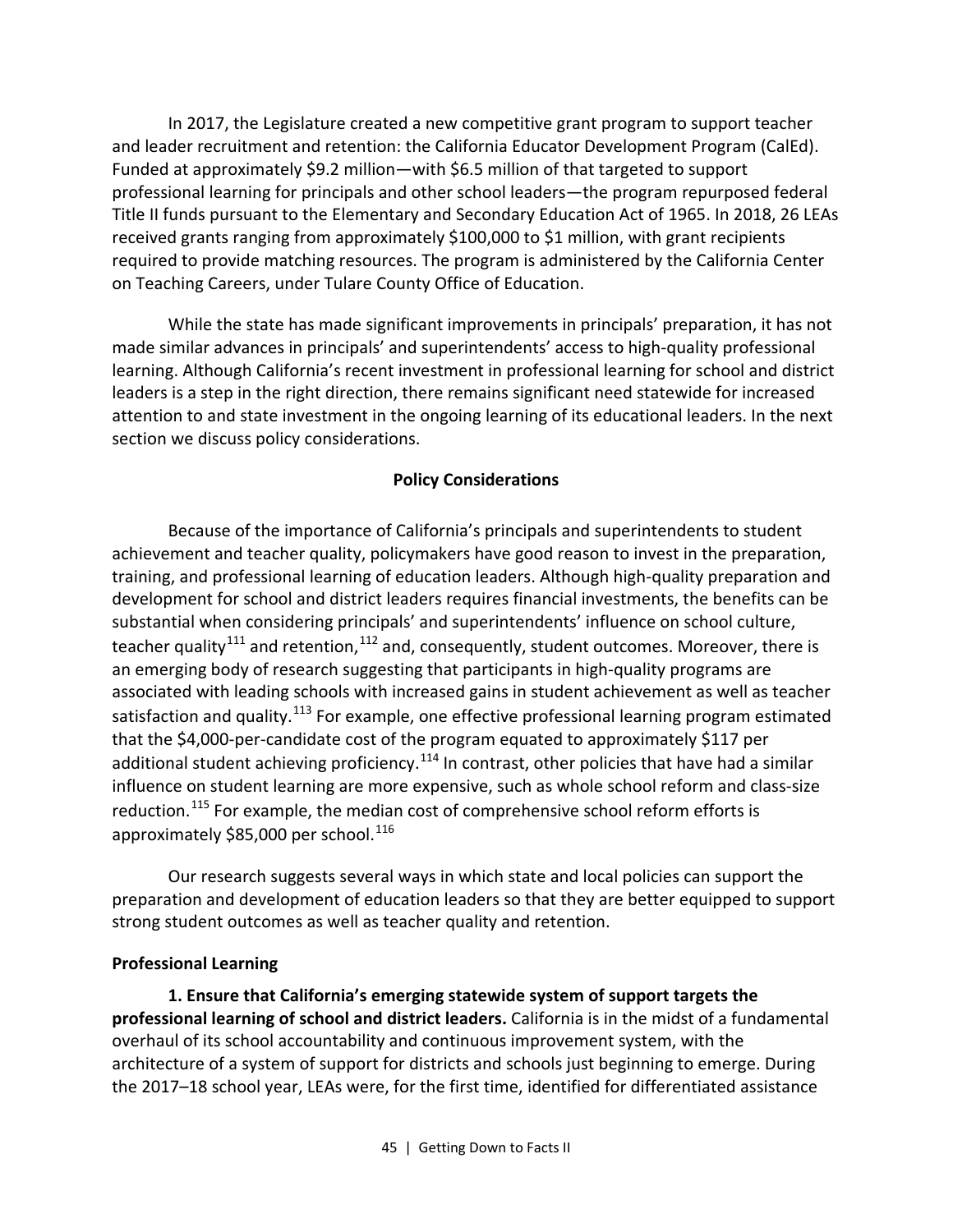and support under the Local Control Funding Formula (LCFF) based on their performance across multiple state and local indicators on California's School Dashboard. Responsibilities for supporting districts in need of assistance are shared among California's 58 county offices of education, the California Collaborative for Educational Excellence (CCEE), and the California Department of Education.

Given the important role of school and district leaders in leading change processes, recruiting and retaining teachers, and improving student outcomes, California's emerging statewide system of support could focus on developing and supporting effective educational leaders. California needs to rebuild a statewide infrastructure for professional learning for school leaders—a notable gap in its current policy context. The 2018–19 state budget proposes to make significant new investments in the statewide system of support, including by investing in eight "lead" county offices of education, which will provide training, resources, and support for other county offices of education.<sup>[117](#page-78-0)</sup> The state could ensure that these lead county offices of education provide coordinated, intensive, and sustained professional learning and support to California's school leaders. This is a role that county offices of education have successfully played in the past, when 12 county offices of education served as regional hubs for the CSLA. Moreover, the state should ensure that the county offices address the unique learning challenges of administrators in rural areas.

Importantly, **the Every Student Succeeds Act (ESSA) provides federal funds that can be leveraged to support the development of school leaders.** California's ESSA plan indicates the state's intention to take advantage of the optional 3% set aside under Title II, Part A of ESSA to invest in school leadership development—estimated to be approximately \$6.5 million. Twentyfour states, including Georgia, Michigan, New York, Texas, and Wyoming, are using the 3% setaside to invest in systems of support for school leaders, including school leadership academies. $^{118}$  $^{118}$  $^{118}$ 

Additionally, ESSA requires that states set aside 7% of their Title I, Part A, funds to improve low-performing schools by using evidence-based strategies that improve student learning. Some of these funds, estimated to be approximately \$120 million for California, could be used to implement research-based interventions to strengthen school leadership in low-performing schools and districts.<sup>[119](#page-78-2)</sup> These funds could also be used to experiment with approaches to addressing the unique learning challenges of administrators in rural areas. A recent study by the RAND Corporation identified multiple school leader interventions that meet ESSA's evidence-based requirements.<sup>[120](#page-78-3)</sup> One example is the National Institute for School Leadership, which currently serves approximately 250 California school leaders from 27 school districts.

As part of this statewide system of support, the state could support research about the effectiveness of California's preparation and professional development opportunities for educational leaders. By using funds mentioned above, this research could help identify promising approaches to leaders' learning, including how best to support leaders from different geographic regions, experience levels, and racial and ethnic groups.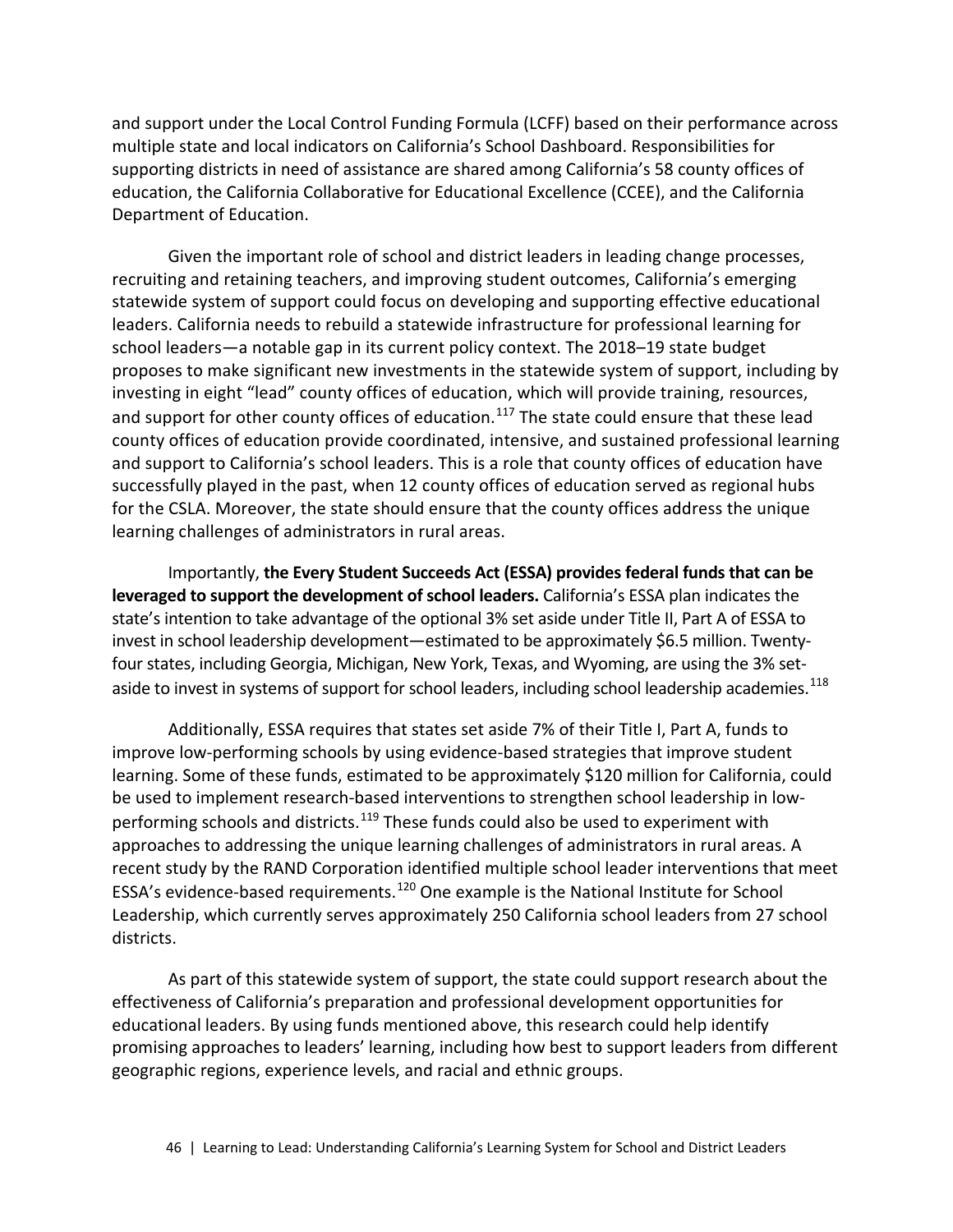**2. Align the content and structure of professional learning opportunities to the identified needs of California's school leaders, with an emphasis on peer-to-peer interactions, networks, and mentoring.** Professional learning opportunities should be responsive to the needs identified by California's educational leaders. As described in Figure 7, California principals report wanting more professional development in areas such as

- redesigning school structures to support deeper learning;
- leading instruction that focuses on higher order thinking skills;
- using discipline for restorative justice purposes;
- supporting student social and emotional development and physical and mental health;
- leading schoolwide change processes to improve student achievement;
- using data to inform continuous school improvement;
- equitably serving all students;
- supporting students with disabilities; and
- leading professional learning for teachers and other school staff.

These needs expressed by California's school leaders through survey results are consistent with the overall goals of California's new school accountability and continuous improvement system. The system emphasizes a broader set of student outcomes and other measures of school success and, through the mechanism of local control, places far greater demands on California's school and district leaders to identify what and how to improve.

The structure of professional learning opportunities is also critically important. California's school leaders identify the three following types of professional development as being most helpful (see Table 7):

- 1. Receiving peer observation and/or coaching in which principals have an opportunity to visit with other principals for sharing practice
- 2. Participating in a principal network
- 3. Being mentored and/or coached by an experienced principal as part of a formal arrangement

Research also points to these as key elements of effective professional development programs for school leaders. $121$ 

At the state level, the emerging statewide system of support should emphasize these types of professional learning opportunities for school and district leaders. The professional learning networks administered by the CCEE may provide one opportunity for building out professional learning networks focused on school leadership.

Most principals in our survey and all superintendents in our focus groups who had a mentor or coach emphasized their value. ACSA provides a mentoring program for principals and superintendents. Participants are education leaders who are in the first or second year of their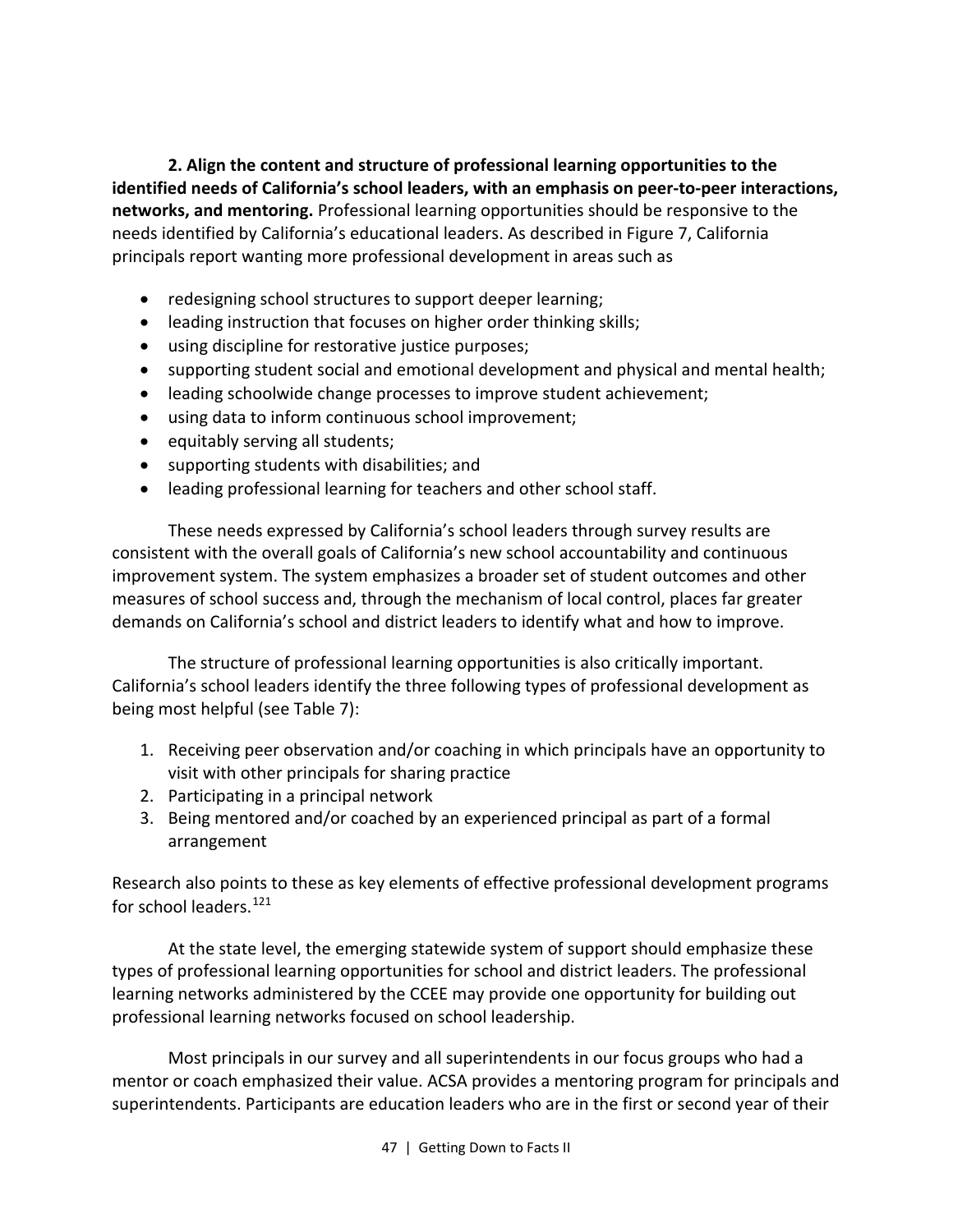position, and they are paired with an experienced mentor who provides confidential support. California could build on and expand ACSA's model so it is available to all school and district leaders throughout the state.

Districts might also increase their funding for principal and superintendent networking and coaching opportunities. Again, most principals and all the superintendents in our focus groups described the important role of formal and informal networks in their learning. Districts could help cover the cost of travel and related expenses for education leaders to participate in networks. In addition, districts could provide support to leaders' schools and districts in their absence so that principals and superintendents have the time and space to participate in onthe-job learning opportunities.

**3. Ensure that all novice school leaders have access to a high-quality and affordable induction program through strategic programmatic support.** Like many states, California requires all new administrators to complete a 2-year, job-embedded administrator induction program in order to earn a clear administrative credential. A key component of the induction program is on-the-job coaching from a trained and experienced coach. Multiple studies find that programs that include mentoring and coaching for principals are associated with increases in principal effectiveness and retention.<sup>[122](#page-78-5)</sup> In the past, dedicated state funding through AB 75 (2001) and AB 430 (2006) supported the costs of induction. With flexibility in funding under LCFF, some districts continue to provide induction for new administrators using LCFF funds, but others do not. As a result, many administrators are now paying for induction out of pocket and experience inconsistency in access to this type of support. For example, in our survey, only three quarters of California principals (77%) in their first and second year received mentoring and coaching. It's worth noting that the quality of these arrangements varied, and only 43% of first- and second-year principals reported having a formal on-the-job mentor or coach with whom they met at least once a month. Our findings that California principals tend to have less experience than principals in many other states, as well as high rates of turnover, point to a need for increased investments in mentoring and support for new administrators.

California took an important first step in supporting greater access to induction programs in 2015, when the Legislature allocated \$490 million to support professional learning for educators, with mentoring and induction for both teachers and leaders among the allowable uses of these funds. This could be viewed as a down payment on the state's investment in professional learning for California's educators, though it remains to be seen how much, if any, of these funds were allocated to school leaders. The 2017 state budget included a modest investment of approximately \$6.5 million in the development of school leaders through the CalEd competitive grant program (with an additional \$2.7 million for the recruitment and retention of teachers).<sup>[123](#page-78-6)</sup> Demand for this funding far exceeded supply, with 79 applications submitted requesting over \$72 million in total funding, and just 32 proposals funded.

In short, districts across the state have evidenced a strong need for increased investments in induction and other professional learning opportunities for their school leaders. Moreover, the state and districts should ensure that mentoring and induction programs include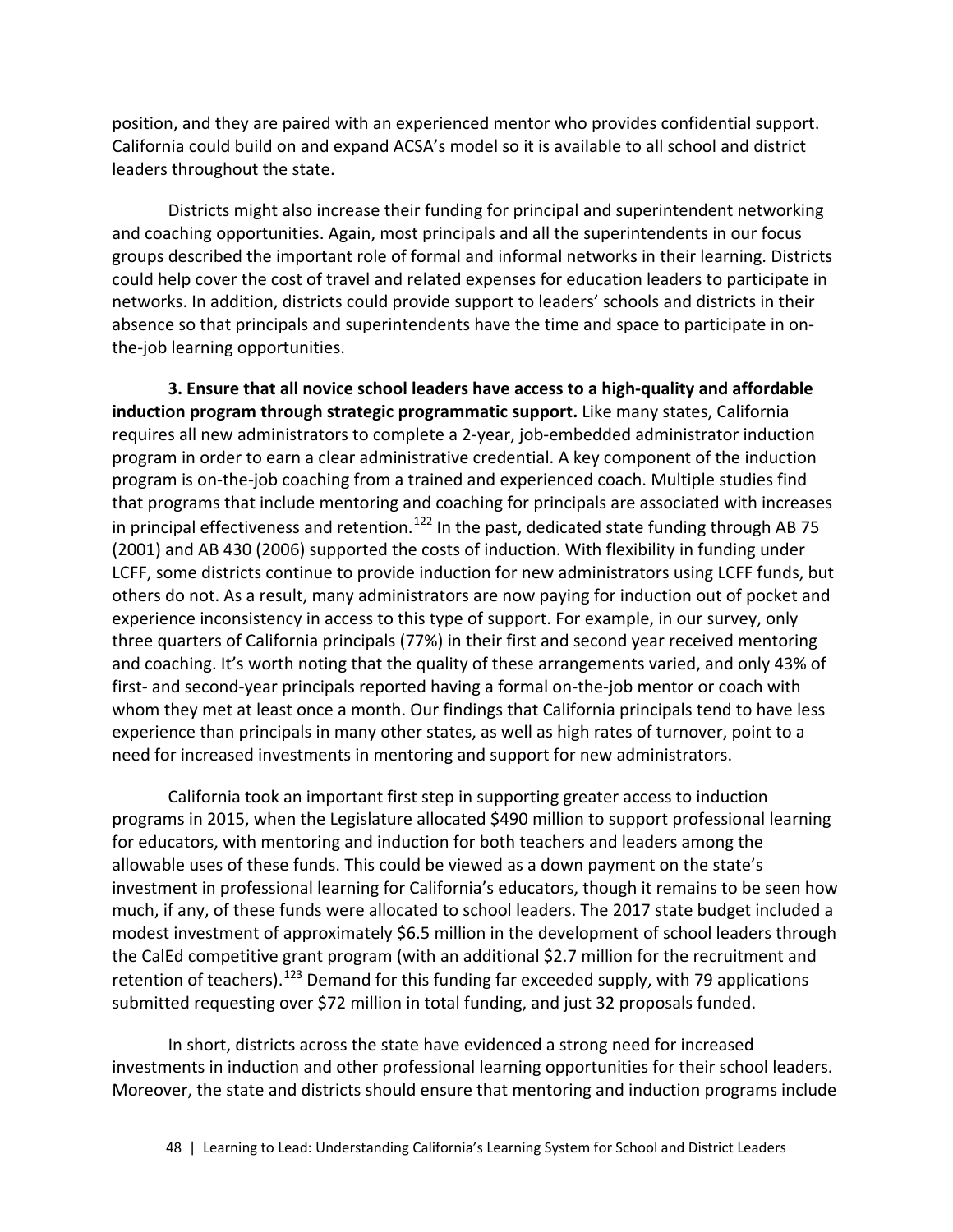the research-based elements of high-quality programs, such as ensuring that coaches and mentors are former exemplary administrators and that they are trained to be successful in their role.<sup>[124](#page-78-7)</sup> The state should also consider how to best address the challenges of providing highquality mentoring and induction programs to educational leaders located in remote rural communities.

## **Preparation**

**4. Stay the course to strengthen and streamline California's licensure and accreditation system for school administrators, including implementation of California's new administrator performance assessment.** Over the past several years, the California CTC has made significant reforms to California's system for preparing school leaders, including the standards aspiring school leaders must meet to earn their preliminary administrative credential and the standards that administrator preparation programs must meet to operate in the state. Although we cannot identify causality, strong results from recent program completers suggest California could be starting to strengthen the preparation system for aspiring principals. We recommend that these reforms be given sufficient time to take hold, noting that the vast majority of findings in our survey reflect the experiences of many California school leaders who were prepared under prior requirements.

As discussed above, California's new standards—known as the California Professional Standards for Education Leaders<sup>[125](#page-78-8)</sup> (CPSEL), which apply to practicing administrators, and the California Administrator Performance Expectations<sup>[126](#page-78-9)</sup> (CAPE), which apply to administrator candidates—define what California school leaders should know and be able to do. They include a stronger focus on instructional leadership as well as on creating school environments that support the whole child, including a child's social, emotional, physical, and academic development. These changes are consistent with the areas in which survey respondents said they lacked sufficient preparation. In 2013, California also implemented a new requirement that all candidates for the administrative credential must have at least 5 years of teaching or other related experience (e.g., school counseling)—up from the prior requirement of 3 years. This change may also increase new administrators' confidence in providing instructional leadership.

Perhaps most importantly, as described above, California is in the midst of implementing a new administrator performance assessment, which all administrator candidates must pass in order to earn their preliminary administrative services credential. When fully implemented during the 2019–20 school year, $127$  this assessment will require administrative credential candidates to demonstrate their leadership knowledge and skills through three authentic tasks completed during the candidate's school site placement during their administrator preparation program. In short, California is a leader among states in ensuring that aspiring administrators actually demonstrate competency with core school leader responsibilities before earning their license.

**5. Build a robust pipeline of qualified and committed school principals through service scholarships and residency programs for school leaders.** California can provide financial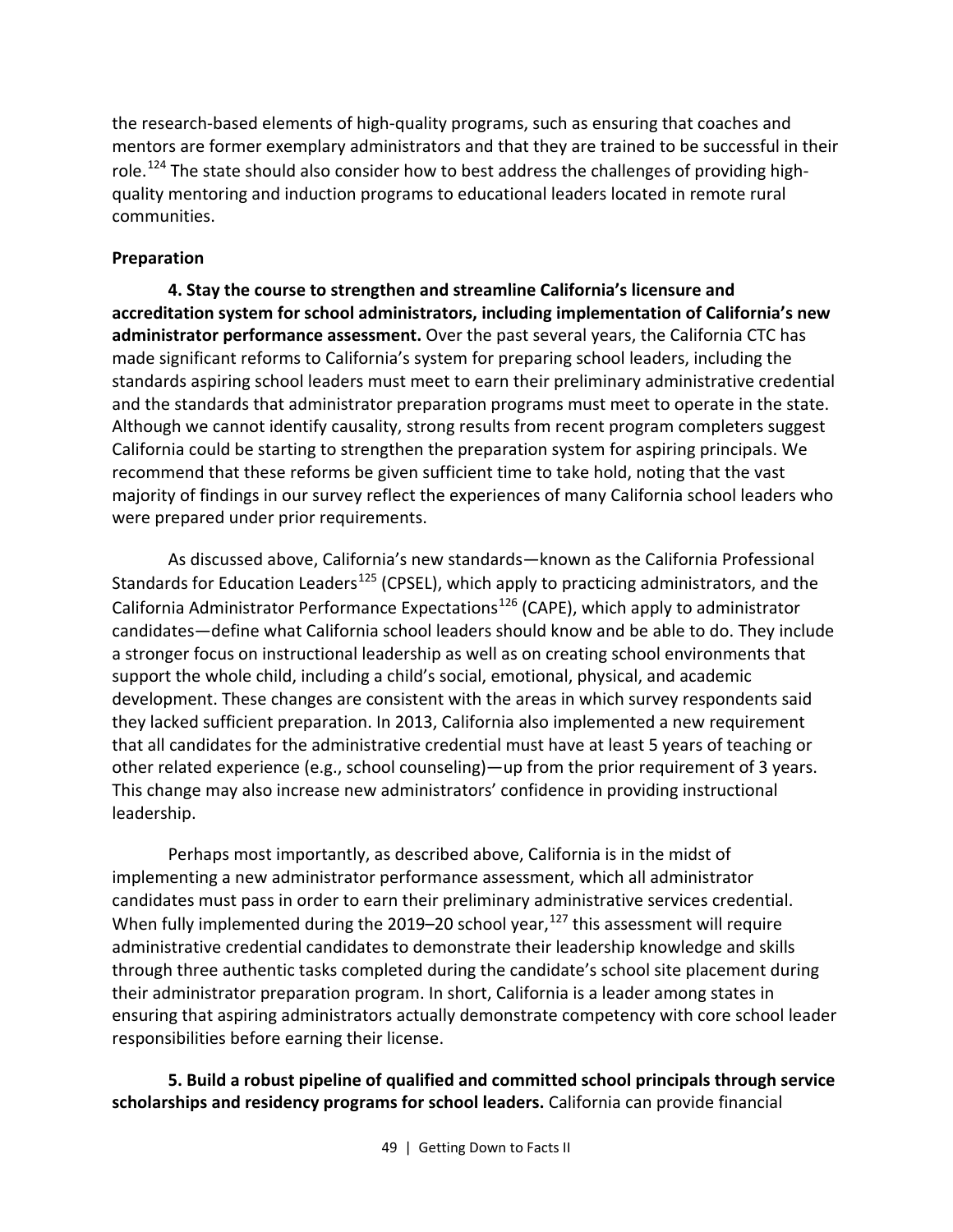support to develop pipelines of qualified school and district leaders through service scholarships and residency programs. The California superintendents in our focus groups most frequently reported that the most significant barrier to finding quality school leaders was limited resources for developing pipeline programs that find teachers with leadership potential and help them along the pathway to becoming a principal.

To create a robust pipeline of qualified principals, the state and districts could provide funding for internships or residencies for principal candidates, in which candidates work under the guidance of expert principals so they can experience the daily demands of school leaders with the support of an experienced school leader who can model strategies and coach them. Some states and districts provide financial support for internship and residency programs so that principals can enter the profession feeling more competent and confident about their responsibilities. For example, Tennessee recently provided funding in high-need districts for leadership residency programs that give a full year of training for candidates working directly with an expert leader and tightly connected to their preparation coursework.<sup>[128](#page-78-11)</sup> In Illinois, Chicago Public Schools provides financial support for preparation programs to offer funded, yearlong residencies to aspiring principals in the district.<sup>[129](#page-79-0)</sup> Such residencies can be funded in part by placing candidates in schools as assistant principals.

New Leaders' Aspiring Principals Preparation Program is another model in California of an effective residency program. Participants in the program complete a yearlong residency in which they work alongside mentor principals. The residency is designed to expose candidates to the day-to-day realities of a principalship as well as problem-based learning opportunities such as role-playing and simulations, while providing feedback, support, and coaching. Local districts and philanthropic organizations help to fund the residencies. During the residency, candidates pay no fees for the program and receive a full salary from the partner district they are working in. New Leaders attracts highly qualified and diverse individuals, many of whom are recommended by their districts to participate in the program. Principals who complete the New Leaders residency program tend to lead schools in which students experience larger gains in their achievement than schools led by non-New Leaders principals, controlling for student characteristics.<sup>[130](#page-79-1)</sup> In addition, New Leaders–trained principals are more likely to remain in their schools for 3 or more years, compared to other newly placed principals.<sup>[131](#page-79-2)</sup>

California could offer grant funding and technical assistance for competitive service scholarship programs for principal preparation programs to attract exemplary candidates to the field and allow them to participate in internships with expert principals—a key feature of effective programs. For example, the North Carolina Principal Fellows Program offers \$20,000 annually in scholarship loans to attract outstanding aspiring principals. The program includes 2 years of preparation that encompass both coursework and a yearlong, full-time internship under the mentorship of an expert principal. In exchange, principal candidates agree to 4 years of service as a principal or assistant principal in one of the state's public schools. Since its inception in 1993, the program has trained more than 1,200 principal fellows. As of 2007, more than 12% of the state's principals and assistant principals were graduates of the program. One study found that North Carolina Principal Fellows score higher on licensure exams; are more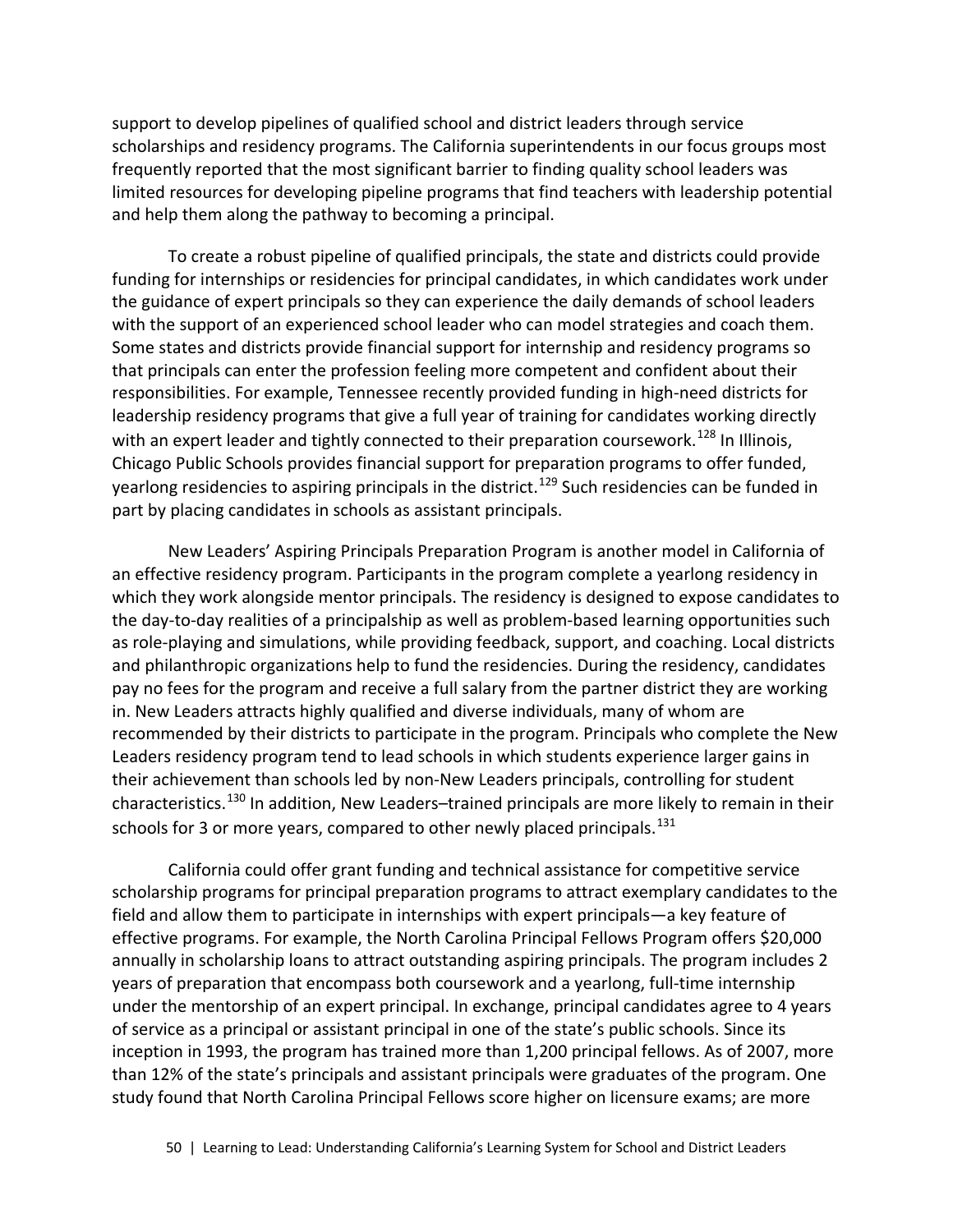likely to be hired for a school leader position; and, once placed, are at least as effective as other graduates of the University of North Carolina Master of School Administration program, with more positive impacts on student absences, teacher turnover, and school working conditions. [132](#page-79-3)

Even without state investments in robust pipeline programs, California districts can invest locally in such a program, as Long Beach Unified School District (LBUSD) has done. The district has a "Grow Your Own" leadership development pipeline consisting of eight programs aiming to recruit, train, support, and retain high-quality leaders. These programs include a series of workshops preparing teacher leaders to become assistant principals; shadowing and professional development programs for aspiring principals; on-the-job coaching and support meetings for principals in their first 2 years; and continued coaching for principals with 3 or more years of experience.<sup>[133](#page-79-4)</sup> The costs of the program vary based on stage and are typically shared by the district and candidate. For example, new LBUSD principals participating in the Clear Administrative Credential Program pay half of the 2-year total \$7,000 cost of the program, and LBUSD pays the other half. The pipeline in Long Beach is a promising model. For example, 92% of Long Beach principals used to be teachers in the district, and 92% of new principal hires are still in the district after 5 years.  $134$ 

## **Conclusion**

Improving student achievement in California requires strong school and district leadership. However, investing in the growth of educational leaders is one of the most overlooked courses of action for raising student outcomes. Providing quality preparation and professional development opportunities is critical for strengthening California's educational leadership. High-quality preparation and professional learning opportunities help school and district leaders implement the more recent education initiatives in the state that help advance more meaningful 21st-century learning.

The results from this study can guide policymakers' investments in California's educational leaders. Although many principals received various elements of strong preparation and professional development, few received comprehensive preparation or professional development opportunities, and nearly all report they want more support for their learning. The piecemeal nature of California's learning system for principals and superintendents leaves many leaders without some of the most valuable elements of quality learning experiences and with a limited understanding of how to lead schools and districts that support deep learning and address the needs of the whole child.

Other states have proven that investments in education leaders' learning can be a costeffective way to improve student outcomes. California should continue to build on its efforts to improve administrator preparation and consider developing a statewide system of ongoing learning supports for principals and superintendents. These investments are critical to the future success of the next generation of Californians.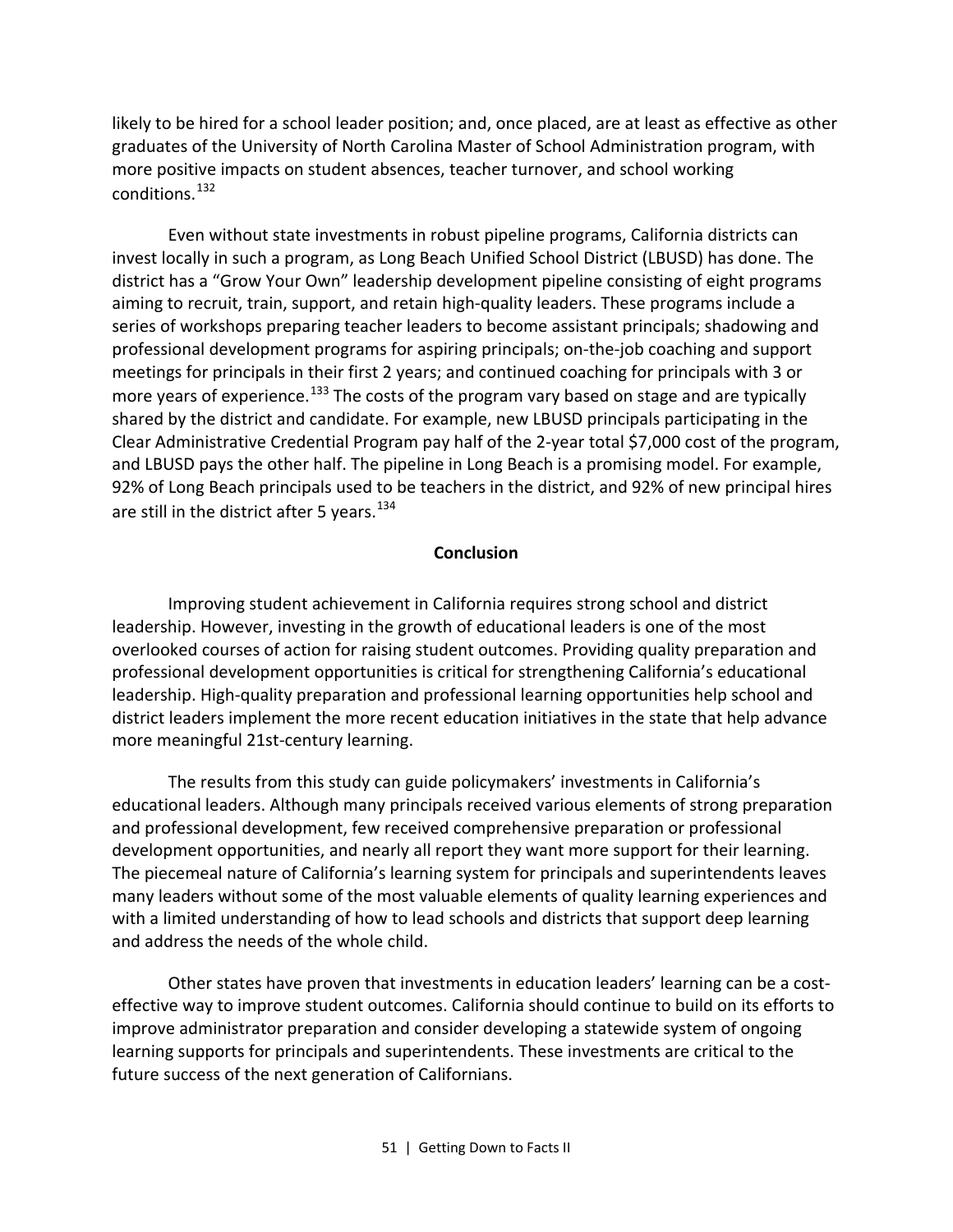#### **Appendix A: Methodology**

To conduct this study, the Learning Policy Institute analyzed secondary data sets, surveyed a representative sample of principals, and conducted focus groups and interviews with educational leaders.

#### **Secondary Analyses of Data Sets**

To analyze national trends, we primarily leveraged the federal Schools and Staffing Survey (SASS). The SASS database—which samples school principals and teachers to allow statelevel estimates—includes questions on principal preparation, principals' past experiences, and principal professional development. Moreover, because the data set includes a longitudinal component, it allowed us to assess the proportion of principals who remain at their school from one year to the next. Although the survey is national (7,512 school leaders), the California subsample (433 school leaders) was sufficiently large to allow us to conduct a robust analysis. We received the restricted-use SASS data files, Principal Survey, Principal Follow-Up Survey, and District Survey from the National Center for Education Statistics. We mainly relied on the 2011– 12 data, but we also used the SASS 2003–04 and SASS 2007–08 to provide context over time.

#### **Focus Group and Interviews**

We conducted three focus groups of current California superintendents, one focus group of current principals, and interviews with former principals to better understand the factors influencing the supply and demand of school leaders, and their workforce entry and exit decisions, as well as to learn about the current preparation and support leaders receive. To supplement the focus groups, we administered an approximately 10-minute survey about the factors that influence leaders' career decisions. The ACSA identified individuals from across the state representing a range of schools and districts in terms of size and socioeconomic conditions. The focus groups included 15 superintendents, six principals, and three former principals who left for nonretirement reasons. The focus groups and interviews were conducted between November 2017 and January 2018.

The focus groups and interviews were recorded and transcribed. We used Dedoose coding software to identify emphasized topics and emergent themes. We also analyzed the survey results from the focus group and interview participants by producing basic frequency distributions and means for responses to each of the questions asked. After that, we continued to refine our analysis through an iterative process of comparing the focus group and interview results, the survey, and national data.

#### **Representative Survey of California Principals**

In April 2017, the Learning Policy Institute and ACSA contracted with American Institutes for Research (AIR) to administer the Survey of California Principals. In May 2017, AIR launched the survey using an online administration platform.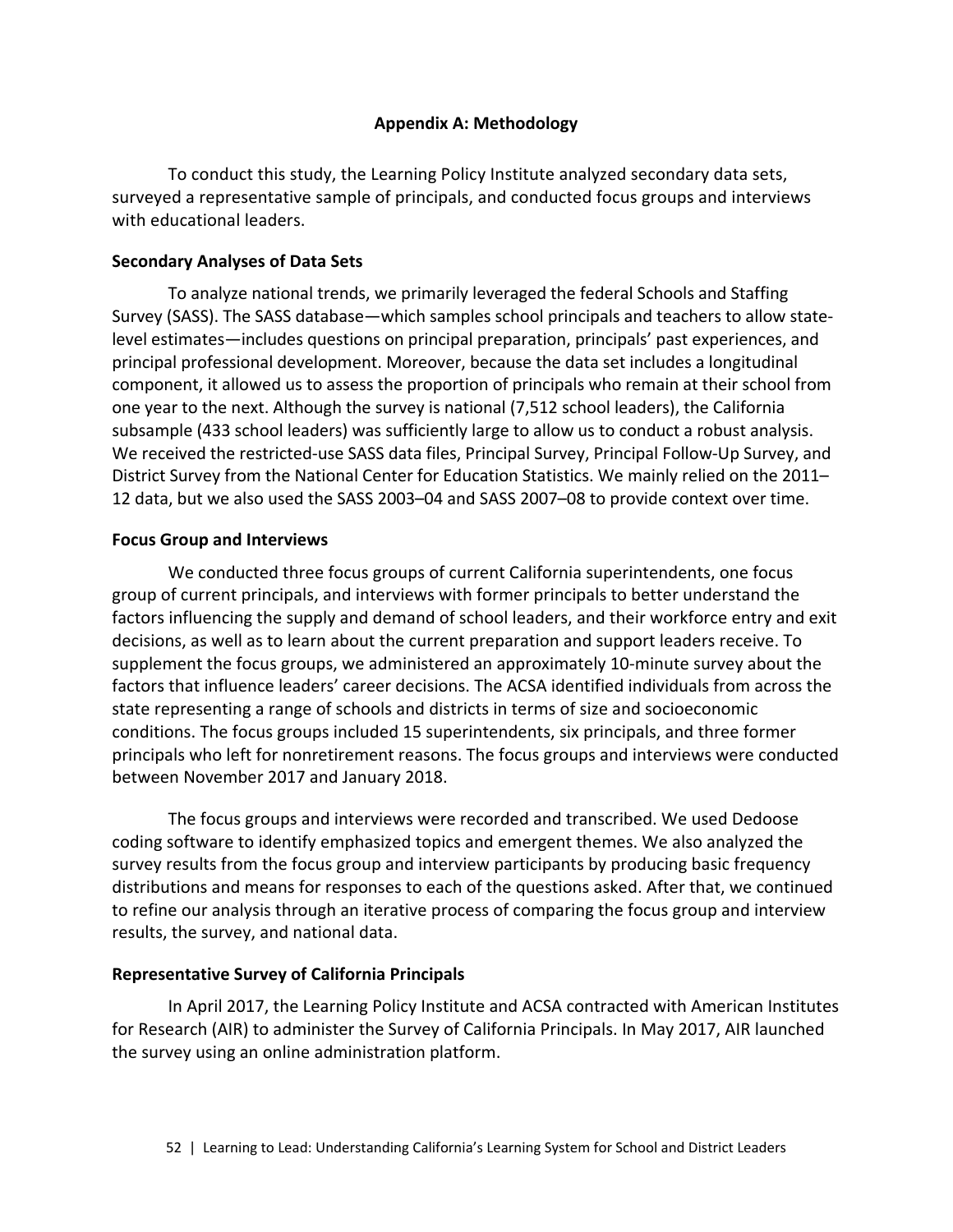**Study population and sampling frame.** The sampling frame was constructed using the U.S. Department of Education's 2014–15 Common Core of Data (CCD).<sup>[135](#page-79-6)</sup> The frame was augmented with additional information from the current California Public School Directory (PSD) provided by the California Department of Education.<sup>[136](#page-79-7)</sup> In an effort to lower costs, each principal from the PSD was matched with records from the ACSA membership database to identify high-probability respondents (ACSA members, defined as principals from schools in which the name in the PSD matches the record in the ACSA membership database).

**Eligibility.** Schools eligible for this study were regular public primary, middle, and high schools with active student enrollment in the 2014–2015 school year, as reported in the CCD. Schools without any enrolled students; homebound and hospital schools;<sup>[137](#page-79-8)</sup> detention, corrections, and treatment centers;<sup>[138](#page-79-9)</sup> and nonregular schools<sup>[139](#page-79-10)</sup> were not eligible for the study.

There were 10,508 California public schools on the CCD for school year 2014–15. After removing the noneligible school types specified above, the number of schools available for sampling totaled 8,649, with 3,612 (41.8%) of them matched using the ACSA database.

**Sampling design and sampling results.** The final sampling frame was first stratified by ACSA membership and school level—two variables that are key to the study design. The schools matched by the ACSA were oversampled by a factor of 2, which means schools whose principals are ACSA members had a chance of being selected that was twice that of schools whose principals are not ACSA members. Sampling weights were created to compensate for the differential selection probabilities so that the weighted results are representative of the target school population. In total, 900 schools were sampled for the study. As a result of oversampling the schools whose principals are ACSA members, 59.0% of sampled schools are schools whose principals are ACSA members, although this group of schools only makes up of 41.8% of the target school population.

Table A1 shows the distribution of schools in each category of sorting variables for the frame and the sample. As expected, the distributions of the population and the sample across different levels of sorting variables resemble each other, with small differences due to sampling variation.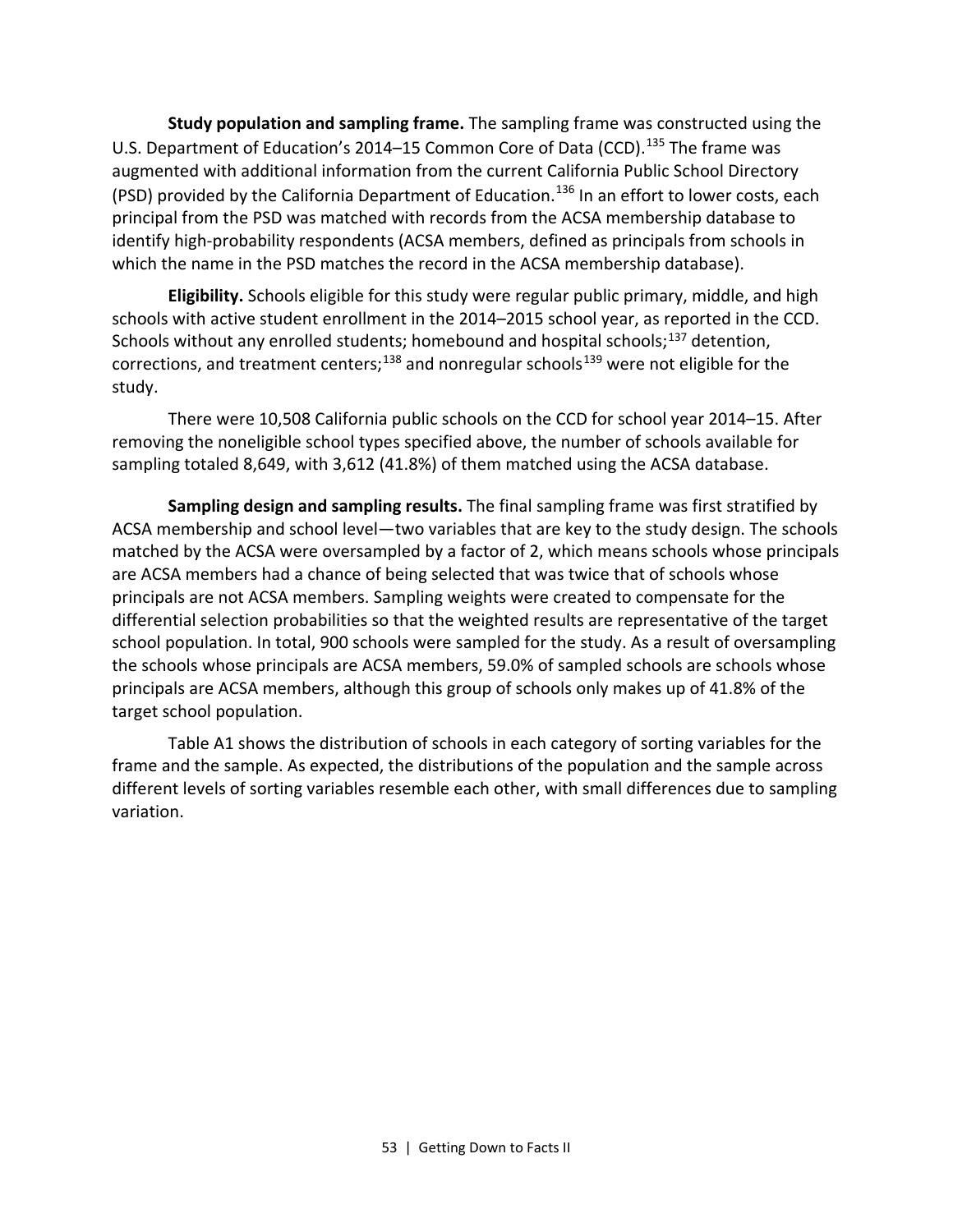**Table A1.** Percentage of Sampled Schools in Each Category of Sorting Variables for the Frame and the Sample

| <b>School characteristics</b>                                              | Frame (N=8,649) | Sample $(n=900)$ |
|----------------------------------------------------------------------------|-----------------|------------------|
| Percentage of student enrollment eligible for free and reduced-price lunch |                 |                  |
| Low                                                                        | 49.9            | 50.0             |
| High                                                                       | 49.9            | 49.8             |
| Missing                                                                    | 0.1             | 0.2              |
| Percentage of White, non-Hispanic student enrollment                       |                 |                  |
| Low                                                                        | 50.0            | 50.1             |
| High                                                                       | 50.0            | 49.9             |
| School enrollment                                                          |                 |                  |
| Low                                                                        | 50.1            | 48.9             |
| High                                                                       | 49.9            | 51.1             |
| Urbanicity                                                                 |                 |                  |
| Urban                                                                      | 40.6            | 40.1             |
| Suburban                                                                   | 41.2            | 42.3             |
| Town                                                                       | 7.2             | 7.3              |
| Rural                                                                      | 11.0            | 10.2             |
| Missing                                                                    | #               | 0.0              |

Notes: Detail may not sum to totals because of rounding.

# Rounds to zero.

Source: U.S. Department of Education, National Center for Education Statistics, Common Core of Data, Public Elementary/Secondary School Universe Survey, 2014–15.

**Nonresponse bias analysis.** The study contacted principals of the 900 sampled schools to participate in the survey. Among the 900 schools, one was closed and thus ineligible; principals at 462 schools provided sufficient data to be classified as responding schools; and 437 principals did not respond and were classified as nonresponding schools. The unweighted survey response rate is 51.4% (number of responding schools divided by all eligible schools, which include all responding schools and nonresponding schools).

Because about half of the sampled schools did not respond to the survey, there might be nonresponse bias in the resulting data if the variables of interest correlate with the response propensity (i.e., those who responded might have answered the questions differently than those who did not respond).

Because information on the variables of interest was not available for nonrespondents, the sample design variables available on the sampling frame were used to assess the nonresponse bias. As shown in Table A2, the distributions on school level; percentage of student enrollment eligible for free and reduced-price lunch; percentage of White, non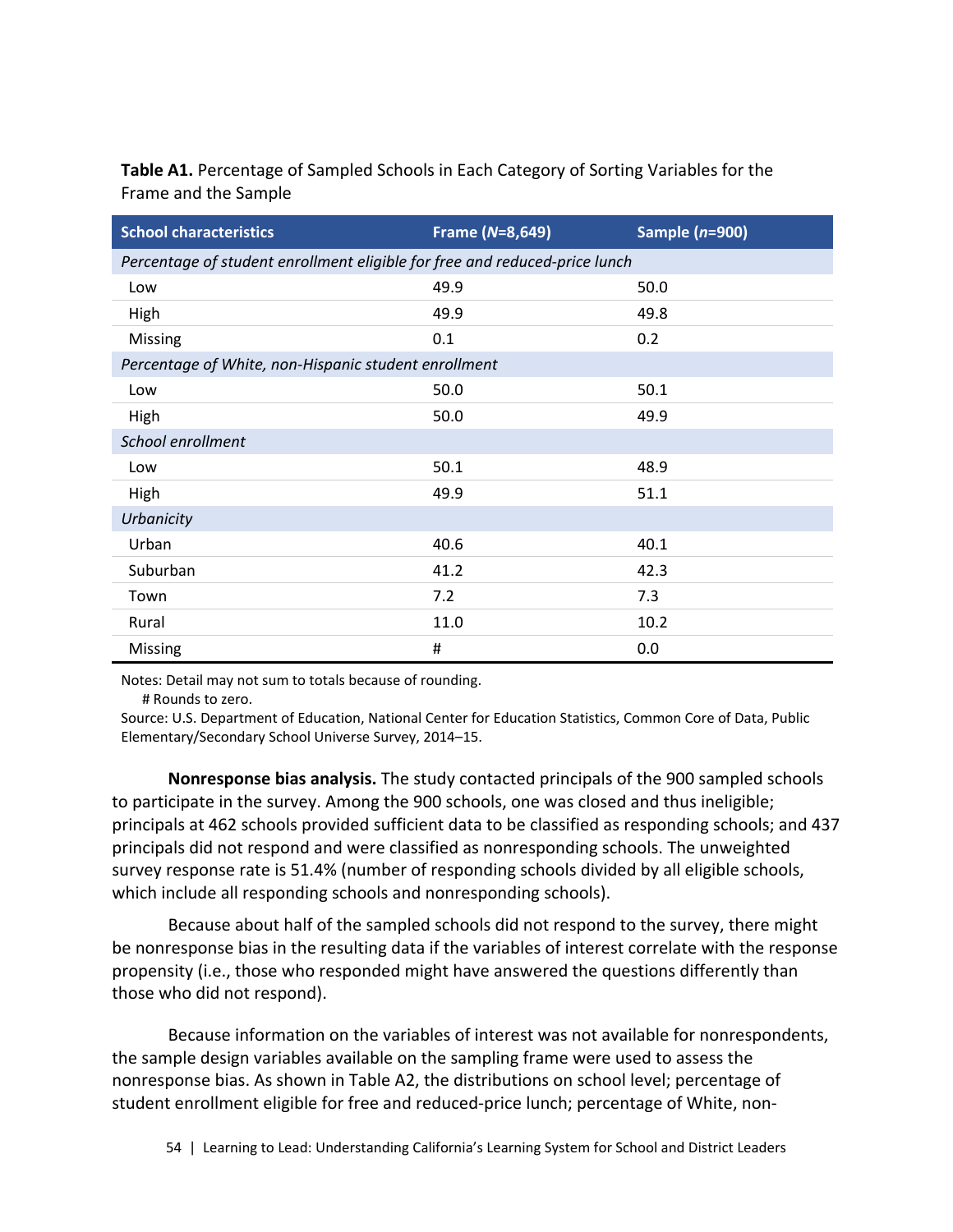Hispanic student enrollment; and school enrollment look similar between the selected sample and the responding sample, meaning that the response behavior did not correlate with these school characteristics. However, the schools whose principals were ACSA members were more likely to respond than those whose principals were not (*p* < 0.05), and urban schools were less likely to respond than nonurban schools (*p* < 0.10).

| <b>School characteristics</b>                                              | Selected (n=899) | Responding (n=462) |
|----------------------------------------------------------------------------|------------------|--------------------|
| ACSA membership*                                                           |                  |                    |
| Yes                                                                        | 59.1             | 62.6               |
| <b>No</b>                                                                  | 40.9             | 37.4               |
| School level                                                               |                  |                    |
| Primary                                                                    | 67.1             | 65.6               |
| Middle                                                                     | 16.0             | 15.6               |
| High                                                                       | 14.5             | 16.7               |
| Combined                                                                   | 2.4              | 2.2                |
| Percentage of student enrollment eligible for free and reduced-price lunch |                  |                    |
| Low                                                                        | 50.1             | 51.5               |
| High                                                                       | 49.9             | 48.5               |
| Percentage of White, non-Hispanic student enrollment                       |                  |                    |
| Low                                                                        | 50.2             | 48.5               |
| High                                                                       | 49.8             | 51.5               |
| School enrollment                                                          |                  |                    |
| Low                                                                        | 48.9             | 50.6               |
| High                                                                       | 51.1             | 49.4               |
| Urbanicity <sup>+</sup>                                                    |                  |                    |
| Urban                                                                      | 40.0             | 36.1               |
| Suburban                                                                   | 42.4             | 43.9               |
| Town                                                                       | 7.3              | 8.7                |
| Rural                                                                      | 10.2             | 11.3               |

**Table A2.** Percentage of Schools by Stratifying and Sorting Variables for the Selected and Responding School Samples

Notes: Detail may not sum to totals because of rounding.

\* Statistically significant at the .05 level in the chi-square test.

† Statistically significant at the .10 level in the chi-square test.

Source: U.S. Department of Education, National Center for Education Statistics, Common Core of Data (CCD), Public Elementary/Secondary School Universe Survey, 2014–15.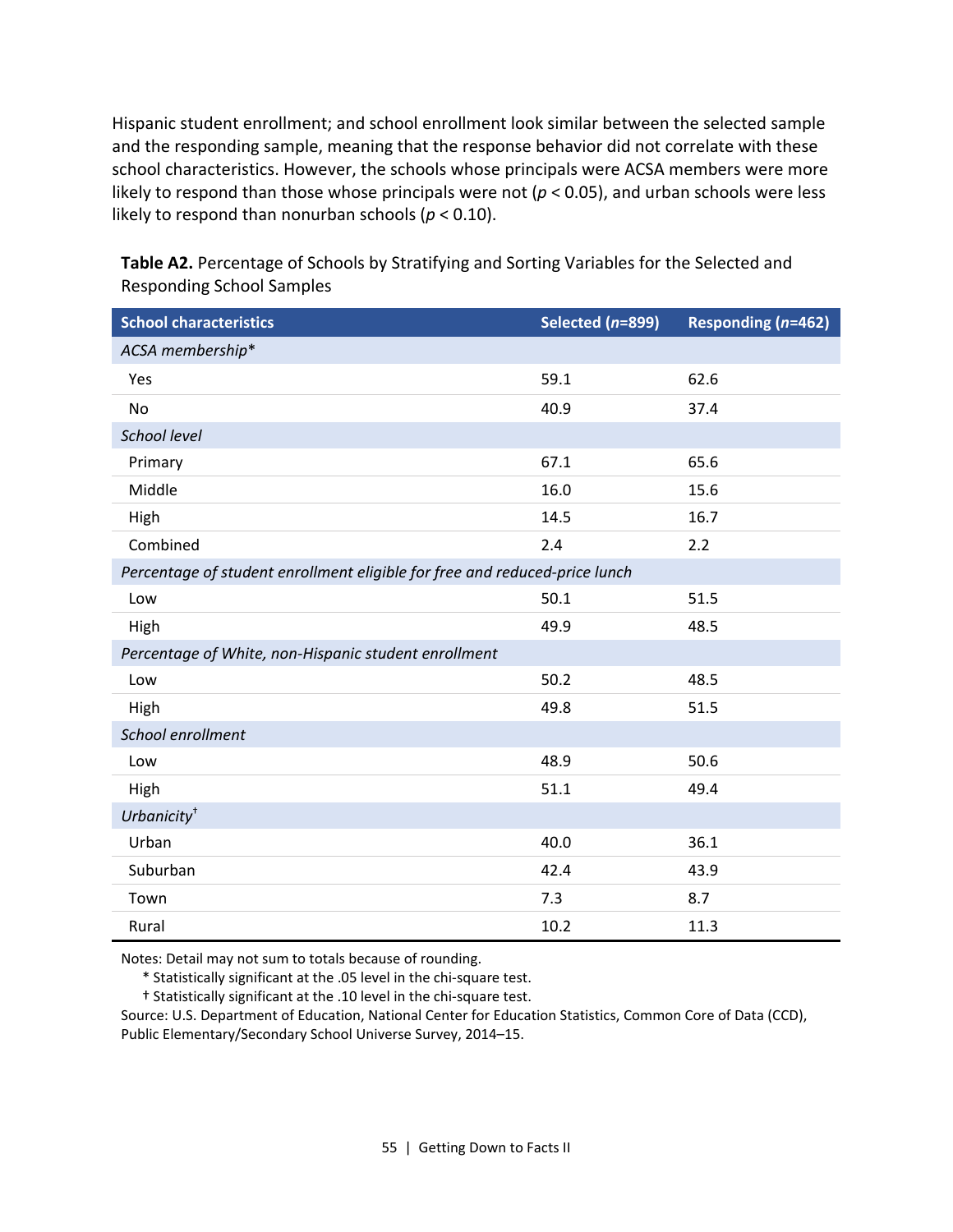**Weighting.** After applying the nonresponse adjusting factor to the sampling weight of the respondent, the nonresponse-adjusted weights were raked so that the sum of final weights matched the marginal totals of each variable used in the raking process for the sampling frame. All design variables as shown in Table 4 were used in the raking process. Table A3 shows the distribution of schools in each category of design variables for the frame and the unweighted and weighted responding sample. As expected, the distributions of the population and the responding sample across different levels of design variables resemble each other after weighting the data by nonresponse-adjusted weights and match exactly after weighting the data by the final weights.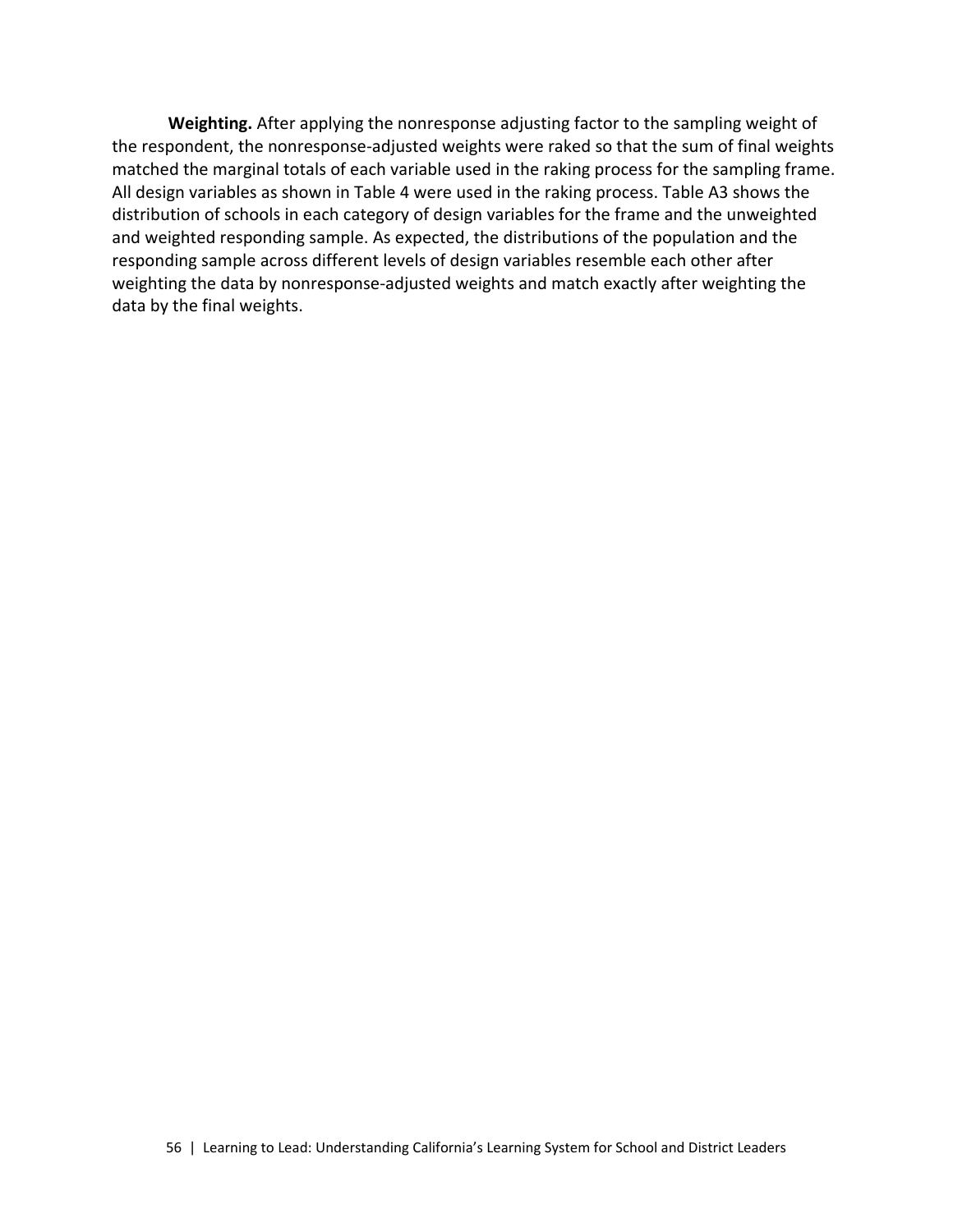|                                                                            |              | <b>Responding sample (n=462)</b> |                  |               |  |  |  |  |  |  |
|----------------------------------------------------------------------------|--------------|----------------------------------|------------------|---------------|--|--|--|--|--|--|
|                                                                            |              |                                  | Weighted by      |               |  |  |  |  |  |  |
|                                                                            | <b>Frame</b> |                                  | nonresponse-     | Weighted by   |  |  |  |  |  |  |
| <b>School characteristics</b>                                              | (8, 648)     | Unweighted                       | adjusted weights | final weights |  |  |  |  |  |  |
| ACSA membership                                                            |              |                                  |                  |               |  |  |  |  |  |  |
| Yes                                                                        | 41.8         | 62.6                             | 41.8             | 41.8          |  |  |  |  |  |  |
| <b>No</b>                                                                  | 58.2         | 37.4                             | 58.2             | 58.2          |  |  |  |  |  |  |
| School level                                                               |              |                                  |                  |               |  |  |  |  |  |  |
| Primary                                                                    | 66.2         | 65.6                             | 65.0             | 64.7          |  |  |  |  |  |  |
| Middle                                                                     | 15.9         | 15.6                             | 15.9             | 16.0          |  |  |  |  |  |  |
| High                                                                       | 14.7         | 16.7                             | 16.4             | 16.7          |  |  |  |  |  |  |
| Combined                                                                   | 3.2          | 2.2                              | 2.7              | 2.7           |  |  |  |  |  |  |
| Percentage of student enrollment eligible for free and reduced-price lunch |              |                                  |                  |               |  |  |  |  |  |  |
| Low                                                                        | 50.0         | 51.5                             | 52.0             | 50.0          |  |  |  |  |  |  |
| High                                                                       | 50.0         | 48.5                             | 48.0             | 50.0          |  |  |  |  |  |  |
| Percentage of White, non-Hispanic student enrollment                       |              |                                  |                  |               |  |  |  |  |  |  |
| Low                                                                        | 50.0         | 48.5                             | 48.4             | 50.0          |  |  |  |  |  |  |
| High                                                                       | 50.0         | 51.5                             | 51.6             | 50.0          |  |  |  |  |  |  |
| School enrollment                                                          |              |                                  |                  |               |  |  |  |  |  |  |
| Low                                                                        | 50.1         | 50.6                             | 51.0             | 50.1          |  |  |  |  |  |  |
| High                                                                       | 49.9         | 49.4                             | 49.0             | 49.9          |  |  |  |  |  |  |
| Urbanicity                                                                 |              |                                  |                  |               |  |  |  |  |  |  |
| Urban                                                                      | 40.6         | 36.1                             | 40.3             | 40.6          |  |  |  |  |  |  |
| Suburban                                                                   | 41.1         | 43.9                             | 41.7             | 41.1          |  |  |  |  |  |  |
| Town                                                                       | 7.3          | 8.7                              | 6.8              | 7.3           |  |  |  |  |  |  |
| Rural                                                                      | 11.0         | 11.3                             | 11.1             | 11.0          |  |  |  |  |  |  |

**Table A3.** Percentage of Schools by Stratifying and Sorting Variables for the Frame and the Responding Sample

Note: Detail may not sum to totals because of rounding.

Source: U.S. Department of Education, National Center for Education Statistics, Common Core of Data (CCD), Public Elementary/Secondary School Universe Survey, 2014–15.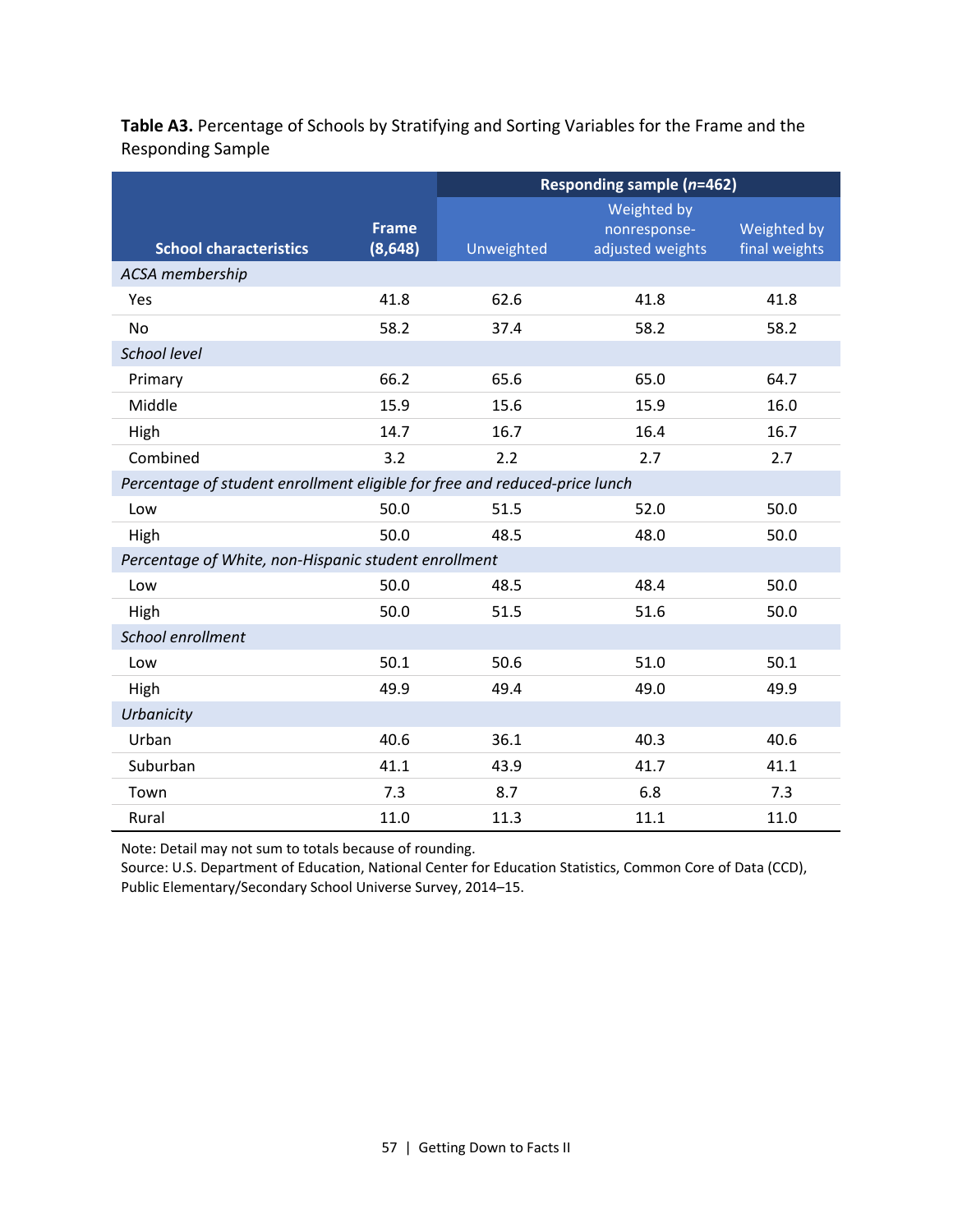**Survey mode and content.** The Survey of California Principals was sent to 900 principals in the state. The English-only survey planned to use one data collection mode (web); AIR also prepared a PDF version of the survey instrument to accommodate sample members who preferred to complete the survey on paper and was prepared to conduct the survey by telephone if a sample member agreed to do so during any telephone contact. There were no requests to complete the survey by telephone or for a paper survey. AIR stopped survey outreach in July when most schools began summer break. A nonresponse follow-up effort occurred in August 2017. During the nonresponse follow-up process, AIR mailed a paper version of the survey to sample members who had not submitted a completed survey. AIR revised some of the survey items (i.e., updated some questions to reference the 2016–2017 school year). Nine respondents completed and returned the paper survey. The project achieved a targeted response rate of 51% by September 8, 2017. Once the survey ended, AIR created appropriate weights, performed a nonresponse bias analysis, and prepared the data file for LPI.

**Data collection strategy.** The key components of data collection included the following: (1) a prenotification letter including an unconditional prepaid incentive in the form of a \$5 Amazon.com gift code; (2) an email invitation to participate in the survey, including a direct link to the survey; (3) a conditional postpaid incentive in the form of a \$15 Amazon.com gift code; (4) biweekly email reminders; (5) an early-completion bonus incentive offer in the form of a \$10 Amazon.com gift code; and (6) one telephone reminder call.

To achieve our targeted response rate of 50% (450 completed surveys), these four survey activates were added to our data collection strategy: (1) telephone reminders; (2) personalized email reminders from a known sender; (3) postcard reminders; and (4) a bonus incentive experiment. Additionally, survey extension activities were performed in the 2017–18 school year, including (1) additional personalized email reminders from a known sender; (2) hard-copy surveys mailed to nonrespondents; and (3) telephone reminders.

**Questionnaire development and testing.** The survey was designed to help understand California principals' learning experiences and needs for supporting classrooms focused on deeper learning (e.g., implementing new standards, conceptual understanding of content, problem solving and research skills, and social and emotional development); developing adults as members of an instructional team; redesigning school organizations to better support student and adult learning and community connections; and managing change. The survey covers both principal preparation and professional development experiences as well as career satisfaction and plans to leave or stay in the profession.

The questionnaire is based on a survey initially administered by Darling-Hammond et. al. (2010), which was funded by the Wallace Foundation and used in the book *Preparing Principals for a Changing World: Lessons From Effective School Leadership Programs.* After adding additional items that specifically focused on deeper learning and social and emotional learning, as well as questions specific to California's education landscape, LPI conducted cognitive interviews to help determine how well respondents are able to understand the items, retrieve and use information required for developing an answer, and finally select and report an answer. LPI and AIR revised the questionnaire based on feedback from the cognitive survey and formatted the survey for online and hard-copy applications.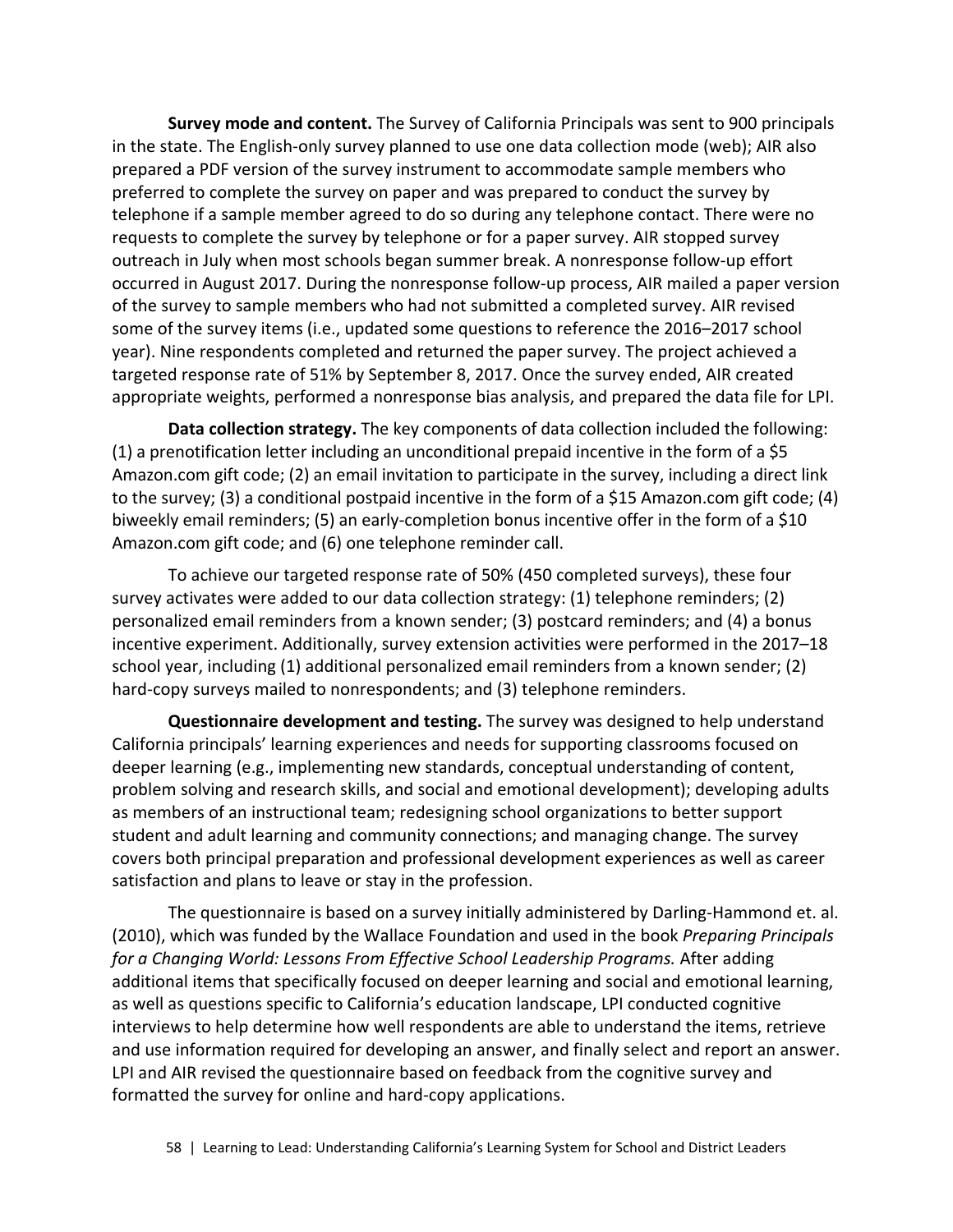# **Appendix B: Survey Results**

|                                                                                                                                   |            | To what extent did your leadership<br>preparation program emphasize the | following? |                         |                                      | How well did your leadership<br>preparation program prepare you<br>to do the following? |        |            |      |           |  |
|-----------------------------------------------------------------------------------------------------------------------------------|------------|-------------------------------------------------------------------------|------------|-------------------------|--------------------------------------|-----------------------------------------------------------------------------------------|--------|------------|------|-----------|--|
| <b>Characteristic</b>                                                                                                             | Not at all | To a minimal<br>extent                                                  | Somewhat   | To a moderate<br>extent | great<br>extent<br>To a <sub>I</sub> | Very poorly                                                                             | Poorly | Adequately | Well | Very well |  |
| Problem-based learning approaches, such as<br>action research or inquiry projects                                                 | 4%         | 11%                                                                     | 17%        | 35%                     | 34%                                  |                                                                                         |        |            |      |           |  |
| Field-based projects in which you applied<br>ideas from your coursework to your<br>experience in the field                        | 3%         | 8%                                                                      | 13%        | 34%                     | 41%                                  |                                                                                         |        |            |      |           |  |
| A student cohort-a defined group of<br>individuals who began the program together<br>and stayed together throughout their courses | 11%        | 6%                                                                      | 9%         | 14%                     | 60%                                  |                                                                                         |        |            |      |           |  |
| Instructional leadership focused on how to<br>develop students' higher order thinking skills                                      | 7%         | 14%                                                                     | 24%        | 33%                     | 21%                                  | 3%                                                                                      | 16%    | 39%        | 32%  | 10%       |  |
| Instructional leadership focused on raising<br>schoolwide achievement on standardized tests                                       | 7%         | 13%                                                                     | 24%        | 34%                     | 22%                                  | 2%                                                                                      | 17%    | 37%        | 31%  | 13%       |  |
| Select effective curriculum strategies and<br>materials                                                                           | 9%         | 14%                                                                     | 27%        | 32%                     | 17%                                  | 3%                                                                                      | 17%    | 38%        | 29%  | 13%       |  |
| Lead instruction that supports implementation<br>of new California state standards                                                | 19%        | 13%                                                                     | 22%        | 27%                     | 19%                                  | 9%                                                                                      | 17%    | 32%        | 30%  | 12%       |  |
| Use student and school data to inform<br>continuous school improvement                                                            | 5%         | 10%                                                                     | 22%        | 36%                     | 28%                                  | 3%                                                                                      | 10%    | 33%        | 36%  | 18%       |  |
| Lead a schoolwide change process to improve<br>student achievement                                                                | 3%         | 10%                                                                     | 18%        | 36%                     | 33%                                  | 3%                                                                                      | 12%    | 27%        | 41%  | 18%       |  |
| Engage in self-improvement and your own<br>continuous learning                                                                    | 2%         | 7%                                                                      | 20%        | 38%                     | 33%                                  | 2%                                                                                      | 5%     | 28%        | 39%  | 26%       |  |
| Create collegial and collaborative work<br>environments                                                                           | 1%         | 6%                                                                      | 23%        | 40%                     | 31%                                  | 0%                                                                                      | 5%     | 35%        | 37%  | 23%       |  |
| Work with the school community, parents,<br>educators, and other stakeholders                                                     | 1%         | 5%                                                                      | 22%        | 42%                     | 31%                                  | 0%                                                                                      | 8%     | 32%        | 41%  | 19%       |  |
| Lead schools that support students from<br>diverse ethnic, racial, linguistic, and cultural<br>backgrounds                        | 1%         | 5%                                                                      | 24%        | 36%                     | 34%                                  | 2%                                                                                      | 9%     | 31%        | 39%  | 19%       |  |
| Lead schools that support students' social and<br>emotional development                                                           | 5%         | 12%                                                                     | 31%        | 33%                     | 19%                                  | 2%                                                                                      | 19%    | 35%        | 32%  | 12%       |  |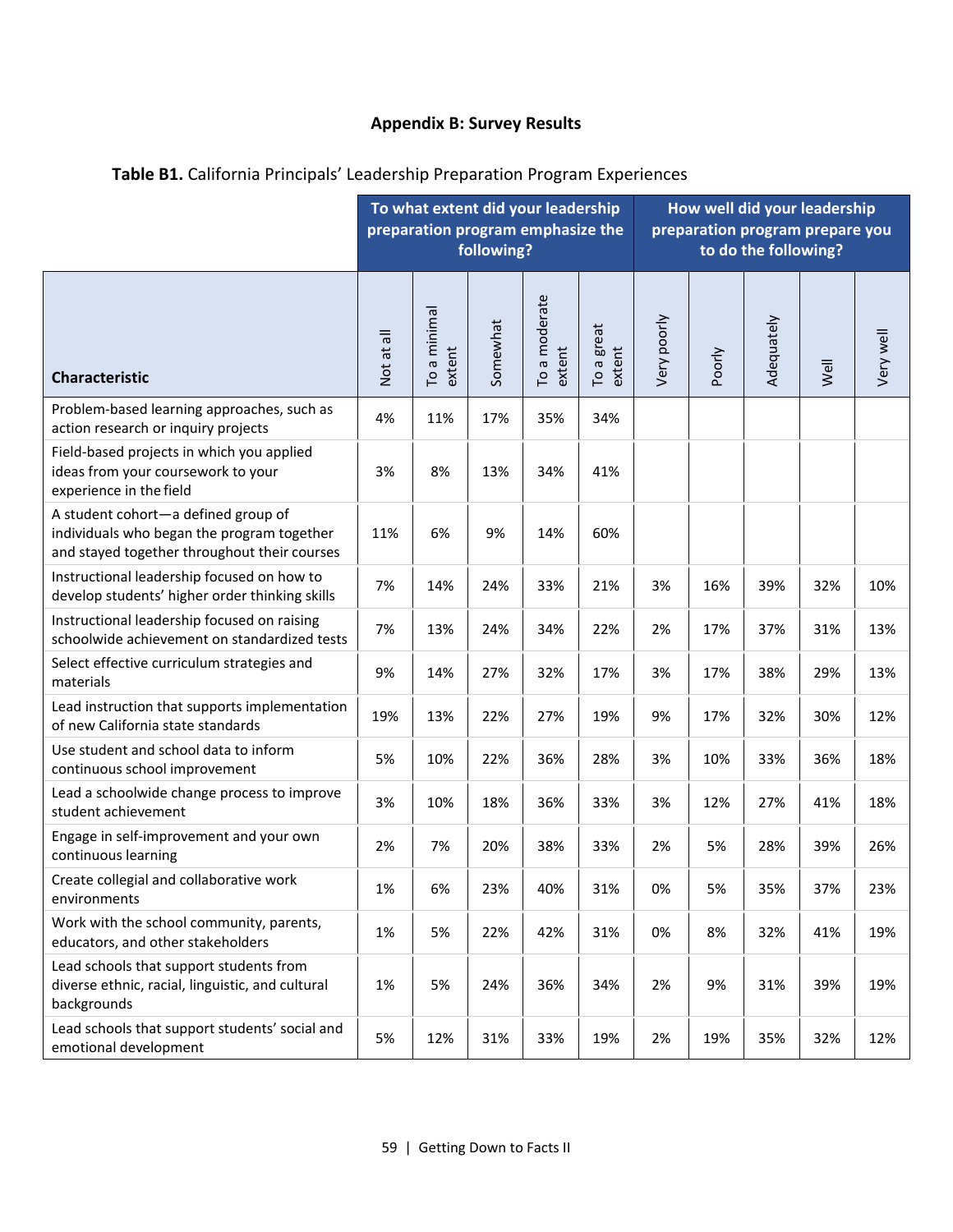|                                                                                                                                                  | To what extent did your leadership<br>preparation program emphasize the<br>following? |                        |          |                         |                      |             | How well did your leadership<br>preparation program prepare you<br>to do the following? |            |      |           |  |
|--------------------------------------------------------------------------------------------------------------------------------------------------|---------------------------------------------------------------------------------------|------------------------|----------|-------------------------|----------------------|-------------|-----------------------------------------------------------------------------------------|------------|------|-----------|--|
| <b>Characteristic</b>                                                                                                                            | Not at all                                                                            | To a minimal<br>extent | Somewhat | To a moderate<br>extent | To a great<br>extent | Very poorly | Poorly                                                                                  | Adequately | Well | Very well |  |
| Develop systems that meet children's needs<br>and support their development in terms of<br>physical and mental health                            | 5%                                                                                    | 15%                    | 32%      | 34%                     | 13%                  | 2%          | 20%                                                                                     | 40%        | 30%  | 9%        |  |
| Create a school environment that develops<br>personally and socially responsible young<br>people and uses discipline for restorative<br>purposes | 8%                                                                                    | 17%                    | 27%      | 33%                     | 15%                  | 5%          | 19%                                                                                     | 33%        | 30%  | 14%       |  |
| Redesign a school's organization and structure<br>to support deeper learning for teachers and<br>students                                        | 4%                                                                                    | 10%                    | 23%      | 41%                     | 21%                  | 2%          | 13%                                                                                     | 34%        | 37%  | 14%       |  |
| Design professional learning opportunities for<br>teachers and other staff                                                                       | 4%                                                                                    | 9%                     | 30%      | 41%                     | 16%                  | 2%          | 14%                                                                                     | 37%        | 34%  | 12%       |  |
| Help teachers improve through a cycle of<br>observation and feedback                                                                             | 4%                                                                                    | 8%                     | 23%      | 39%                     | 25%                  | 1%          | 13%                                                                                     | 33%        | 37%  | 16%       |  |
| Recruit and retain teachers and other staff                                                                                                      | 10%                                                                                   | 19%                    | 34%      | 27%                     | 10%                  | 3%          | 24%                                                                                     | 40%        | 23%  | 9%        |  |
| Manage school operations efficiently                                                                                                             | 2%                                                                                    | 11%                    | 24%      | 40%                     | 23%                  | 1%          | 11%                                                                                     | 33%        | 38%  | 17%       |  |
| Invest resources to support improvements in<br>school performance                                                                                | 5%                                                                                    | 15%                    | 29%      | 37%                     | 14%                  | 1%          | 18%                                                                                     | 37%        | 32%  | 11%       |  |
| Meet the needs of English learners                                                                                                               | 3%                                                                                    | 15%                    | 29%      | 39%                     | 15%                  | 2%          | 17%                                                                                     | 40%        | 31%  | 10%       |  |
| Meet the needs of students with disabilities                                                                                                     | 2%                                                                                    | 15%                    | 29%      | 40%                     | 14%                  | 3%          | 18%                                                                                     | 39%        | 30%  | 10%       |  |
| Equitably serve all children                                                                                                                     | 2%                                                                                    | 13%                    | 23%      | 37%                     | 25%                  | 2%          | 12%                                                                                     | 35%        | 36%  | 16%       |  |

Source: Learning Policy Institute. (2017). Survey of California Principals.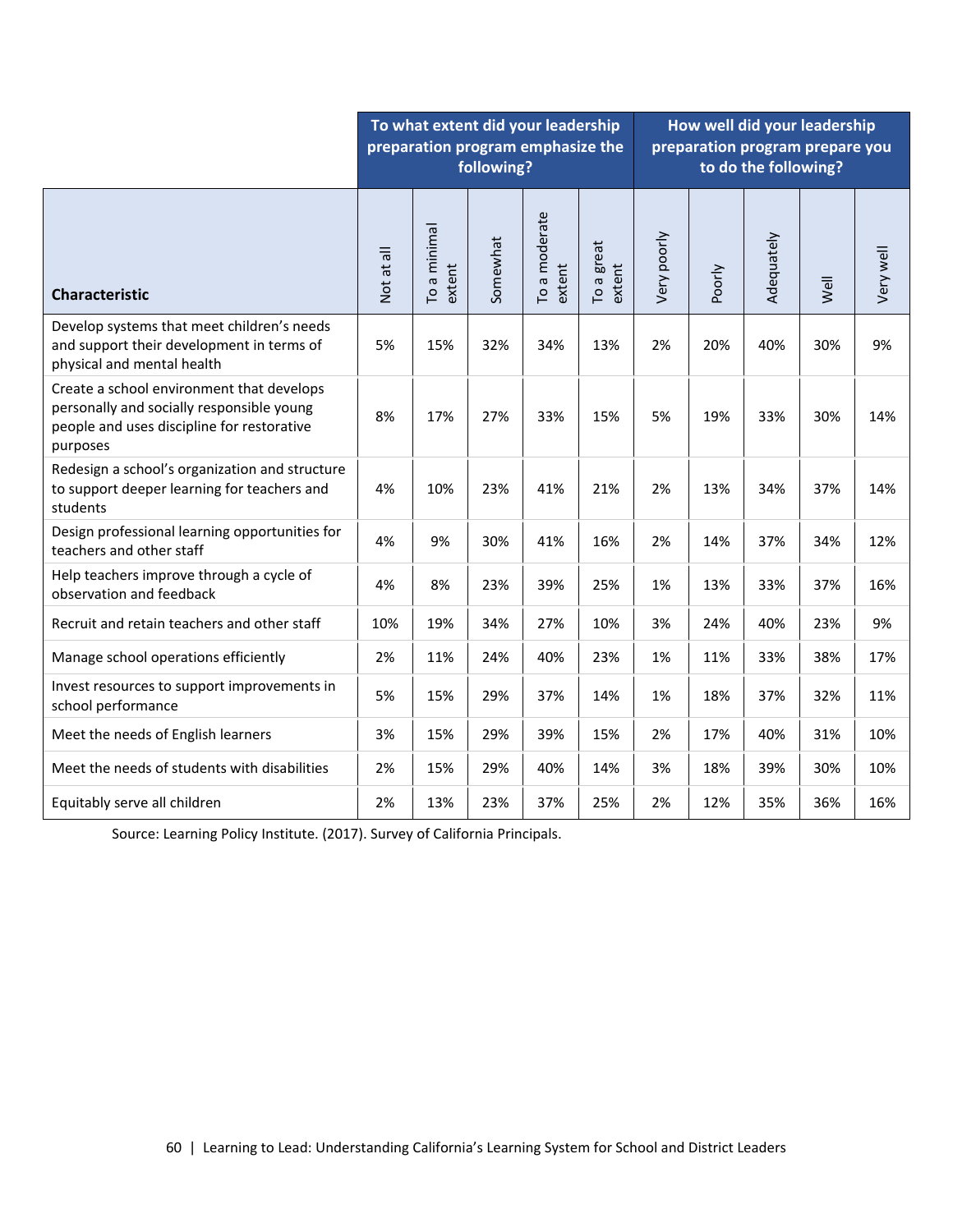**Table B2.** California Principals' Leadership Development Experiences Since August 2015 and Percentage Desiring More Professional Development

|                                                                                                                          | To what extent have your<br>leadership development<br>experiences since August 2015<br>emphasized the following<br>characteristics? |                        |          |                         |                      | <b>Would you</b><br>like to<br>receive more<br><b>PD</b> related<br>to the<br>following<br>areas? | How well have your leadership<br>development experiences since<br>August 2015 prepared you to do<br>the following? |        |            |      |           |  |
|--------------------------------------------------------------------------------------------------------------------------|-------------------------------------------------------------------------------------------------------------------------------------|------------------------|----------|-------------------------|----------------------|---------------------------------------------------------------------------------------------------|--------------------------------------------------------------------------------------------------------------------|--------|------------|------|-----------|--|
| <b>Characteristic</b>                                                                                                    | Not at all                                                                                                                          | To a minimal<br>extent | Somewhat | To a moderate<br>extent | To a great<br>extent | Yes                                                                                               | Very poorly                                                                                                        | Poorly | Adequately | Well | Very well |  |
| Instructional leadership focused on<br>how to develop students' higher<br>order thinking skills                          | 4%                                                                                                                                  | 7%                     | 21%      | 44%                     | 25%                  | 88%                                                                                               | 2%                                                                                                                 | 11%    | 43%        | 32%  | 13%       |  |
| Instructional leadership focused on<br>raising schoolwide achievement on<br>standardized tests                           | 2%                                                                                                                                  | 10%                    | 18%      | 44%                     | 26%                  | 75%                                                                                               | 2%                                                                                                                 | 12%    | 41%        | 34%  | 11%       |  |
| Select effective curriculum strategies<br>and materials                                                                  | 4%                                                                                                                                  | 13%                    | 24%      | 37%                     | 22%                  | 75%                                                                                               | 4%                                                                                                                 | 14%    | 39%        | 31%  | 12%       |  |
| Lead instruction that supports<br>implementation of new California<br>state standards                                    | 1%                                                                                                                                  | 8%                     | 14%      | 42%                     | 35%                  | 79%                                                                                               | 1%                                                                                                                 | 12%    | 33%        | 40%  | 14%       |  |
| Use student and school data to<br>inform continuous school<br>improvement                                                | 1%                                                                                                                                  | 5%                     | 19%      | 44%                     | 31%                  | 88%                                                                                               | 1%                                                                                                                 | 9%     | 35%        | 38%  | 17%       |  |
| Lead a schoolwide change process to<br>improve student achievement                                                       | 2%                                                                                                                                  | 4%                     | 22%      | 43%                     | 28%                  | 88%                                                                                               | 1%                                                                                                                 | 11%    | 35%        | 37%  | 16%       |  |
| Engage in self-improvement and<br>your own continuous learning                                                           | 3%                                                                                                                                  | 9%                     | 19%      | 42%                     | 28%                  | 81%                                                                                               | 2%                                                                                                                 | 9%     | 35%        | 36%  | 18%       |  |
| Create collegial and collaborative<br>work environments                                                                  | 4%                                                                                                                                  | 10%                    | 28%      | 34%                     | 23%                  | 81%                                                                                               | 1%                                                                                                                 | 7%     | 37%        | 39%  | 16%       |  |
| Work with the school community,<br>parents, educators, and other<br>stakeholders                                         | 3%                                                                                                                                  | 14%                    | 31%      | 32%                     | 20%                  | 77%                                                                                               | 1%                                                                                                                 | 9%     | 40%        | 38%  | 13%       |  |
| Lead schools that support students<br>from diverse ethnic, racial, linguistic,<br>and cultural backgrounds               | 3%                                                                                                                                  | 11%                    | 25%      | 38%                     | 24%                  | 80%                                                                                               | 1%                                                                                                                 | 9%     | 39%        | 38%  | 14%       |  |
| Lead schools that support students'<br>social and emotional development                                                  | 2%                                                                                                                                  | 10%                    | 27%      | 36%                     | 25%                  | 89%                                                                                               | 1%                                                                                                                 | 11%    | 43%        | 30%  | 14%       |  |
| Develop systems that meet<br>children's needs and support their<br>development in terms of physical<br>and mental health | 4%                                                                                                                                  | 14%                    | 32%      | 32%                     | 19%                  | 88%                                                                                               | 1%                                                                                                                 | 17%    | 42%        | 29%  | 11%       |  |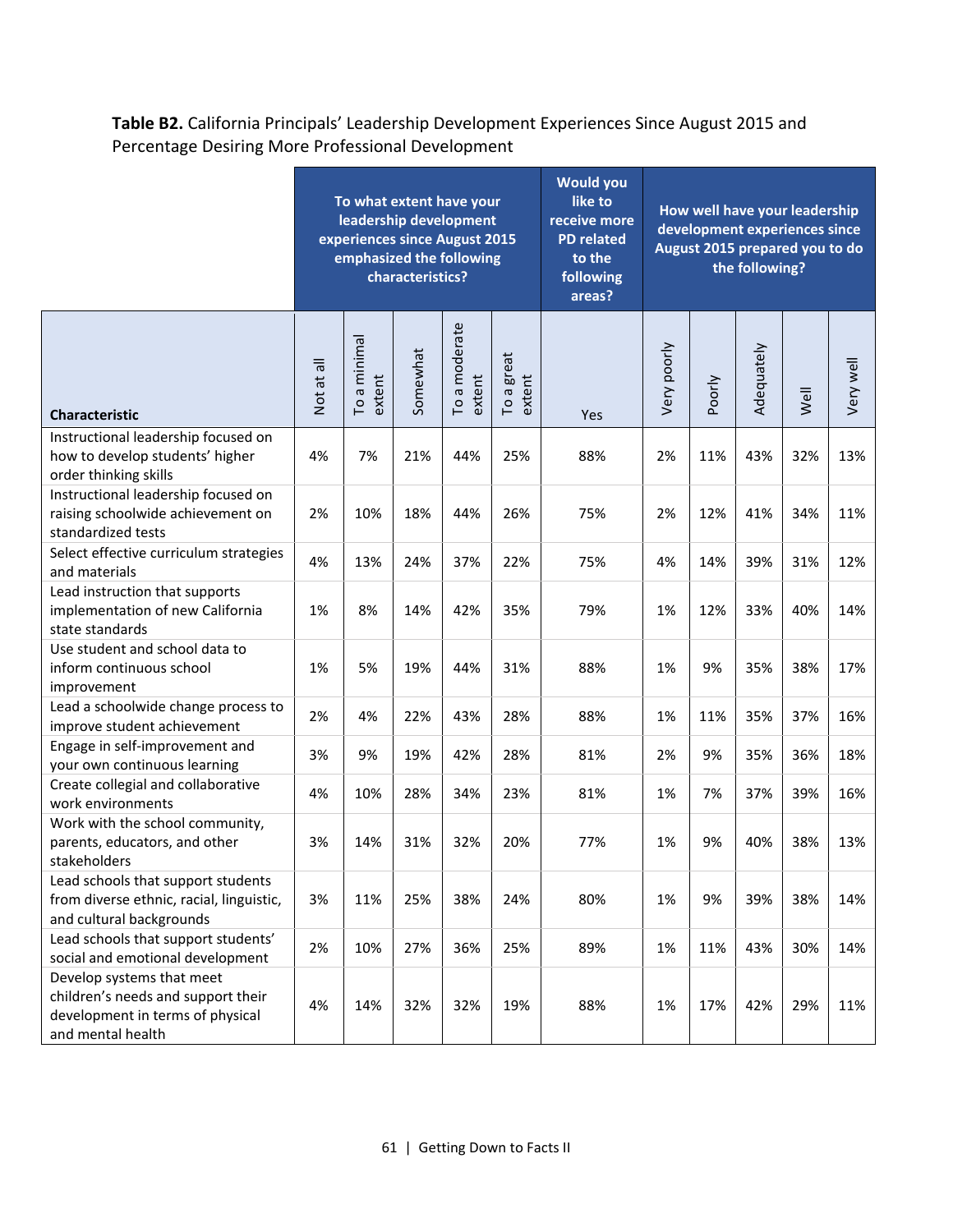|                                                                                                                                                  | To what extent have your<br>leadership development<br>experiences since August 2015<br>emphasized the following<br>characteristics? |                        |          |                         |                      | <b>Would you</b><br>like to<br>receive more<br><b>PD</b> related<br>to the<br>following<br>areas? | How well have your leadership<br>development experiences since<br>August 2015 prepared you to do<br>the following? |        |            |      |           |  |
|--------------------------------------------------------------------------------------------------------------------------------------------------|-------------------------------------------------------------------------------------------------------------------------------------|------------------------|----------|-------------------------|----------------------|---------------------------------------------------------------------------------------------------|--------------------------------------------------------------------------------------------------------------------|--------|------------|------|-----------|--|
| <b>Characteristic</b>                                                                                                                            | Not at all                                                                                                                          | To a minimal<br>extent | Somewhat | To a moderate<br>extent | To a great<br>extent | Yes                                                                                               | Very poorly                                                                                                        | Poorly | Adequately | Well | Very well |  |
| Create a school environment that<br>develops personally and socially<br>responsible young people and uses<br>discipline for restorative purposes | 2%                                                                                                                                  | 11%                    | 30%      | 36%                     | 21%                  | 91%                                                                                               | 2%                                                                                                                 | 13%    | 40%        | 32%  | 13%       |  |
| Redesign a school's organization and<br>structure to support deeper learning<br>for teachers and students                                        | 5%                                                                                                                                  | 12%                    | 29%      | 37%                     | 17%                  | 90%                                                                                               | 1%                                                                                                                 | 15%    | 40%        | 31%  | 12%       |  |
| Design professional learning<br>opportunities for teachers and other<br>staff                                                                    | 7%                                                                                                                                  | 14%                    | 29%      | 30%                     | 19%                  | 87%                                                                                               | 2%                                                                                                                 | 14%    | 42%        | 30%  | 12%       |  |
| Help teachers improve through a<br>cycle of observation and feedback                                                                             | 6%                                                                                                                                  | 12%                    | 27%      | 34%                     | 22%                  | 84%                                                                                               | 2%                                                                                                                 | 14%    | 38%        | 31%  | 15%       |  |
| Recruit and retain teachers and<br>other staff                                                                                                   | 18%                                                                                                                                 | 25%                    | 26%      | 23%                     | 8%                   | 65%                                                                                               | 6%                                                                                                                 | 25%    | 39%        | 22%  | 8%        |  |
| Manage school operations efficiently                                                                                                             | 13%                                                                                                                                 | 18%                    | 27%      | 29%                     | 12%                  | 75%                                                                                               | 4%                                                                                                                 | 15%    | 42%        | 29%  | 10%       |  |
| Invest resources to support<br>improvements in school<br>performance                                                                             | 13%                                                                                                                                 | 21%                    | 29%      | 27%                     | 10%                  | 81%                                                                                               | 4%                                                                                                                 | 21%    | 39%        | 27%  | 9%        |  |
| Meet the needs of English learners                                                                                                               | 2%                                                                                                                                  | 9%                     | 22%      | 35%                     | 32%                  | 82%                                                                                               | 1%                                                                                                                 | 11%    | 40%        | 31%  | 16%       |  |
| Meet the needs of students with<br>disabilities                                                                                                  | 3%                                                                                                                                  | 12%                    | 29%      | 37%                     | 19%                  | 84%                                                                                               | 2%                                                                                                                 | 15%    | 41%        | 30%  | 11%       |  |
| Equitably serve all children                                                                                                                     | 2%                                                                                                                                  | 8%                     | 21%      | 43%                     | 25%                  | 86%                                                                                               | 1%                                                                                                                 | 9%     | 40%        | 34%  | 16%       |  |

Source: Learning Policy Institute. (2017). Survey of California Principals.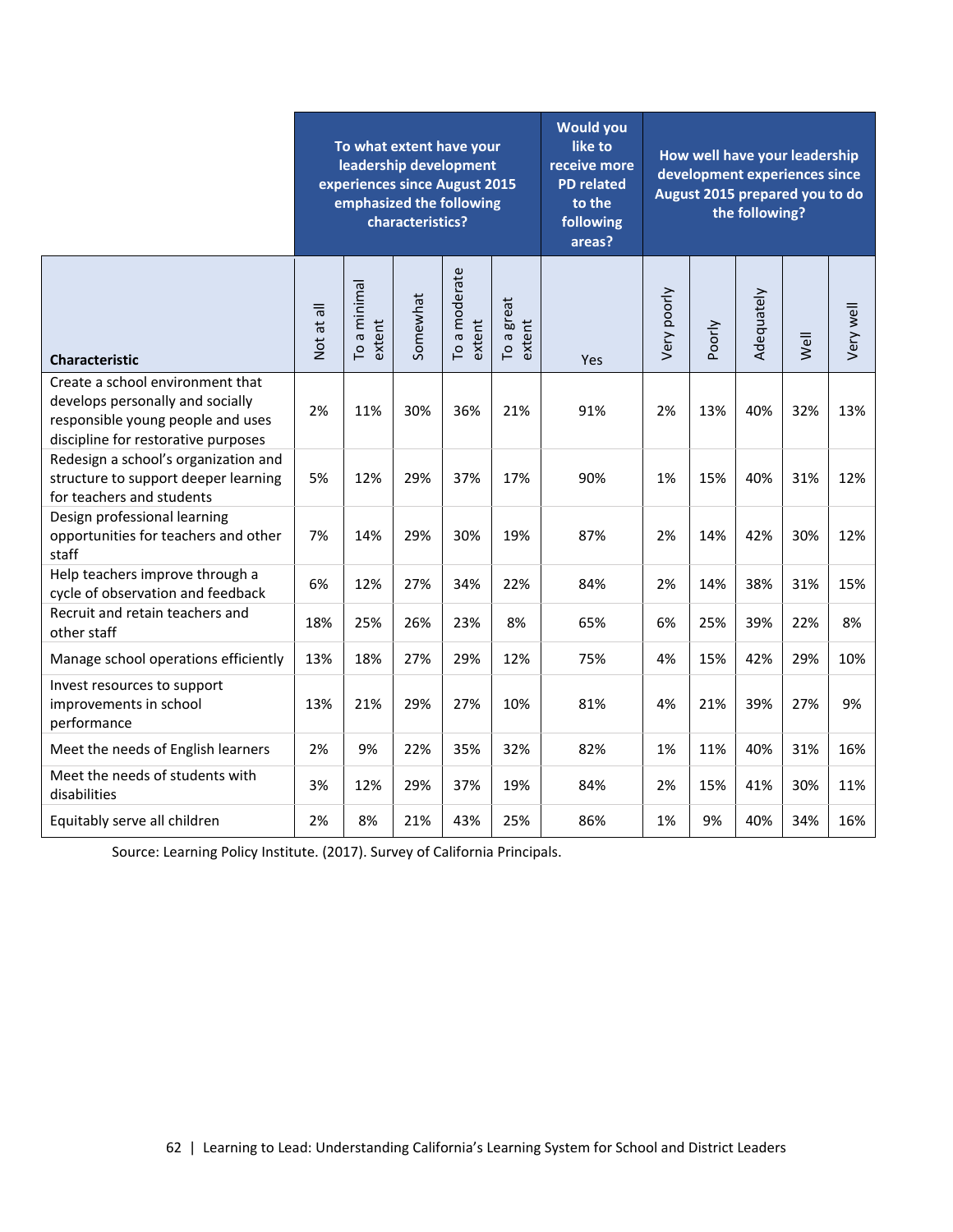#### **About the Authors**

**Leib Sutcher** is a Research Associate at the Learning Policy Institute. He has a strong background in advanced statistical techniques and data analysis in education, and his current work focuses on educator quality as it relates to teacher supply and demand, teacher attrition, and teacher shortages in the labor market. Sutcher is the lead author of a number of LPI reports, including *Supporting principals' learning: Key features of effective programs* and *Understaffed and underprepared: California districts report ongoing teacher shortages*.

**Anne Podolsky** is a Researcher and Policy Analyst and member of the Learning Policy Institute's [Educator Quality](https://learningpolicyinstitute.org/topic/educator-quality) Team. An education lawyer and teacher by training, she has served in legal, research, and policy roles within a variety of organizations, and she is an Illinois State Board of Education–certified teacher and a member of the State Bar of California. Podolsky's work at LPI includes serving as co-author of *Supporting principals' learning: Key features of effective programs* and as lead author of *[Solving the teacher shortage: How to attract and](https://learningpolicyinstitute.org/product/solving-teacher-shortage)  [retain excellent educators](https://learningpolicyinstitute.org/product/solving-teacher-shortage)*.

**Tara Kini** is the Director of State Policy for the Learning Policy Institute. She has nearly two decades of experience working in public education as a civil rights attorney, classroom teacher, and teacher educator, and she is a member of the State Bar of California. Kini has co-authored several LPI reports and is the lead author of *[Does teaching experience increase](https://learningpolicyinstitute.org/product/does-teaching-experience-increase-teacher-effectiveness-review-research) teacher [effectiveness? A review of the research](https://learningpolicyinstitute.org/product/does-teaching-experience-increase-teacher-effectiveness-review-research)*.

**Patrick M. Shields** is the Executive Director of the Learning Policy Institute. Previously, he served as Education Director for Stanford Research International, where he also directed Teaching and California's Future, a 15-year initiative that tracked the quality of the teacher workforce and contributed to legislation supporting high-quality teaching for the poorest of California's students. Shields serves on the National Academy of Sciences' Committee on Strengthening Science Education through a Teacher Learning Continuum, and he is co-author of the LPI report *[Addressing California's emerging teacher shortage](https://learningpolicyinstitute.org/product/addressing-californias-emerging-teacher-shortage)*.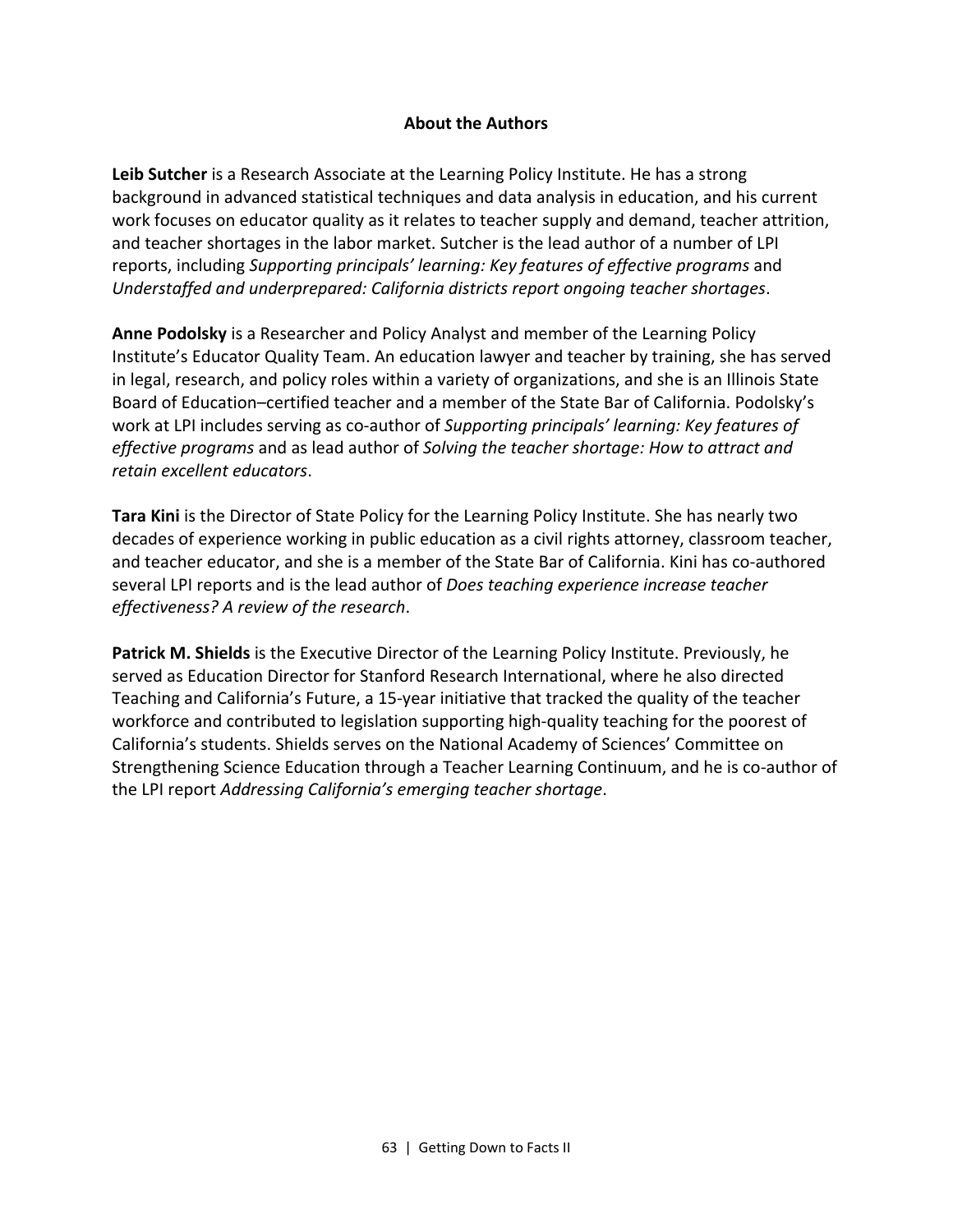#### **Endnotes**

 $1$  Note that throughout the report, preparation refers to learning opportunities before administrators enter their role and professional development refers to learning experiences administrators experience after they have entered their role, and can be referred to as on-thejob learning and professional learning.

 $2$  Béteille, T., Kalogrides, D., & Loeb, S. (2012). Stepping stones: Principal career paths and school outcomes. *Social Science Research*, *41*, 904–919; Branch, G. F., Hanushek, E. A., & Rivkin, S. G. (2012). *Estimating the effect of leaders on public sector productivity: The case of school principals.* (Working paper). Cambridge, MA: National Bureau of Economic Research; Coelli, M., & Green, D. A. (2012). Leadership effects: School principals and student outcomes. *Economics of Education Review*, *31*(1), 92–109; Dhuey, E., & Smith, J. (2014). How important are school principals in the production of student achievement? *Canadian Journal of Economics*, *47*(2), 634–663; Grissom, J. A., Kalogrides, D., & Loeb, S. (2015). Using student test scores to measure principal performance. *Educational Evaluation and Policy Analysis*, *37*(1), 3–28; Miller, A. (2013). Principal turnover and student achievement. *Economics of Education Review*, *36*, 60–72. <sup>3</sup> Coelli, M., & Green, D. A. (2012). Leadership effects: School principals and student outcomes. *Economics of Education Review*, *31*(1), 92–109.

<sup>4</sup> Béteille, T., Kalogrides, D., & Loeb, S. (2012). Stepping stones: Principal career paths and school outcomes. *Social Science Research*, *41*, 904–919; Branch, G. F., Hanushek, E. A., & Rivkin, S. G. (2012). *Estimating the effect of leaders on public sector productivity: The case of school principals.* (Working paper). Cambridge, MA: National Bureau of Economic Research; Coelli, M., & Green, D. A. (2012). Leadership effects: School principals and student outcomes. *Economics of Education Review*, *31*(1), 92–109; Dhuey, E., & Smith, J. (2014). How important are school principals in the production of student achievement? *Canadian Journal of Economics*, *47*(2), 634–663; Grissom, J. A., Kalogrides, D., & Loeb, S. (2015). Using student test scores to measure principal performance. *Educational Evaluation and Policy Analysis*, *37*(1), 3–28; Grissom, J. A., & Loeb, S. (2011). Triangulating principal effectiveness: How perspectives of parents, teachers, and assistant principals identify the central importance of managerial skills. *American Educational Research Journal, 48*, 1091–1123; Grissom, J. A., Loeb, S., & Master, B. (2013). Effective instructional time use for school leaders: Longitudinal evidence from observations of principals. *Educational Researcher*, *42*(8), 433–444; Miller, A. (2013). Principal turnover and student achievement. *Economics of Education Review*, *36*, 60–72.

 $<sup>5</sup>$  This helps researchers to isolate the effect of principals and to look at how principals' effects</sup> on student achievement vary. By looking at the distribution of principal and superintendent effects on student achievement, researchers often conclude that principals and superintendents have a statistically significant effect on student achievement. This effect varies by principal and superintendent, with some principals/superintendents having a positive effect and others having a negative effect. Principals at the top of the distribution, with a positive effect on student achievement, are generally referred to as "quality principals."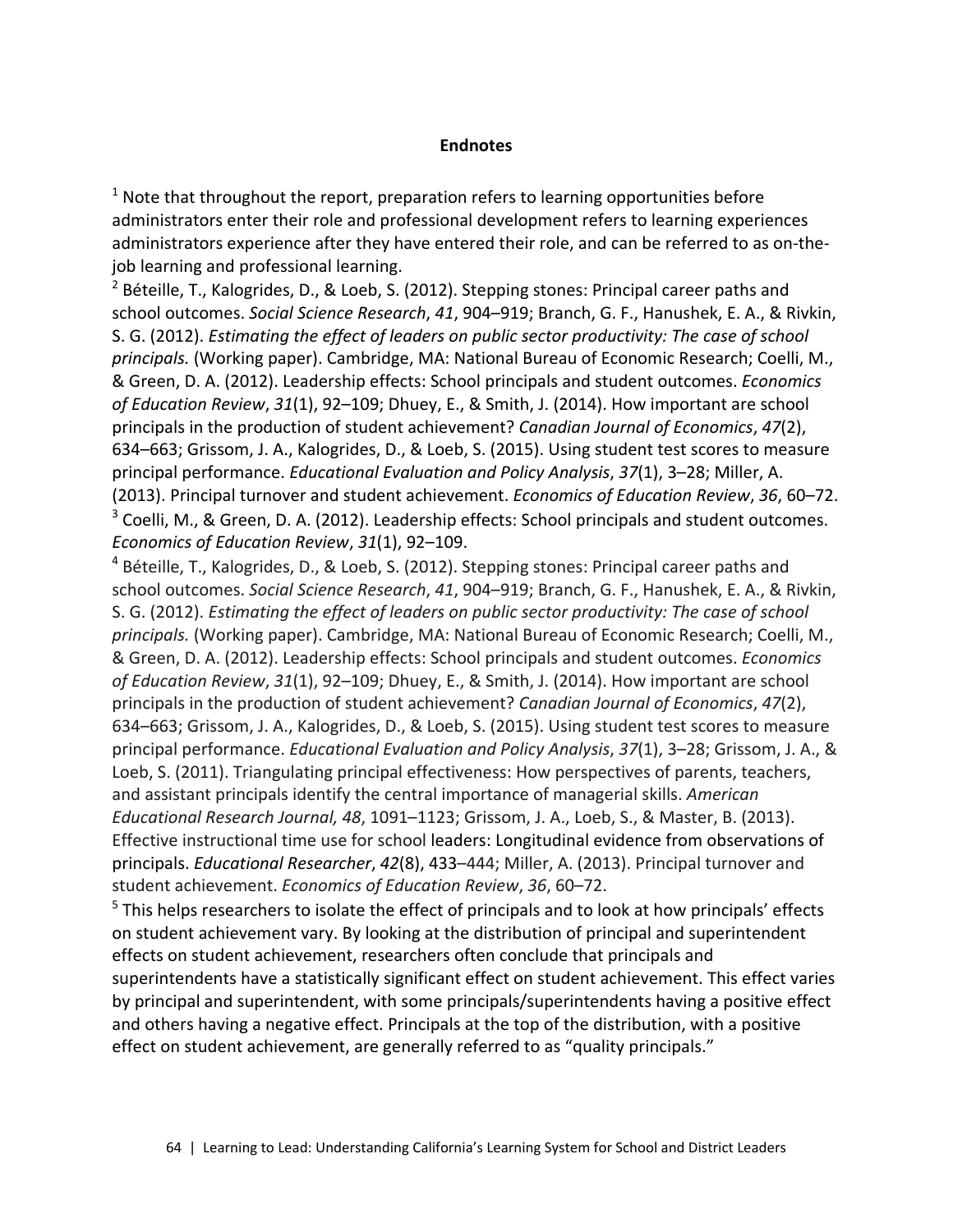<sup>6</sup> See, e.g., Allensworth, E. M., & Hart, H. (2018). *How do principals influence student achievement?* Chicago, IL: University of Chicago Consortium on School Research; Grissom, J. A., & Loeb, S. (2011). Triangulating principal effectiveness: How perspectives of parents, teachers, and assistant principals identify the central importance of managerial skills. *American Educational Research Journal, 48*, 1091–1123; Grissom, J. A., Loeb, S., & Master, B. (2013). Effective instructional time use for school leaders: Longitudinal evidence from observations of principals. *Educational Researcher*, *42*(8), 433–444.

<sup>7</sup> Miller, A. (2013). Principal turnover and student achievement. *Economics of Education Review*, *36*, 60–72.

<sup>8</sup> Béteille, T., Kalogrides, D., & Loeb, S. (2012). Stepping stones: Principal career paths and school outcomes. *Social Science Research*, *41*(4), 904–919.

<sup>9</sup> Miller, A. (2013). Principal turnover and student achievement. *Economics of Education Review*, *36*, 60–72.

 $10$  See endnote #5 for an explanation of how studies measure superintendent quality. Lavy, V., & Boiko, A. (2017). *Management quality in public education: Superintendent value-added, student outcomes and mechanisms.* (Working paper). Cambridge, MA: National Bureau of Economic Research; Waters, J. T., & Marzano, R. J. (2007). School district leadership that works: The effect of superintendent leadership on student achievement. *Education Research Service Spectrum, 25*(2), 1–12; Plotts, T., & Gutmore, D. (2014). The superintendent's influence on student achievement. *AASA Journal of Scholarship & Practice*, *11*(1), 26–37.

<sup>11</sup> Lavy, V., & Boiko, A. (2017). *Management quality in public education: Superintendent valueadded, student outcomes and mechanisms.* (Working paper). Cambridge, MA: National Bureau of Economic Research.

<sup>12</sup> Myers, S. (2011). Superintendent length of tenure and student achievement. *Administrative Issues Journal: Education, Practice, and Research*, *1*(2), 43–53; Plotts, T., & Gutmore, D. (2014). The superintendent's influence on student achievement. *AASA Journal of Scholarship & Practice*, *11*(1), 26–37; Waters, J. T., & Marzano, R. J. (2007). School district leadership that works: The effect of superintendent leadership on student achievement. *Education Research Service Spectrum, 25*(2), 1–12. But see: Chingos, M. M., Whitehurst, G. J., & Lindquist, K. M. (2014). *School superintendents: Vital or irrelevant?* Washington, DC: Brown Center on Education Policy at Brookings.

<sup>13</sup> Leithwood, K., & Jantzi, D. (2006). Transformational school leadership for large-scale reform: Effects on students, teachers, and their classroom practices. *School Effectiveness and School Improvement 17*(2), 201–227; Leithwood, K., & Riehl, C. (2005). "What we know about successful school leadership" in Firestone, W., & Riehl, C. (Eds.). *A New Agenda: Directions for Research on Educational Leadership* (pp. 22–47). New York, NY: Teachers College Press. <sup>14</sup> Hughes, A. L., Matt, J. J., & O'Reilly, F. L. (2015). Principal support is imperative to the retention of teachers in hard-to-staff schools. *Journal of Education and Training Studies*, *3*(1), 129–134; Grissom, J. A. (2011). Can good principals keep teachers in disadvantaged schools? Linking principal effectiveness to teacher satisfaction and turnover in hard-to-staff environments. *Teachers College Record*, *113*(11), 2552–2585.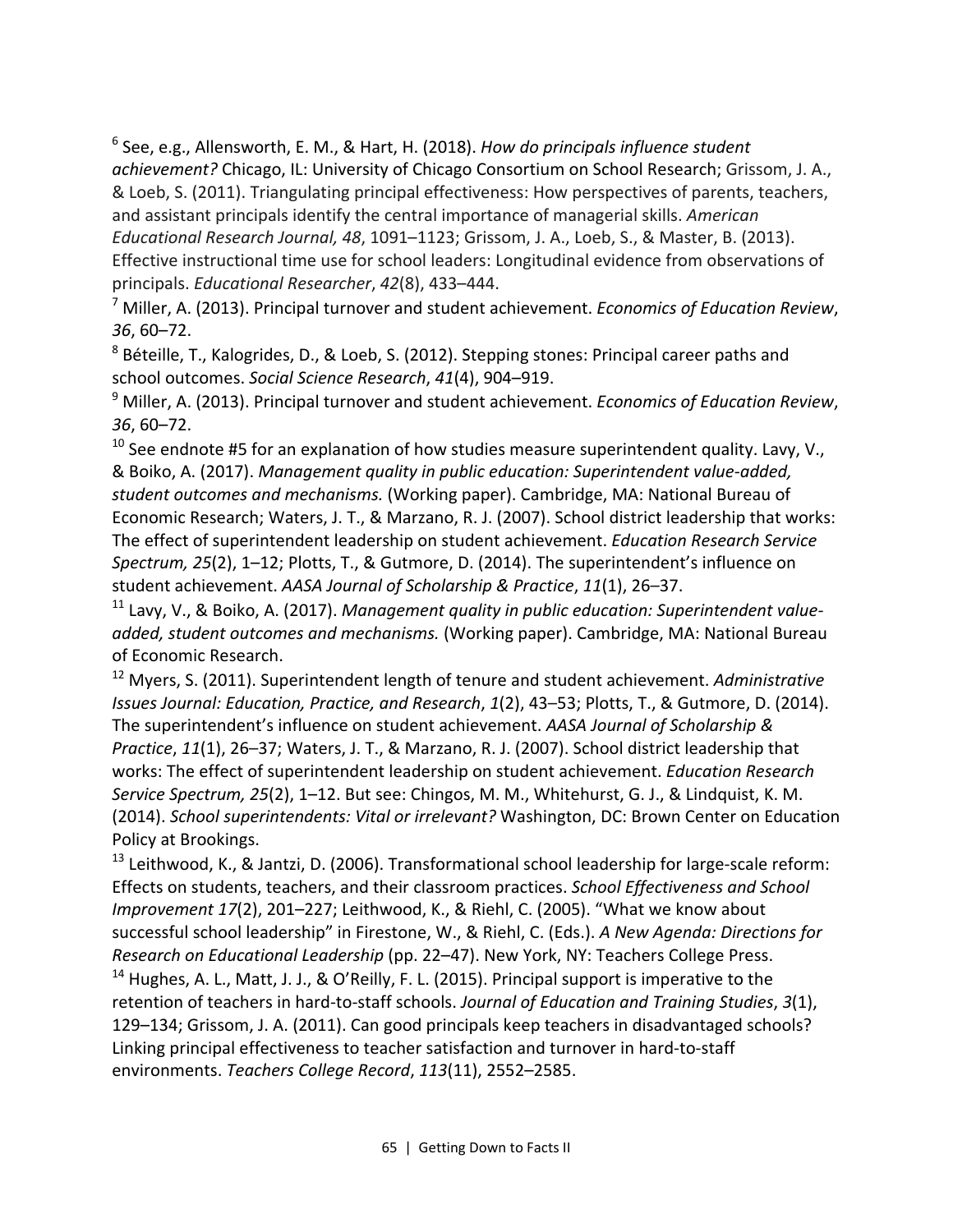<sup>15</sup> Supovitz, J., Sirinides, P., & May, H. (2010). How principals and peers influence teaching and learning. *Educational Administration Quarterly 46*(1), 31–56; Blase, J., & Blase, J. (1999). Principals' instructional leadership and teacher development: Teachers' perspectives. *Educational Administration Quarterly*, *35*(3), 349–378.

<sup>16</sup> Simon, N. S., & Johnson, S. M. (2015). Teacher turnover in high-poverty schools: What we know and can do. *Teachers College Record*, *117*(3), 1–36; Darling-Hammond, L., Meyerson, D., LaPointe, M., & Orr, M. T. (2009). *Preparing Principals for a Changing World: Lessons from Effective School Leadership Programs*. San Francisco, CA: John Wiley & Sons; Robinson, V. M. J., Lloyd, C. A., & Rowe, K. J. (2008). The impact of leadership on student outcomes: An analysis of the differential effects of leadership types. *Educational Administration Quarterly*, *44*(5), 635– 674.

 $17$  Waters, J. T., & Marzano, R. J. (2007). School district leadership that works: The effect of superintendent leadership on student achievement. *Education Research Service Spectrum, 25*(2), 1–12.

 $18$  Robinson, V. M., Lloyd, C. A., & Rowe, K. J. (2008). The impact of leadership on student outcomes: An analysis of the differential effects of leadership types. *Educational Administration Quarterly 44*(5), 635–674.

 $19$  Waters, J. T., & Marzano, R. J. (2007). School district leadership that works: The effect of superintendent leadership on student achievement. *Education Research Service Spectrum, 25*(2), 1–12.

<sup>20</sup> Darling-Hammond, L., Meyerson, D., LaPointe, M., & Orr, M. T. (2009). *Preparing Principals for a Changing World: Lessons from Effective School Leadership Programs*. San Francisco, CA: John Wiley & Sons; Supovitz, J., Sirinides, P., & May, H. (2010). How principals and peers influence teaching and learning. *Educational Administration Quarterly*, *46*(1), 31–56.

 $21$  Sebastian, J., & Allensworth, E. (2012). The influence of principal leadership on classroom instruction and student learning: A study of mediated pathways to learning. *Educational Administration Quarterly*, *48*(4), 626–663.

 $22$  Simon, N. S., & Johnson, S. M. (2015). Teacher turnover in high-poverty schools: What we know and can do. *Teachers College Record*, *117*(3), 1–36.

<sup>23</sup> Loeb, S., Kalogrides, D., & Béteille, T. (2012). Effective schools: Teacher hiring, assignment, development, and retention. *Education Finance and Policy*, *7*(3), 269–304; Kraft, M. A., Marinell, W. H., & Shen-Wel Yee, D. (2016). School organizational context, teacher turnover, and student achievement: Evidence from panel data. *American Educational Research Journal*, *53*(5), 1411–1449.

<sup>24</sup> Simon, N. S., & Johnson, S. M. (2015). Teacher turnover in high-poverty schools: What we know and can do. *Teachers College Record*, *117*(3), 1–36.

 $25$  Grissom, J. A., Loeb, S., & Master, B. (2013). Effective instructional time use for school leaders: Longitudinal evidence from observations of principals. *Educational Researcher, 42*(8), 433–444; May, H., & Supovitz, J. A. (2011). The scope of principal efforts to improve instruction. *Educational Administration Quarterly*, *47*(2), 332–352.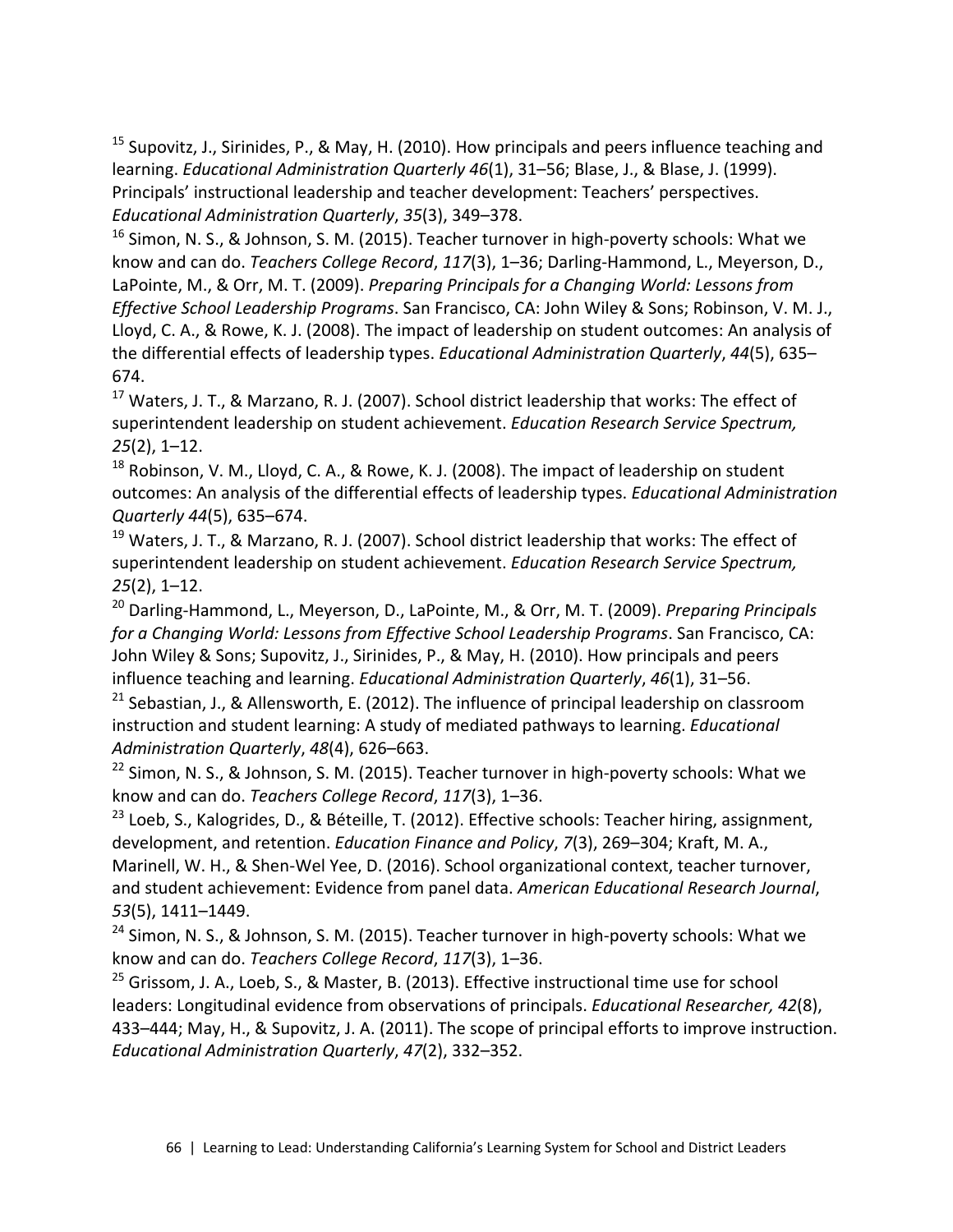<sup>26</sup> Podolsky, A., Kini, T., Bishop, J., & Darling-Hammond, L. (2016). *Solving the teacher shortage: How to attract and retain excellent educators*. Palo Alto, CA: Learning Policy Institute.

<sup>27</sup> Sutcher, L., Carver-Thomas, D., & Darling-Hammond, L. (2018). *Understaffed and underprepared: California districts report ongoing teacher shortages.* (Research brief). Palo Alto, CA: Learning Policy Institute.

<sup>28</sup> Goodpaster, K. P. S., Adedokun, O. A., & Weaver, G. C. (2012). Teachers' perceptions of rural STEM teaching: Implications for rural teacher retention. *Rural Educator*, *33*, 9–22; Boyd, D., Grossman, P., Ing, M., Lankford, H., Loeb, S., & Wyckoff, J. (2011). The influence of school administrators on teacher retention decisions. *American Educational Research Journal*, *48*(2), 303–333; Marinell, W. H., & Coca, V. M. (2013). *Who stays and who leaves? Findings from a three-part study of teacher turnover in NYC middle schools*. New York, NY: Research Alliance for New York City Schools.

 $^{29}$  Data is from the 2016–17 school year. California Department of Education, Dataquest. https://data1.cde.ca.gov/dataquest/ (accessed 3/19/18).

<sup>30</sup> Data is from the 2015–16 school year. Digest of Education Statistics. (2017). Number and percentage of public school students participating in English language learner (ELL) programs, by state: Selected years, fall 2004 through fall 2014. Washington, DC: National Center for Education Statistics. [https://nces.ed.gov/programs/digest/d16/tables/dt16\\_204.20.asp](https://nces.ed.gov/programs/digest/d16/tables/dt16_204.20.asp) (accessed 3/19/18).

 $31$  Data is from the 2014–15 school year, the most recent data available that is comparable across states. Digest of Education Statistics. (2016). *Number and percentage of public school students eligible for free and reduced-price lunch, by state: Selected years, 2000–01 through 2014–15.* Washington, DC: National Center for Education Statistics[.](https://nces.ed.gov/programs/digest/d16/tables/dt16_204.10.asp%20%20on%203/19/18)

[https://nces.ed.gov/programs/digest/d16/tables/dt16\\_204.10.asp](https://nces.ed.gov/programs/digest/d16/tables/dt16_204.10.asp%20%20on%203/19/18) (accessed 3/19/18).

<sup>32</sup> Kaplan, J. (2017). *California's support for K–12 education improving, but still lags the nation.*  Sacramento, CA: California Budget and Policy Center.

http://calbudgetcenter.org/resources/californias-support-k-12-education-improving-still-lagsnation/ (accessed 2/8/17).

<sup>33</sup> Kaplan, J. (2017). *California's support for K–12 education improving, but still lags the nation.*  Sacramento, CA: California Budget and Policy Center.

http://calbudgetcenter.org/resources/californias-support-k-12-education-improving-still-lagsnation/ (accessed 2/8/17).

<sup>34</sup> Administrators include superintendents, principals, assistant principals, program directors or coordinators, and other certificated staff not providing direct services to students. California Department of Education, annual CBEDs reporting available through Dataquest.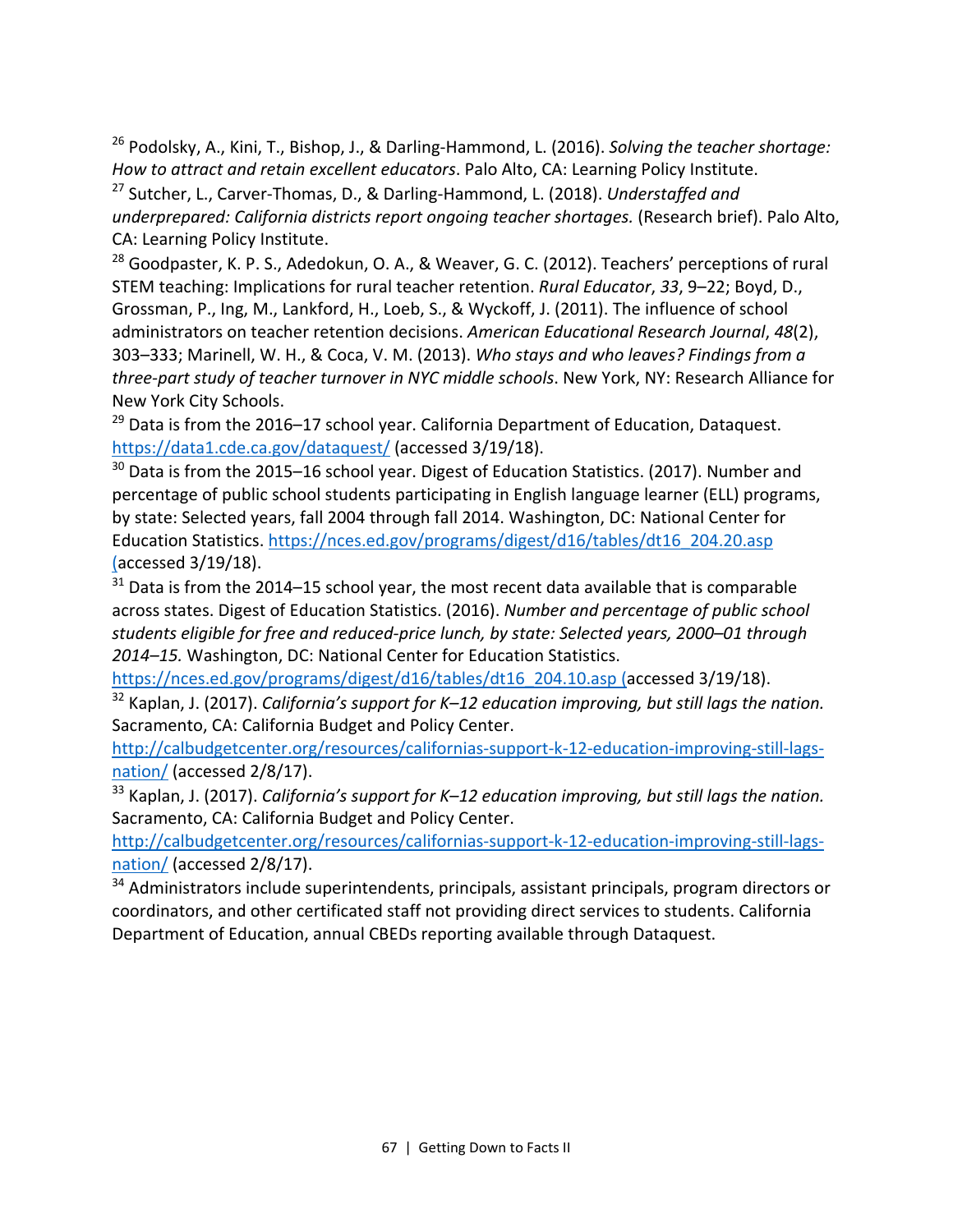<sup>35</sup> Kaplan, J. (2017). *California's support for K–12 education improving, but still lags the nation.*  Sacramento, CA: California Budget and Policy Center.

http://calbudgetcenter.org/resources/californias-support-k-12-education-improving-still-lagsnation/ (accessed 2/8/17); LPI analysis of the U.S. Department of Education, National Center for Education Statistics, Common Core of Data (CCD), "State Nonfiscal Public

Elementary/Secondary Education Survey," generated using the Elementary/Secondary Information System (ElSi), (accessed 2/9/17).

<sup>36</sup> LPI analysis of the U.S. Department of Education, National Center for Education Statistics, Common Core of Data (CCD), "State Nonfiscal Public Elementary/Secondary Education Survey," generated using the Elementary/Secondary Information System (ElSi), (accessed 2/9/17).

 $37$  In 2014–15, the most recent data available, most new administrative credentials were issued to individuals graduating from university or district-run administrator preparation programs (2,440). Some individuals earned their administrative credential through passing an exam (515), and a small number came from out of state (99).

<sup>38</sup> Commission on Teacher Credentialing. (2016). Report of services credentials issued in California 2010–2011 to 2014–15. http://www.ctc.ca.gov/reports/services-cred-10-11-to-14- 15.pdf.

 $39$  This survey was administered to all administrative program completers. The survey included 2,217 responses and had a 96.1% response rate.

 $40$  Commission on Teacher Credentialing. (2017). Preliminary administrative services credential program completer survey. https://www.ctc.ca.gov/educator-prep/completer-surveys.

 $41$  Note: 22 of the 25 districts responded to this section of the survey. Additional LPI analysis of the CA district teacher shortage survey. See: Sutcher, L., Carver-Thomas, D., & Darling-Hammond, L. (2018). *Understaffed and underprepared: California districts report ongoing teacher shortages.* Palo Alto, CA: Learning Policy Institute.

 $42$  Not all principals are present in the state database that tracks staffing assignments. As a result, although there are more than 10,000 schools in California, there are only roughly 8,000 to 9,000 principals present in the CDE staffing data. This is partially due to constraints in validating administrative assignments and non-certificated unique identifiers and suggests a number of principals are missing from the data set.

<sup>43</sup> One-year turnover rate for the 2014–15 school year. Plecki, M. L., Elfers, A. M., & Wills, K. (2017). *Understanding principal retention and mobility in Washington State.* Seattle, WA: University of Washington, College of Education, Center for the Study of Teaching and Policy. https://education.uw.edu/sites/default/files/profiles/faculty/elfers/UW\_Principal\_Report\_Jan2 017.pdf.

 $44$  One-year turnover rate for the 2014–15 school year. Grissom, J. A., & Bartanen, B. (2018). Principal effectiveness and principal turnover. *Education Finance and Policy*, (Just Accepted), 1– 63.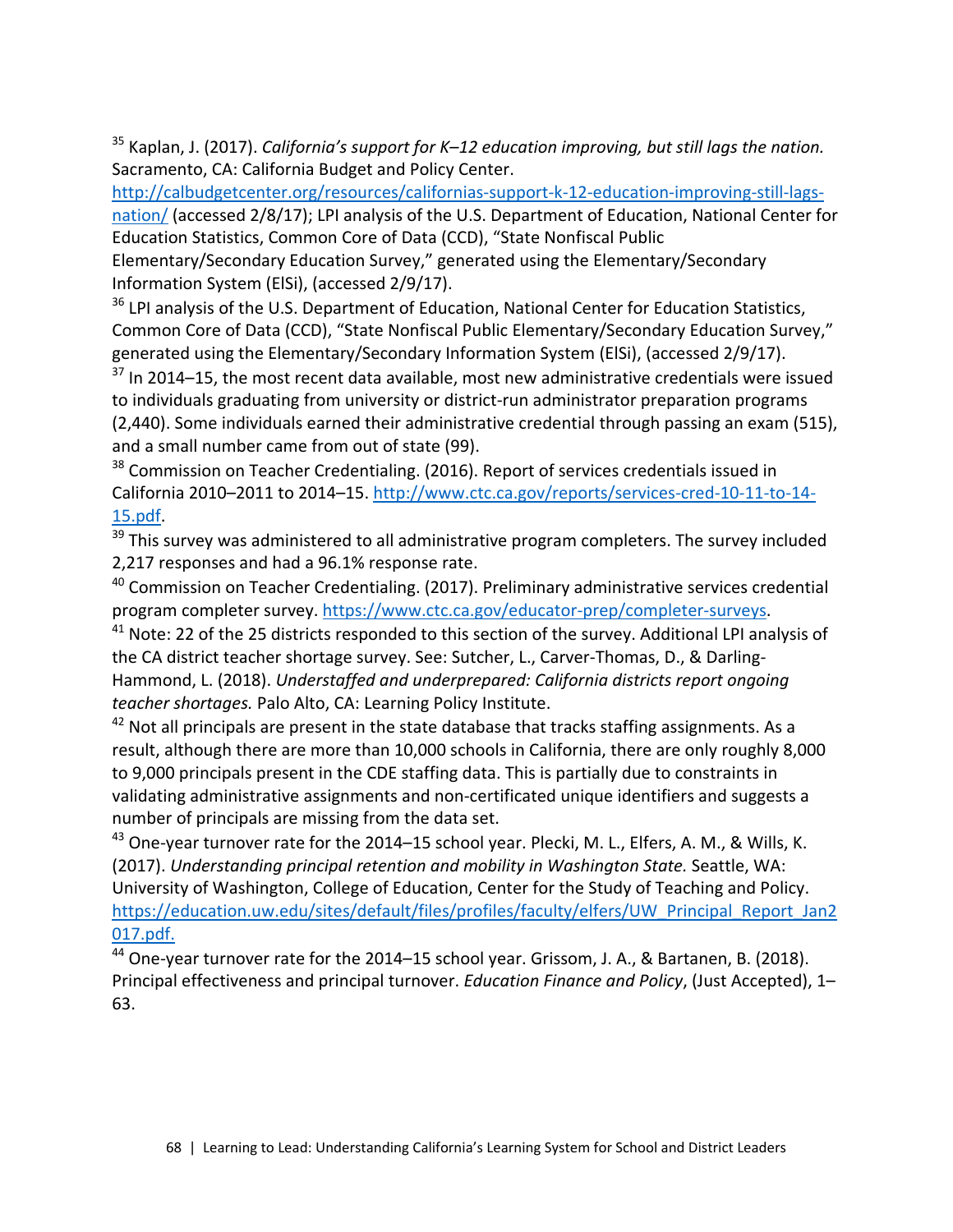$45$  Other older estimates suggest California is around or above average compared to other states: Using the Schools and Staffing Survey, the NCES estimates a national principal turnover rate of 22.6% between the 2011–12 and 2012–13 school year. This turnover rate is comparable to California's turnover rate in 2011–12. New York state estimates a 21% turnover rate following the 2012–13 school year, which is several percentage points below California's principal turnover rate in the same year. Oregon estimates a 25.1% principal turnover rate following the 2013–14 school year, similar to California's rate. See: NCES, Principal attrition and mobility: Results for the 2012–13 Principal Follow-Up Survey. Washington, DC: Department of Education. https://nces.ed.gov/pubs2014/2014064rev.pdf; New York State Equity Plan. [http://p12.nysed.gov/accountability/T2/pdfs/FINALNYSEquityPlan.pdf;](http://p12.nysed.gov/accountability/T2/pdfs/FINALNYSEquityPlan.pdf) Oregon State Equity Plan[. http://www.oregon.gov/ode/students-and-](http://www.oregon.gov/ode/students-and-family/equity/Documents/OregonEquityPlan11-12-15.pdf)

[family/equity/Documents/OregonEquityPlan11-12-15.pdf.](http://www.oregon.gov/ode/students-and-family/equity/Documents/OregonEquityPlan11-12-15.pdf) 46 According to the 2011–12 Schools and Staffing Survey, the most recent year of data, California principals have fewer years of experience than principals nationally (6.2 years vs. 7.3 years) and California principals also tend to have less experience serving as the principal within their school as compared to principals nationally (3 years vs. 4.3 years).

<sup>47</sup> Grissom, J., & Bartanen, B. (2018). Assessing Equity in School Leadership in California. Getting Down To Facts.

<sup>48</sup> Darling-Hammond, L., LaPointe, M., Meyerson, D., Orr. M. T., & Cohen, C. (2007). *Preparing school leaders for a changing world: Lessons from exemplary leadership development programs.*  Stanford, CA: Stanford University, Stanford Educational Leadership Institute. For the 2016–17 data, see Learning Policy Institute. (2017). Survey of California Principals.

<sup>49</sup> Miller, A. (2013). Principal turnover and student achievement. *Economics of Education Review*, *36*, 60–72.

<sup>50</sup> Chingos, M. M., Whitehurst, G. J., & Lindquist, K. M. (2014). *School superintendents: Vital or irrelevant?* Washington, DC: Brown Center on Education Policy at Brookings.

<sup>51</sup> Finnan, L. A., & McCord, R. S. (2017). *AASA salary & benefits study*. Alexandria, VA: AASA The School Superintendents Association.

<sup>52</sup> Grissom, J. A., & Andersen, S. (2012). Why superintendents turn over. *American Educational Research Journal, 49*(6), 1146–1180.

<sup>53</sup> Not all superintendents are present in the state database that tracks staffing assignments. As a result, although there are more than 1,000 school districts in California, there are just over 700 superintendents present in the CDE staffing data. One possible explanation for this discrepancy is that superintendents who are transferring from out of state may or may not be assigned an "SEID," the unique California staff identifier that tracks assignment.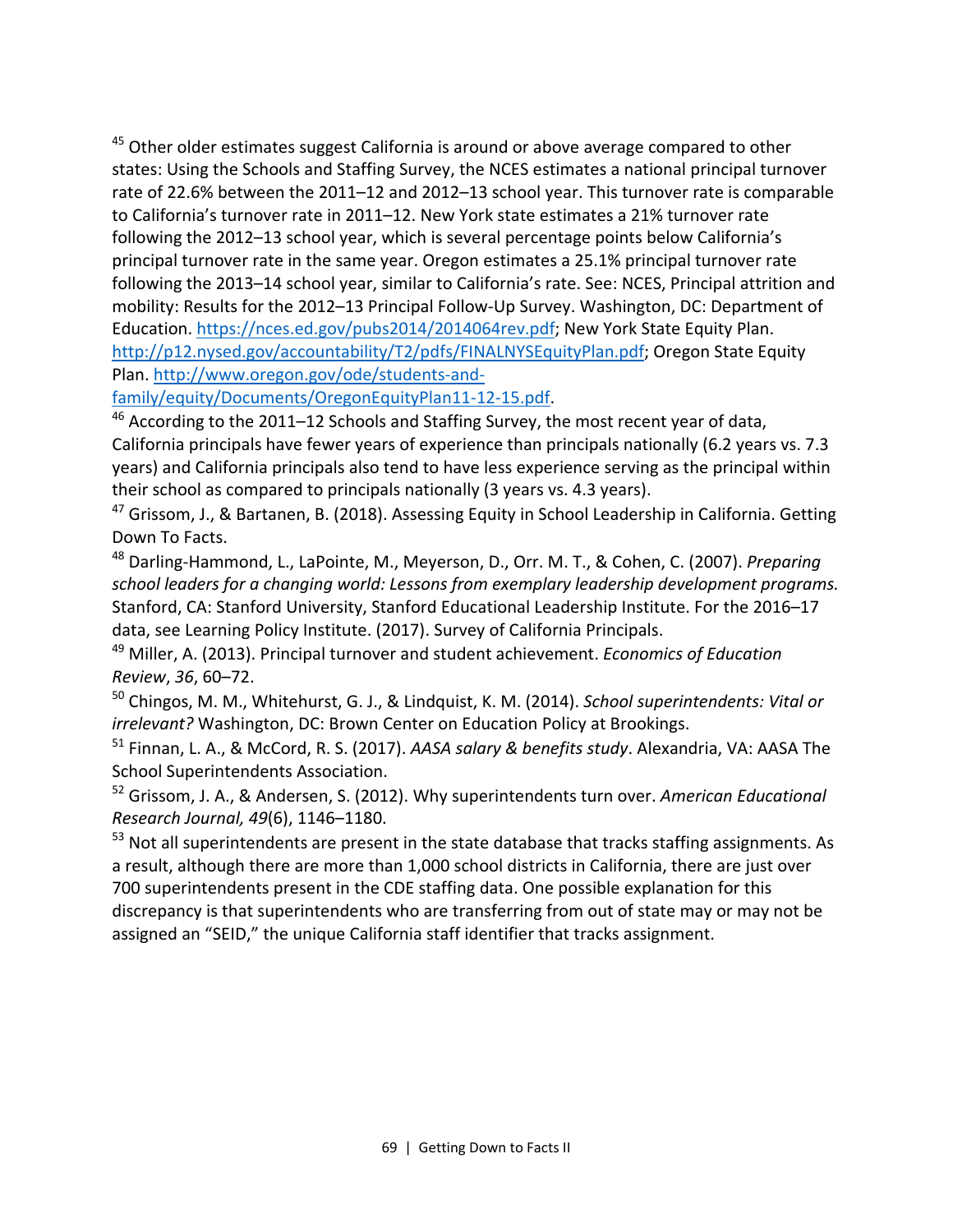<sup>54</sup> Myers, S. (2011). Superintendent length of tenure and student achievement. *Administrative Issues Journal: Education, Practice, and Research*, *1*(2), 43–53; Plotts, T., & Gutmore, D. (2014). The superintendent's influence on student achievement. *AASA Journal of Scholarship & Practice*, *11*(1), 26–37; Waters, J. T., & Marzano, R. J. (2007). School district leadership that works: The effect of superintendent leadership on student achievement. *Education Research Service Spectrum, 25*(2), 1–12. But see: Chingos, M. M., Whitehurst, G. J., & Lindquist, K. M. (2014). *School superintendents: Vital or irrelevant?* Washington, DC: Brown Center on Education Policy at Brookings.

<sup>55</sup> Hough, H., Willis, J., Grunow, A., G., Krausen, K., Kwon, S., Mulifinger, L., & Park, S. (2017). *Continuous improvement in practice.* Palo Alto, CA: Policy Analysis for California Education. [https://edpolicyinca.org/sites/default/files/CI%20in%20Pratice.pdf.](https://edpolicyinca.org/sites/default/files/CI%20in%20Pratice.pdf) 56 Sutcher, L., Podolsky, A., & Espinoza, D. (2017). *Supporting principals' learning: Key features* 

*of effective programs.* Palo Alto, CA: Learning Policy Institute.

<sup>57</sup> Nonetheless, we did run these same analyses for professional development and there were no statistically significant differences.

 $58$  It is worth acknowledging the possibility of recall bias, which can threaten the internal validity of studies that rely on self-reported data. Recall bias occurs due to the tendency of subjects to report past events in a manner that is different than they may have if asked the same subject "in the moment." For this reason, results between recently prepared principals and other principals may not be wholly comparable.

 $59$  It's worth noting that only 47% of principals received preparation that emphasized the Common Core state standards. This number is low in part because most principals in the sample attended preparation programs before the adoption of the new California state standards. In fact, 72% of principals who started a preparation program in 2013 or later reported that their program emphasized the new state standards, compared to 43% of principals who prepared prior to 2013.

 $60$  Principals serving in schools with a high proportion of students from low-income families were more likely to receive professional development related to restorative justice in the last two years compared to their peers working in schools with low proportions (64% vs. 50%, p=0.067). Principals serving in schools with a high proportion of non-White students were more likely to receive preparation (54%) and professional development (66%) related to restorative justice in the last two years compared to their peers working in low-poverty schools (40% –– p=0.067 and 49% –– p=0.021). Principals serving in schools with a high proportion of non-White students were also more likely to receive preparation related to social and emotional learning than their peers in schools with a lower concentration (64% vs. 48%, respectively, p=0.046). Comparisons were made between schools in the top and bottom quartiles in California. Principals serving in urban schools were also more likely to receive professional development related to restorative justice compared to principals serving in rural or town schools (61% vs.  $47\% - p = 0.095$  and  $38\% - p = 0.017$ , respectively).

<sup>61</sup> Sutcher, L., Podolsky, A., & Espinoza, D. (2017). *Supporting principals' learning: Key features of effective programs.* Palo Alto, CA: Learning Policy Institute.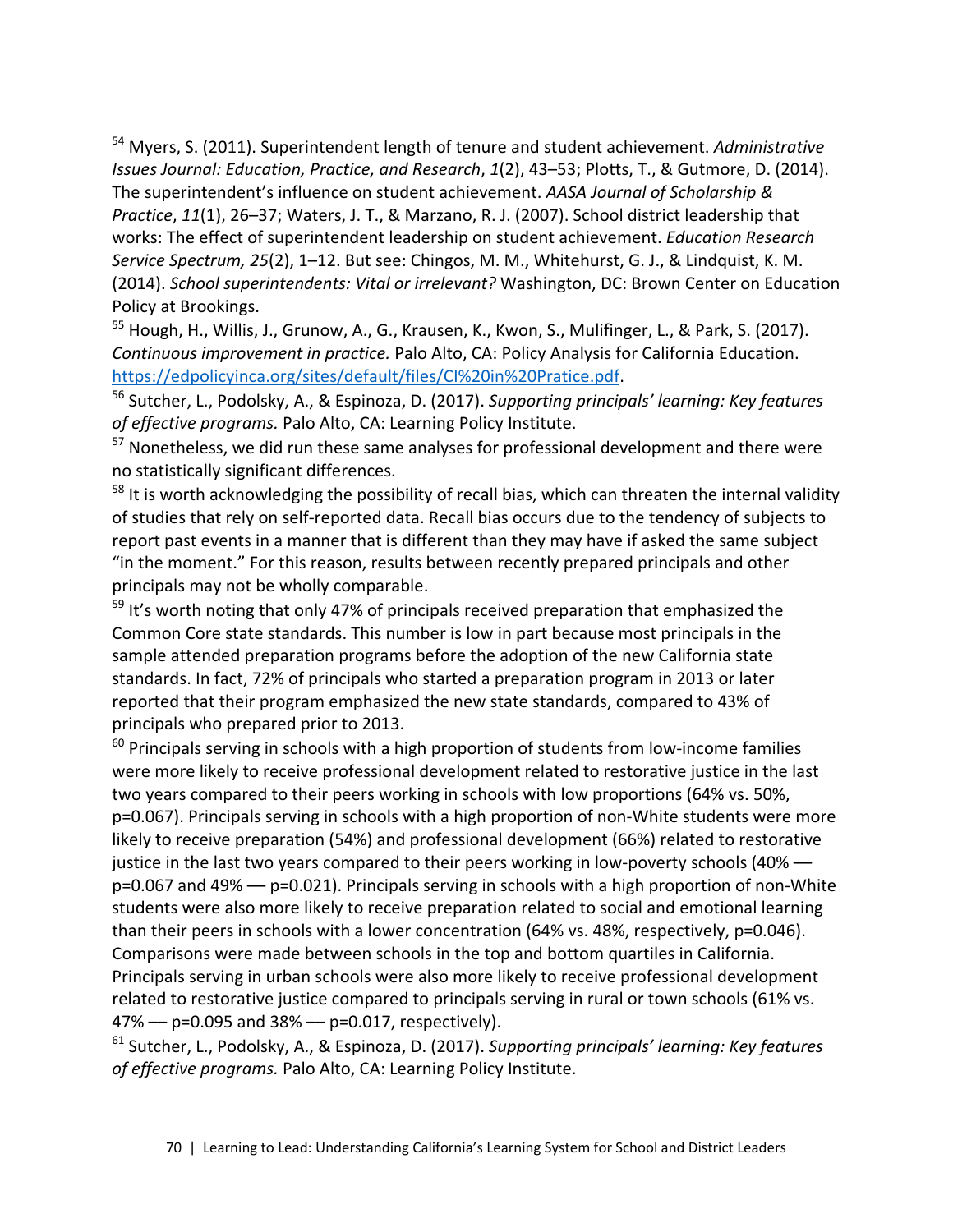<sup>62</sup> California Commission on Teacher Credentialing. (2016). *Report of services credentials issued in California, 2011–2012 to 2014–2015*. http://www.ctc.ca.gov/reports/services-cred-10-11-to-14-15.pdf; Taylor, M. (2015). *Proposed adoption of the passing score standard for the revised and updated California Preliminary Administrative Credential Examination (CPACE).*

[http://www.ctc.ca.gov/commission/agendas/2015-08/2015-08-3A.pdf.](http://www.ctc.ca.gov/commission/agendas/2015-08/2015-08-3A.pdf) 63 California Commission on Teacher Credentialing. (2016). *Annual report on passing rates of commission-approved examinations from 2010–2011 to 2014–2015*.

[https://www.ctc.ca.gov/docs/default-source/commission/reports/exam-annual-report-april-](https://www.ctc.ca.gov/docs/default-source/commission/reports/exam-annual-report-april-2016.pdf)[2016.pdf;](https://www.ctc.ca.gov/docs/default-source/commission/reports/exam-annual-report-april-2016.pdf) California Commission on Teacher Credentialing. (2016). *Annual report on passing rates of commission-approved examinations from 2007–2008 to 2011–2012*.

[https://www.ctc.ca.gov/docs/default-source/commission/agendas/2013-06/2013-06-4b](https://www.ctc.ca.gov/docs/default-source/commission/agendas/2013-06/2013-06-4b-pdf.pdf?sfvrsn=2224ae8b_0)pdf.pdf?sfvrsn=2224ae8b 0.<br><sup>64</sup> California Commission on Teacher Credentialing. (2013, August 27). Approval of amendments

to Title 5 of the California code of regulations pertaining to administrative services credentials for California prepared individuals. (Coded correspondence).

[https://www.ctc.ca.gov/docs/default-source/commission/coded/2013/1308.pdf.](https://www.ctc.ca.gov/docs/default-source/commission/coded/2013/1308.pdf)<br><sup>65</sup> Principals serving in schools with a high proportion of students of color were more likely to say that their internship was an excellent experience than their peers serving in schools with a low proportion of such students (82% vs. 67%, respectively, p=0.078).

 $66$  p=0.012.

 $67$  p=0.0456.

 $68$  p=0.0215 and p=0.0016, respectively.

 $69$  Being exposed to a professional development topic is not perfectly correlated with how well principals feel the professional development prepared them to lead in that topic. On average across all survey items, California principals report being slightly less prepared (-0.14 points in their preparation and -0.18 points in their professional development) than the extent they received learning on a topic. These averages are calculated by comparing the 1–5 scale of coverage ("*not at all*" to "*to a great extent*"*)* to the 1–5 scale of preparedness ("*very poorly*" to "*very well*"). For example, if a principal reported a 4 on coverage and a 3 on preparedness, then the difference for that learning topic is -1. If we take the average of each survey item difference for each principal and average those across all principals, we are left with the average difference.

<sup>70</sup> About 62% of principals with more than 10 years of experience felt *well* or *very well* prepared by their professional development on the new state standards, compared to only 51% of principals with 5 or fewer years of experience as a principal (p=0.079).

<sup>71</sup> First-year principals are less likely to feel *well* or *very well* prepared by their professional learning on leading a schoolwide change process to increase student achievement than principals with 2–5 years of experience and principals with more than 10 years of experience (38% vs. 56%, p=0.051 and 53%, p=0.084, respectively).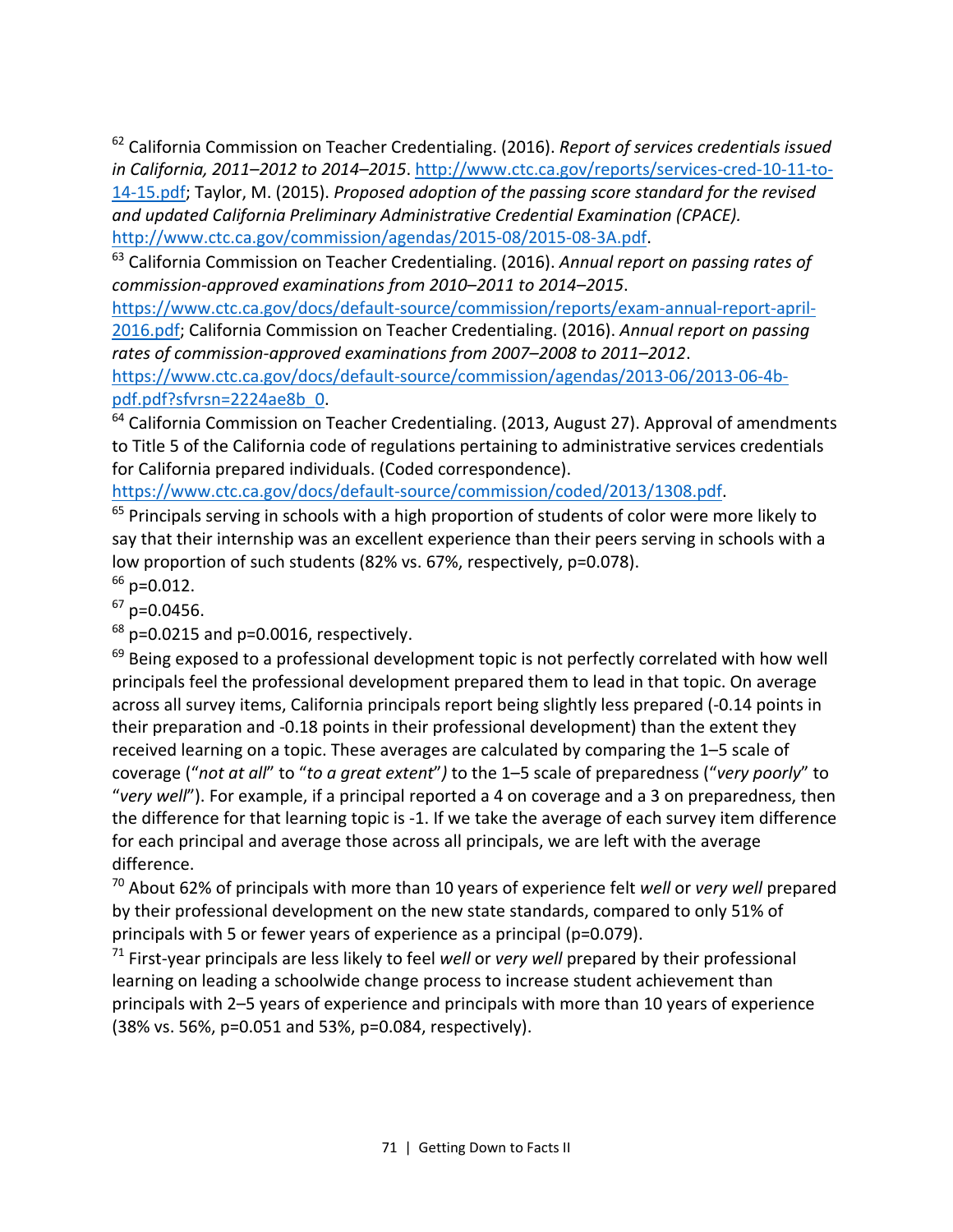<sup>72</sup> For example, principals serving in rural districts are less likely to feel *well* or *very well* prepared by their professional learning to establish collaborative work environments compared to those in urban districts (40% vs. 55%, respectively, p=0.0815). In addition, principals working in schools serving larger proportions of students from low-income families are less likely to report feeling *well* or *very well* prepared by their professional learning about their own selfimprovement and continued learning, compared to their peers working in schools serving lower concentrations of students from low-income families (43% vs. 58%, respectively, p=0.0542).  $73$  p=0.0090.

 $74$  p=0.0826.

<sup>75</sup> Melnick, H., Cook-Harvey, C. M., & Darling-Hammond, L. (2017). *Encouraging social and emotional learning in the context of new accountability.* (Brief). Palo Alto, CA: Learning Policy Institute.

 $76$  p=0.0634. For this calculation, we compared principals in schools in the top quartile in terms of proportion of non-White students to principals in schools in the bottom quartile.

 $77$  p=0.0563. For this calculation, we compared principals in schools in the top quartile in terms of proportion of non-White students to principals in schools in the bottom quartile.

 $78$  p= 0.0441. For this calculation, we compared principals in schools in the top quartile in terms of proportion of non-White students to principals in schools in the bottom quartile.

 $79$  A larger proportion of principals serving in schools with high concentrations of students of color, on average, were exposed to social and emotional practices in their professional development to a moderate or great extent than principals serving in schools with a smaller proportion of students of color (46% vs. 32%, respectively, p=0.0627). For this calculation, we compared principals in schools in the top quartile in terms of proportion of non-White students to principals in schools in the bottom quartile.

 $80$  p=0.0185.

 $81$  Principals serving in schools with a high proportion of students from low-income families were more likely to report wanting more professional development on leading a schoolwide change process than their peers in schools with a low proportion of students from low-income families (95% vs. 76%, p=0.0004). For this calculation, we compared principals in schools in the top quartile in terms of proportion of students eligible for free and reduced-priced lunch to principals in schools in the bottom quartile.

 $82$  Principals serving in schools with a high proportion of students of color were more likely to report wanting more professional development on leading a schoolwide change process than their peers in schools with a low proportion of students of color (95% vs. 78%, p=0.0018). For this calculation, we compared principals in schools in the top quartile in terms of proportion of non-White students to principals in schools in the bottom quartile.

<sup>83</sup> Ninety-four percent of principals in high-poverty schools reported wanting more professional development in this area vs. 80% in low-poverty schools (p= 0.0059), and 95% of principals in high-minority schools vs. 83% in low-minority schools (p= 0.0185).

 $84$  For this calculation, we compared principals in schools in the top quartile in terms of proportion of non-White students to principals in schools in the bottom quartile.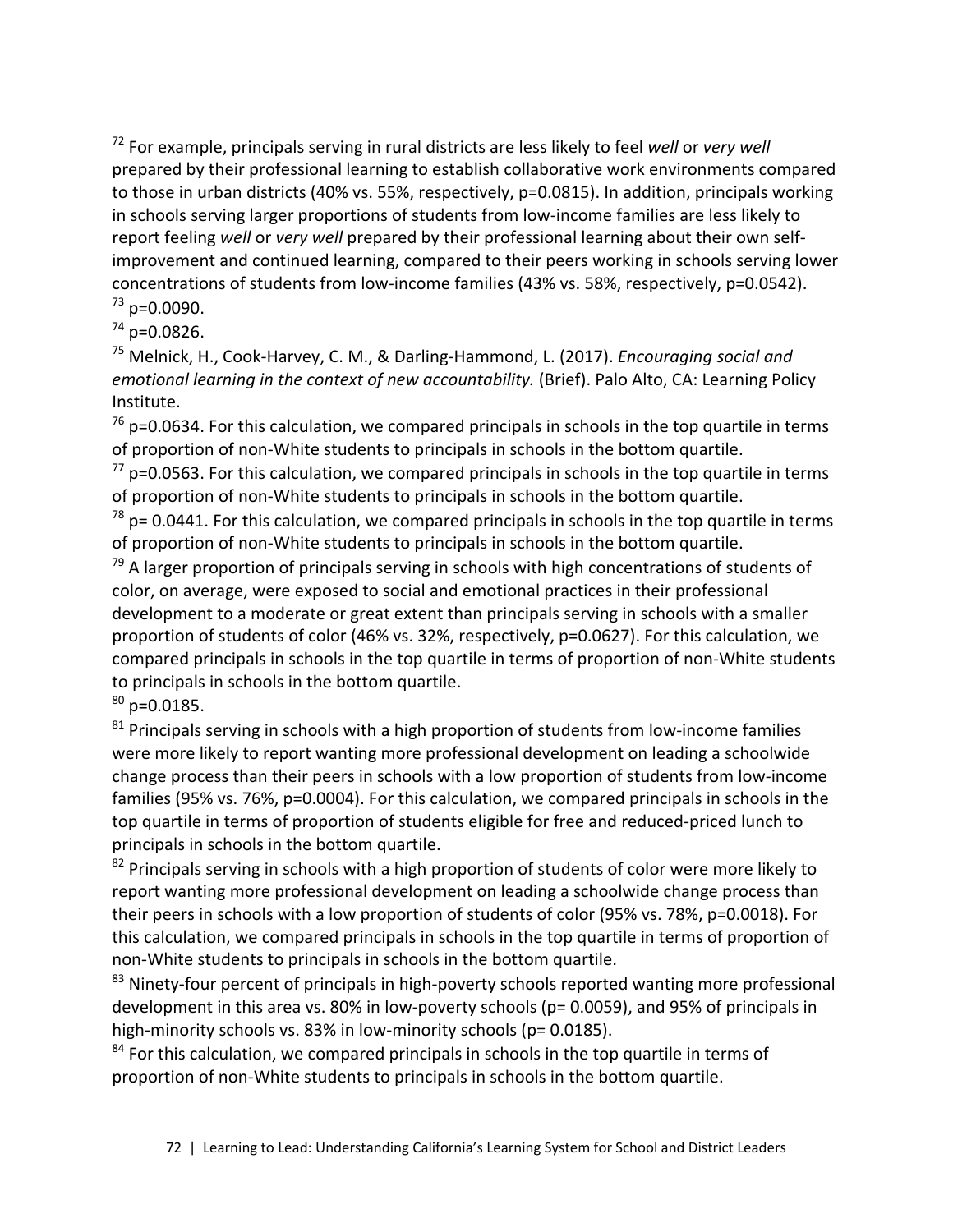<sup>85</sup> Ninety-five percent of principals in high-minority schools reported wanting more professional development in this area vs. 87% in low-minority schools ( $p= 0.0516$ ).

 $86$  For this calculation, we compared principals in schools in the top quartile in terms of proportion of students eligible for free and reduced-priced lunch to principals in schools in the bottom quartile.

 $87$  For this calculation, we compared principals in schools in the top quartile in terms of proportion of non-White students to principals in schools in the bottom quartile.

<sup>88</sup> Eighty-seven percent of principals in high-poverty schools reported wanting more professional development in this area vs. 75% in low-poverty schools (p= 0.0368), and 88% of principals in high-minority schools vs. 75% in low-minority schools (p= 0.0335).

 $89$  p=0.0049.

 $90$  p=0.0634.

 $91$  p=0.0014.

 $92$  p=0.0613.

93 U.S. Department of Education, National Center for Education Statistics, Common Core of Data (CCD), "Local Education Agency (School District) Universe Survey," 2013–14 v.1a; "Public Elementary/Secondary School Universe Survey," 2013–14 v.2a.

<sup>94</sup> Kowalski, T. J., McCord, R. S., Peterson, G. J., Young, P. I., & Ellerson, N. M. (2011). *The American School Superintendent: 2010 Decennial Study*. American Association of School Administrators. Lanham, MD: Rowman & Littlefield Education.

<sup>95</sup> Kowalski, T. J., McCord, R. S., Peterson, G. J., Young, P. I., & Ellerson, N. M. (2011). *The American School Superintendent: 2010 Decennial Study*. American Association of School Administrators. Lanham, MD: Rowman & Littlefield Education.

<sup>96</sup> Finnan, L. A., & McCord, R. S. (2017). *AASA salary & benefits study*. Alexandria, VA: AASA The School Superintendents Association.

<sup>97</sup> Finnan, L. A., & McCord, R. S. (2017). *AASA salary & benefits study*. Alexandria, VA: AASA The School Superintendents Association.

<sup>98</sup> Finnan, L. A., & McCord, R. S. (2017). *AASA salary & benefits study*. Alexandria, VA: AASA The School Superintendents Association.

<sup>99</sup> Kowalski, T. J., McCord, R. S., Peterson, G. J., Young, P. I., & Ellerson, N. M. (2011). *The American School Superintendent: 2010 Decennial Study*. American Association of School Administrators. Lanham, MD: Rowman & Littlefield Education.

<sup>100</sup> Kowalski, T. J., McCord, R. S., Peterson, G. J., Young, P. I., & Ellerson, N. M. (2011). *The American School Superintendent: 2010 Decennial Study*. American Association of School Administrators. Lanham, MD: Rowman & Littlefield Education.

 $101$  CalAPA stands for California Administrator Performance Assessment.

<sup>102</sup> See https://www.ctc.ca.gov/docs/default-source/commission/agendas/2017-06/2017-06- 3e.pdf?sfvrsn=5ff95db1\_4.

<sup>103</sup> California Commission on Teacher Credentialing. (2016). *Accreditation framework: Educator preparation in California.* http://www.ctc.ca.gov/educator-prep/accred-files/accredframework-2016-02.pdf.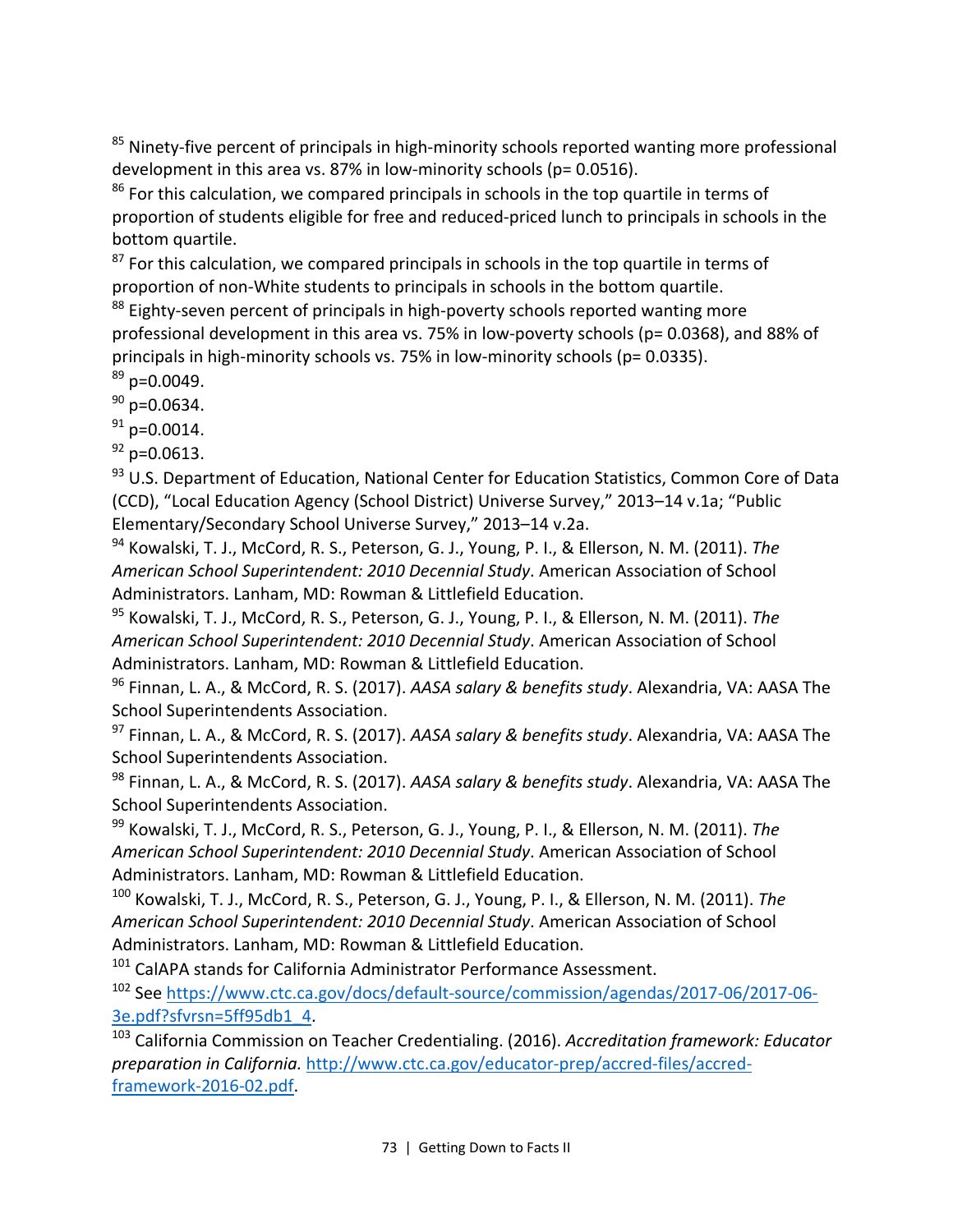<sup>104</sup> California Commission on Teacher Credentialing. (2017). *Preliminary administrative services credential program completer survey.* https://www.ctc.ca.gov/docs/default-source/educatorprep/accred-files/pgm-compl-prelimadmin-sw.pdf?sfvrsn=54f5c74e\_2.

<sup>105</sup> Darling-Hammond, L., Orphanos, S., LaPointe, M., & Weeks, S. (2007). *Leadership development in California.* Getting Down to Facts.

<sup>106</sup> Marsh, D. D. (1992). Enhancing instructional leadership: Lessons from the California school leadership academy. *Education and Urban Society*, *24*(3), 386–409.

<sup>107</sup> Nelson, L. J. (1989). School Leadership: Reflections on Practice by California's Instructional Leaders, Volume 1. San Francisco, CA: Far West Lab for Educational Research and Development; Peterson, K. (2002). The professional development of principals: Innovations and opportunities. *Educational Administration Quarterly*, *38*(2), 213–232.

<sup>108</sup> Peterson, K. D. (2002). The professional development of principals: Innovations and opportunities. *Educational Administration Quarterly, 38*(2), 213–232; Peterson, K. D., & Kelley, C. J. (2002). "Principal in-service programs: A portrait of diversity and promise" in Tucker, M. S.,

& Codding, J. B. (Eds.). *The Principal Challenge* (pp. 313–346)*.* San Francisco, CA: Jossey-Bass.

 $109$  Sandy, M. V. (2012). "Using the Administrator Training Program (ATP) for a Clear Administrative Services Credential." Commission on Teacher Credentialing.

http://www.ctc.ca.gov/notices/coded/2012/1209.pdf.<br><sup>110</sup> California Department of Education. (2015). *The superintendent's quality professional learning standards.* http://cacompcenter.org/wp-content/uploads/2015/03/CA-Quality-

Professional-Learning-Standards\_Revised-March-2015.pdf.

<sup>111</sup> Loeb, S., Kalogrides, D., & Béteille, T. (2012). Effective schools: Teacher hiring, assignment, development, and retention. *Education Finance and Policy, 7*(3), 269–304.

<sup>112</sup> Kraft, M. A., Marinell, W. H., & Shen-Wel Yee, D. (2016). School organizational context, teacher turnover, and student achievement: Evidence from panel data. *American Educational Research Journal, 53*(5), 1411–1449.

 $113$  For a summary of this research, see Sutcher, L., Podolsky, A., & Espinoza, D. (2017). *Supporting principals' learning: Key features of effective programs.* Palo Alto, CA: Learning Policy Institute.

<sup>114</sup> Nunnery, A. J., Yen, C., & Ross, S. M. (2011). Effects of the National Institute for School Leadership's Executive Development Program on school performance in Pennsylvania: 2006– 2010 pilot cohort results. Norfolk, VA: Old Dominion University, The Center for Educational Partnerships.

<sup>115</sup> Nunnery, A. J., Ross, S. M., Chappell, S., Pribesh, S., & Hoag-Carhart, E. (2011). *The impact of the NISL Executive Development Program on school performance in Massachusetts: Round 2 results.* Norfolk, VA: Old Dominion University, The Center for Educational Partnerships.

<sup>116</sup> Borman, G. D., Hewes, G. M., Overman, L. T., & Brown, S. (2003). Comprehensive school reform and achievement: A meta-analysis. *Review of Educational Research, 73*(2), 125–230; Nunnery, A. J., Ross, S. M., Chappell, S., Pribesh, S., & Hoag-Carhart, E. (2011). *The impact of the NISL Executive Development Program on school performance in Massachusetts: Round 2 results.* Norfolk, VA: Old Dominion University, The Center for Educational Partnerships.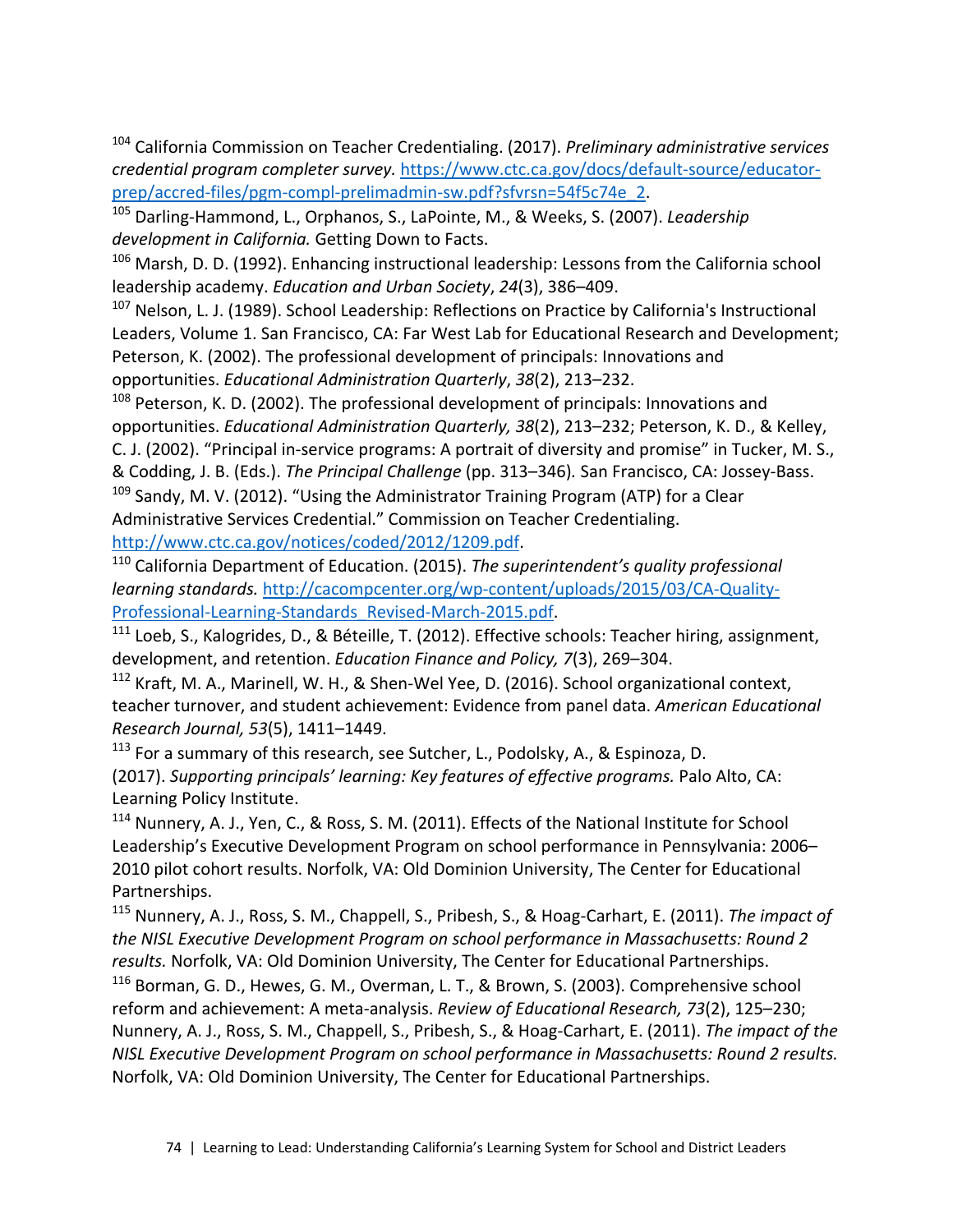<sup>117</sup> Governor's Budget Summary 2018–19 (pp. 25–26). http://www.ebudget.ca.gov/2018- 19/pdf/BudgetSummary/K-12Education.pdf. 118 New Leaders (2018). *Prioritizing leadership: An analysis of state ESSA plans*.

http://newleaders.org/wp-content/uploads/2018/02/2018.NL\_.ESSA-State-Plan-Policy-Brief-FINAL.pdf.

<sup>119</sup> California Department of Education. (2017). SBE agenda for May 2017. https://www.cde.ca.gov/be/ag/ag/yr17/agenda201705.asp.

<sup>120</sup> Herman, R., Gates, S. M., Arifkhanova, A., Barrett, M., Bega, A., Chavez-Herreias, E. R., Han, E., Harris, M., Migacheva, K., Ross, R., Leschitz, J. T., & Wrabel, S. L. (2017). *School Leadership Interventions Under the Every Student Succeeds Act: Evidence Review*. Santa Monica, CA: RAND Corporation.

<sup>121</sup> Sutcher, L., Podolsky, A., & Espinoza, D. (2017). *Supporting principals' learning: Key features of effective programs.* Palo Alto, CA: Learning Policy Institute.

 $122$  Cosner, S., & Tozer, S. (2015). Cultivating exemplary school leadership preparation at a research-intensive university. *Journal of Research on Leadership Education, 10*(1), 11–38; Gates,

S. M., Hamilton, L. S., Martorell, P., Burkhauser, S., Heaton, P., Pierson, A., Baird, M., Vuollo, M., Li, J. J., Diana, C., Harvey, M., & Gu, K. (2014). *Preparing Principals to Raise Student Achievement: Implementation and Effects of the New Leaders Program in Ten Districts*. Santa Monica, CA: RAND Corporation; Player, D., & Katz, V. (2016). Assessing school turnaround: Evidence from Ohio. *The Elementary School Journal, 116*(4), 675–698.

<sup>123</sup> California Center on Teaching Careers and Tulare County Office of Education. (2018). *Notification of CalEd Grant Awards January 2018*.

https://center.californiateach.org/assets/CalEdGrantAwardsPosting1.23.18.pdf.

 $124$  For the research-based attributes of high-quality mentoring and induction programs, see Sutcher, L., Podolsky, A., & Espinoza, D. (2017). *Supporting principals' learning: Key features of effective programs.* Palo Alto, CA: Learning Policy Institute.

<sup>125</sup> Commission on Teacher Credentialing. (2014). *California Professional Standards for Education Leaders (CPSEL).* https://www.ctc.ca.gov/docs/default-source/educatorprep/standards/cpsel-booklet-2014.pdf.

<sup>126</sup> Commission on Teacher Credentialing. (2016). *Educator Preparation Committee*. https://www.ctc.ca.gov/docs/default-source/commission/agendas/2016-06/2016-06-2c-pdf.

 $127$  The CalAPA is being field-tested with approximately 25 programs during the 2017–18 school year and will be administered across all California programs in 2018–19 during a phase-in year of nonconsequential administration. Full implementation, requiring passage of the APA as a condition of licensure, is planned for the 2019–20 academic year. See

https://www.ctc.ca.gov/docs/default-source/commission/agendas/2017-06/2017-06- 3e.pdf?sfvrsn=5ff95db1\_4.

<sup>128</sup> Tennessee Department of Education. (2017). *Every Student Succeeds Act: Building on success in Tennessee, ESSA state plan*. Final plan submitted 4/3/17. Nashville, TN: Tennessee Department of Education.